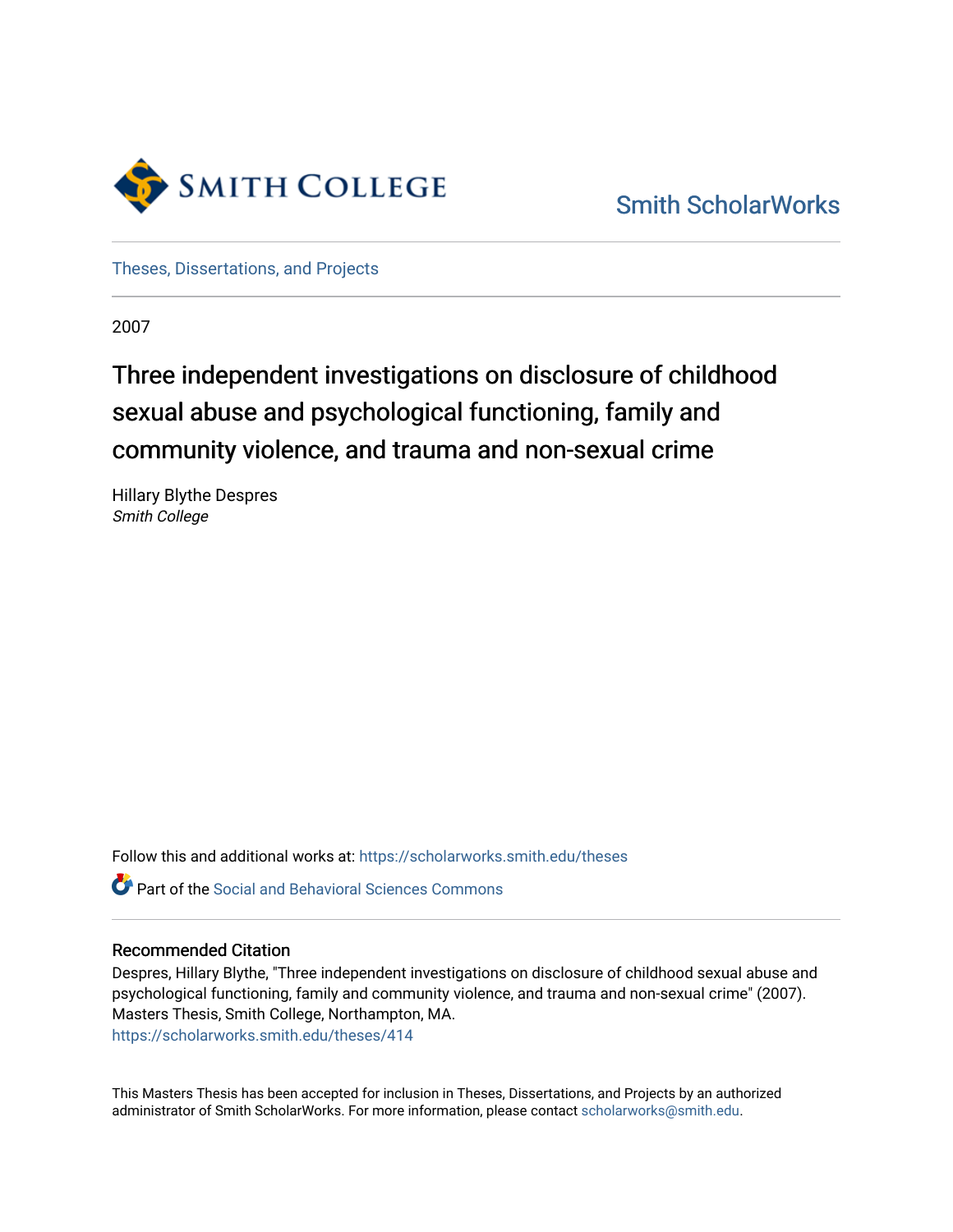Hillary Blythe Despres Three Independent Investigations on Disclosure of Childhood Sexual Abuse and Psychological Functioning, Family and Community Violence, and Trauma and Non-Sexual Crime

#### ABSTRACT

This thesis project contains three separate articles that are new areas of investigation in the juvenile sex-offending field. The data comes from 332 adjudicated juvenile sex offenders and 179 non-sex offending delinquents in six residential facilities in a Midwestern state who participated in an anonymous cross-sectional study. The first article is an exploratory study that investigates family reaction to disclosure of childhood sexual abuse among juvenile sex offenders and their subsequent psychological functioning. The findings suggest that negative reaction to disclosure of CSA impacts sex offending behavior, family environment and psychological functioning. The second article is a descriptive study that explores exposure to community and family violence among sex offenders and non-sex offending delinquents. Juvenile sex offenders were found to have high rates of exposure to community and family violence and had significantly more exposure to many of the community and family violence variables studied than non-sex offending delinquents. Family violence was also found to strongly predict the group membership of juvenile sex offenders (85%). The third article is a comparative study of traumatic experiences and engagement in non-sexual crime among juvenile sex offenders and non-sex offending delinquents. Juvenile sex offenders were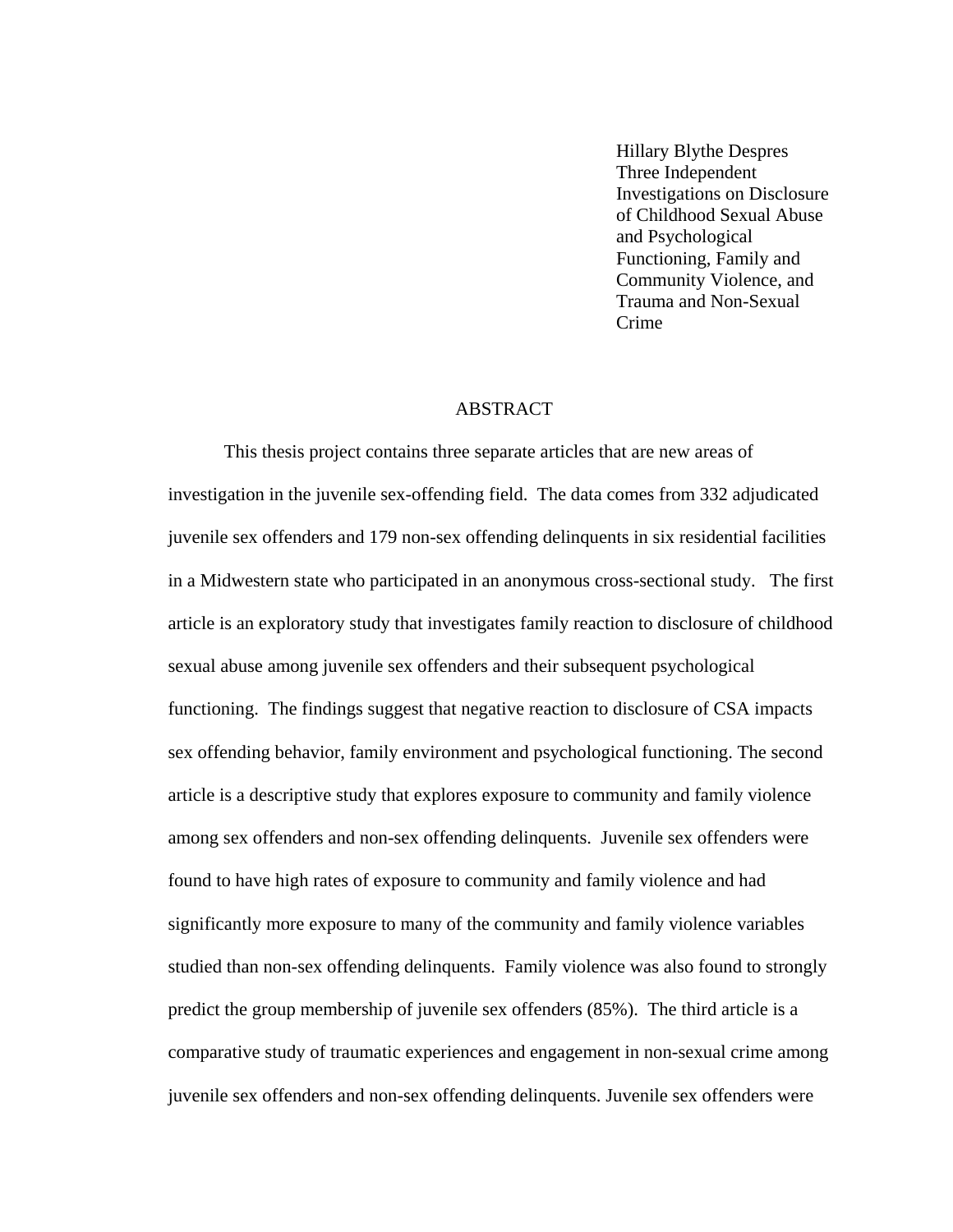found to engage more often in many different types of non-sexual crime than non-sex offending delinquents. Physical neglect was found to be the only predictor of engagement in non-sexual criminal behavior for both juvenile sex offenders and non-sex offending delinquents. Research and practice implications are discussed.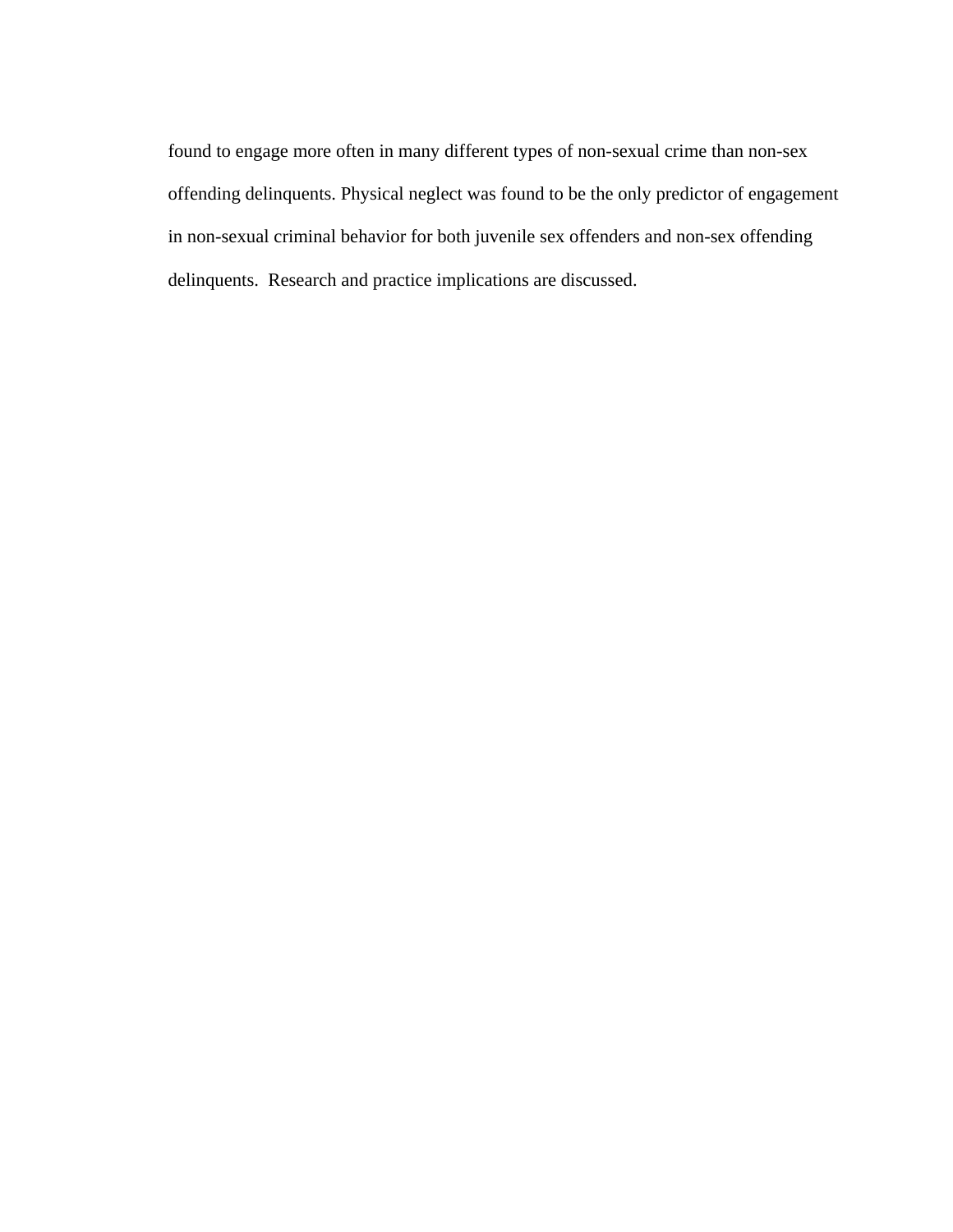# THREE INDEPENDENT INVESTIGATIONS ON DISCLOSURE OF CHILDHOOD SEXUAL ABUSE AND PSYCHOLOGICAL FUNCTIONING, FAMILY AND COMMUNITY VIOLENCE, AND TRAUMA AND NON-SEXUAL CRIME

 A project based upon an independent investigation, submitted in partial fulfillment of the requirements for the degree of Master of Social Work.

Hillary Blythe Despres

Smith College School for Social Work Northampton, Massachusetts 01063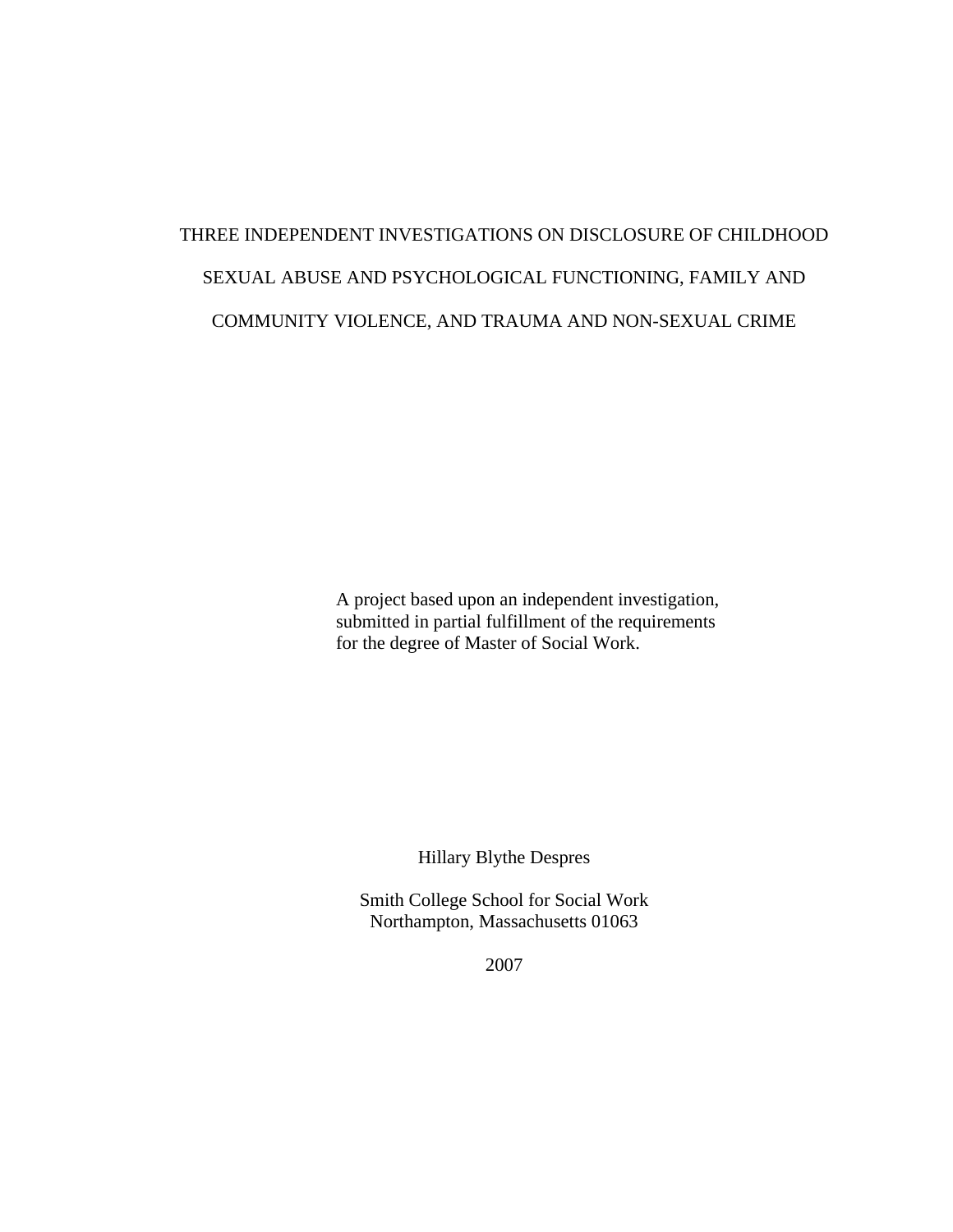#### ACKNOWLEDGEMENTS

This research project would not have been possible without the support of many individuals in which I am greatly indebted to.

To my thesis advisor Dr. David L. Burton - thank you for your wisdom and encouragement. Your enthusiasm for teaching and research is motivational for those around you. You are an indispensable teacher and mentor and have made my Smith experience much more valuable.

To my family, Mom, Dad, Bronwyn, and Maria Christina – thank you for your unwavering love, encouragement and support. I love you all! My most grateful acknowledgement is to my stepfather, Professor Harvey Kerpneck, who initially gave me the direction to embark on this astounding educational, professional and personal journey. I miss you and will never forget the profound influence you have had on my life!

To all my close friends at Smith and at home – thank you for your friendship and all the wonderful things that go along with it. You were all a great support throughout the process of the thesis and the Smith experience. I will always hold so many wonderful memories of each of you!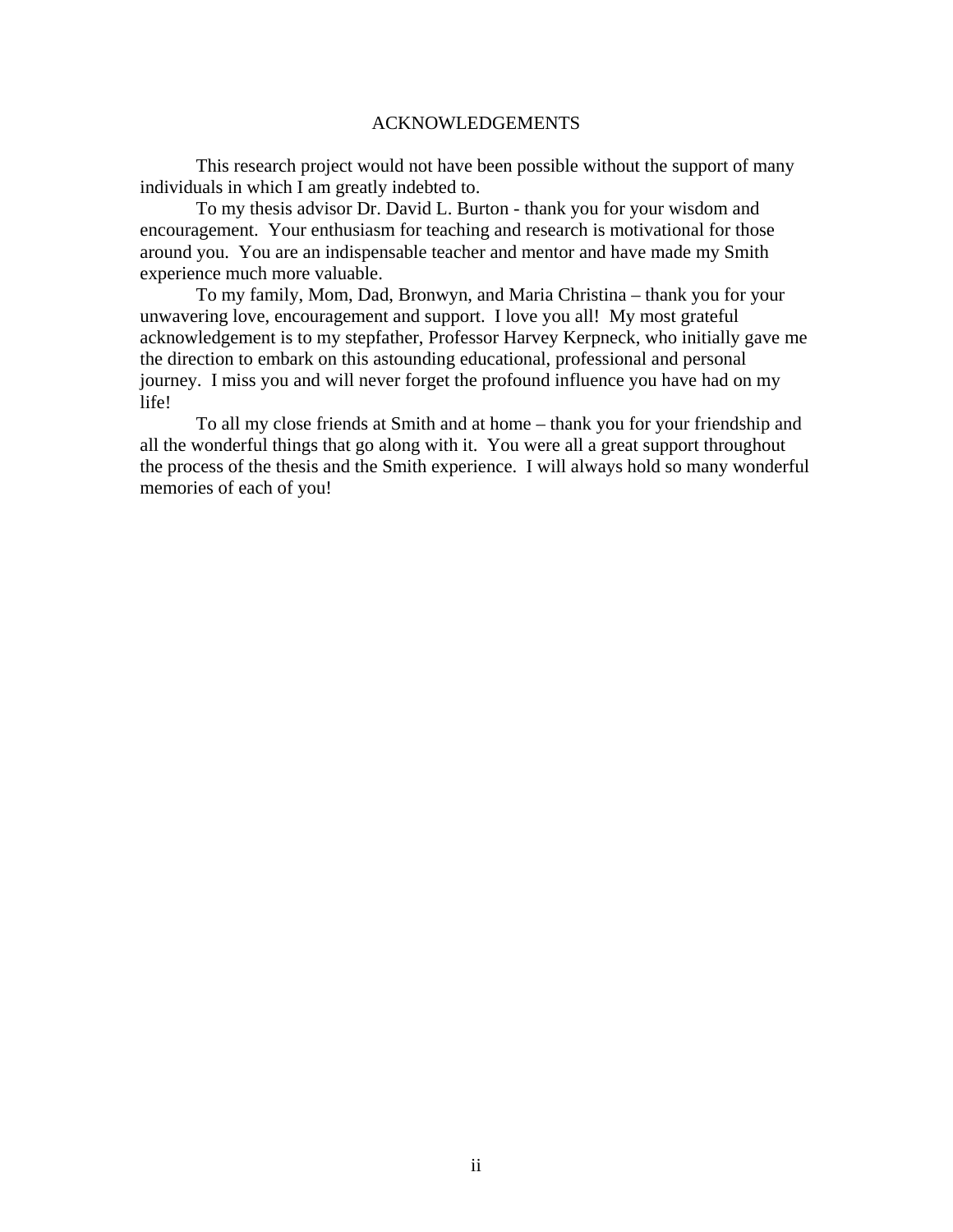## TABLE OF CONTENTS

|                |                                                                                                                | $\overline{\mathbf{u}}$ |
|----------------|----------------------------------------------------------------------------------------------------------------|-------------------------|
|                |                                                                                                                | iii                     |
|                |                                                                                                                | V                       |
|                |                                                                                                                | vii                     |
| <b>ARTICLE</b> |                                                                                                                |                         |
| $\mathbf{I}$ . | Juvenile sex offenders: Disclosure of childhood sexual abuse, family<br>environment and psychological function |                         |
|                | $\mathbf{L}$                                                                                                   | 2                       |
|                |                                                                                                                | 3                       |
|                |                                                                                                                | 10                      |
|                |                                                                                                                | 14                      |
|                |                                                                                                                | 17                      |
|                |                                                                                                                | 25                      |
| $\Pi$ .        | Juvenile Sex Offenders and Non-Sex Offending Delinquents' Exposure<br>to Community and Family Violence         |                         |
|                |                                                                                                                | 34                      |
|                |                                                                                                                | 35                      |
|                |                                                                                                                | 42                      |
|                |                                                                                                                | 45                      |
|                |                                                                                                                | 50                      |
|                |                                                                                                                | 54                      |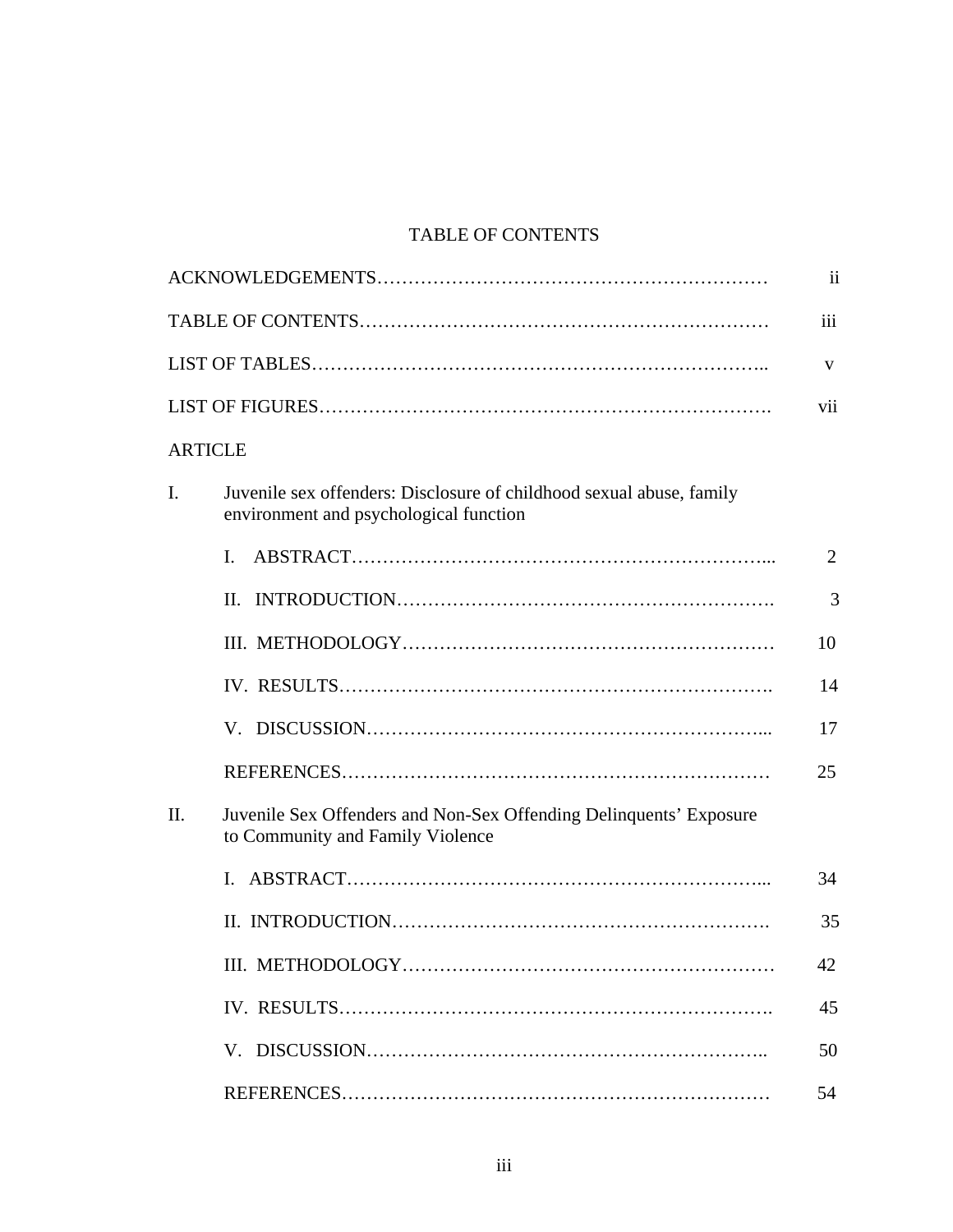| III. | Traumatic experiences and non-sexual crime among juvenile sex offenders<br>and non-sex offending delinquents |    |
|------|--------------------------------------------------------------------------------------------------------------|----|
|      |                                                                                                              | 64 |
|      |                                                                                                              | 65 |
|      |                                                                                                              |    |
|      |                                                                                                              | 74 |
|      |                                                                                                              | 81 |
|      |                                                                                                              | 86 |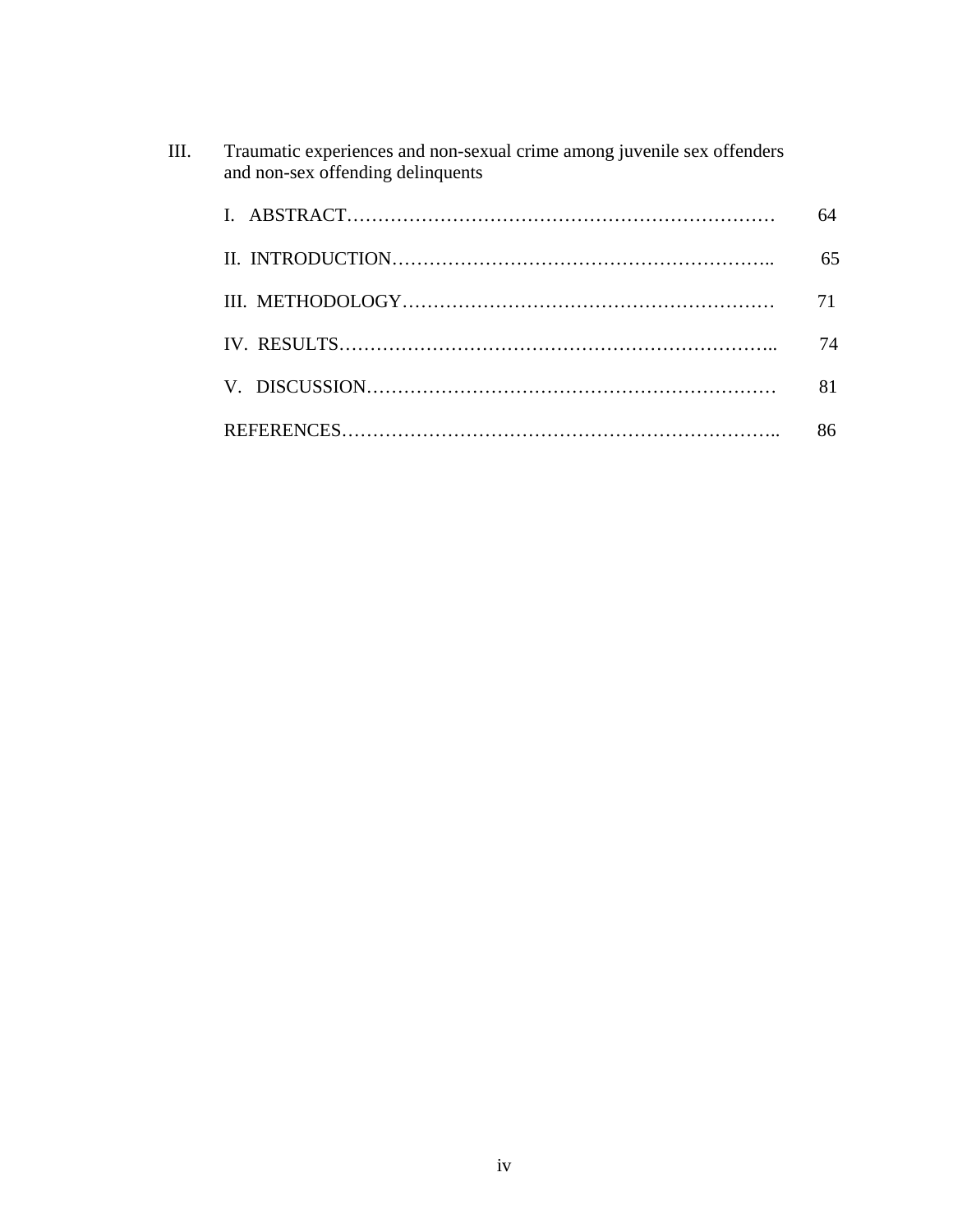## LIST OF TABLES

|    |                                                                                                                                              | Page |
|----|----------------------------------------------------------------------------------------------------------------------------------------------|------|
|    | Article I                                                                                                                                    |      |
| 1. | Frequency of Juvenile Sex Offenders Living Arrangements                                                                                      | 10   |
| 2. |                                                                                                                                              | 13   |
| 3. | Intercorrelations between Disclosure of Child Sexual Abuse, Home Environment                                                                 | 18   |
| 4. | Intercorrelations between Psychological Functioning (Alphabetized) and<br>Responses to Disclosure of Childhood Sexual Abuse and Abusive Home | 19   |
|    | Article II                                                                                                                                   |      |
| 1. | Comparisons of Juvenile Sex Offenders and Non-Sex Offending Delinquents                                                                      | 47   |
| 2. | Comparisons of Juvenile Sex Offenders and Non-Sex Offending Delinquents                                                                      | 49   |
| 3. | Summary of Logistic Regression Analysis for Variables Predicting Sex                                                                         | 50   |
|    | Article III                                                                                                                                  |      |
| 1. | Cronbach's Alpha on Elliot's Delinquency Sub Scales                                                                                          | 73   |
| 2. | Juvenile Sex Offenders and Non-Sex Offending Delinquents Group Means                                                                         | 75   |
| 3. | Differences on Juvenile Sex Offenders and Non-Sex Offending Delinquents<br>Self-Reported Trauma Experiences on CTQ Scales                    | 77   |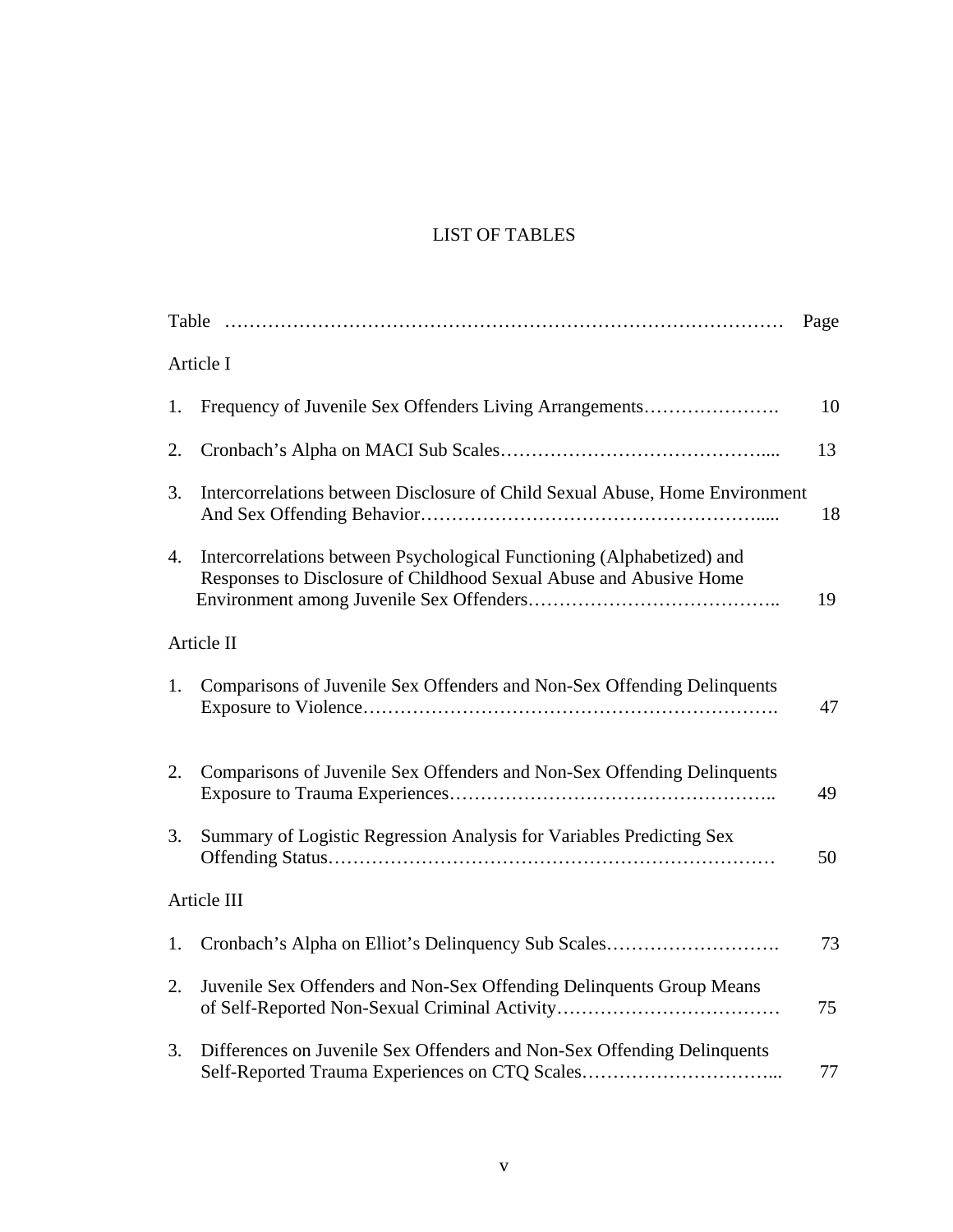| 4. | Summary of Multiple Regression Analysis for Trauma Experiences Predicting<br>Non-Sexual Crime: Juvenile Sex Offenders and Non-Sex Offending |    |
|----|---------------------------------------------------------------------------------------------------------------------------------------------|----|
|    |                                                                                                                                             | 79 |
| 5. | Summary of Multiple Regression Analysis for Trauma Experiences Predicting<br>Non-Sexual Crime: Non-Sex Offending Delinquents                | 80 |
| 6. | Summary of Multiple Regression Analysis for Trauma Experiences Predicting<br>Non-Sexual Crime Total Score: Juvenile Sex Offenders           | 81 |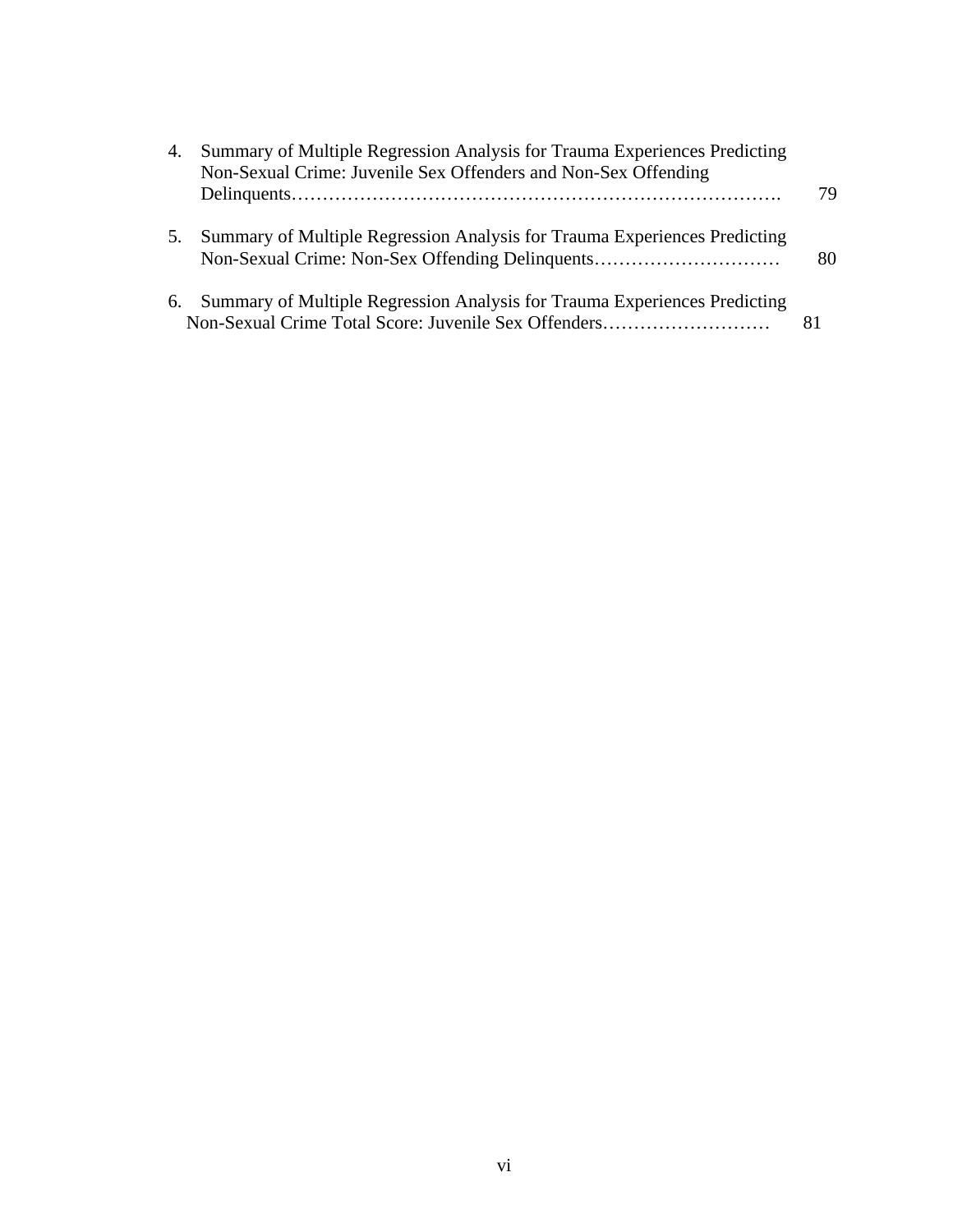## LIST OF FIGURES

|    |                                                                                                                                          | Page |
|----|------------------------------------------------------------------------------------------------------------------------------------------|------|
|    | Article I                                                                                                                                |      |
| 1. | Frequency of Positive Reactions to Disclosure of CSA among Sexually                                                                      | 15   |
|    | 2. Frequency of Negative Reactions to Disclosure of CSA among Sexually                                                                   | 15   |
|    | Article II                                                                                                                               |      |
| 1. | Comparison of Juvenile Sex Offenders and Non-Sex Offending Delinquents                                                                   | 46   |
| 2. |                                                                                                                                          | 48   |
|    | Article III                                                                                                                              |      |
| 1. | Non-Standardized Group Means among Juvenile Sex Offenders and Non-<br>Sexual Delinquents Self-Reported Engagement in Non-Sexual Criminal | 76   |
| 2. | Group Means on CTQ Scales among Juvenile Sex Offenders and Non-<br>Sex Offending Delinquents Self-Reported Trauma Experiences            | 78   |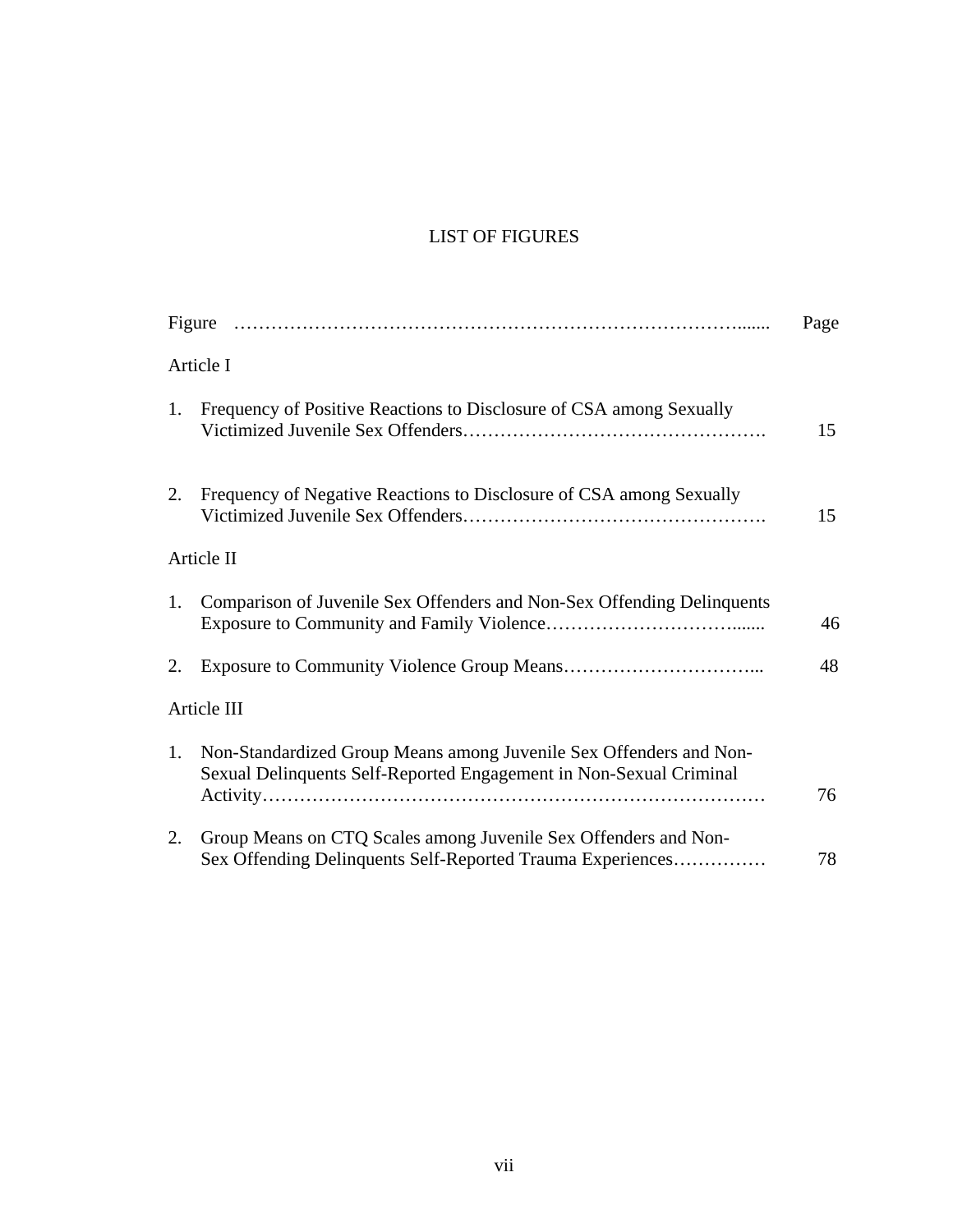## Article I

Juvenile Sex Offenders: Disclosure of Childhood Sexual Abuse, Family Environment and

Psychological Functioning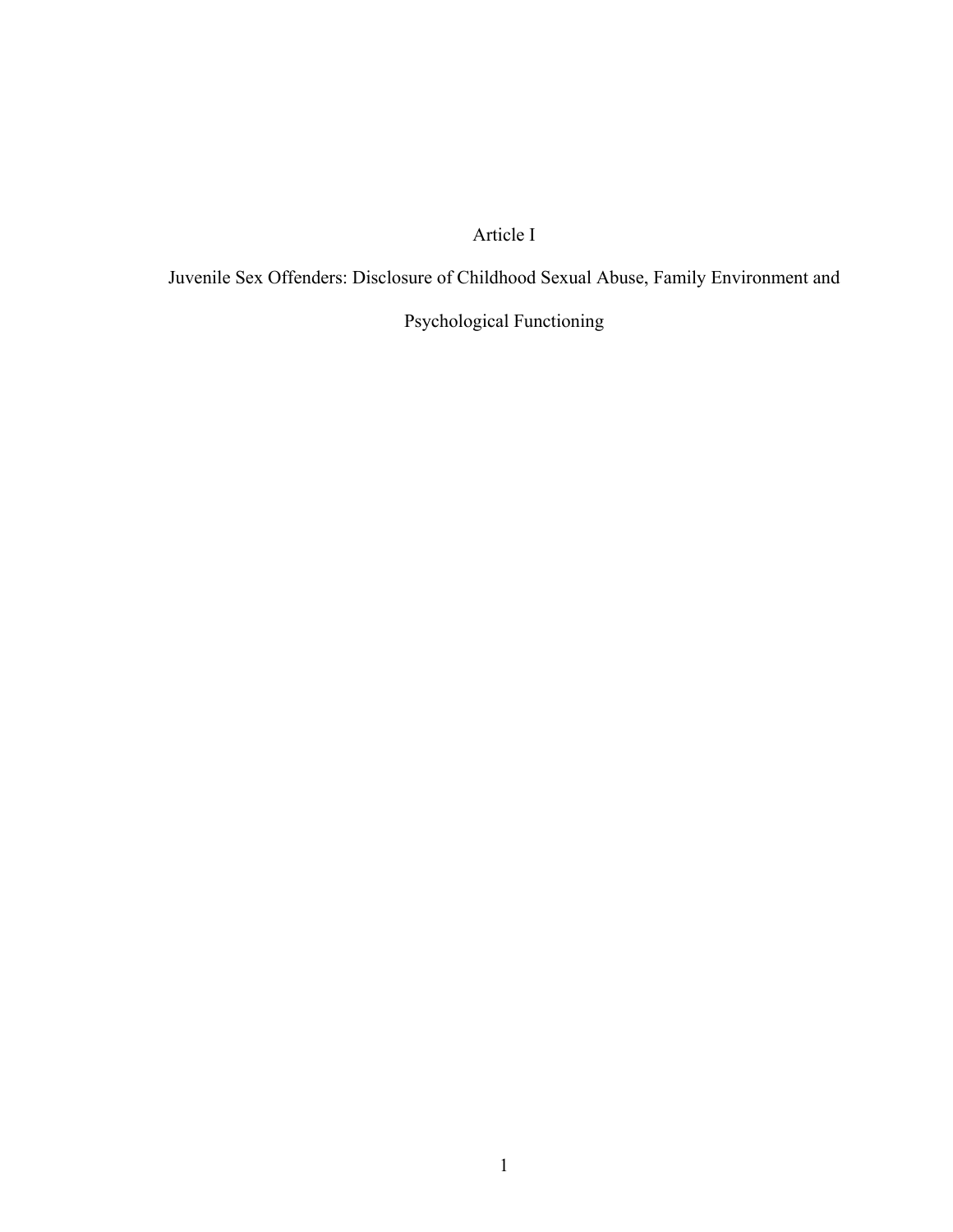Abstract

The purpose of this study was to explore the relationship between family reaction to disclosure of childhood sexual abuse, family functioning and subsequent psychological functioning of juvenile sexual offenders. A total of 332 adjudicated juvenile sex offenders in a Midwestern state participated in an anonymous cross-sectional study. Non-standardized questions were used to measure negative and positive family reactions to disclosure of sexual abuse, aversive family environment, and number of victims the youth perpetrated against. The Self Report Sexual Aggression Scale (SERSAS) was used to determine youth's total force used when offending (Burton, Miller, & Shill, 2002). The Millon Adolescent Clinical Inventory (MACI) (Millon, 1993) was used to assess psychological functioning. The results suggest that children who receive a negative reaction to disclosure of CSA are more likely to use force in their sex offending and are raised in aversive home environments that are disruptive, violent and engage in criminal activity. Juvenile sex offenders who received a negative reaction to their disclosure of CSA seemed more likely to be introverted, doleful, unruly, forceful, oppositional, selfdemeaning, have identity diffusion and be exposed to more family discord and were less likely to be submissive and conforming. Whereas youth who received a positive response to their disclosure of CSA tended to be less introverted, doleful, unruly, forceful, oppositional, self-demeaning, self devaluated, substance abuse prone, and are less likely to have depressive affect, eating dysfunctions, family discord, identity diffusion and suicidal tendencies. They were also more likely to be submissive, conforming and have sexual discomfort.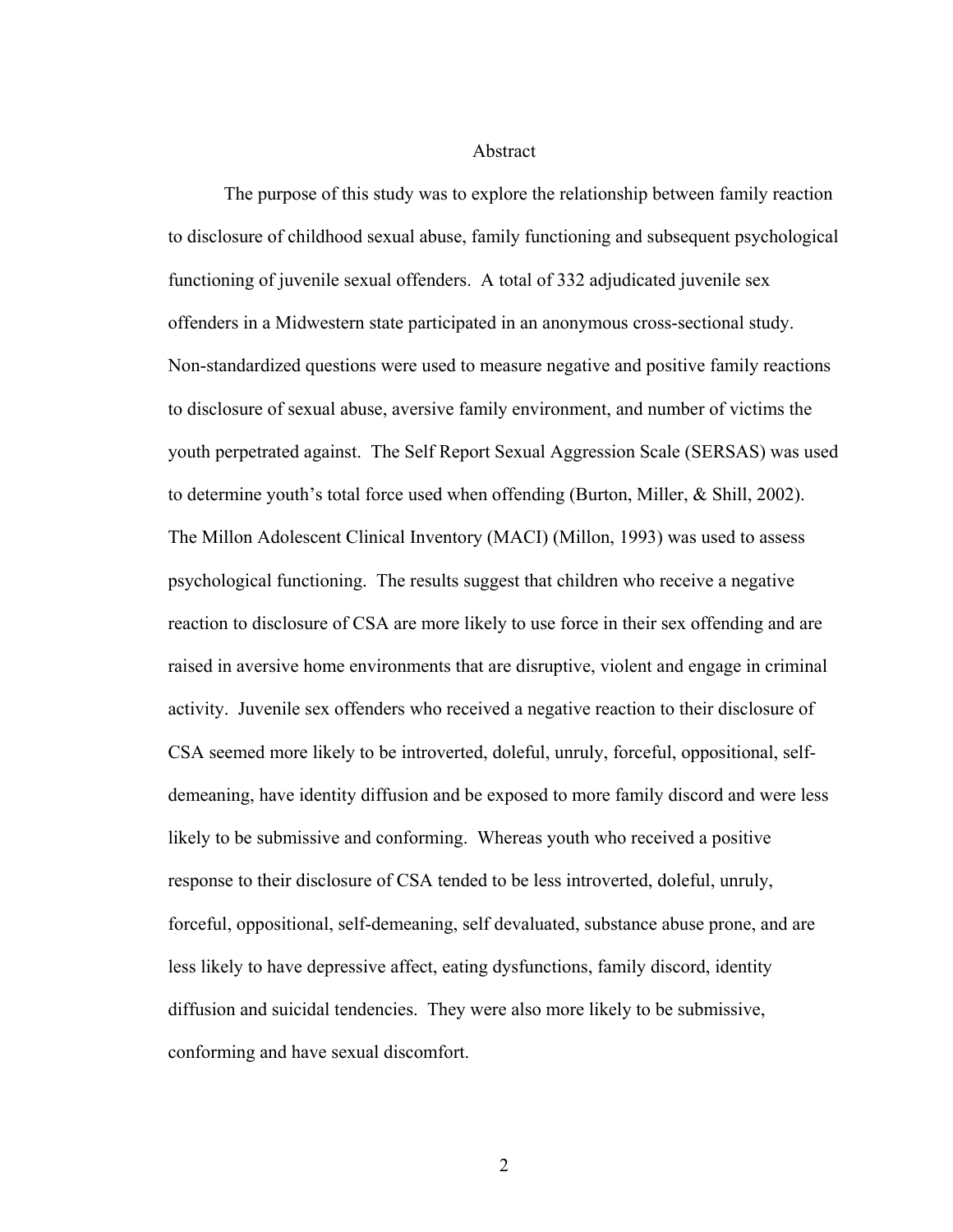Juvenile Sex Offenders: Disclosure of Child Sexual Abuse,

Family Environment and Psychological Functioning

Juvenile sex offending is a significant problem that needs further attention. A significant amount of research reveals that many male adolescent sexual abusers were the victims themselves of childhood sexual abuse (CSA) (Burton, 2000; Manocha & Mezey, 1998; Romano & De Luca, 1997; Worling, 1995). Prevalence of CSA among adolescent sex offenders has been reported as high as 75% (Romano & De Luca, 1997). These results suggest that adolescent sexual offenders may repeat or act out their early trauma history. What if sexually victimized juvenile sex offenders also received a negative reaction to their disclosure of CSA? Would it have had any effect on their sex offending behavior and mental health? The combination of surviving CSA, being raised in an aversive family environment, and having a negative reaction to their disclosure of CSA may have a profound effect on a youth's delinquent development and psychological

#### functioning.

#### *Short and Long Term Effects of Child Sexual Abuse*

The impact of child sexual abuse (CSA) is serious and can manifest itself in a variety of different symptoms and pathologies. In the last two decades, an increasing body of literature has emerged that investigates the prevalence and psychosocial effects of CSA. Although the list of maladjustment and developmental problems are long, Posttraumatic Stress Disorder (PTSD) and sexualized behavior are the most frequently reported problems (Paolucci, Genius, Violato, 2001). It is well documented that children who are sexually abused are at much greater risk for developing symptoms of PTSD (Ackerman, Newton, McPherson, Jones, Dykman, 1998; Briere & Elliott, 1994; Green,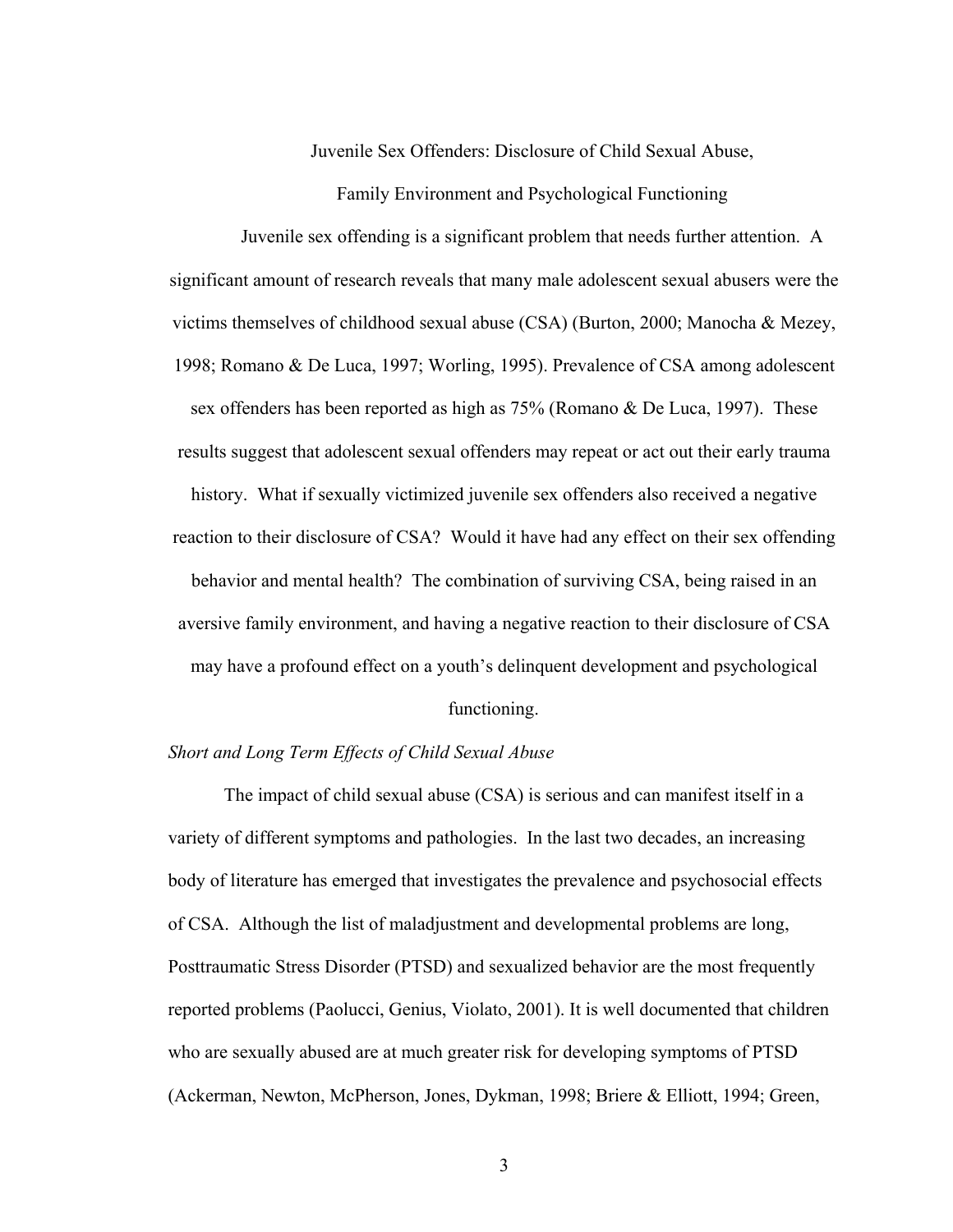1993; McCleer, Calaghan, Henry & Wallen, 1994). Children who are sexually abused are also more likely to exhibit sexualized behavior than non-abused children (Kendall-Tackett, Williams, & Finkelhor, 1993; Hall, Matthews & Pearce, 1998). Children who have been sexually abused are also more likely to display sexualized behavior if they were abused in the home compared to children molested outside of the home (Estes  $\&$ Tidwell, 2002).

The most frequent problems associated with both children and adults who were sexually abused during childhood are anxiety, conduct disorder, depression, eating dysfunctions, identity confusion, physical aggression and substance abuse (Bergen, Martin, Richardson, Allison & Roeger, 2004; Briere & Elliott, 1994; Dinwiddie et al., 2000; Finkelhor *&* Browne, 1985; Gamble et al. 2006; Goldfarb, 1987; Jarvis & Copeland, 1997; Lanktree Briere, & Zaidi, 1991; Lipovsky, Saunders & Murphy, 1989; Singer, Petchers & Hussey, 1989; Spear & Skala, 1998; Nelson et al., 2002; Wonderlich et al., 2000). It is also well documented that many adults who were victims of CSA continue to have significant problems with depressive symptoms, PTSD, and anxiety in their adult years (Gamble et al., 2006; McNally, Pearlman, Ristuccia & Clancy, 2006). *Reporting of CSA*

In order to end child sexual abuse it is imperative that we understand the reporting process. Researchers have found that community members (family member or trusted adult) are more likely to disclose sexual abuse to social workers, medical staff, and police (61% of cases) than children (39% of cases) (Collings, Griffiths & Kumalo, 2005). Children are more likely to disclose sexual abuse when the theme of sexual abuse is brought up in conversation by their caretakers (Jensen, Gulbrandsen, Mossige, Reichelt,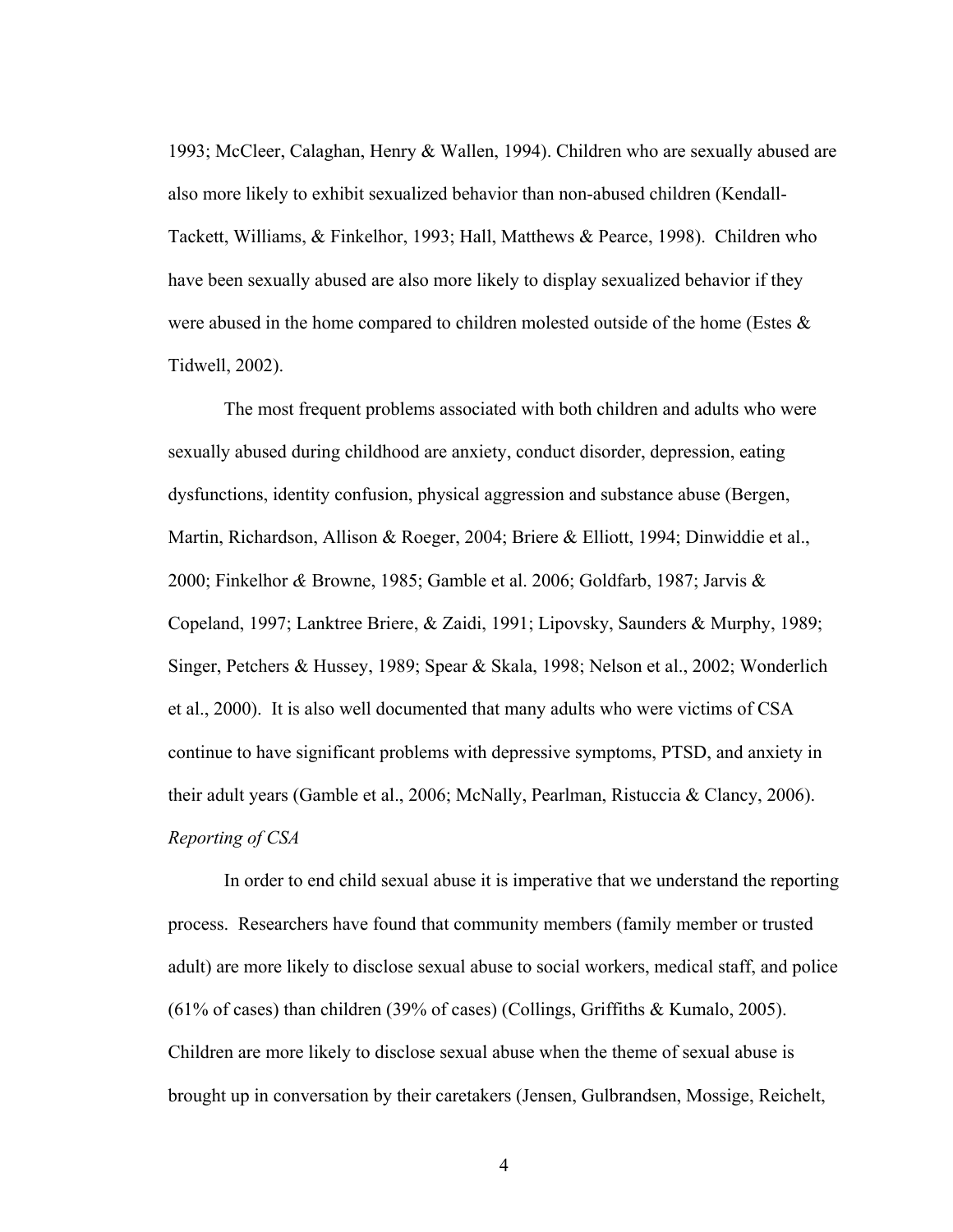& Tjersland, 2005). Researchers have found that children will not disclose CSA for many reasons, including fear of retribution and abandonment, self-blame, lack of awareness, shame, guilt, and difficulty talking about abuse (Palmer, Brown, Rae-Grant  $\&$ Loughlin, 1999; Sauzier, 1989). Younger children may also not disclose CSA because of their cognitive limitations. For example, younger children may not understand that sexual abuse is inappropriate, because they lack knowledge of societal norms and taboos (Goldman & Goldman, 1982). At the same time, younger children may be more likely to accidentally report the abuse than older children because they may be unaware that it is wrong.

There are many reasons why children may not disclose sexual abuse. For example, children who are sexually abused may also be physically threatened by the perpetrator and keep silent out of fear (Crisma, Bascelli, Paci, & Romito, 2004). Young children are developmentally egocentric and may internalize events as being caused by them. This early narcissism can make children feel that they are to blame for their own abuse. They may also feel powerless in stopping sexual abuse, and may fear that disclosure will cause trouble for their family (Crisma et al., 2004). Children may also believe that talking about the abuse is more traumatic in itself than keeping quiet (Berliner & Saunders, 1996). When adults around the child fail to notice the symptoms of sexual abuse being exhibited by changes in the child's behavior or physical remnants caused by the abuse, or when the adults witness the abuse and fail to act on it, the child is left alone to make sense of it and to defend against the extremely damaging psychological and physiological effects that inevitably occurs.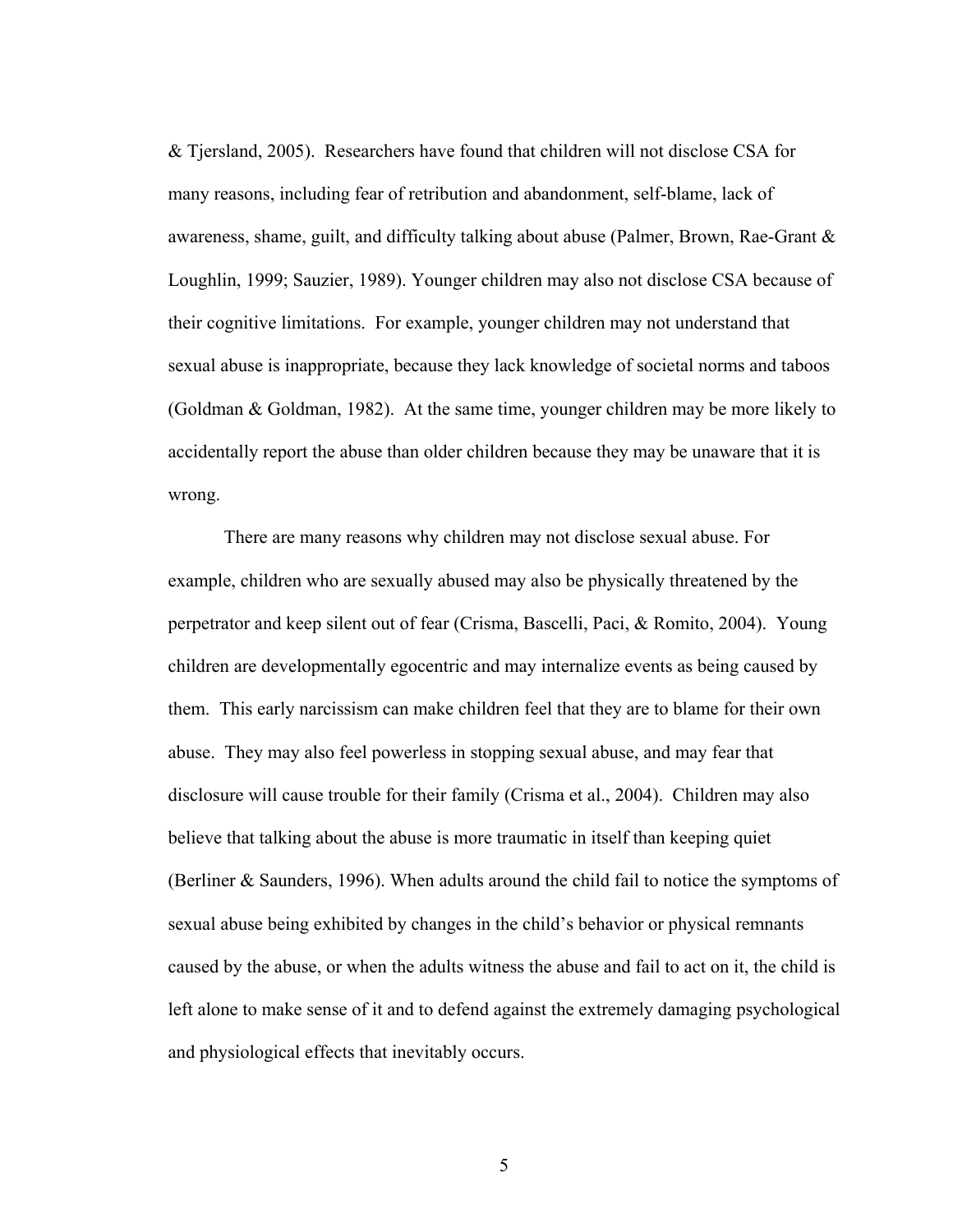Failure of adults to report their child's sexual abuse seems more common than one would like to believe. Everson, Hunter, Runyon, Edelsoh and Coulter (1989) found that less than 50% ( $N = 88$ ) of mothers whose children had reported sexual abuse took action to remove or report the offender to authorities. Seventy-five percent of this sample did report believing their allegations and/or provided emotional support. There are significant costs that can be associated with sexual abuse disclosure when the perpetrator is a member of the family. The child's removal from the home is a significant fear (Hunter, Coulter, Runyan & Everson, 1990). Loss of relationships, reduced income, increased dependence on government programs, employment disruption, and change of residence can often follow disclosure (Massat and Lundy, 1998). If the perpetrator is violent, the mother may fail to report CSA out of fear of the perpetrator harming her or the child (Palmer, Brown, Rae-Grant & Loughlin, 1999). Or the mother may be reluctant to take action in case the perpetrating family member is alienated, incarcerated, or will leave the home (Palmer et al., 1999). Disclosure may also not bring an end to the abuse (Palmer, Brown, Rae-Grant & Loughlin's, 1999).

#### *Child Sexual Abuse, Family Support, and Outcomes*

Given all of the negative outcomes that can arise from CSA, attempts need to be made to improve our understanding of the disclosure process and outcome. What could buffer a child from the negative effects of CSA? The children's family may be the most important buffer as the children are dependent on them for their emotional and physical well-being. Researchers have, in fact, found that children who are sexually abused are more likely to have optimal outcomes if they have supportive non-offending guardians (Briere & Elliot, 1994; Fromuth, 1986; Kendall-Tackett, Williams, & Finkelhor, 1993).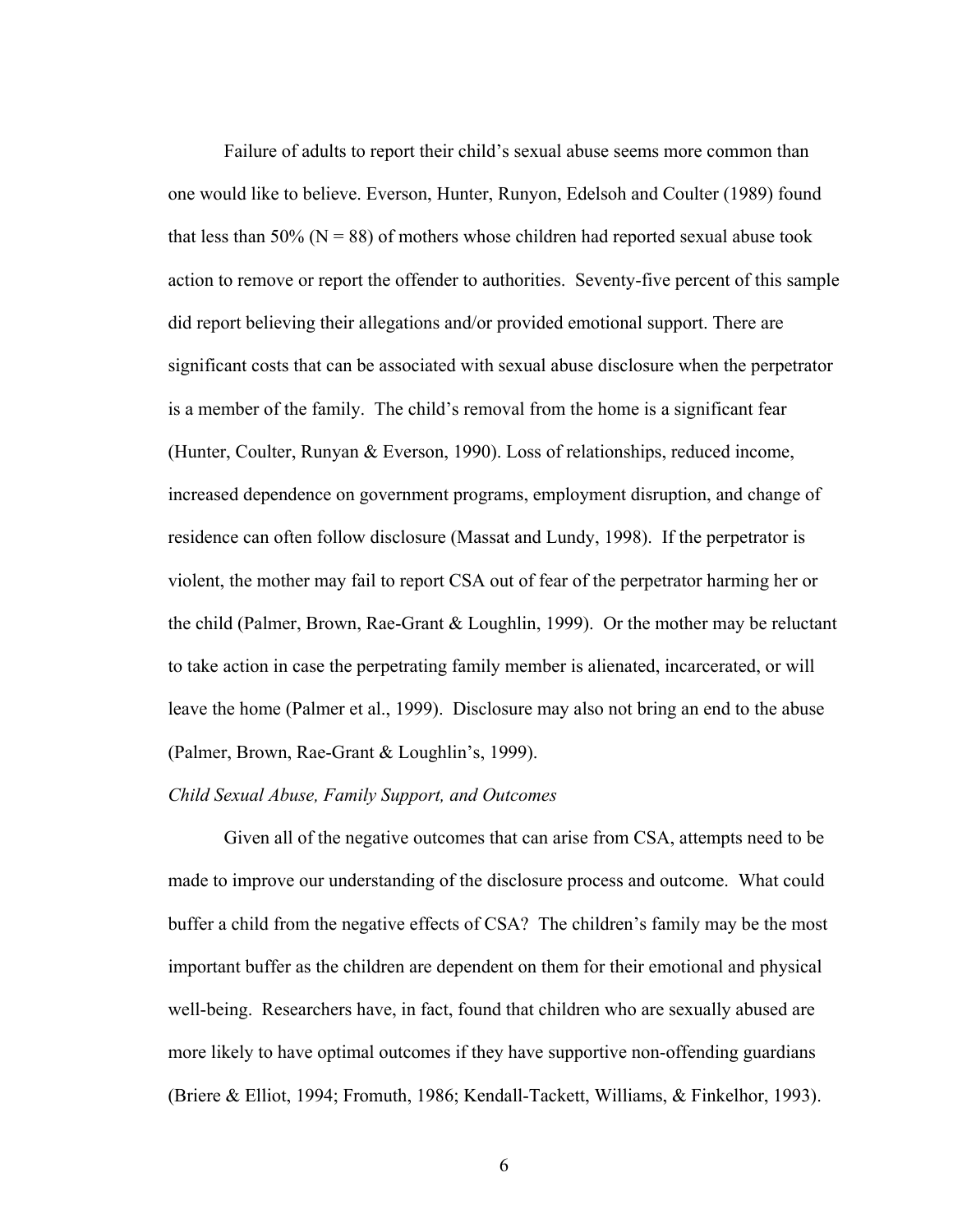These findings illustrate the importance the family has in the recovery of a child who has been sexually abused and the family as a unit.

If a child receives an ambivalent response from a parent when they disclose CSA, this may teach the child to also be ambivalent towards their sexual abuse. Same too if the perpetrator or the non-perpetrator adult is witnessing the abuse and not disclosing or stopping the abuse; this may teach the child that abusive behavior is acceptable and normative. Or if a parent does not show concern or distress to the disclosure made by the child, the child may, again, believe that the abuse is acceptable. This lack of reaction may even lead the sexually abused child towards reenacting the same abuse on other people (Ray, Smith, Peterson, Gray, Schaffner, & Houff, 1995).

 Survivors of CSA who disclose early may have a higher chance of receiving a negative reaction from their family members and may also develop more psychological problems. For example, Roesler (1994) found that adults who disclosed sexual abuse during childhood reported having significantly worse reactions from their family members when they disclosed sexual abuse than those who waited to disclose when they reached adulthood. Roesler also found that adult survivors of CSA who received negative reactions from the first person they told (the majority disclosed to family members) displayed worse scores on measures of general trauma symptoms, PTSD symptoms, and disassociation. This suggests that children who receive negative reactions to their disclosure of sexual abuse may have significant emotional and psychological difficulties when they are adults. Alternatively, perhaps those children who do not report the occurrence of sexual abuse may have suffered from more severe abuse and been in a more aversive home environment than those that did report. In either explanation these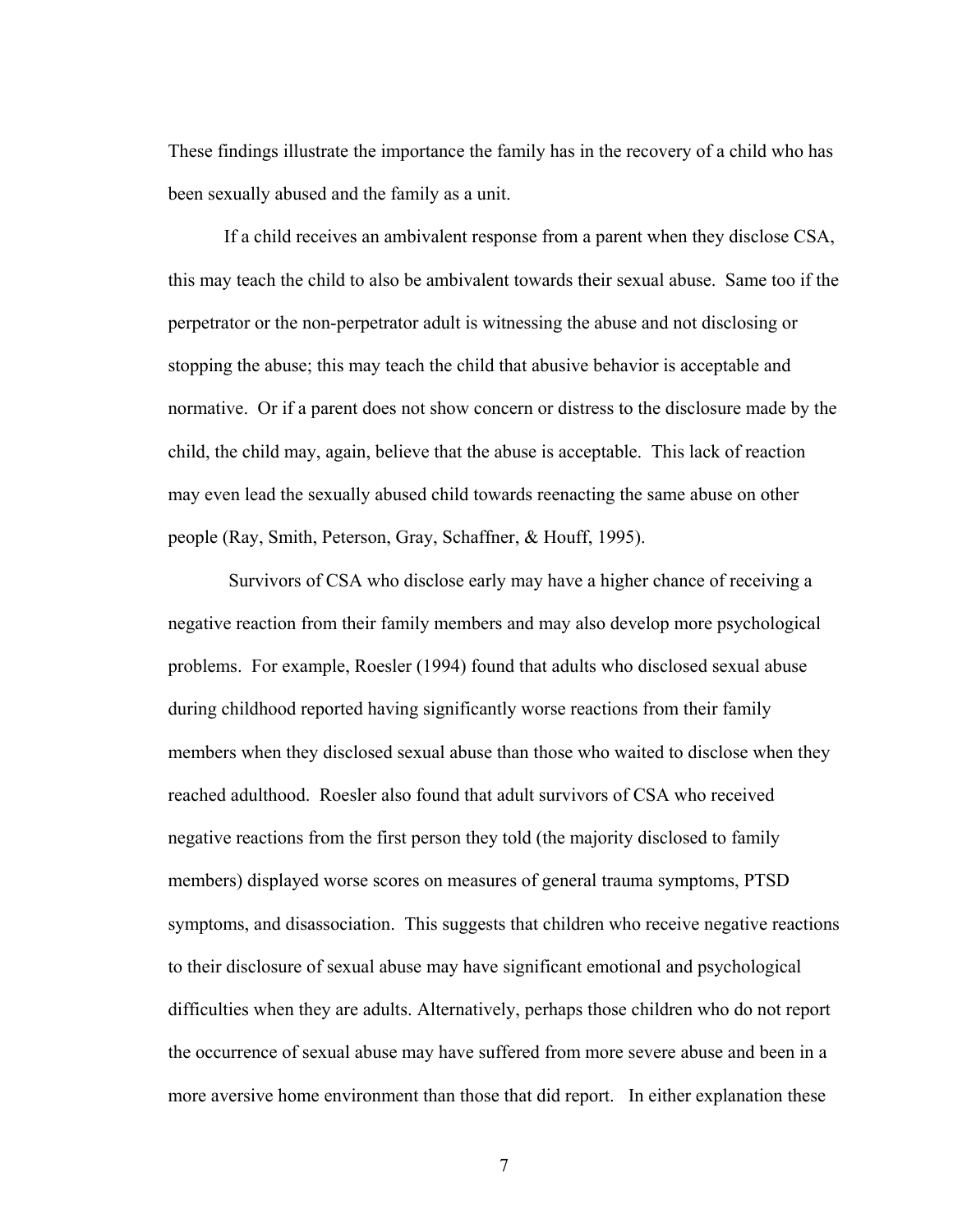speculations indicate the important role the family may have in predicting optimum outcome.

Given the great number of negative effects of CSA that have been explored in the literature it may be likely that CSA may contribute to delinquent and/or sex offending behavior and subsequent mental health problems. Of particular interest is family functioning and disclosure of childhood sexual abuse in juvenile sex offenders. As the researchers have shown, CSA can have a profound effect on the survivor. The degree of family support in reaction to sexual abuse also seems to impact how the survivor will cope with the trauma. Is it possible that CSA, reactions to disclosure and family functioning may help explain the development of some juvenile sex offenders? *Juvenile Sex Offenders and Their Families* 

A child's healthy development often depends upon the environment they are raised in. A child's emotional and physical development is dependent on their primary caregivers. The child's family is usually where children first learn appropriate boundaries, morals, and rules. Researchers have found that many delinquents are raised in chaotic and dysfunctional families (Manocha & Mezey, 1998; Ryan et al., 1996, Schaeffer & Borduin, 1999; Williamson, Borduin, Howe, 1991). Families of juvenile sex offenders have been characterized as inadequate and subject to neglectful or abusive parental care, marital violence, substance use, mental illness, and parental criminality (Manocha & Mezey, 1998). The results of these studies create a picture in which sexual offenders are significantly exposed to unstable and aversive family environments. What if offenders who were sexually abused as children are also given a negative reaction to their disclosure to sexual abuse? Would it affect their psychological functioning or sex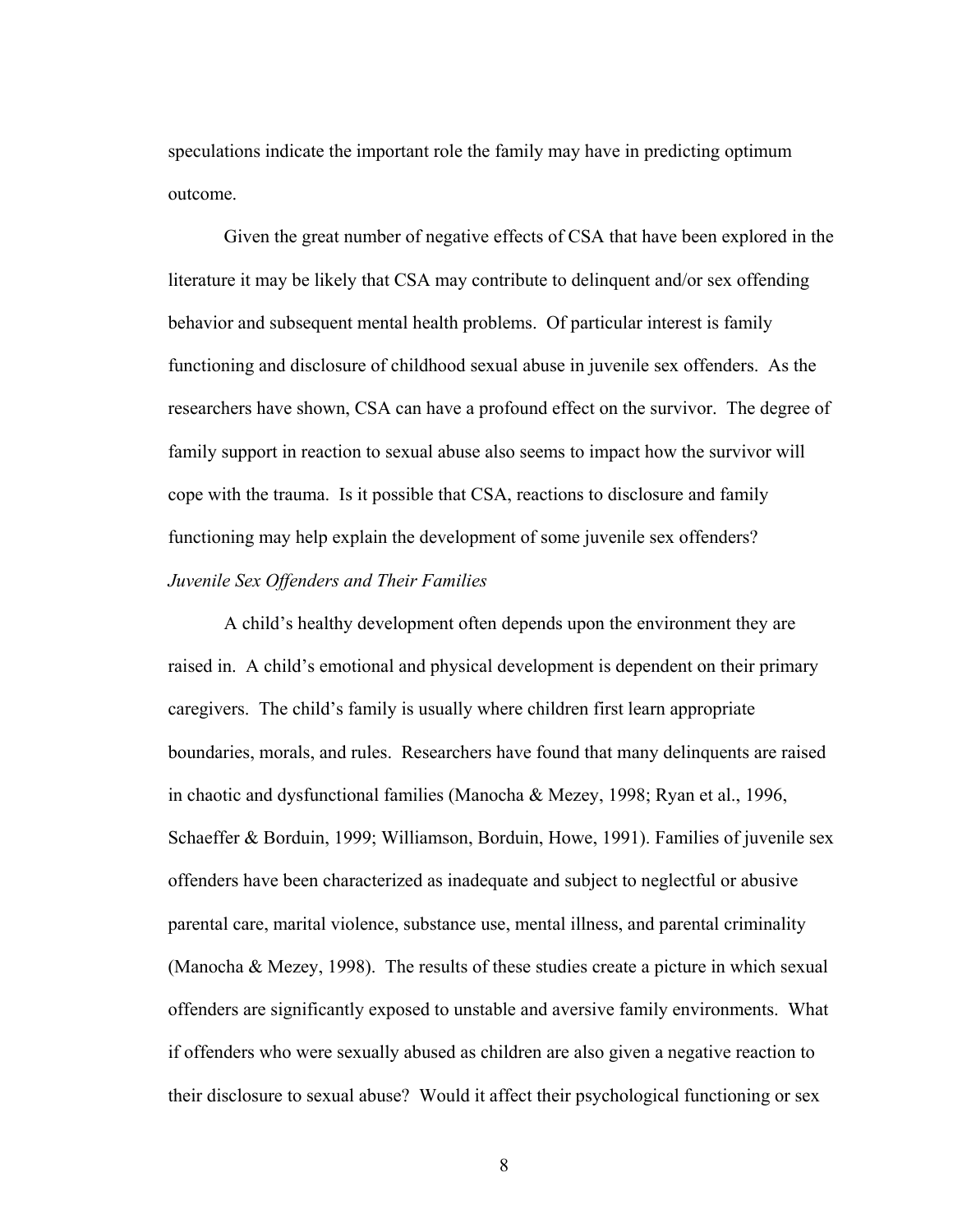offending patterns? Would they have a different outcome if they received a positive outcome? Given that they were raised in an aversive home environment it could easily be rationalized that they were most likely given a negative reaction to their disclosure of CSA. This is not to say that all aversive families consciously decide to respond negatively to their child's disclosure. Perhaps these families have no knowledge as to how to respond appropriately to their children due to the chaos that surrounds their own lives. It is also possible that their caregivers were either ambivalent to the situation or secretive because they were involved in the perpetration and did not report CSA to the authorities.

 There is very little research that explores the family's reaction of the juvenile offender's disclosure of CSA. Hunter (2000) is the first to report negative family reaction to disclosure in this population. Hunter found that youth who perceived their family as having been less supportive in their disclosure of CSA were more likely to have sexually perpetrated against young children. These results are significant as it directly suggests that negative reaction to the disclosure of CSA can directly have an impact on youth repeating the behavior that was done to them. Perhaps a negative reaction to disclosure of CSA coupled with an aversive family environment may put the child at risk for repeating the sexual offending behavior. Based on the aforementioned research potentially this same combination may also result in poor mental health.

Therefore, the purpose of this study is to explore the relationship between family functioning and family reaction to disclosure of CSA and subsequent psychological functioning of juvenile sexual offenders. Does negative parental support to disclosure of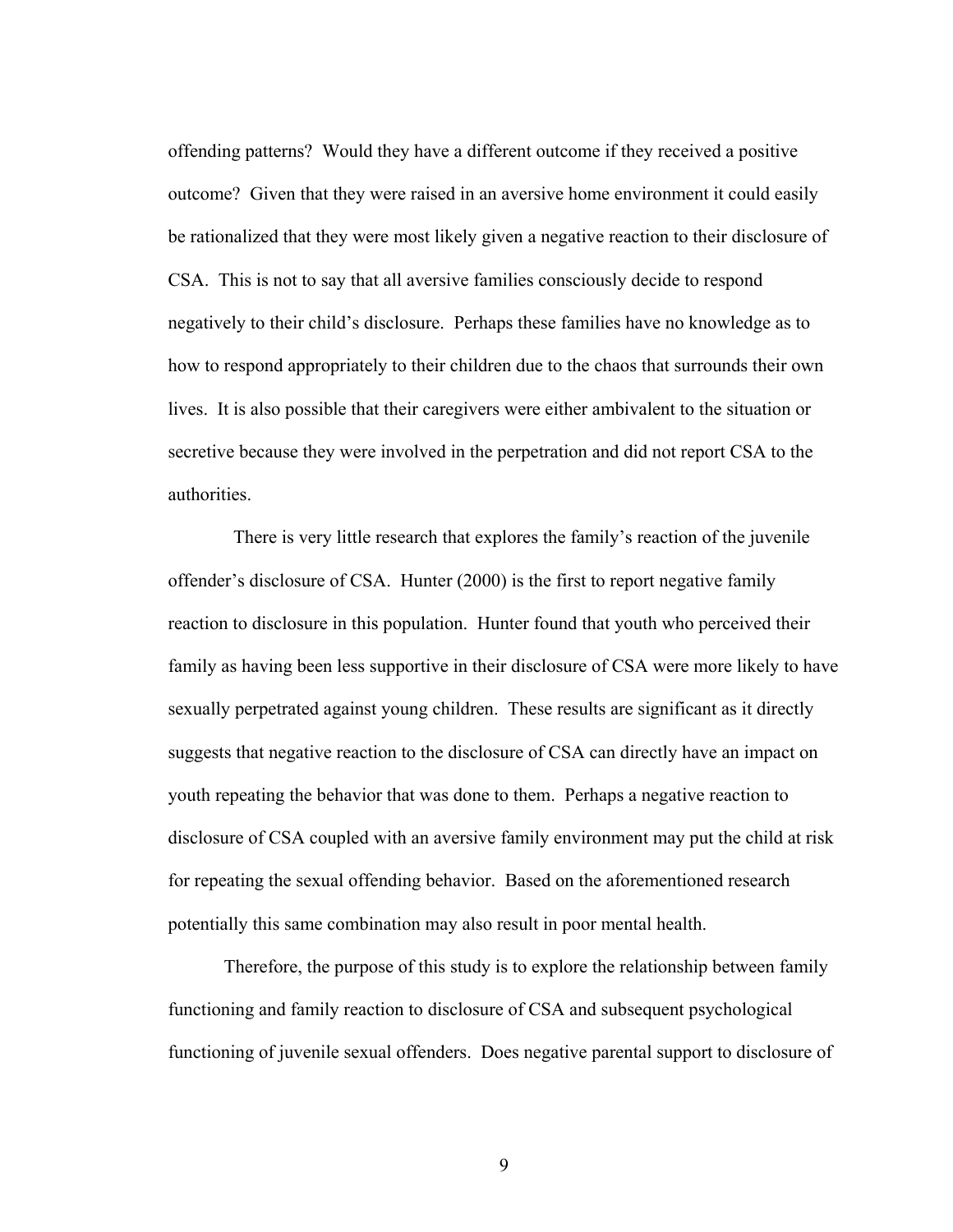CSA and aversive family environments increase the risk of a youth sexually offending? What is their subsequent psychological functioning?

#### **Methods**

#### *Participants*

A total of 332 adjudicated juvenile sex offenders in a Midwestern state participated in an anonymous cross-sectional study. The average age of the sample of the sample was 16.70 years ( $SD = 1.65$  years). The average grade of participants was the 9<sup>th</sup> grade (*SD* =1.63 years). Forty-seven percent of juvenile sex offenders selected Caucasian as their racial background and 53% selected person of color (i.e. Black, Hispanic, Native American, Asian and Arab American)<sup>[1](#page-19-0)</sup>. Table 1 represents who the youth lived with at the time of their offenses.

| Living Arrangement†    | Percentage |
|------------------------|------------|
| Father and a Partner   | 3%         |
| <b>Other Relatives</b> | 3%         |
| <b>Foster Home</b>     | $6\%$      |
| Grandparents           | 8%         |
| Mother and a Partner   | 17%        |
| Single Mother          | 23%        |
| Two Parent Household   | 30%        |

Table 1: Frequency of Juvenile Sex Offenders Living Arrangements

† Sorted Numerically

 $\overline{a}$ 

<span id="page-19-0"></span><sup>&</sup>lt;sup>1</sup> Participants were classified into these racial categories to protect identity.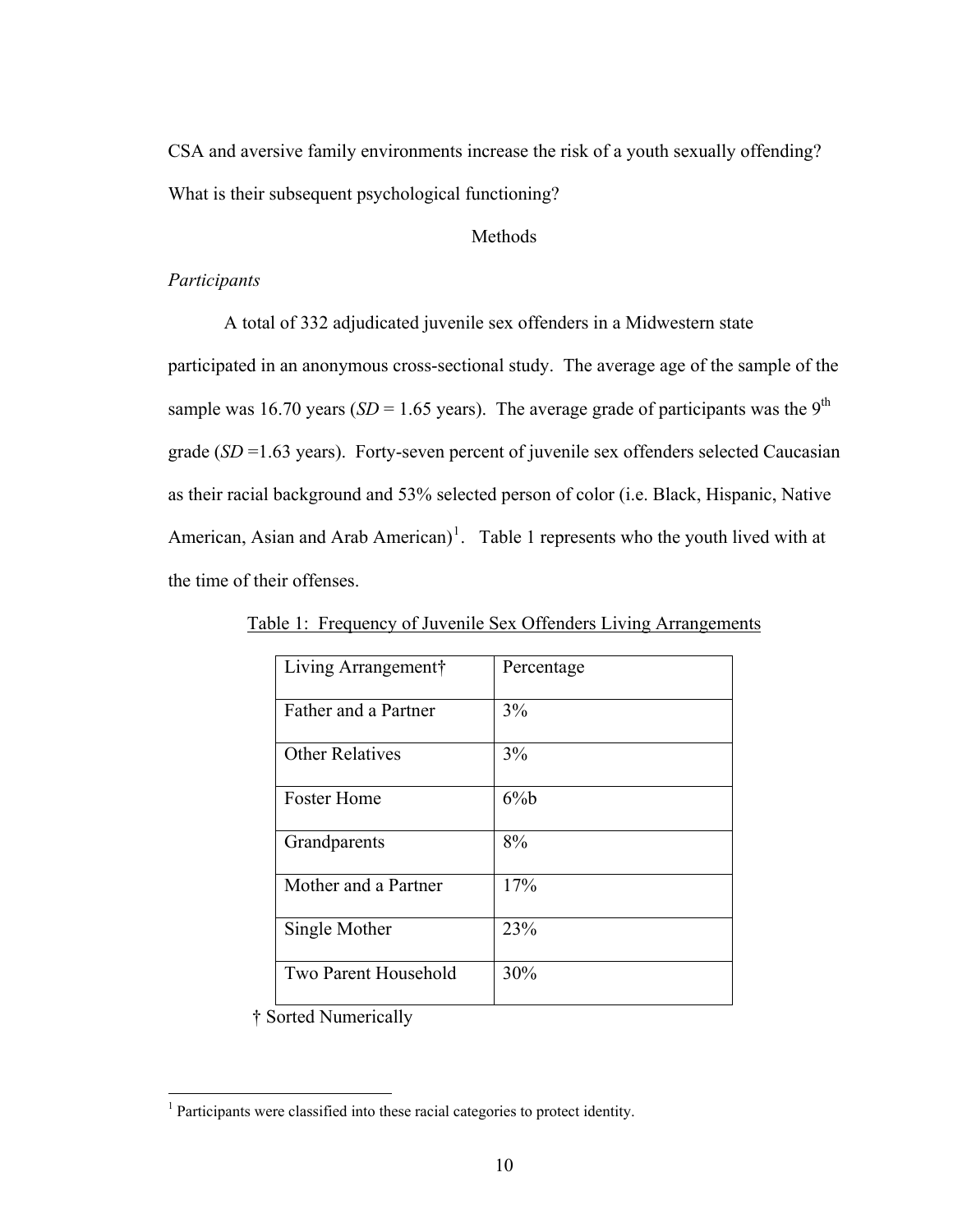#### *Materials*

To determine whether a youth was sexually victimized as a child, participants were asked a simple yes/no question. Nine non-standardized questions were used to determine the youth's family response to their disclosure of sexual abuse. For the purpose of exploring negative and positive responses to disclosure of sexual abuse the variables were divided into two categories. Positive responses included supportive, got help, reported it, helped, made it stop and were mad. Questions were asked using a five point scale (1 = Never to  $5 =$  Always). The scale was further collapsed into a three point scale for purpose of analysis which included the responses never,

sometimes/occasionally, and frequently/always. This scale was found to have a strong internal reliability ( $\alpha$  = .89). Negative responses included my fault, ignored it and laughter which had a moderate internal reliability ( $\alpha$  = .76).

A total of 13 non-standardized questions about the participant's family were used to measure aversive family environment. The simples yes/no/don't know questions included parent drug and alcohol use history, parent drug dealing history, illness or physical health problems in the family, mental health problems in the family, frequent changes in adults living at home, neglect of children, physical abuse of children, sexual abuse of children, illegal acts by family members (besides offender's own history), hitting, slapping, punching or other violence between parents or adults at home, children being placed outside the family, moves or homelessness, and poverty.

A non-standardized question was used to determine the number of victims the youth sexually perpetrated against. The Self Report Sexual Aggression Scale (SERSAS) was used to determine youth's total force used when offending. The SERSAS is a multi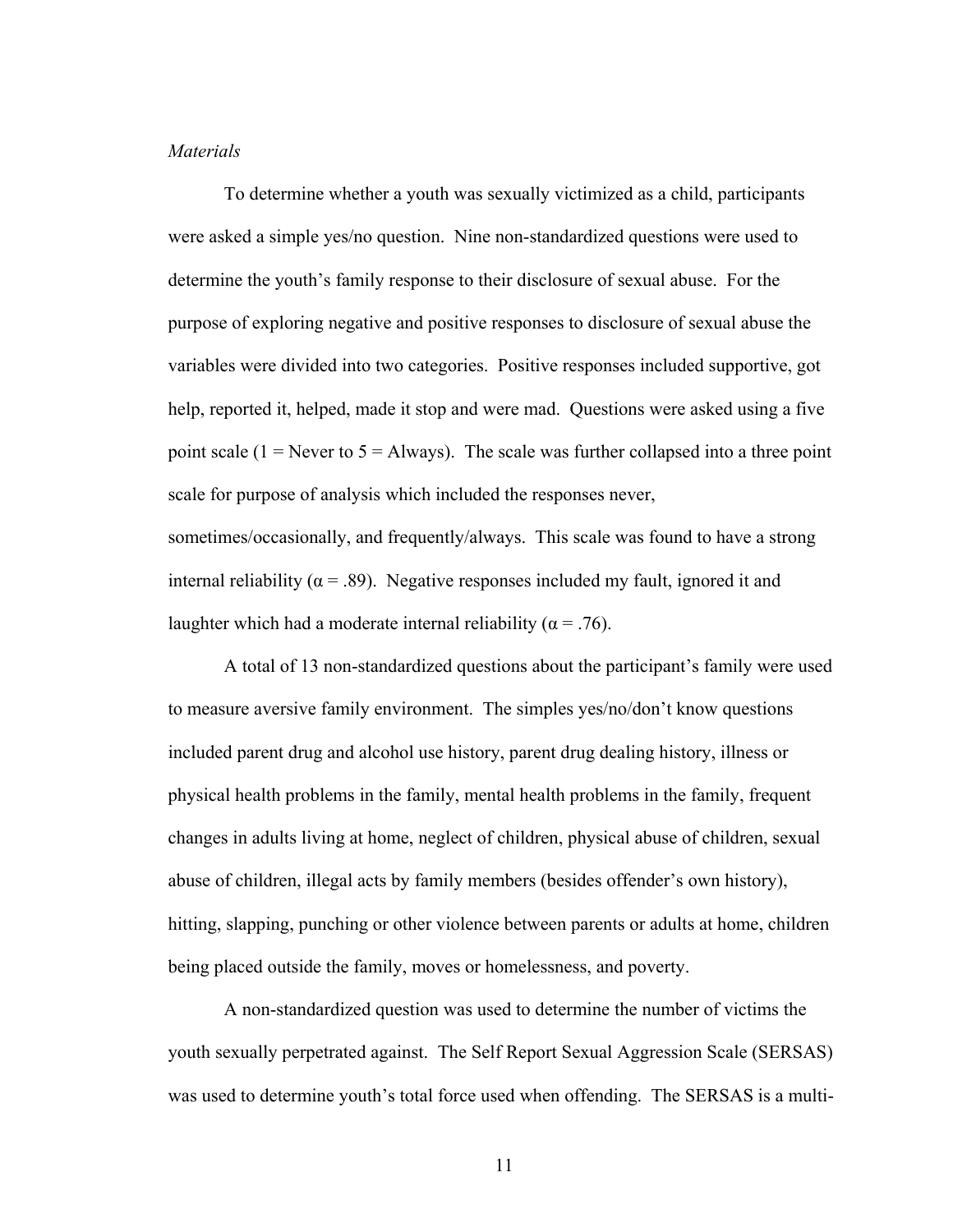item inventory used in prior studies (Burton, Miller, & Shill, 2002; Burton, 2003). The scale measures sexually aggressive behaviors over the lifespan. Questions about several sexual acts are all prefaced with "Have you ever conned or forced someone to ...?". The original several page survey was reduced to two pages based on collapsed variables used in previous projects. This instrument is essentially a checklist of relationships and acts with a previous 8-week test-retest agreement, for a small sample, of 96% (Burton, 2000).

The Millon Adolescent Clinical Inventory (MACI) (Millon, 1993) was used to assess psychological functioning. It was designed for youth in treatment or correctional facilities to assess Clinical Syndromes (major mental illnesses), Personality Patterns (maladaptive patterns of experiencing oneself and interacting with others) and Expressed Concerns (perceptions of own psychological development and actualization)(Salekin, Leistico, Schrum, Mullins (2005). It was normed on 579 adolescents in such facilities with two smaller cross-validation samples. The scales derived from the 160 True-False items are based on Millon's theory of personality (Millon & Davis, 1996). There are twelve personality pattern scales on the MACI, including those measuring Introversive, Inhibited, Doleful, Submissive, Dramatizing, Egotistic, Unruly, Forceful, Conforming, Oppositional, Borderline Tendency, and Self-demeaning tendencies. With the exception of the Forceful scale ( $\alpha$  = .35) which was dropped from further analyses, the remaining scales had acceptable inter-item reliability with Cronbach's alphas ranging from .68 for the Unruly scale to .86 for the Self Demeaning scale (see Table 2).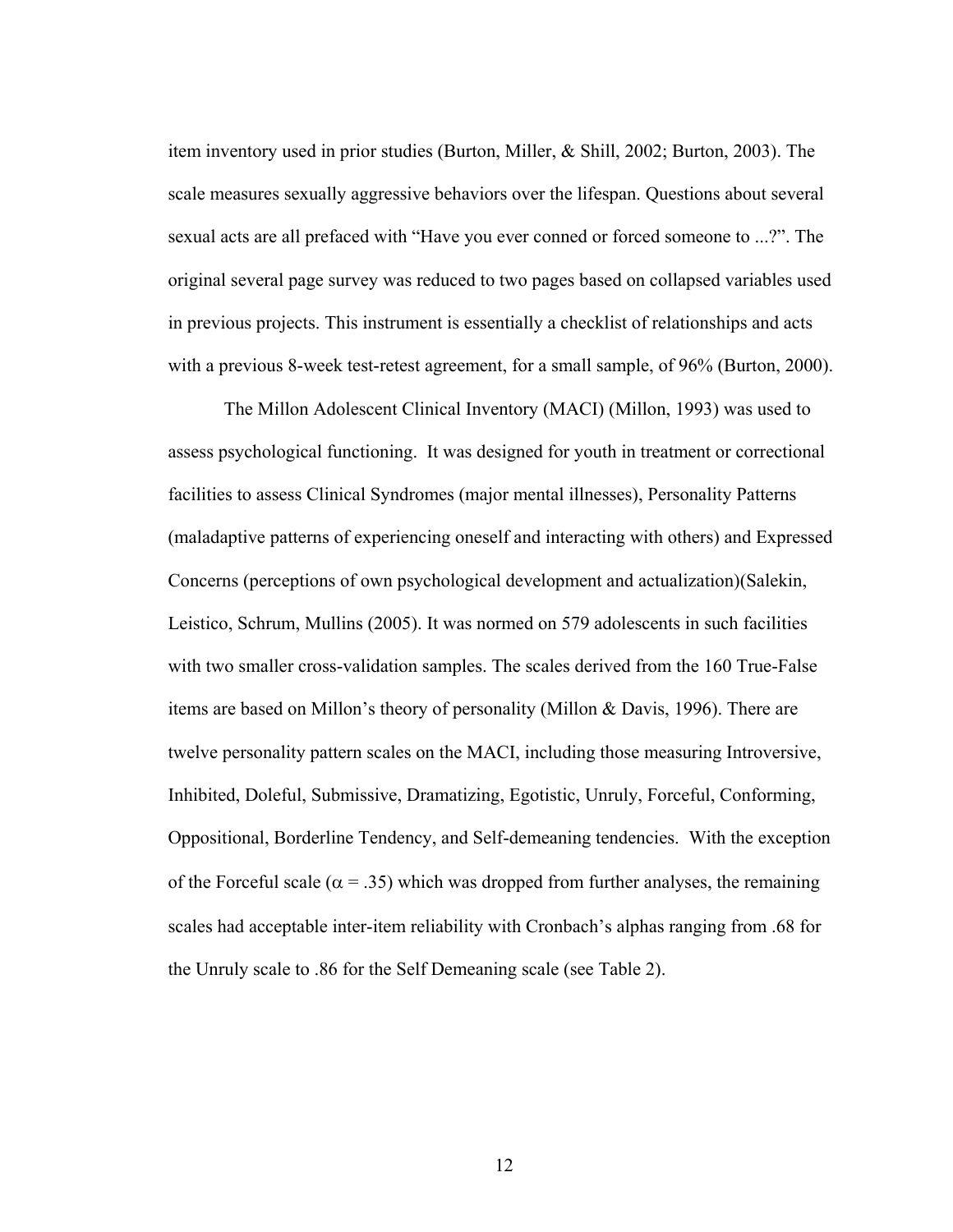| Scale          | Cronbach's Alpha α |  |  |
|----------------|--------------------|--|--|
| MACI Scales†   |                    |  |  |
| Introversive   | .77                |  |  |
| Inhibited      | .77                |  |  |
| Doleful        | .83                |  |  |
| Submissive     | .73                |  |  |
| Dramatizing    | .77                |  |  |
| Egotistic      | .75                |  |  |
| Unruly         | .68                |  |  |
| Forceful *     | .35                |  |  |
| Conforming     | .78                |  |  |
| Oppositional   | .86                |  |  |
| Self-demeaning | .72                |  |  |

Table 2: Cronbach's Alpha on MACI Sub Scales

† Scales are ordered by the order of presentation in the manual

\* Not used in further analyses due to poor reliability

#### *Procedure*

 To gather the research, data collectors went to all the state operated residential facilities that held sexual abusers in a Midwestern state. The data collectors consisted of trained graduate students, faculty and clinical social workers. Each data collector completed an eight hour training that consisted of a thorough explanation of the study, of the method of administration and collection, and went over safety procedures. Consent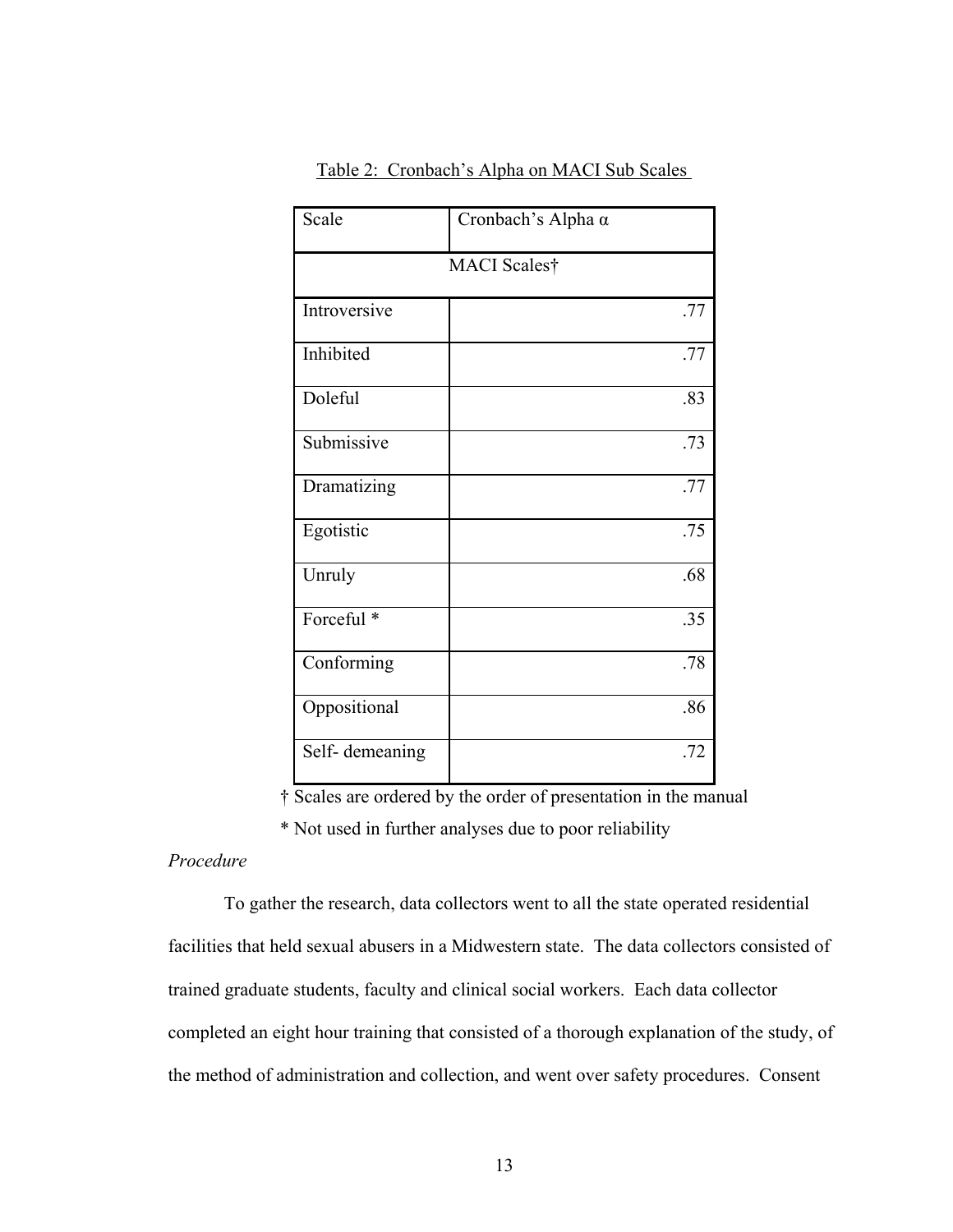was obtained by each of the youth's clinician prior to their participation in the study. The participants were gathered into small groups in a large room at each of the treatment facilities. The data collectors explained the study and passed out consent forms. If the youth chose not to take part in the study they were sent back to their regular programming at the facility. If the participants chose to take part, they signed the consent forms and they were administered the paper-pencil surveys. All material was written at a fourth grade level, with the exception of the standardized measures, however, eight (2%) of the participants did not have the reading skills to complete the paper-pencil based surveys so they were each read aloud the surveys by the data collectors. There was no incentive to participation.

#### Results

Of the entire sample of juvenile sexual offenders, 55.1% ( $N = 179$ ) were sexually abused as a child. Of those sexually abused,  $52\%$  ( $N = 89$ ) reported that their family members did not know about the abuse and  $48\%$  ( $N = 82$ ) did know. See Figure 1 for frequencies of positive reactions to disclosure of CSA and Figure 2 for frequencies of negative reactions to disclosure of CSA.

Pearson correlations were used to assess any relationships between responses to disclosure of sexual abuse and total force used, number of victims, aversive home environment experiences and psychological functioning (see Table 3 and Table 4 for complete results).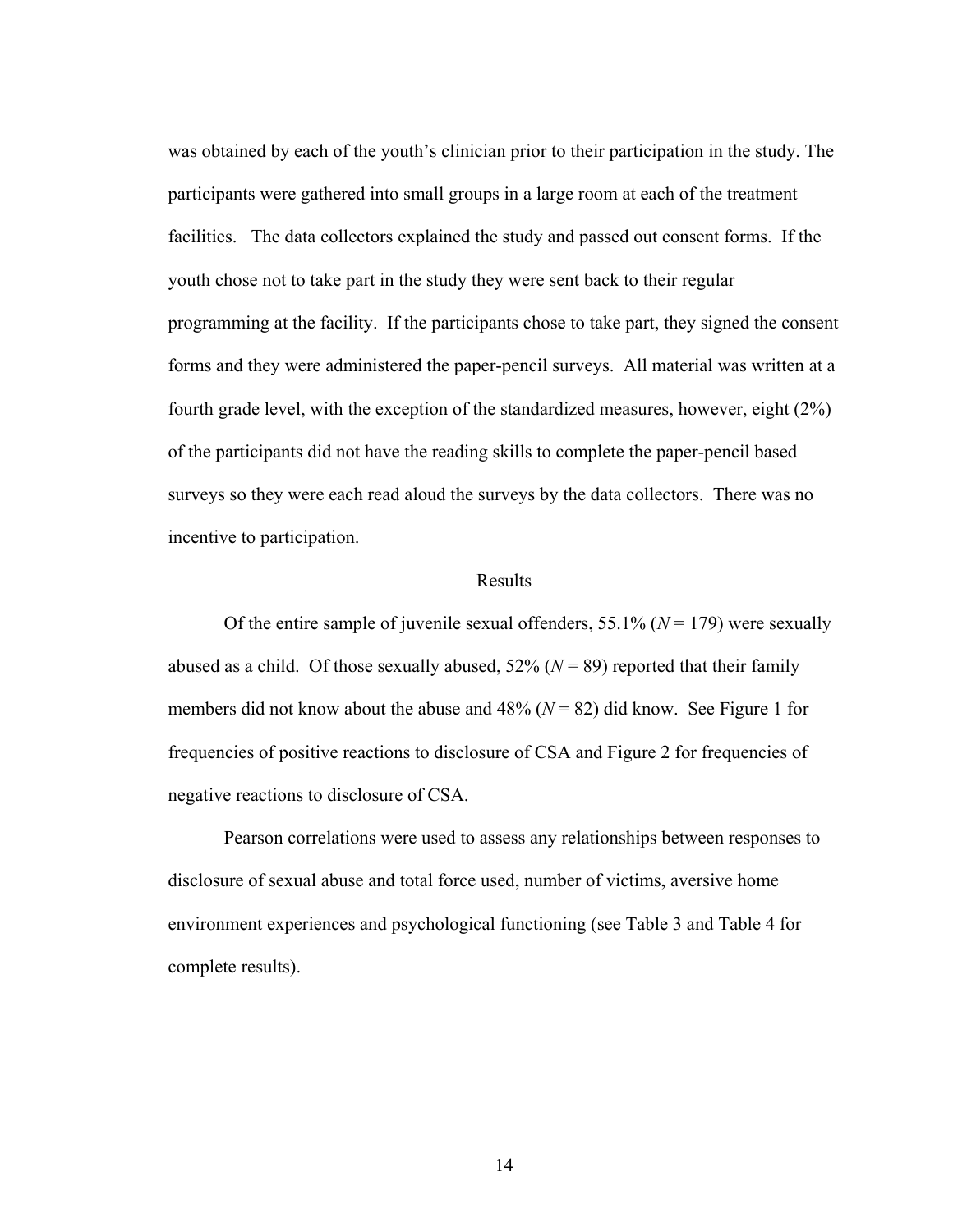Figure 1

*Frequency of Positive Reactions to Disclosure of CSA among Sexually Victimized* 



*Juvenile Sex Offenders* 

## Figure 2

*Frequency of Negative Reactions to Disclosure of CSA among Sexually Victimized* 

*Juvenile Sex Offenders* 

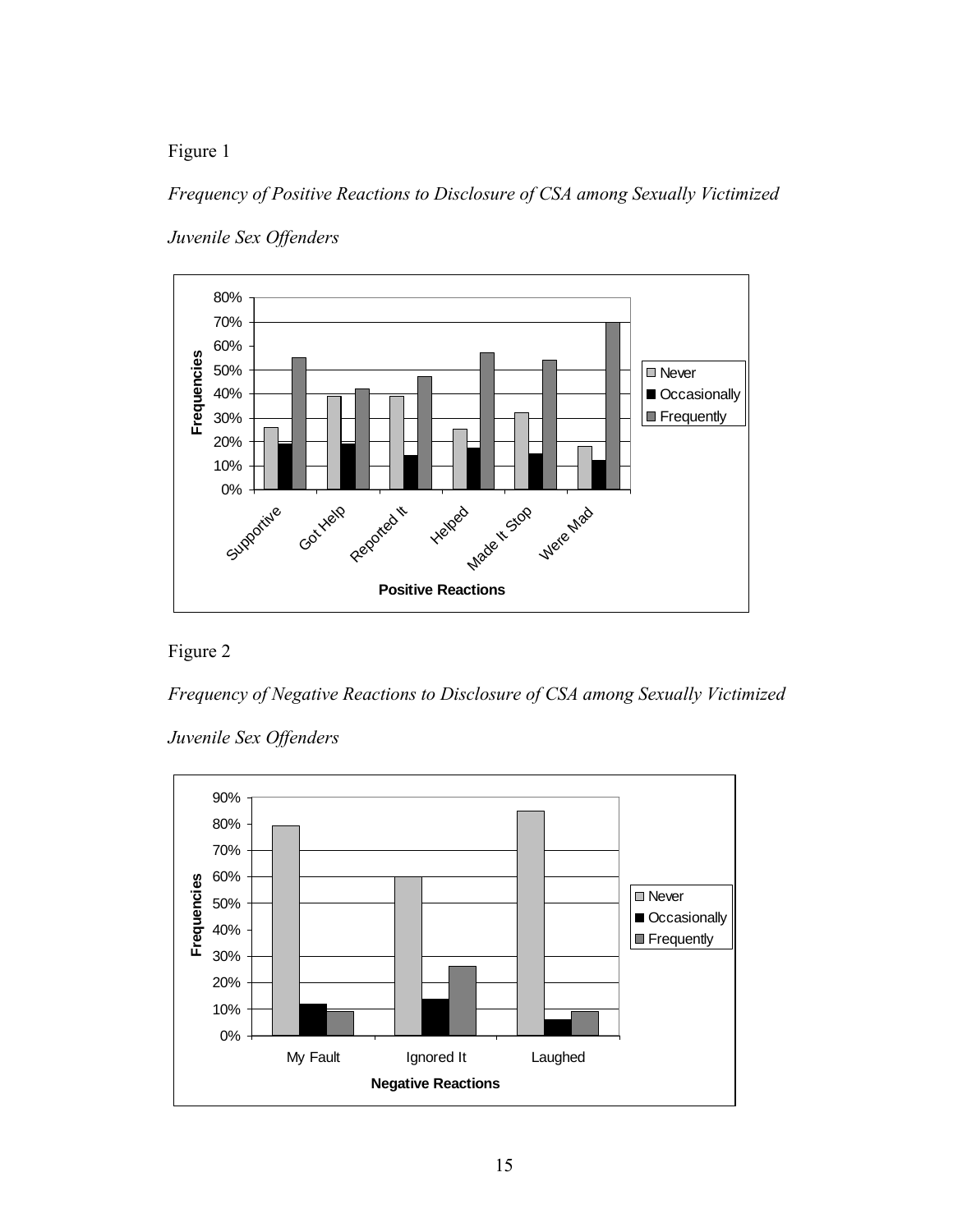*Positive Response to Disclosure of CSA, Home Environment and Sex Offending Behavior* 

Significant negative relationships were found between positive response to disclosure of CSA and overall exposure to aversive home environment ( $r = -0.360$ ,  $p =$ .002, two-tailed), total force used ( $r = -0.248$ ,  $p = 0.037$ , two-tailed), parent alcohol use ( $r =$  $-283$ ,  $p = .017$ , two-tailed), parent selling drugs ( $r = -.378$ ,  $p = .035$ , two-tailed), frequent changes in who lives at home  $(r = -.280, p = .019,$  two-tailed), neglect of children  $(r = -$ .341,  $p = .004$ , two-tailed), physical abuse ( $r = -.253$ ,  $p = .033$ , two-tailed), illegal acts ( $r = .253$  $= -.289, p = .022$ , two-tailed), and hitting, slapping, punching ( $r = -.312, p = .009$ , twotailed).

## *Negative Response to Disclosure of CSA, Home Environment and Sex Offending Behavior*

Significant positive relationships were found between negative response to disclosure of CSA and overall exposure to aversive home environment ( $r = .433$ ,  $p =$ .000, two-tailed), total force used ( $r = .319$ ,  $p = .007$ , two-tailed), parent alcohol use ( $r =$ .347,  $p = .003$ , two-tailed), parent selling drugs ( $r = .460$ ,  $p = .000$ , two-tailed), frequent changes in who lives at home ( $r = .243$ ,  $p = .046$ , two-tailed), physical abuse ( $r = .252$ ,  $p = .046$ )  $= .037$ , two-tailed), sexual abuse ( $r = .325$ ,  $p = .006$ , two-tailed), illegal acts ( $r = .402$ ,  $p =$ .001, two-tailed), and hitting, slapping and punching  $(r = .253, p = .037,$  two-tailed). *Positive Response to Disclosure of CSA and Psychological Functioning* 

Significant positive relationships were found between positive response to disclosure of CSA and the MACI conforming scale  $(r = .460, p = .000,$  two-tailed), submissive scale ( $r = .261$ ,  $p = .029$ , two-tailed) and sexual discomfort scale ( $r = .446$ ,  $p = .029$ ) = .000, two-tailed). Significant negative relationships were found between positive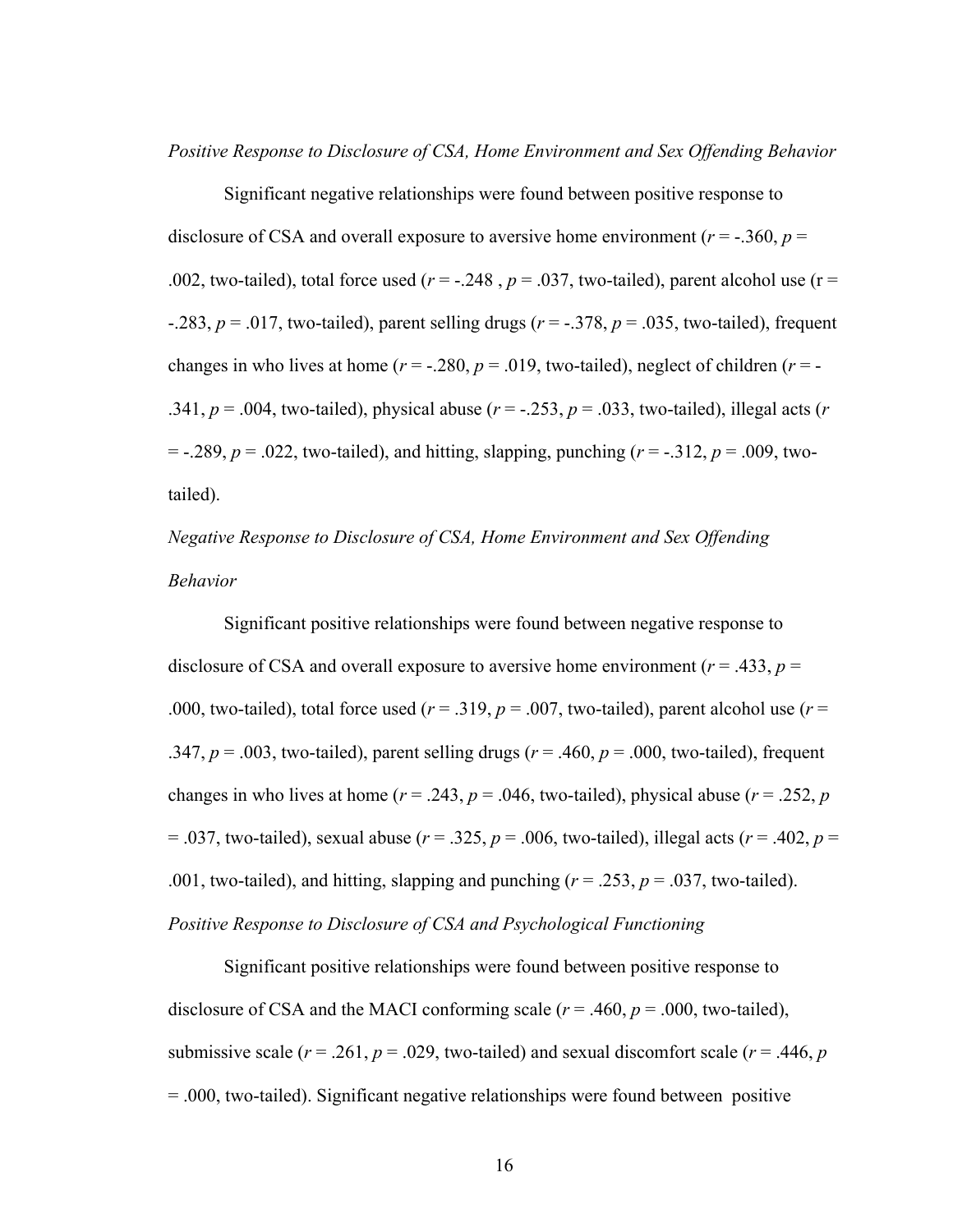response to disclosure of CSA and the MACI introversive scale  $(r = -0.249, p = 0.035,$  twotailed), doleful scale  $(r = -.327, p = .006,$  two-tailed), unruly scale  $(r = -.343, p = .004,$ two-tailed), forceful scale  $(r = -0.391, p = 0.001,$  two-tailed), oppositional scale  $(r = -0.411, p = 0.01, p = 0.01,$  $= .000$ , two-tailed), self-demeaning scale ( $r = -.332$ ,  $p = .005$ , two-tailed), identity diffusion scale ( $r = -.301$ ,  $p = .011$ , two-tailed), self devaluation scale ( $r = -.273$ ,  $p = .022$ , two-tailed), family discord scale  $(r = -0.458, p = 0.00,$  two-tailed), eating dysfunctions scale  $(r = -.302, p = .011,$  two-tailed) substance abuse proneness scale  $(r = -.326, p =$ .006, two-tailed), depressive affect scale  $(r = -.245, p = .041,$  two-tailed), and suicidal tendency scale  $(r = -.323, p = .006,$  two-tailed).

#### *Negative Response to Disclosure of CSA and Psychological Functioning*

Significant positive relationships were found between negative response to disclosure of CSA and the MACI introversive scale  $(r = .238, p = .047,$  two-tailed), doleful scale ( $r = .274$ ,  $p = .024$ , two-tailed), unruly scale ( $r = .285$ ,  $p = .018$ , two-tailed), forceful scale ( $r = .369$ ,  $p = .002$ , two-tailed), oppositional scale ( $r = .289$ ,  $p = .017$ , twotailed), self-demeaning scale ( $r = .311$ ,  $p = .010$ , two-tailed), identity diffusion scale ( $r =$ .240,  $p = .049$ , two-tailed), family discord scale ( $r = .277$ ,  $p = .022$ , two-tailed). Significant negative relationships were found between negative response to disclosure of CSA and the MACI submissive scale  $(r = -.268, p = .027,$  two-tailed) and the conforming scale  $(r = -.320, p = .008,$  two-tailed),

#### Discussion

This study is the first to explore negative and positive reactions to disclosure of CSA among juvenile sex offenders. It is also the first study to explore aversive family environment and psychological functioning among juvenile sex offenders who have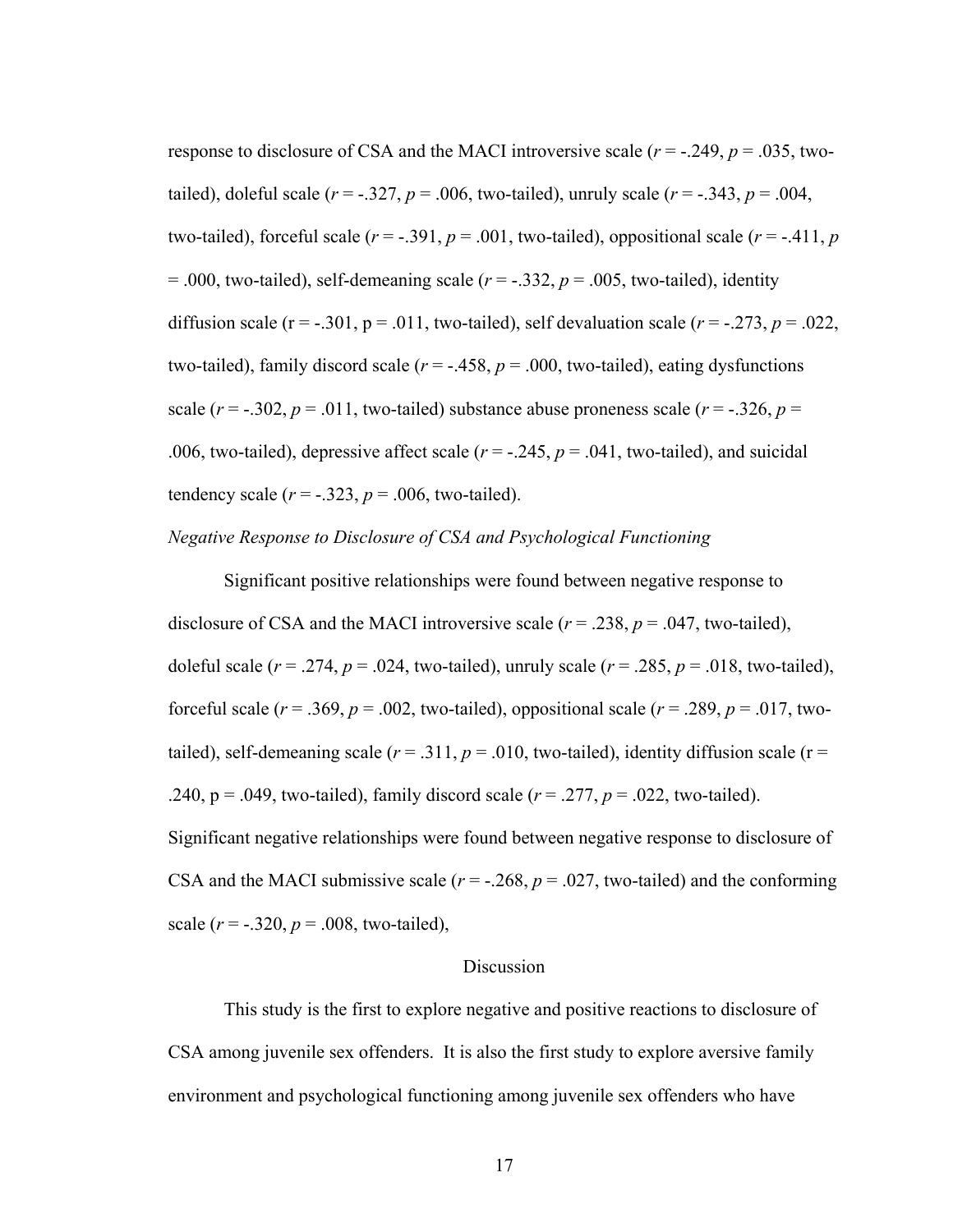## Table 3

## *Intercorrelations between Disclosure of CSA, Aversive Home Environment and Sex*

|                                | Positive Response                   | <b>Negative Response</b> |
|--------------------------------|-------------------------------------|--------------------------|
|                                | Juvenile Sex Offenders ( $N = 72$ ) |                          |
| <b>Total Number of Victims</b> | $-.22$                              | .22                      |
| Total Force Used In Offense    | $-.25*$                             | $.32**$                  |
| <b>Overall Aversive</b>        |                                     |                          |
| Home Environment               | $-36**$                             | $.43**$                  |
| Parent Alcohol Use             | $-.28*$                             | $.35**$                  |
| <b>Parent Selling Drugs</b>    | $-.38**$                            | $.46**$                  |
| Illness or Health Problems     | .13                                 | $-.07$                   |
| <b>Mental Health Problems</b>  | $-.13$                              | .08                      |
| Frequent Changes in Who        |                                     |                          |
| Lives at Home                  | $-.28*$                             | $.24*$                   |
| Neglect of Children            | $-34**$                             | .20                      |
| Physical Abuse                 | $-.25*$                             | $.25*$                   |
| <b>Sexual Abuse</b>            | $-14$                               | $.33**$                  |
| Illegal Acts                   | $-.29*$                             | $.40**$                  |
| Hitting, Slapping, Punching    | $-.31**$                            | $.25*$                   |
| Children Placed Outside Family | .04                                 | .01                      |
| Lots of Moves or Homelessness  | $-17$                               | .20                      |
| Poverty                        | $-18$                               | .20                      |

## *Offending Behavior*

 $* = p < .05$ 

\*\* =  $p < .01$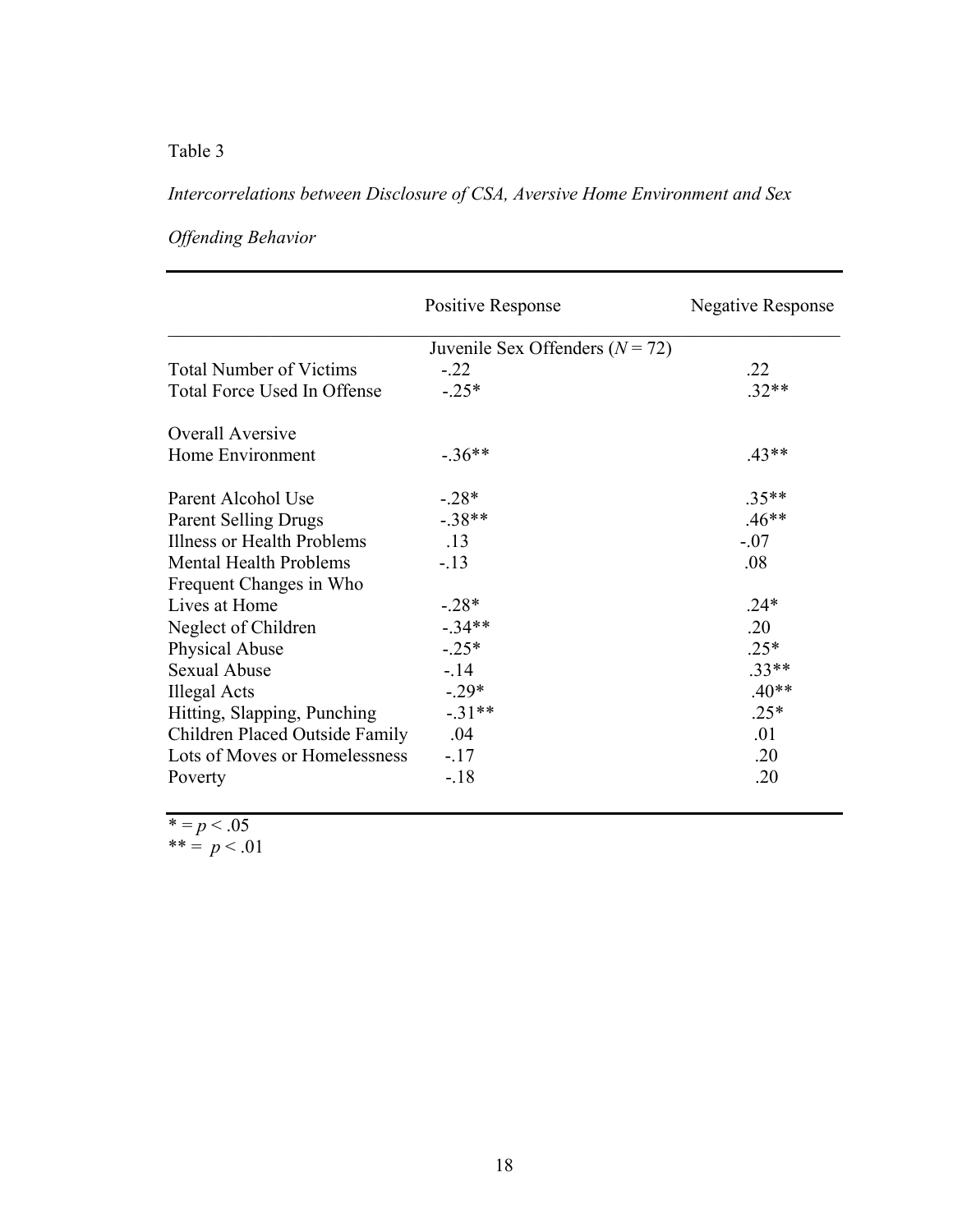Table 4

# *Intercorrelations between Psychological Functioning MACI Scales (Alphabetized) and Responses to Disclosure of Childhood Sexual Abuse and Abusive Home Environment*

|                                  | Positive Response                   | <b>Negative Response</b> |
|----------------------------------|-------------------------------------|--------------------------|
|                                  | Juvenile Sex Offenders ( $N = 72$ ) |                          |
| <b>Anxious Feelings</b>          | .22                                 | $-.07$                   |
| <b>Body Disapproval</b>          | $-.27*$                             | .11                      |
| <b>Borderline Tendency</b>       | $-.23$                              | .18                      |
| Childhood Abuse                  | $-.20$                              | .17                      |
| Conforming                       | $.46**$                             | $-.32**$                 |
| <b>Delinquent Predisposition</b> | $-0.06$                             | .06                      |
| Depressive Affect                | $-.25*$                             | .22                      |
| Doleful                          | $-.33**$                            | $.27*$                   |
| Dramatizing                      | .04                                 | $-.10$                   |
| Eating Dysfunctions              | $-.30*$                             | .10                      |
| Egotistic                        | .09                                 | $-14$                    |
| <b>Family Discord</b>            | $-46**$                             | $.28*$                   |
| Forcefu1                         | $-39**$                             | $.37**$                  |
| <b>Identity Diffusion</b>        | $-.30$                              | $.24*$                   |
| <b>Impulsive Propensity</b>      | $-.19$                              | .10                      |
| Inhibited                        | $-16$                               | .23                      |
| Introversive                     | $-.25*$                             | $.24*$                   |
| Oppositional                     | $-41**$                             | $.29*$                   |
| Peer Insecurity                  | $-.15$                              | .14                      |
| Self-demeaning                   | $-.33*$                             | $.31**$                  |
| Self-devaluation                 | $-.27*$                             | .20                      |
| <b>Sexual Discomfort</b>         | $.45**$                             | $-.22$                   |
| Social Insensitivity             | $-18$                               | .24                      |
| Submissive                       | $.26*$                              | $-.27*$                  |
| <b>Substance Abuse</b>           | $-.33*$                             | .18                      |
| Suicidal Tendency                | $-.32**$                            | .18                      |
| Unruly                           | $-34**$                             | .29                      |

## *among Juvenile Sex Offenders*

 $* = p < .05$ 

 $*** = p < .01$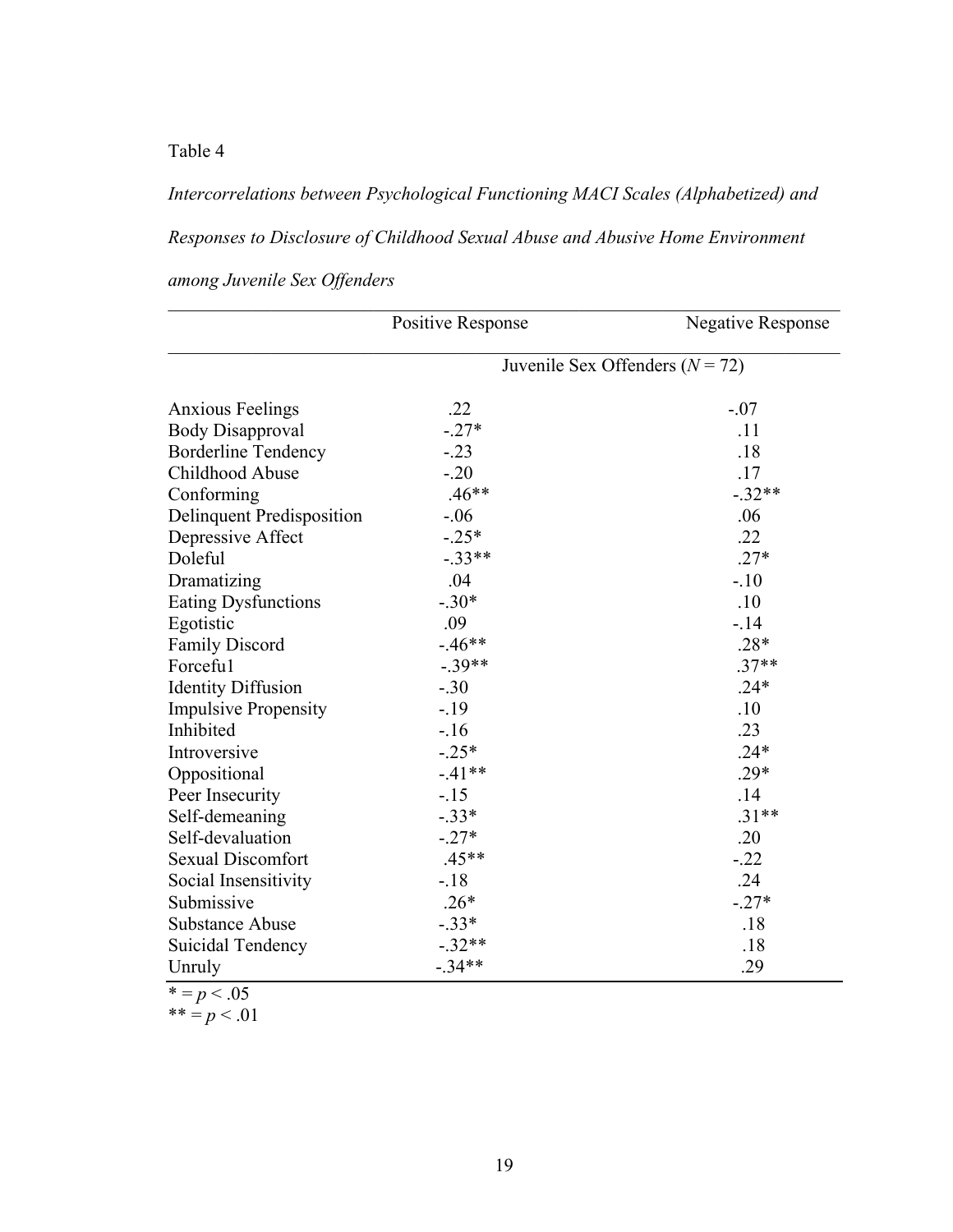disclosed CSA. This study replicated the results of Burton (2000), Ryan et al. (1996), Romano and De Luca (1997) and Worling (1995) where juvenile sex offenders have significant histories of being sexually abused in childhood.

In this study a large number of juvenile sex offenders (55%) reported having been sexually abused. The fact that only approximately half of those sexually abused reported that their family members knew about the abuse, illustrates that many sexually abused children are not disclosing their abuse. It is unclear how many of those reporting that a family member knew about the abuse are victims of incest and are counting the perpetrator as the family member who knew. If this is the case even fewer disclosures took place that could potentially aid the victim. Although it seems that the majority of the families of juvenile sex offenders supported their children's disclosure of CSA, the results illustrate that a high number of families did respond negatively to the youth's disclosure.

The results suggest that juvenile sex offenders who receive a positive reaction to disclosure of CSA are less likely to experience an aversive home environment. For juvenile sex offenders who receive a negative reaction to their disclosure of CSA, the results suggest that they are more likely to be exposed to an aversive home environment in many areas. Overall it seems that juveniles who received a negative reaction to disclosure of CSA are more likely to be raised in aversive home environments that are disruptive, violent and whose members actively engage in criminal behavior. Parents who are under the influence of alcohol may also be more likely to respond negatively to their child's disclosure of CSA because their judgment is affected by their substance use.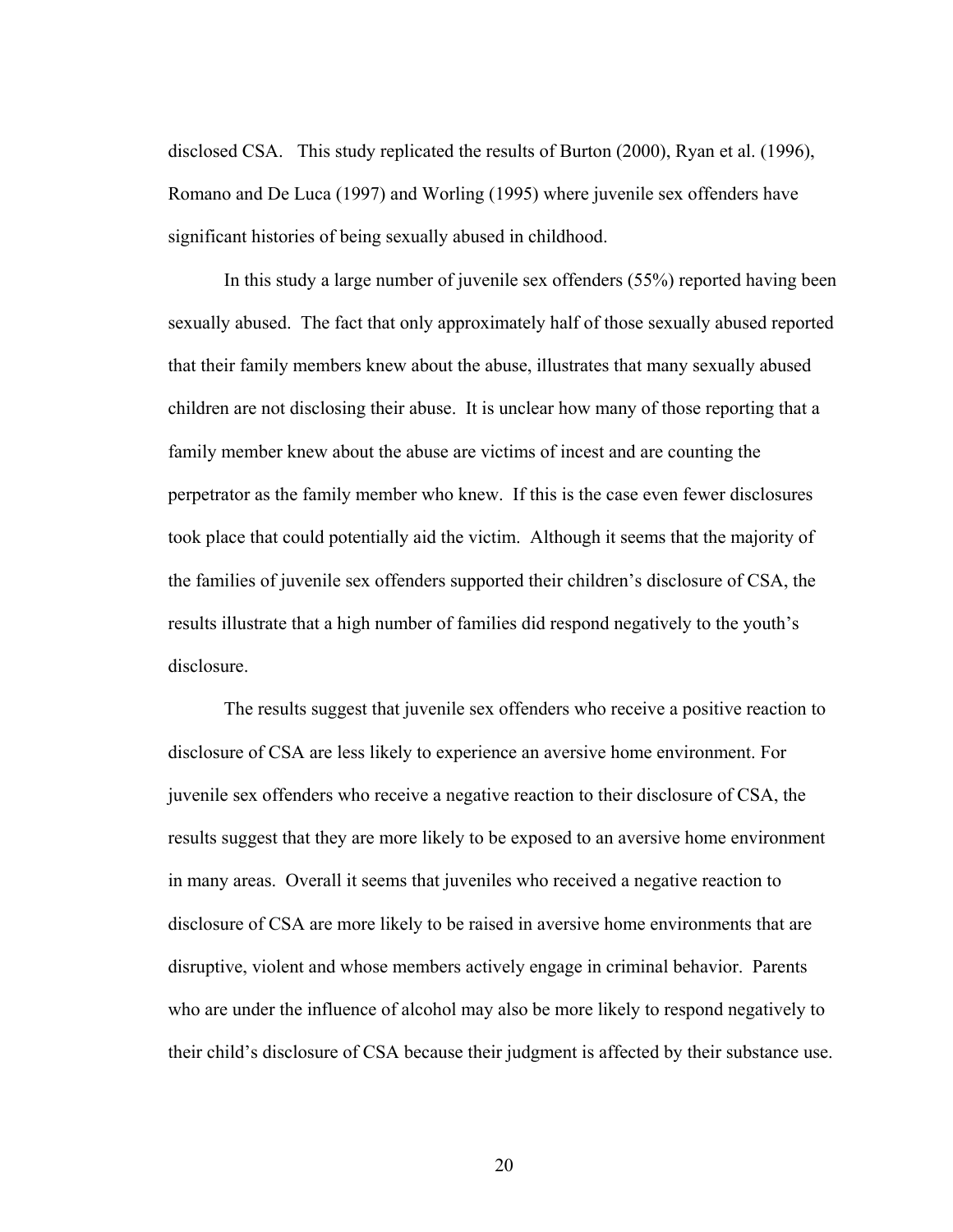Although there was no relationship found between reaction to disclosure of CSA and number of victims, there was a significant relationship found between negative and positive response to disclosure of CSA and total forced used by the juveniles in their sexual offending of others. Youth who received a negative reaction to disclosure of CSA used more force in their sex offending, and youth who receive a positive reaction to their disclosure of CSA used less force in their sex offending. Thereby reaction to disclosure of CSA may have an impact on their sex offending behavior. A negative response to disclosure of CSA may have taught these youth that it is acceptable to sexually abuse another person and may have encouraged them to use more force in their sex offending. Alternatively, perhaps these youth are angry over having been sexually abused themselves, and having received a negative reaction to their disclosure of CSA. They may be aware that sexual abuse is wrong, but are releasing their aggression and punishing others for their mistreatment by using more force in their sex offending behavior.

The results on psychological functioning suggest that youth who receive a positive response to their disclosure of CSA tend to be healthier in several dimensions as assessed. Juvenile sex offenders who received a negative reaction to their disclosure of CSA seem more likely to suffer negative mental health consequences.

The results illustrate the shattering effect on a child's development and psychological functioning that CSA and a negative response to their disclosure of CSA can have on a youth. As research has found children who have been sexually abused can experience feelings of depression (Dinwiddie et al., 2000; Lanktree Briere, & Zaidi, 1991; Lipovsky, Saunders & Murphy, 1989, Mennen & Meadow, 1994), low-self worth or self-esteem (Briere & Elliott, 1994; Kendall-Tackett, Williams & Finkelhor, 1993;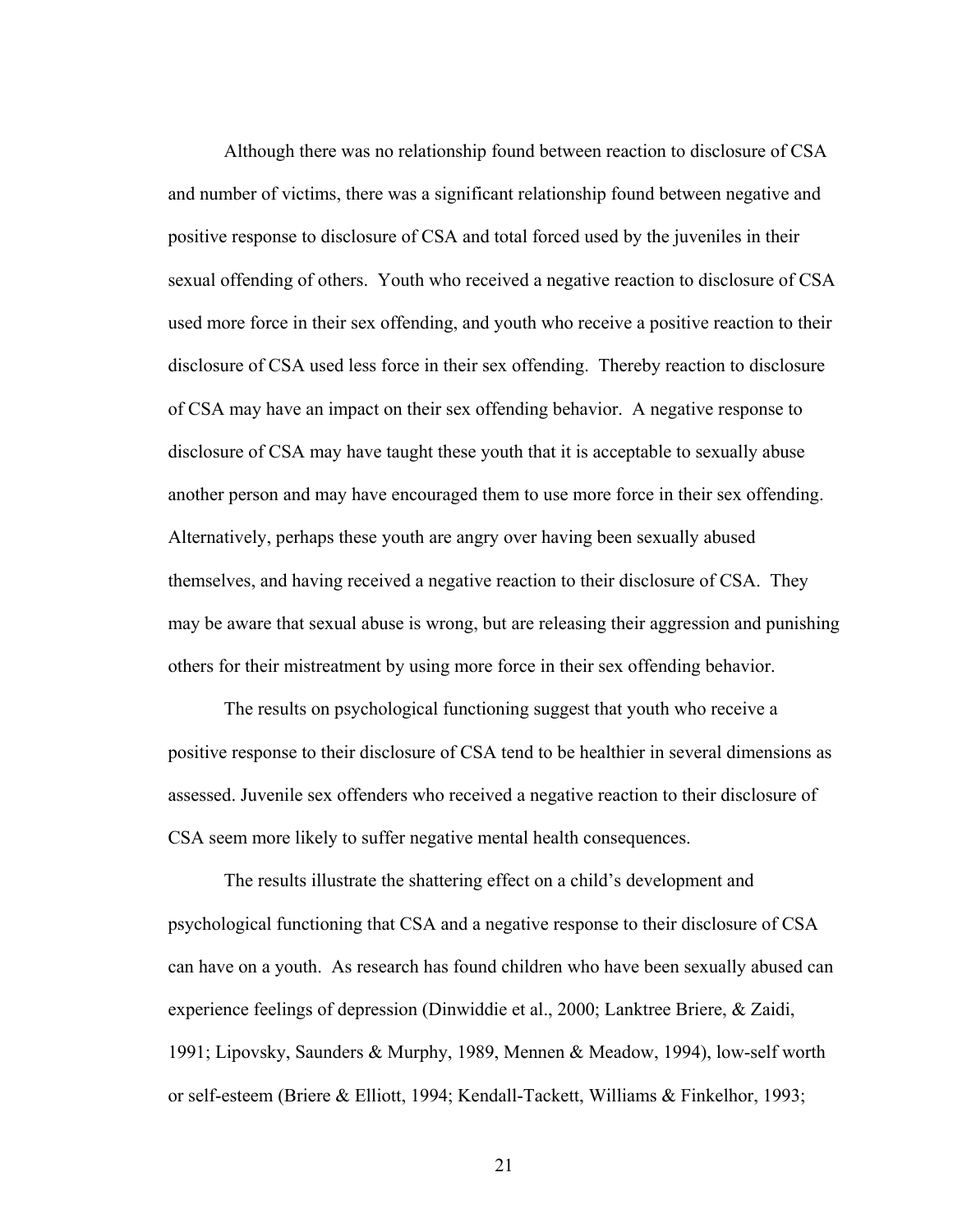Mennen & Meadow, 1994) and increased aggression, anger or conduct problems (Briere & Elliott, 1994; Dinwiddie et al., 2000; Lanktree Briere, & Zaidi, 1991), it is not surprising that youth were found to be more doleful and self-demeaning when they were given a negative reaction to disclosure of CSA or less likely to have suicidal tendencies, oppositional behavior and depressive affect when they received a positive response. The results illustrate that having a negative reaction to disclosure of sexual abuse may in fact increase feelings of depression and aggression in already traumatized youth.

Youth who receive a positive response to disclosure of CSA may be less likely to be unruly, forceful and engage in substance abuse and be more likely to be submissive and conforming because they may not feel the need to act out to resolve their issues as youth who received a negative response. Youth who receive a negative reaction to CSA may be especially more likely to engage in substance abuse to help relieve the pain of both being a survivor of CSA (Bergen, Martin, Richardson, Allison & Roeger, 2004; Singer, Petchers & Hussey, 1989; Spear & Skala, 1998) and not having the support from their families. Like substance abuse, eating dysfunctions which have also been linked to CSA (Jarvis & Copeland, 1997; Goldfarb, 1987, Wonderlich et al., 2000), can also be seen as a form of acting out and may also occur more frequently in youth who received a negative response to their disclosure of CSA. It could perhaps also be argued that youth who have a positive response to their disclosure of CSA may have more respect for rules, regulations and authority figures and are less frequently displaying the above forms of acting out.

Children who have been sexually abused may also find themselves having much confusion about their identity which could be further heightened by a negative reaction to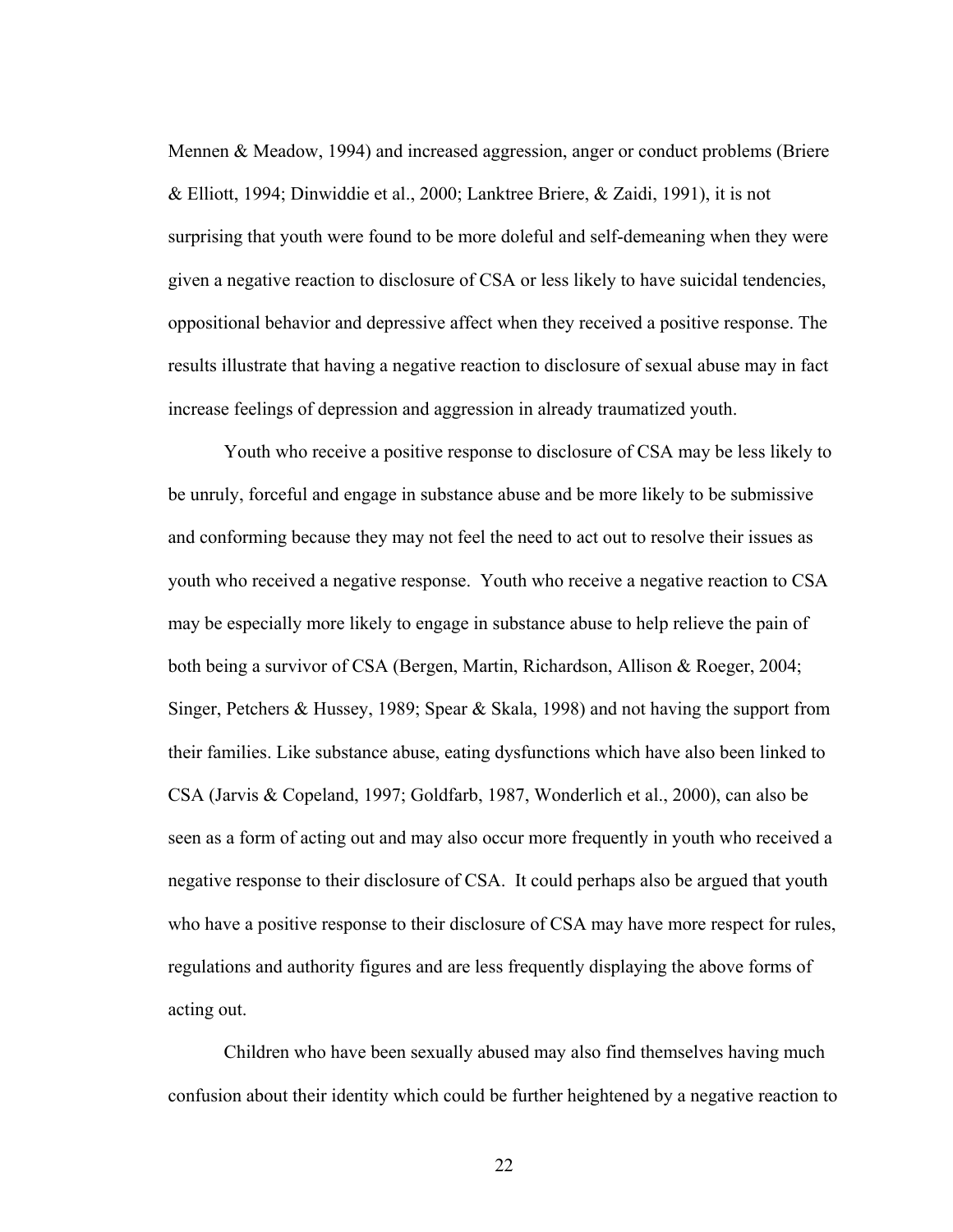their disclosure of CSA. They may in particular have confusion surrounding their sexual identity if they were abused by a same sex offender (Finkelhor *&* Browne, 1985). Their sexual abuse history, coupled with a negative response may throw the youth into an identity crisis which perhaps may also explain why youth in this study were found to have problems with identity diffusion.

#### *Strengths and Limitations*

This research was a state wide study that had a large sample size. There are several limitations to this study. The data collected relies on self-report, which brings into question the accuracy of each report. Some participants may have falsified the answers to the questions purposefully, or may have difficulty remembering and accounting for their past behavior due to the nature of their own abuse or the fear surrounding having committed abuse. Other limitations of the study are that it relies on retrospective reporting and the sample was also not randomly selected. It was at the researchers' discretion to classify answers into positive and negative response to the youth's disclosure of CSA. The study may have been stronger if the questions more clearly explored positive and negative response to disclosure of CSA and included many more detailed questions regarding the disclosure process. There was no measure that existed to explore positive and negative response to disclosure of sexual abuse so it was created.

#### *Future Directions*

More research which explores juvenile sex offenders' disclosure of CSA and their subsequent psychological functioning seems justified. The results highlight that parental reaction to disclosure of CSA does have an impact on the youth's psychological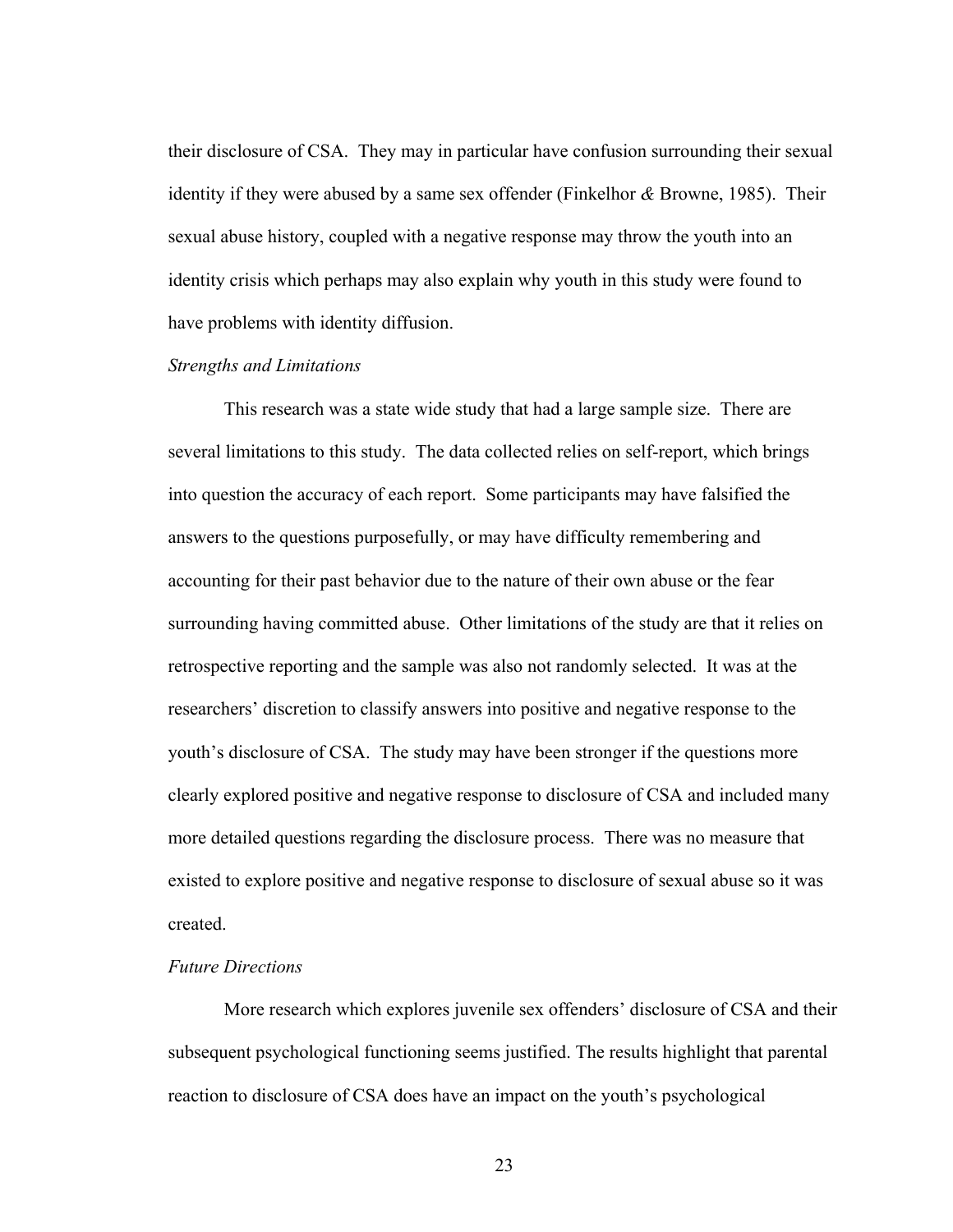functioning and sex offending behavior. Research needs to be directed towards understanding the full impact that negative reaction to disclosure of sexual abuse has on juvenile sex offenders. Further information on the disclosure process that included who the youth most often disclosed to (parent, sibling, teacher etc.) how they disclosed (accidental vs. purposeful), when they disclosed (brought up in conversation, when they reached a certain etc.), and whether families disclosed CSA to the authorities would be particularly beneficial to gather in future research. It would also be beneficial to explore differences in reactions to disclosure of CSA among sex offending youth who were abused by an outsider versus a member of the family. Finally, it is also important for future research to explore why juvenile sex offenders who were sexually abused themselves did not disclose sexual abuse.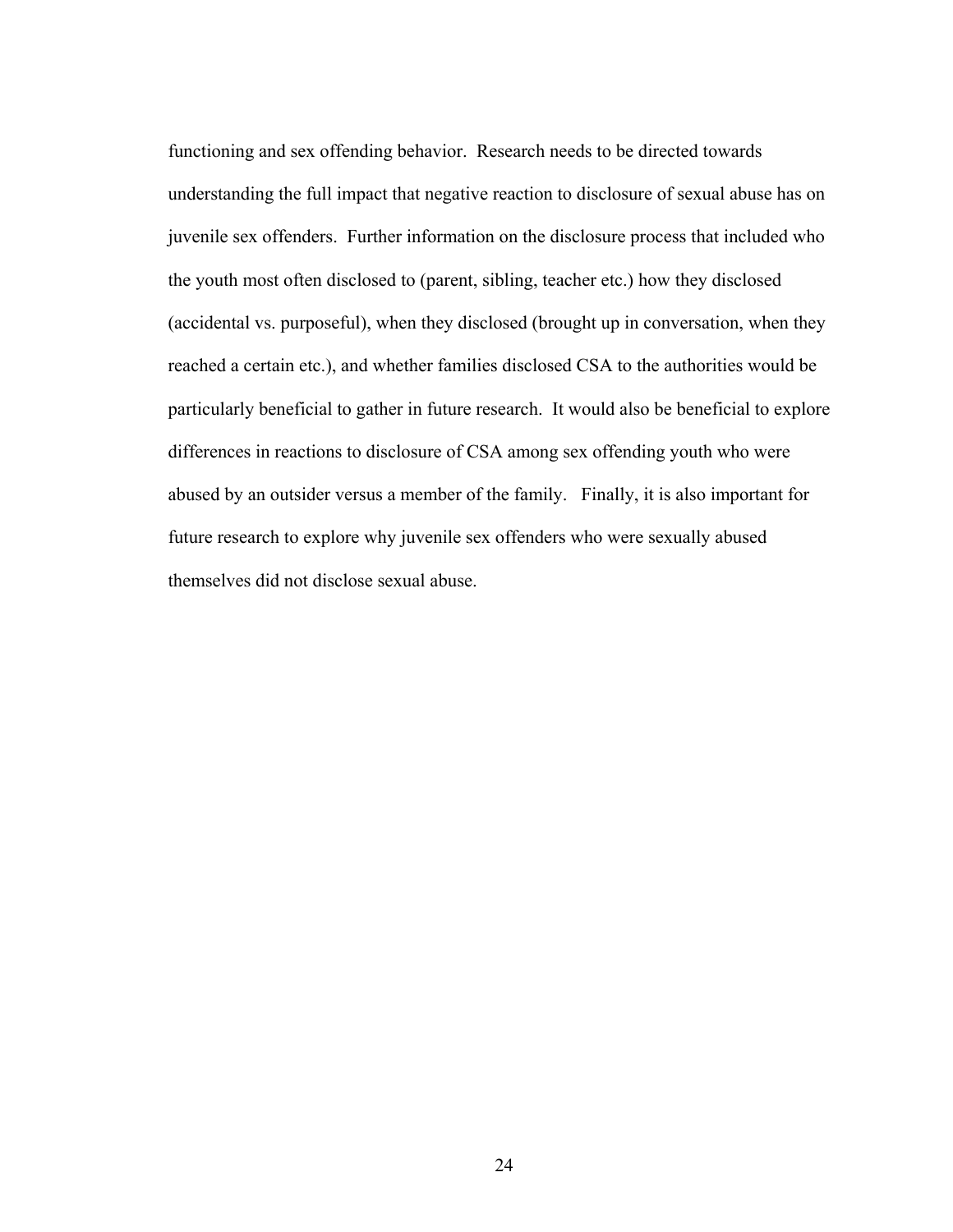#### References

- Ackerman, P. T., Newton, J. E., McPherson, W. B., Jones, J. G., & Dykman, R. A. (1998). Prevalence of post traumatic stress disorder and other psychiatric diagnoses in three groups of abused children (sexual, physical, and both). *Child abuse & neglect, 22*(8), 759-774.
- Bergen, H. A., Martin, G., Richardson, A. S., Allison, S., & Roeger, L. (2004). Sexual abuse, antisocial behaviour and substance use: Gender differences in young community adolescents. *The Australian and New Zealand Journal of Psychiatry, 38*(1-2), 34-41.
- Berliner, L., & Saunders, B. E. (1996). Treating fear and anxiety in sexually abused children. *Child Maltreatment, 1*(4) 294-310.
- Briere, J. N., & Elliott, D. M. (1994). Immediate and long-term impacts of child sexual abuse. *The Future of Children, 4*, 54-69.
- Burton, D. (2003). Male adolescents: Sexual victimization and subsequent sexual abuse. *Child and Adolescent Social Work Journal 29,* 4, 277-296.
- Burton, D. L. (2000). Were adolescent sexual offenders children with sexual behavior problems? *Sexual Abuse: A Journal of Research and Treatment, 12*(1), 37-48.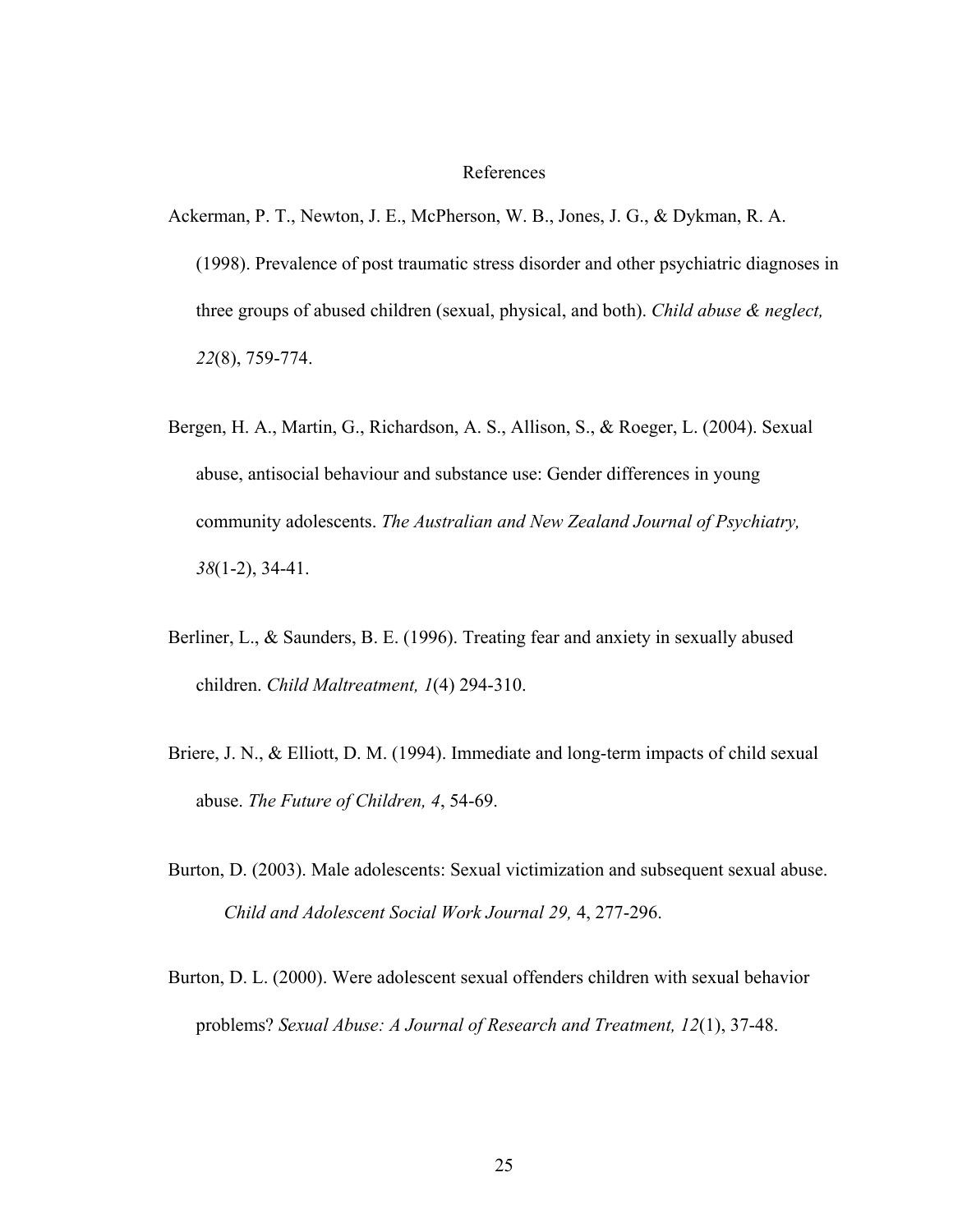- Burton, D., Miller, D., & Shill, C.T. (2002). A social learning theory comparison of the sexual victimization of adolescent sexual offenders and nonsexual offending male delinquents. *Child Abuse and Neglect, 26,* 893-907.
- Collings, S., Griffiths, S., & Kumalo, M. (2005). Patterns of disclosure in child sexual abuse. *South African Journal of Psychology, 35*(2), 270-285.
- Crisma, M., Bascelli, E., Paci, D., & Romito, P. (2004). Adolescents who experienced sexual abuse: Fears, needs and impediments to disclosure. *Child Abuse & Neglect, 28*(10), 1035-1048.
- Dinwiddie, S., Heath, A. C., Dunne, M. P., Bucholz, K. K., Madden, P. A., Slutske, W. S., et al. (2000). Early sexual abuse and lifetime psychopathology: A co-twin-control study. *Psychological Medicine, 30*(1), 41-52.
- Estes, L. S., & Tidwell, R. (2002). Sexually abused children's behaviours: Impact of gender and mother's experience of intra- and extra-familial sexual abuse. *Family Practice, 19*(1), 36-44.
- Everson, M. D., Hunter, W. M., Runyon, D. K., Edelsohn, G. A., & Coulter, M. L. (1989). Maternal support following disclosure of incest. *The American Journal of Orthopsychiatry, 59*(2), 197-207.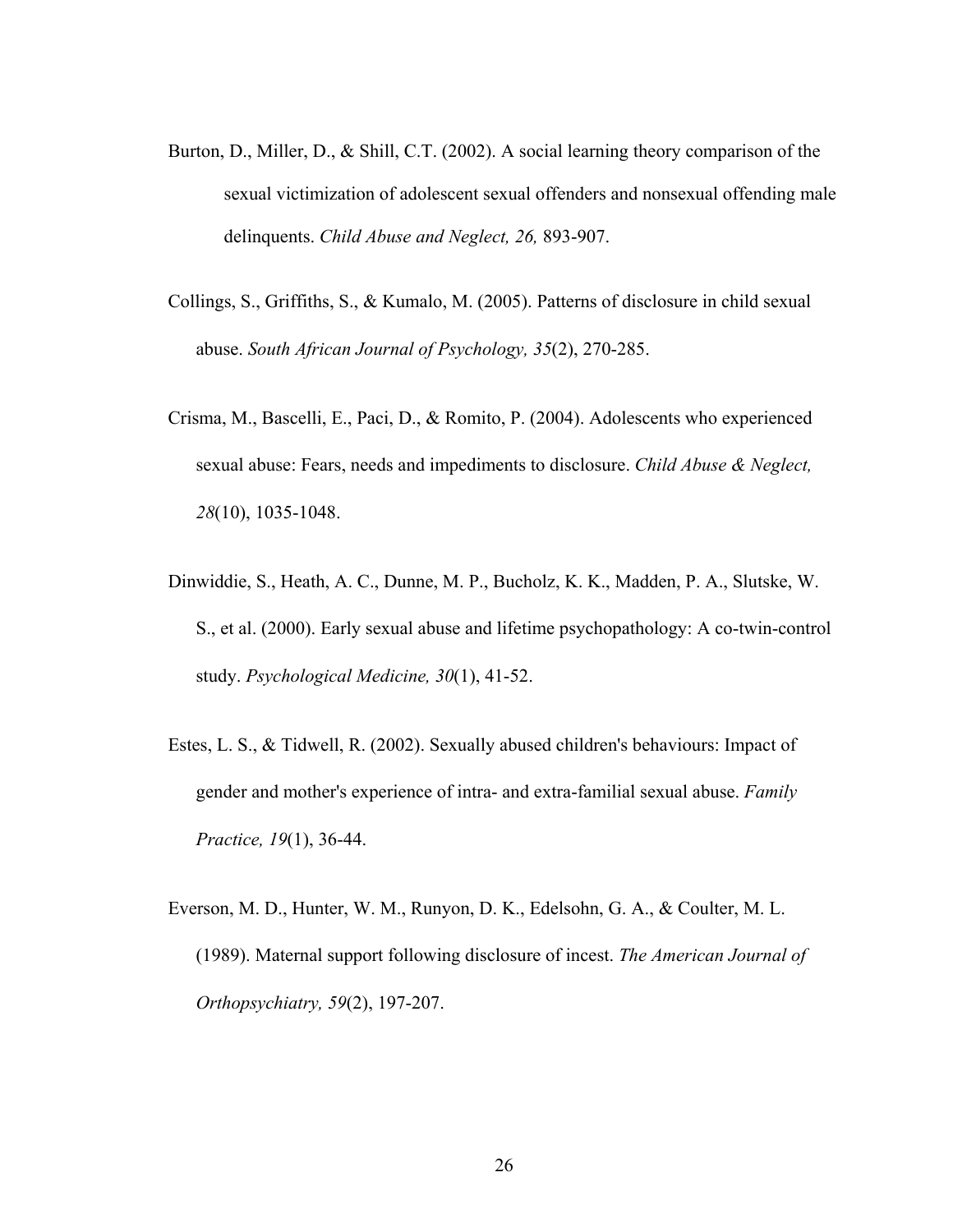- Finkelhor, D., & Browne, A. (1985). The traumatic impact of child sexual abuse: A conceptualization. *The American Journal of Orthopsychiatry, 55*(4), 530-541.
- Fromuth, M. E. (1986). The relationship of childhood sexual abuse with later psychological and sexual adjustment in a sample of college women. *Child Abuse & Neglect, 10*(1), 5-15.
- Gamble, S. A., Talbot, N. L., Duberstein, P. R., Conner, K. R., Franus, N., Beckman, A. M., et al. (2006). Childhood sexual abuse and depressive symptom severity: The role of neuroticism. *The Journal of Nervous and Mental Disease, 194*(5), 382-385.
- Goldfarb, L. (1987). Sexual abuse antecedents to anorexia nervosa, bulimia and compulsive overeating: Three case reports. *International Journal of Eating Disorders*, 6, 675-680.
- Goldman, R., & Goldman, J. (1982). *Children's sexual thinking: A comparative study of children aged 5 to 15 years in Australia, North America, Britain, and Sweden*. Boston, MA: Routledge & Kegan Paul.
- Green, A. H. (1993). Child sexual abuse: Immediate and long-term effects and intervention. *Journal of the American Academy of Child and Adolescent Psychiatry, 32*(5), 890-902.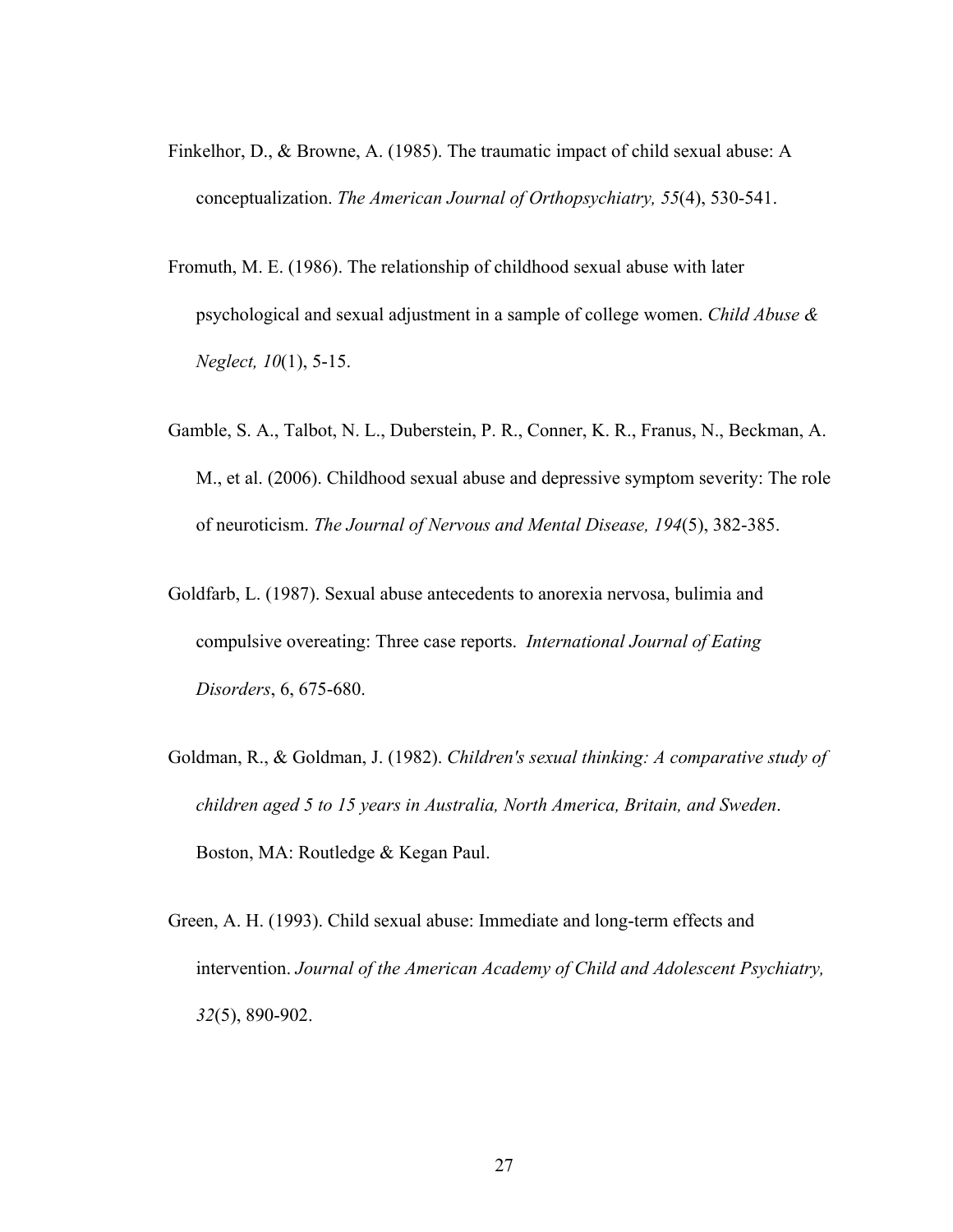- Hall, D. K., Mathews, F., & Pearce, J. (1998). Factors associated with sexual behavior problems in young sexually abused children. *Child Abuse & Neglect, 22*(10), 1045- 1063.
- Hummel, P., Thomke, V., Oldenburger, H. A., & Specht, F. (2000). Male adolescent sex offenders against children: Similarities and differences between those offenders with and those without a history of sexual abuse. *Journal of Adolescence, 23*(3), 305-317.
- Hunter, J. A., Jr, & Figueredo, A. J. (2000). The influence of personality and history of sexual victimization in the prediction of juvenile perpetrated child molestation. *Behavior Modification, 24*(2), 241-263.
- Hunter, W. M., Coulter, M. L., Runyan, D. K., & Everson, M. D. (1990). Determinants of placement for sexually abused children. *Child Abuse & Neglect, 14*(3), 407-417.
- Jarvis, T. J., & Copeland, J. (1997). Child sexual abuse as a predictor of psychiatric comorbidity and its implications for drug and alcohol treatment. *Drug and alcohol dependence, 49*(1), 61-69.
- Jensen, T. K., Gulbrandsen, W., Mossige, S., Reichelt, S., & Tjersland, O. A. (2005). Reporting possible sexual abuse: A qualitative study on children's perspectives and the context for disclosure. *Child Abuse & Neglect, 29*(12), 1395-1413.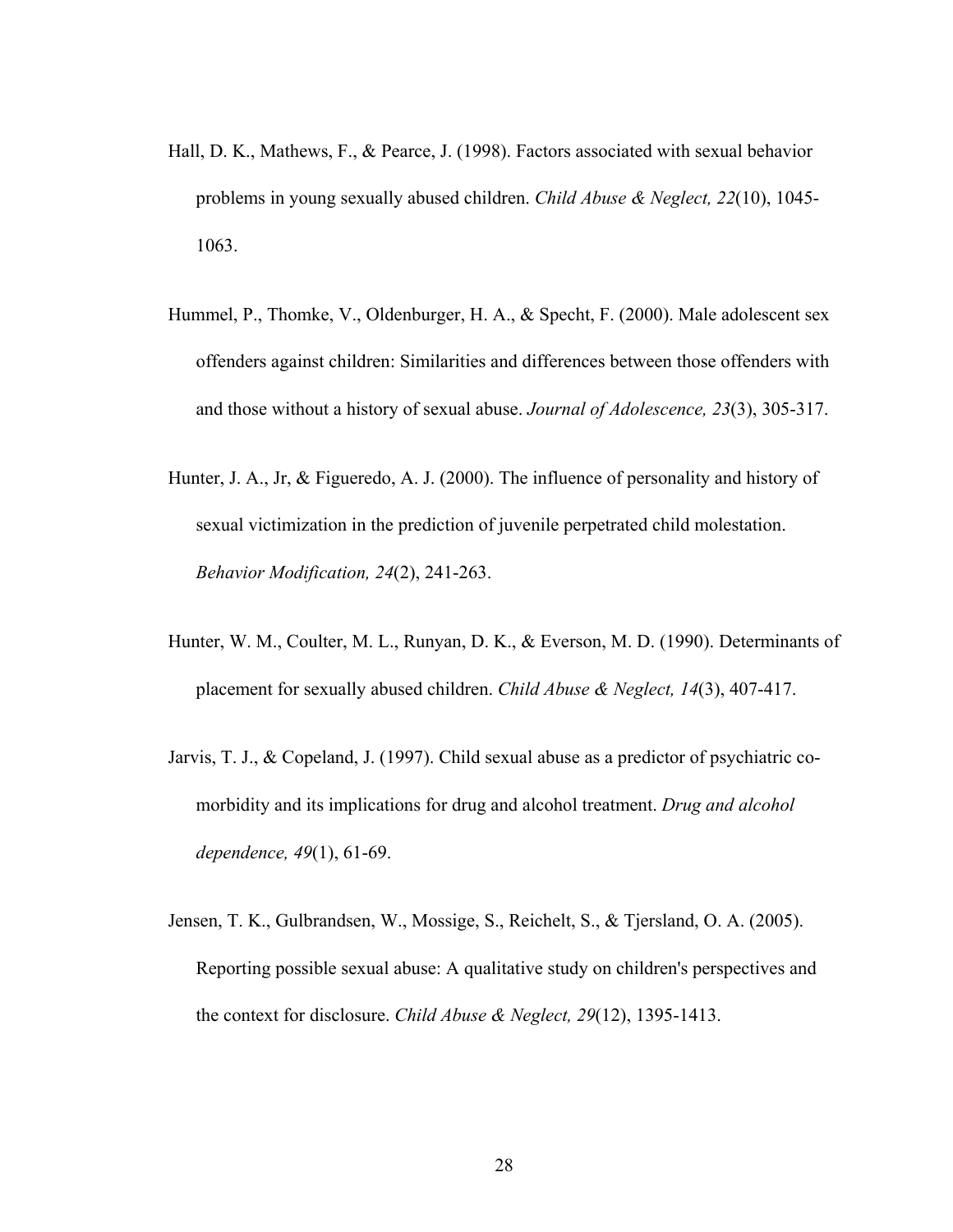- Kendall-Tackett, K. A., Williams, L. M., & Finkelhor, D. (1993). Impact of sexual abuse on children: A review and synthesis of recent empirical studies. *Psychological Bulletin, 113*(1), 164-180.
- Lanktree, C., Briere, J., & Zaidi, L. (1991). Incidence and impacts of sexual abuse in a child outpatient sample: The role of direct inquiry. *Child Abuse & Neglect*, 14, 447- 453.
- Lipovsky, J., Saunders, B., & Murphy, S. (1989). Depression, anxiety, and behavior problems among victims of father-child sexual assault and nonabused siblings. *Journal of Interpersonal Violence*, 4, 452-468.
- Manocha, K., & Mezey, G. (1998). British adolescents who sexually abuse: A descriptive study. *The Journal of Forensic Psychiatry, 9*(3), 588-608.
- Massat, C. R., & Lundy, M. (1998). "Reporting costs" to non-offending parents in cases of intrafamilial child sexual abuse. *Child Welfare, 77*(4), 371-388.
- McLeer, S. V., Callaghan, M., Henry, D., & Wallen, J. (1994). Psychiatric disorders in sexually abused children. *Journal of the American Academy of Child and Adolescent Psychiatry, 33*(3), 313-319.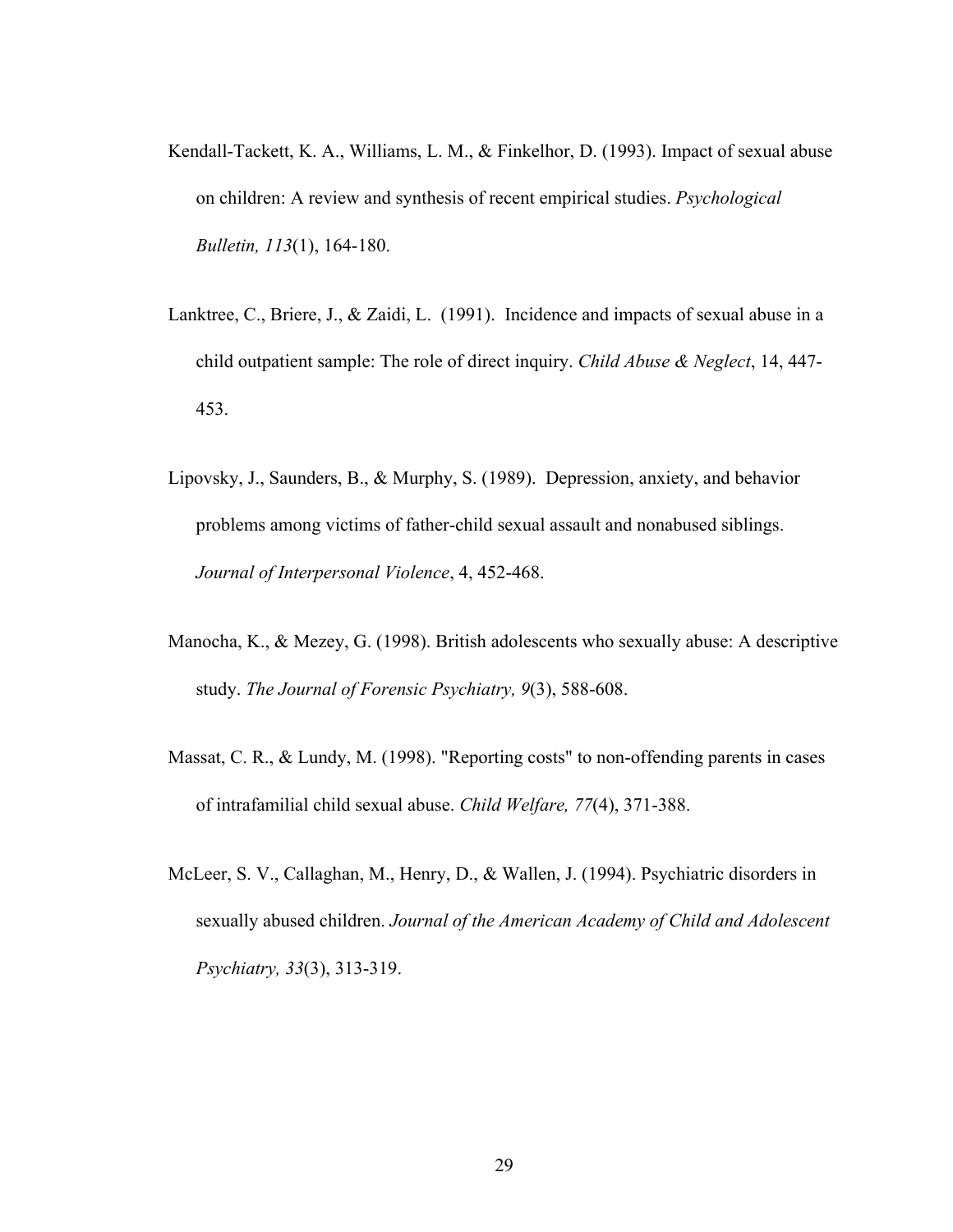- McNally, R. J., Perlman, C. A., Ristuccia, C. S., & Clancy, S. A. (2006). Clinical characteristics of adults reporting repressed, recovered, or continuous memories of childhood sexual abuse. *Journal of Consulting and Clinical Psychology, 74*(2), 237- 242.
- Millon, T. (1993). *Millon adolescent clinical inventory: Manual.* Minneapolis, MN: National Computer Systems.
- Nelson, E. C., Heath, A. C., Madden, P. A., Cooper, M. L., Dinwiddie, S. H., Bucholz, K. K., et al. (2002). Association between self-reported childhood sexual abuse and adverse psychosocial outcomes: Results from a twin study. *Archives of General Psychiatry, 59*(2), 139-145.
- Palmer, E., & Hollin, C. (1996). Sociomoral reasoning, perceptions of own parenting, and self-reported delinquency. *Personality and Individual Differences, 21*, 175-182.
- Paolucci, E. O., & Violato, C. (2001). A meta-analysis of the published research on the effects of child sexual abuse. *The Journal of Psychology, 135*(1), 17-36.
- Ray, J., Smith, V., Peterson, R., Gray, J., Schaffner, J., & Houff, M. (1995). A treatment program for children with sexual behavior problems. *Children and Adolescent Social Work Journal, 12*(5), 331-344.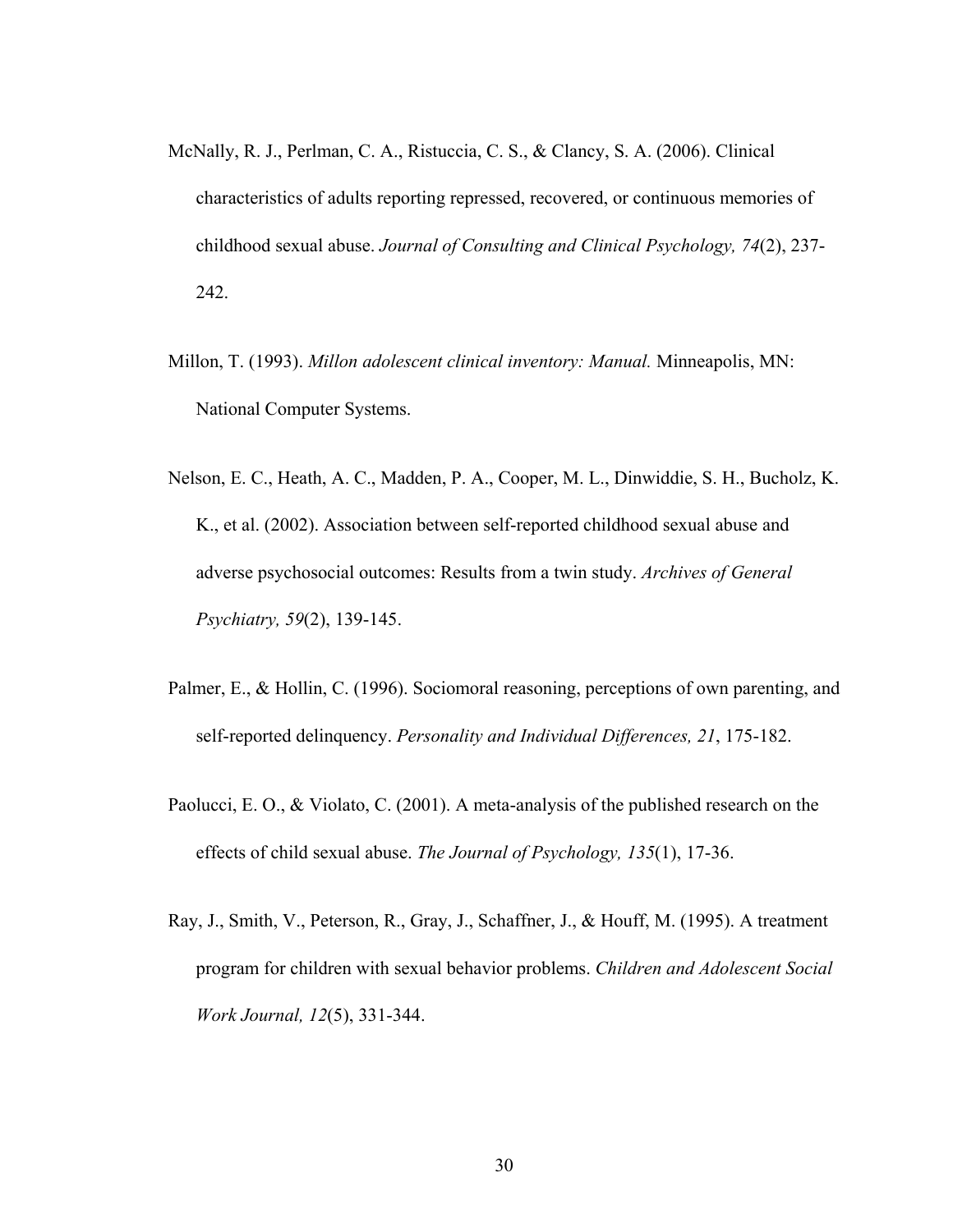- Roesler, T. A. (1994). Reactions to disclosure of childhood sexual abuse. the effect on adult symptoms. *The Journal of Nervous and Mental Disease, 182*(11), 618-624.
- Romano, E., & De Luca, R. (1997). Exploring the relationship between childhood sexual abuse and adult sexual perpetration. *Journal of Family Violence, 12*(1), 85-98.
- Salekin, R., Leistico, A., Schrum, C. & Mullins, J. (2005) Million Adolescent Clinical Inventory. In T. Grisso, G. Vincent, & D. Seagrave (Eds.), *Mental health screening and assessment in juvenile justice* (pp. 253-264). New York, NY: Guilford Press.
- Schaeffer, C. M., & Borduin, C. M. (1999). Mother-adolescent-sibling conflict in families of juvenile felons. *The Journal of Genetic Psychology, 160*(1), 115-118.
- Singer, M., Petchers, M., & Hussey, D. (1989). The relationship between sexual abuse and substance abuse among psychiatrically hospitalized adolescents. *Child Abuse & Neglect*, 13, 319-325.
- Spear, S., & Skala, S. (1998). Adolescents in treatment for chemical dependency: Profiles associated with a history of physical and sexual abuse. *Alcoholism Treatment Quarterly*, 16(4), 31-43.
- Williamson, J. M., Borduin, C. M., & Howe, B. A. (1991). The ecology of adolescent maltreatment: A multilevel examination of adolescent physical abuse, sexual abuse, and neglect. *Journal of Consulting and Clinical Psychology, 59*(3), 449- 445.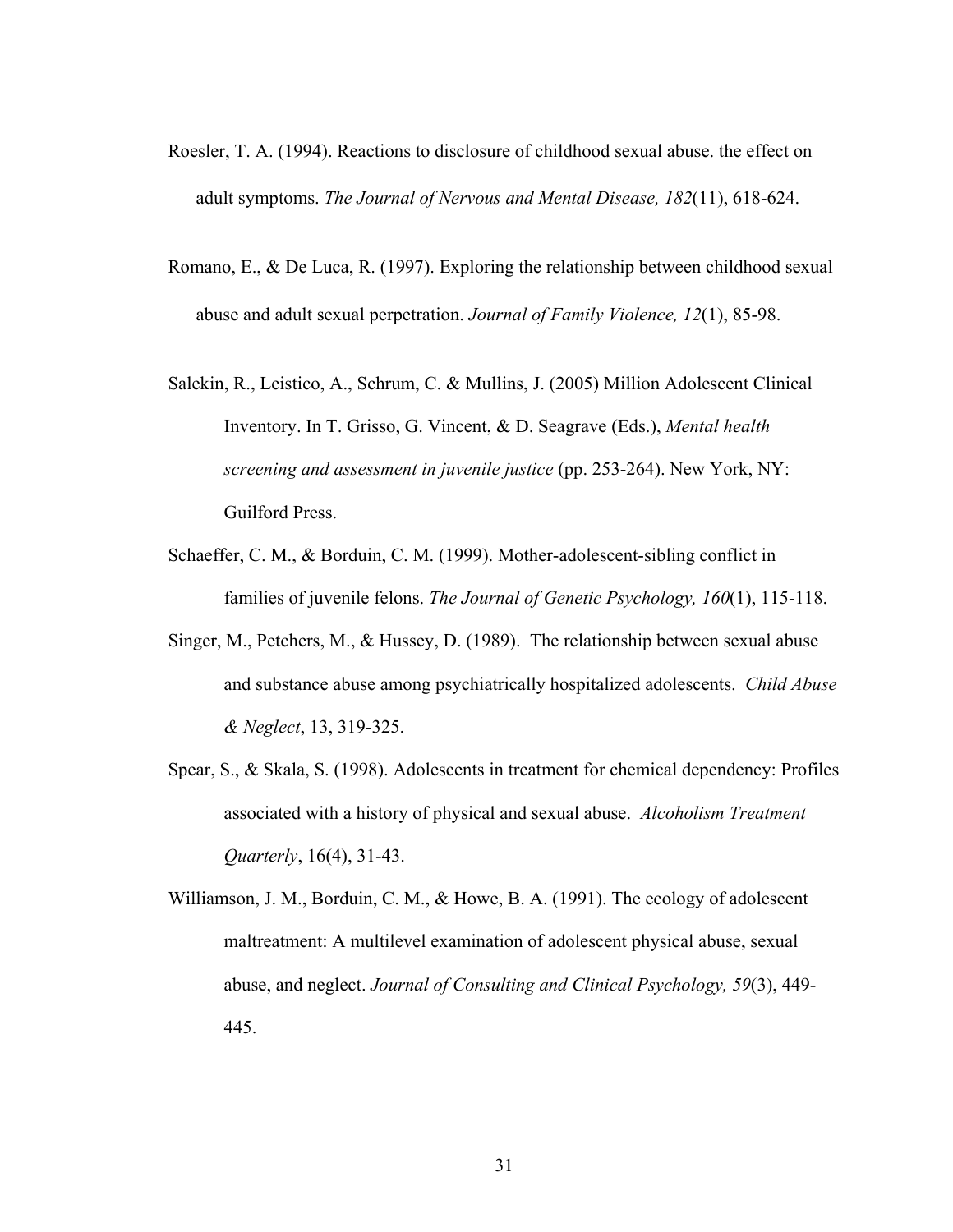Wonderlich, S. A., Crosby, R. D., Mitchell, J. E., Roberts, J. A., Haseltine, B., DeMuth, G., et al. (2000). Relationship of childhood sexual abuse and eating disturbance in children. *Journal of the American Academy of Child and Adolescent Psychiatry, 39*(10), 1277-1283.

Worling, J. R. (1995). Sexual abuse histories of adolescent male sex offenders: Differences on the basis of the age and gender of their victims. *Journal of Abnormal Psychology, 104*(4), 610-613.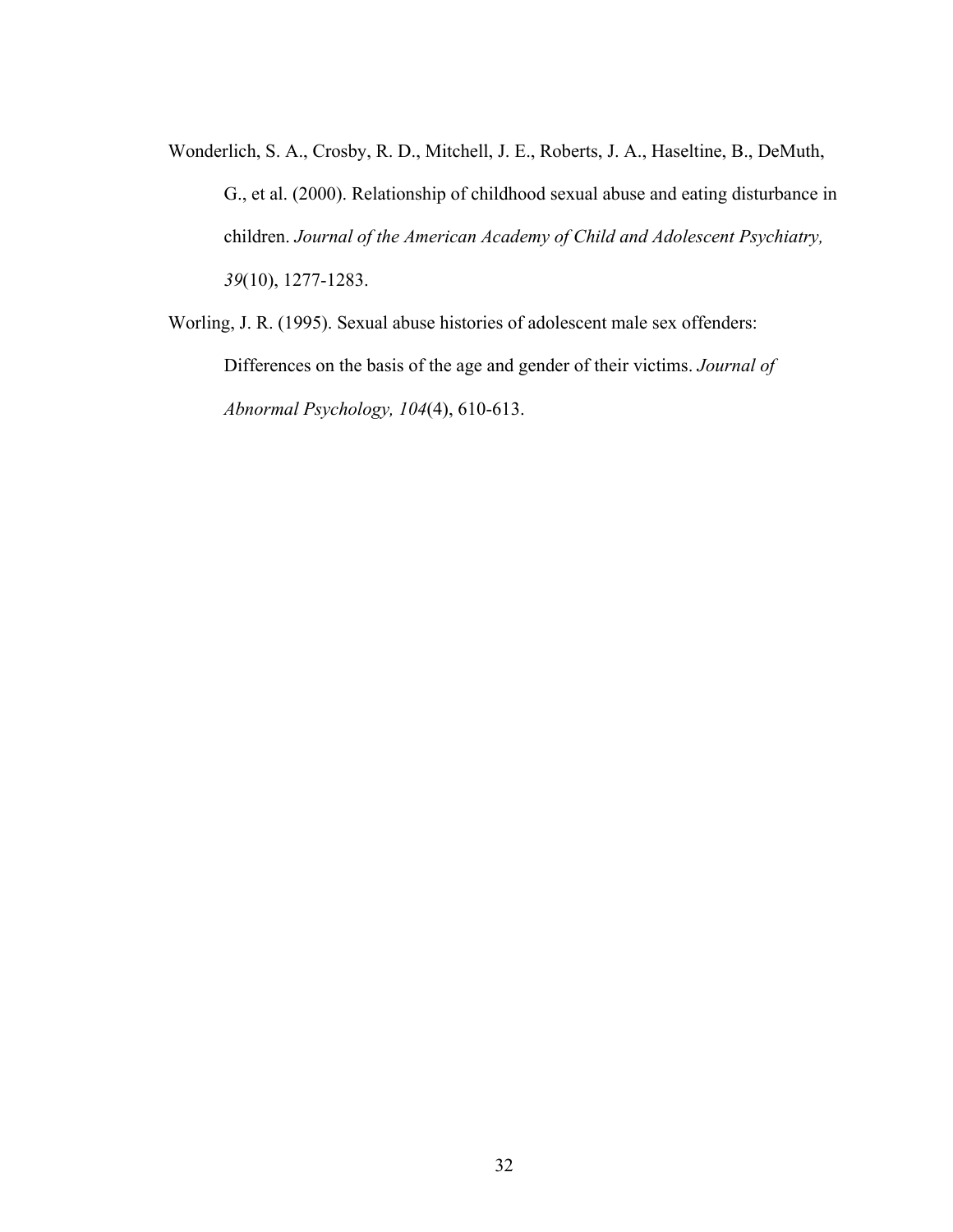Article II

Juvenile Sex Offenders and Non-Sex Offending Delinquents'

Exposure to Community and Family Violence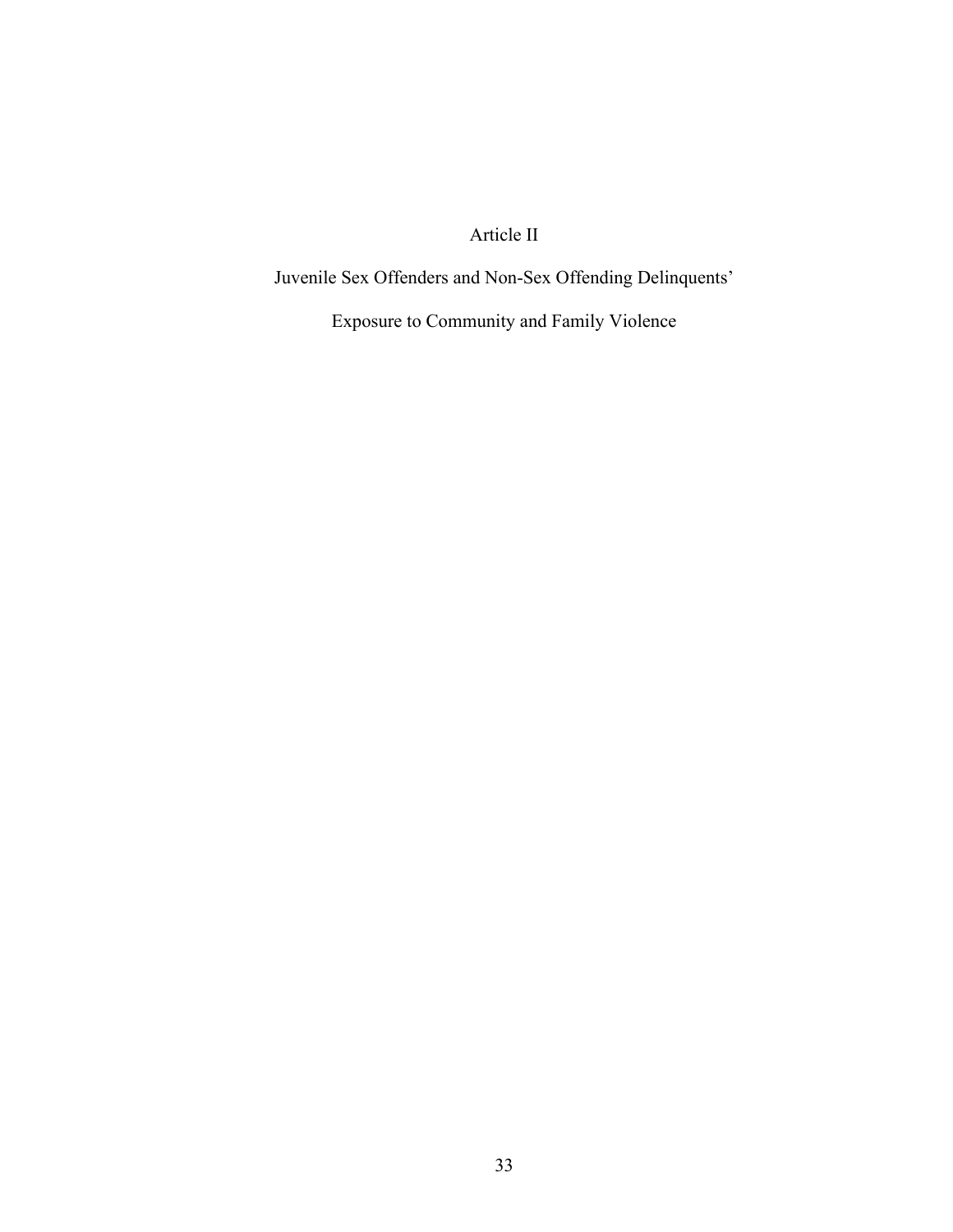Abstract

The purpose of this study was to explore and compare exposure to family and community violence among juvenile sex offenders and non-sex offending delinquents and to determine whether exposure to violence is predictive of youth's group membership. A total of 332 adjudicated juvenile sex offenders and 179 non-sex offending delinquents in six residential facilities in a Midwestern state participated in an anonymous cross-sectional study. Participants were asked to complete the Childhood Trauma Questionnaire (CTQ) (Bernstein & Fink, 1998) as well as non-standardized questions on their exposure to potential community and family violence experiences. Statistical analyses revealed that both groups had high rates of exposure to community and family violence. Juvenile sex offenders were found to have more exposure to some forms of family violence (sexual, physical, and emotional abuse), and community violence (being beat up, and being threatened to be stabbed and killed). Exposure to family violence was found to significantly predict the group membership the youth.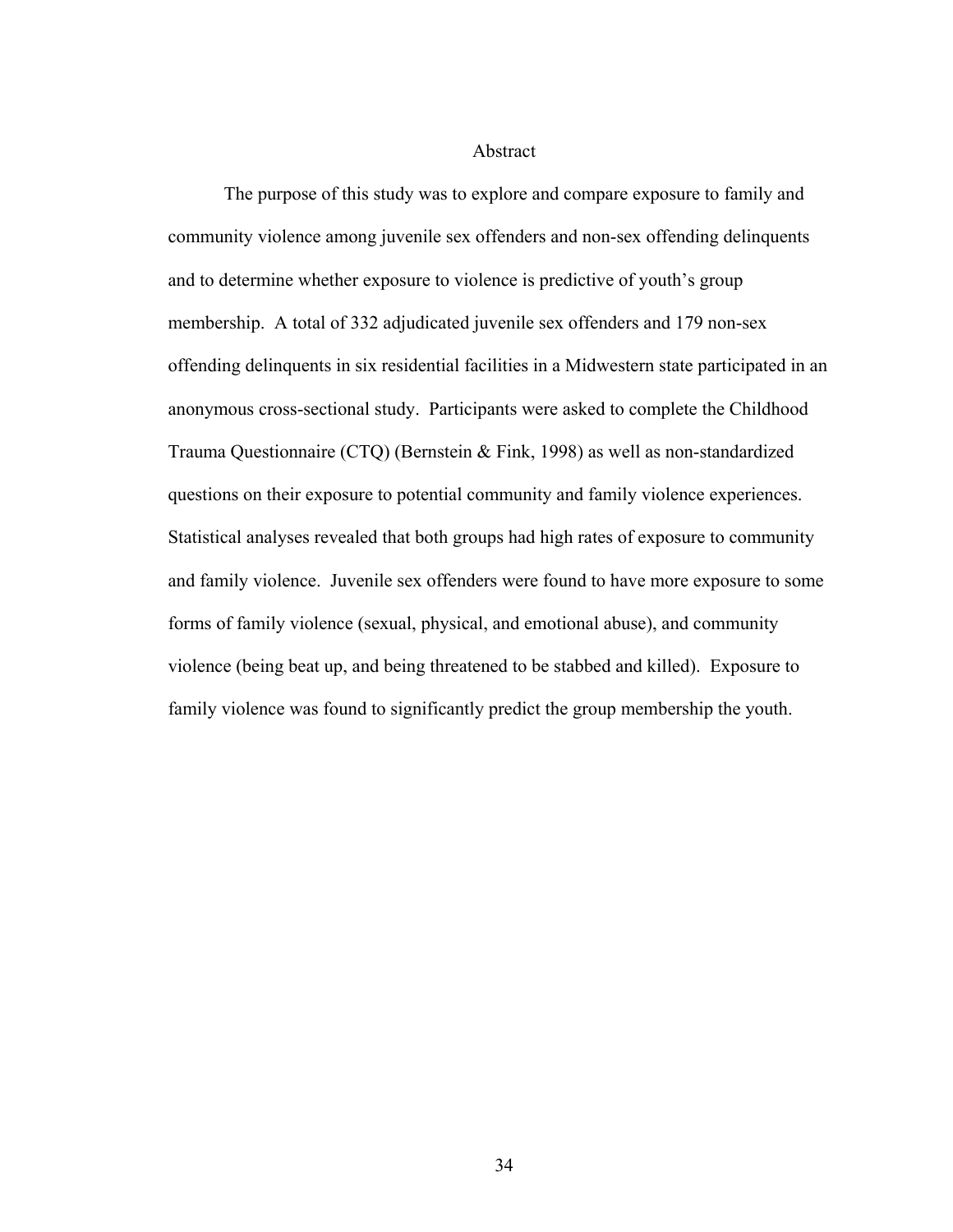## Juvenile Sex Offenders and Non-Sex Offending Delinquents'

#### Exposure to Violence

Children and their families in the United States are frequently exposed to violence each year. Exposure to violence gives rise to a wide spectrum of dysfunctional effects from internalizing behaviors to aggressive and violent behavior (Salzinger, Feldman, Stockhammer & Hood, 2001). Violence exposure among the juvenile sex offender population is virtually unchartered territory in the research. Given the vast amount of research that is consistently showing detrimental outcomes for children who are exposed to violence, and the strong link between violence exposure and subsequent aggression, it seems very likely that violence exposure may have an impact on juvenile sex offenders. *Children's Violence Exposure* 

Children's exposure to live violence can primarily come from two sources, the community/school and the home. At home the child can be the witness of interparental violence and/or the victim of physical and sexual abuse. In the community or the school the child can be the victim or the witness of murder, beatings, stabbings, shootings, muggings, sexual assault, bullying etc. Sometimes the violence in the community and school are committed by strangers or people they know. Often violence in these areas escalates over drug use, drug sales, or other criminal activities. Sometimes community violence can spread into the home or school; for example, gunfire on the street may spread into the neighborhood yards, school yards or even inside the homes. Older children may particularly encounter a great deal of violence in their schools and in the community, where children are now often carrying guns and other weapons to protect themselves, and gangs are being formed to protect interests and members. Some children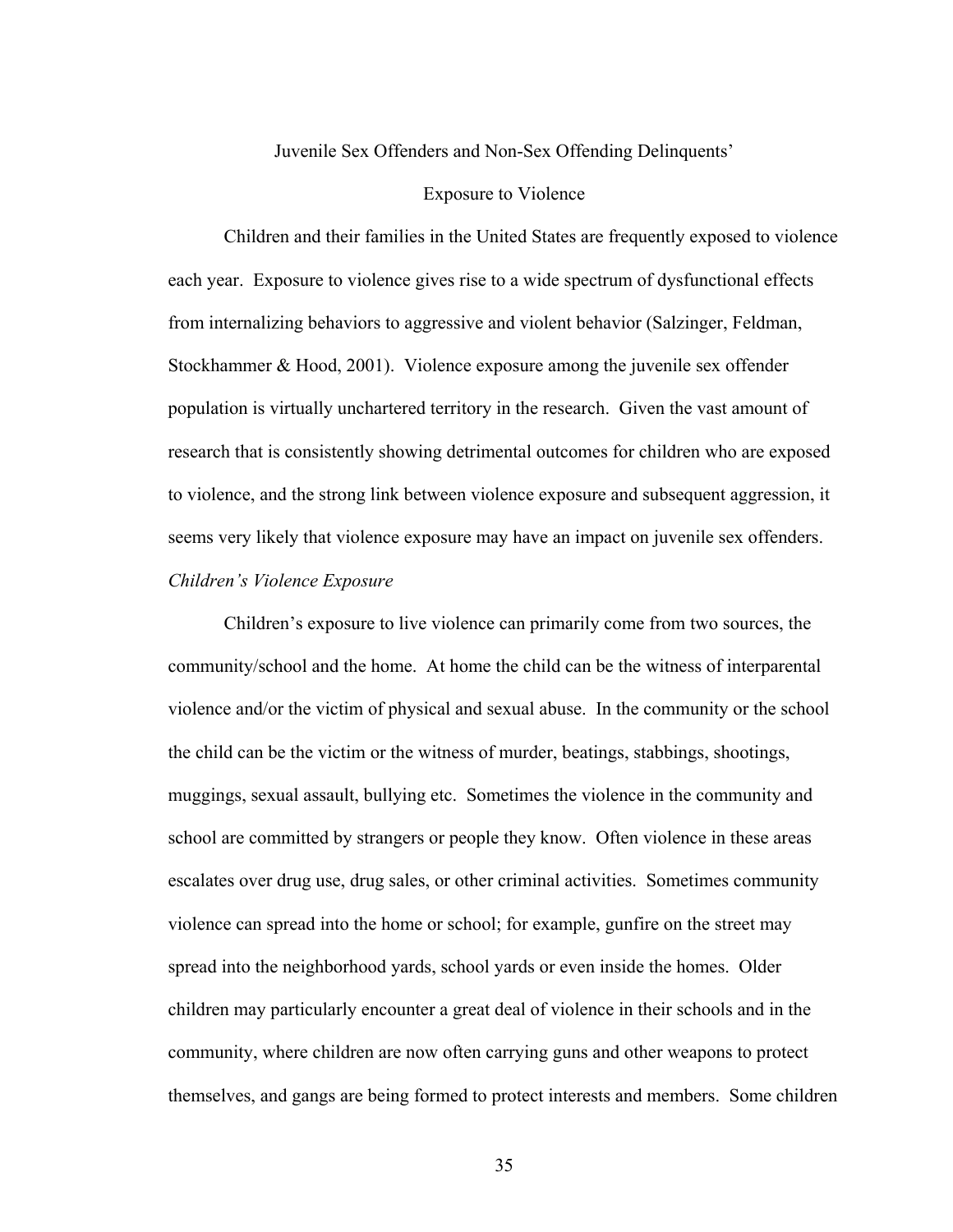may be exposed to all two realms of violence, where they come from an abusive home, live in a violent neighborhood and attend a school that is located in that violent neighborhood.

## *Community Violence*

There is a great deal of research that links exposure to community violence to psychological and emotional problems. Research has strongly linked Post Traumatic Stress Disorder (PTSD) to exposure to community violence (Horowitz et al., 1995; Kliewer et al., 1998; Overstreet, 1999). Children who experience violence are also more likely to be depressed (Campbell & Schwartz, 1996; Freeman, Mokros, & Poznanski, 1993; Gorman-Smith & Tolan, 1998). Children who have been exposed to violence have also been reported as having greater fear and worries of death and injury (Cooley-Quille, Boyd, Frantz and Walsh, 2001; Freeman, Mokros & Poznanski, 1993). These fears included injury, the unknown, danger and other circumstances related to living in a hostile environment. The anxiety, stress, and fear that can arise from exposure to violence can interfere with a child's normal developmental tasks, such as development of trust, sense of safety, emotional regulation, explorations of the environment, and ability to form social relationships (Overstreet, 2000). Living in a violent neighborhood does not mean that all children will become violent themselves, rather future violent behavior is also dependent on family, individual and peer characteristics (Stewart, Simons & Conger, 2002). The nature of the impact also depends on timing, type and chronicity of exposure (Margolin & Gordis, 2000).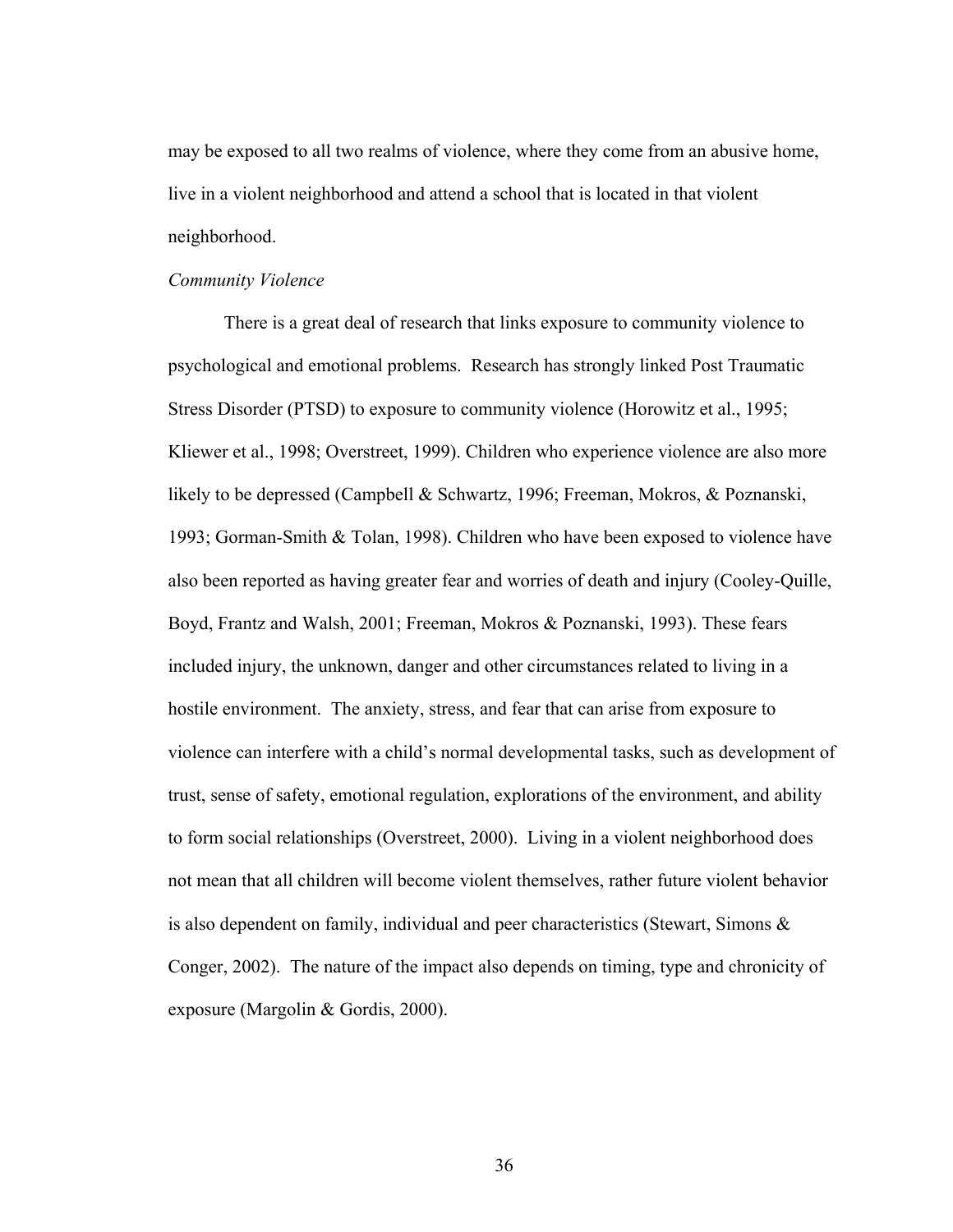#### *Family Violence*

Children can experience acts of violence in the home both directly by being physically or sexually abused by family members and indirectly by witnessing parental violence. Much research has been conducted since the mid 1980s on the effect of family violence on children. This research generally agrees that exposure to violence has a negative effect on children's functioning when compared to those with no exposure (Kitzman, Gaylord, Holt & Kenny, 2003; Margolin & Gordis, 2000; Wolfe, Crooks, Lee, Mc-Intyre, Smith & Jaffe, 2003). A variety of child emotional and behavioral problems have been associated with exposure to family violence. There is strong evidence that links physical abuse and sexual abuse to subsequent mental disorders. For example, PTSD has been reported in cases of sexual abuse (Paolucci, Genius, Violato, 2001), physical abuse (Doyle & Bauer, 1989) and witnessing family violence (Kilpatrick  $\&$ Williams, 1997). Indeed, PTSD symptoms resulting from witnessing violence in the home has been reported in as young as preschool age children (Levendosky, Huth-Bocks, Semel & Shapiro, 2002) as well as older children and adolescents (Jarvis, Gordon & Novaco, 2005; Silva et al., 2000).

Research has also linked family violence with aggression and depression in children. Children exposed to family violence more often show internalizing (anxiety, withdrawal) and externalizing (aggression, delinquency) problem behaviors than those with no exposure to family violence (Litrownick, Newton, Hunter, English & Everson, 2003; Osofsy, 1999). Children who are exposed to domestic violence may also have depressive features even if they are not physically injured (Sternberg et al., 1993). The relationship of the abuser to the victim may also play a significant factor in the types of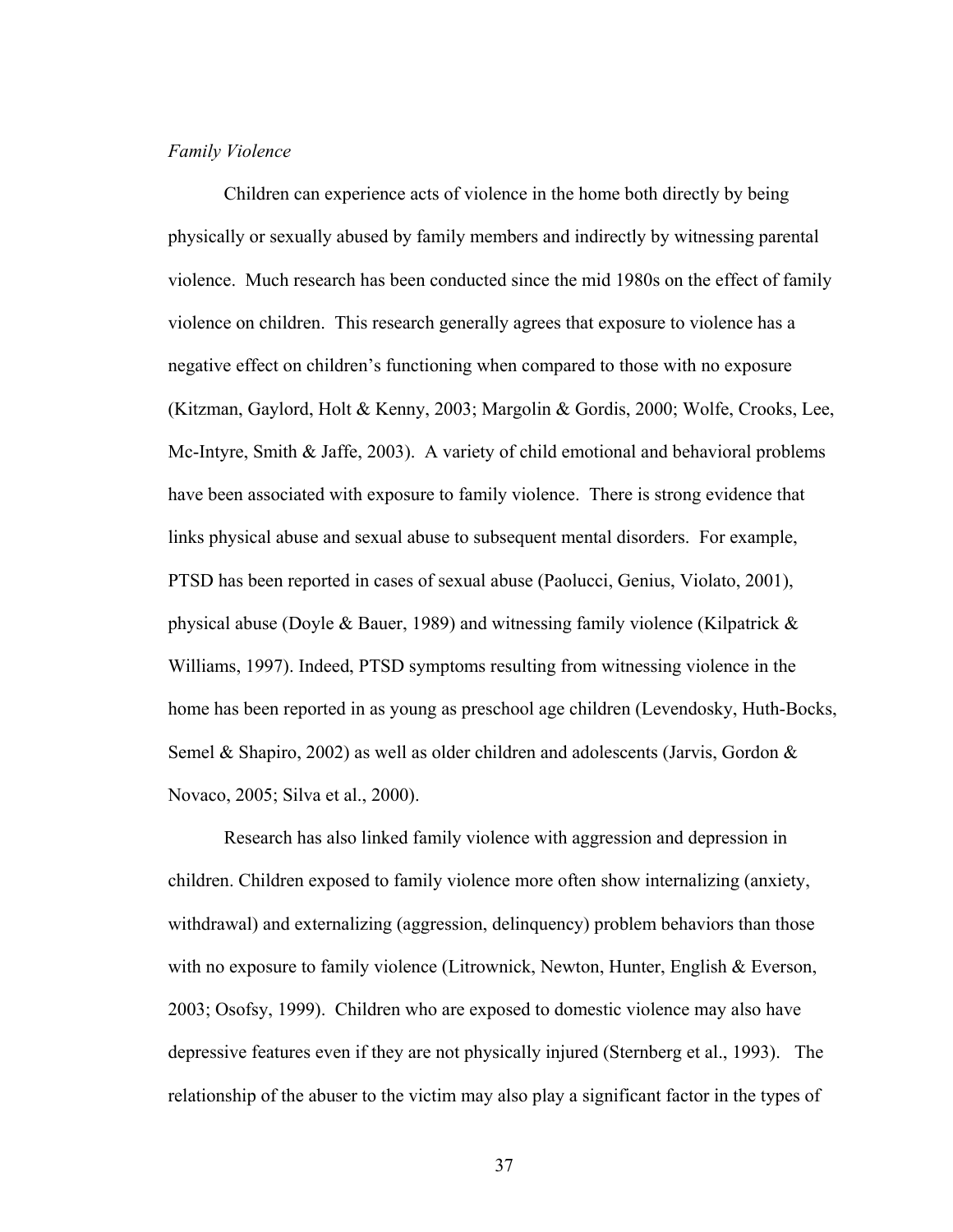symptoms children will exhibit following exposure. Witnessing father initiated violence against the mother may increase the child's risk for anxiety, conduct disorder and property crime, whereas mother initiated violence against her partner may be more associated to later alcohol abuse (Fergusson & Horwood, 1998).

Children experience the aftermath of being exposed to family violence in different ways. The severity of symptoms arising from being exposed to violence is dependent upon many different factors. Children's psychological reaction to family violence can be more intense on the basis of proximity to the violence, child's temperament, developmental stage, and the severity and frequency of the violence (Osofsky, 1997; Pynoos, Steinberg, Ornitz & Groenjian, 1997).

# *Violence and Delinquency*

The Social Learning theory gives a logical explanation as to why children who have been abused may later repeat the behavior and become aggressive (Bandura, 1978). Under this theory early exposure to violence teaches the youth that aggressive behavior is normative, rewarded and can be accepted even in close relationships. Perhaps a child exposed to pervasive community and family violence may also learn that it is acceptable behavior and becomes part of the cycle of violence by repeating the behavior. It has also been suggested that repeated exposure to violence is likely to reduce inhibitions of antisocial behavior, which may increase the likelihood of the person committing violent acts (Bandura, 1986). Given this theory and the range of problems that can be attributed to all forms of violence it seems very likely that many children exposed to violence may later become perpetrators of the same violence. Although this theory is logical, is there any scientific evidence that links delinquent behavior with exposure to violence?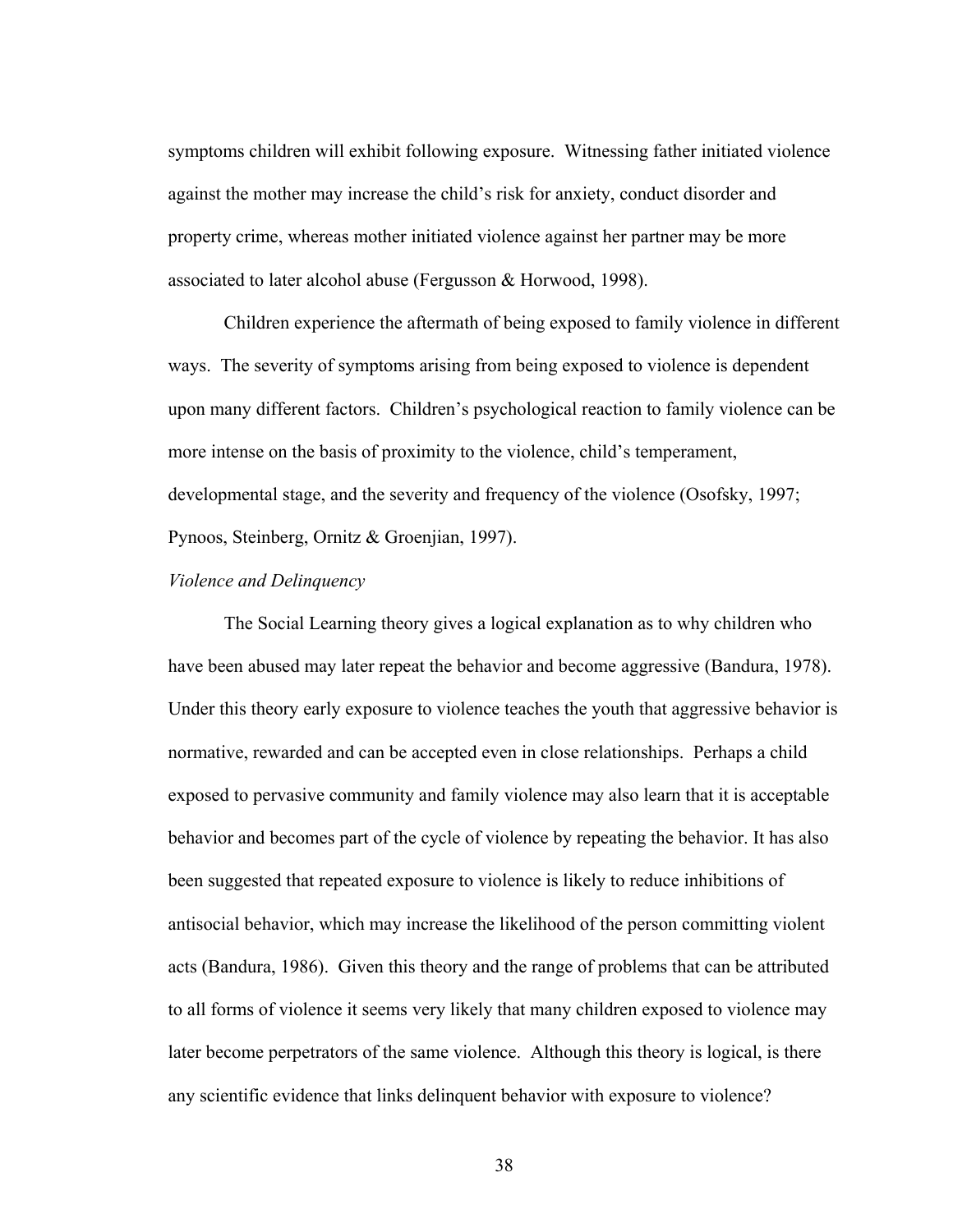Research has clearly established a link between exposure to community violence (DuRant, Cadenhead, Pendergrast, Slavens & Linder, 1994; Gorman-Smith & Tolan, 1998; Schwab-Stone et al, 1995), exposure to sexual abuse (Beitchman et al., 1991; Kendall-Tackett, Williams & Finkelhor 1993), exposure to physical abuse (Litrownick, Newton, Hunter, English & Everson, 2003), exposure to spousal abuse (Graham-Berman & Levendosky, 1998; Holden & Ritchie, 1991) and increased aggressive behavior. This research clearly demonstrates that all forms of violence have an impact on increased aggressive behavior. In addition it has also been illustrated that many, albeit not most, witnesses and victims of violence exposure become themselves perpetrators of violence (Fergusson & Horwood, 1998; Gorman-Smith, Henry & Tolan, 2004; Widom, 1989a; Widom, 1989b). Given this link of violence exposure to violence perpetration and aggressive behavior it seems very likely that many delinquents have most likely themselves been witnesses and victims of violence.

Indeed, it has been estimated as high as 50% to 79% of male victims of child maltreatment will later become involved in juvenile delinquency if their abuse happened before the age of 12 (Lemmon, 1999; Stouthamer-Loeber, Wei, Homish & Loeber, 2002; Widom, 1989b). These startling statistics clearly show a link between violence and deviant behavior for some youth. Other research has also shown this same link of child maltreatment before the age of 12 with future adult criminality and violent behavior (Lemmon; Smith & Thornberry, 1995; Stouthamer-Loeber, Wei, Homish & Loeber; Widom, 1989b). Maltreatment during adolescence is correlated with the risk of future arrest, general and violent offending and drug use during early adulthood (Smith, Ireland & Thornberry, 2005).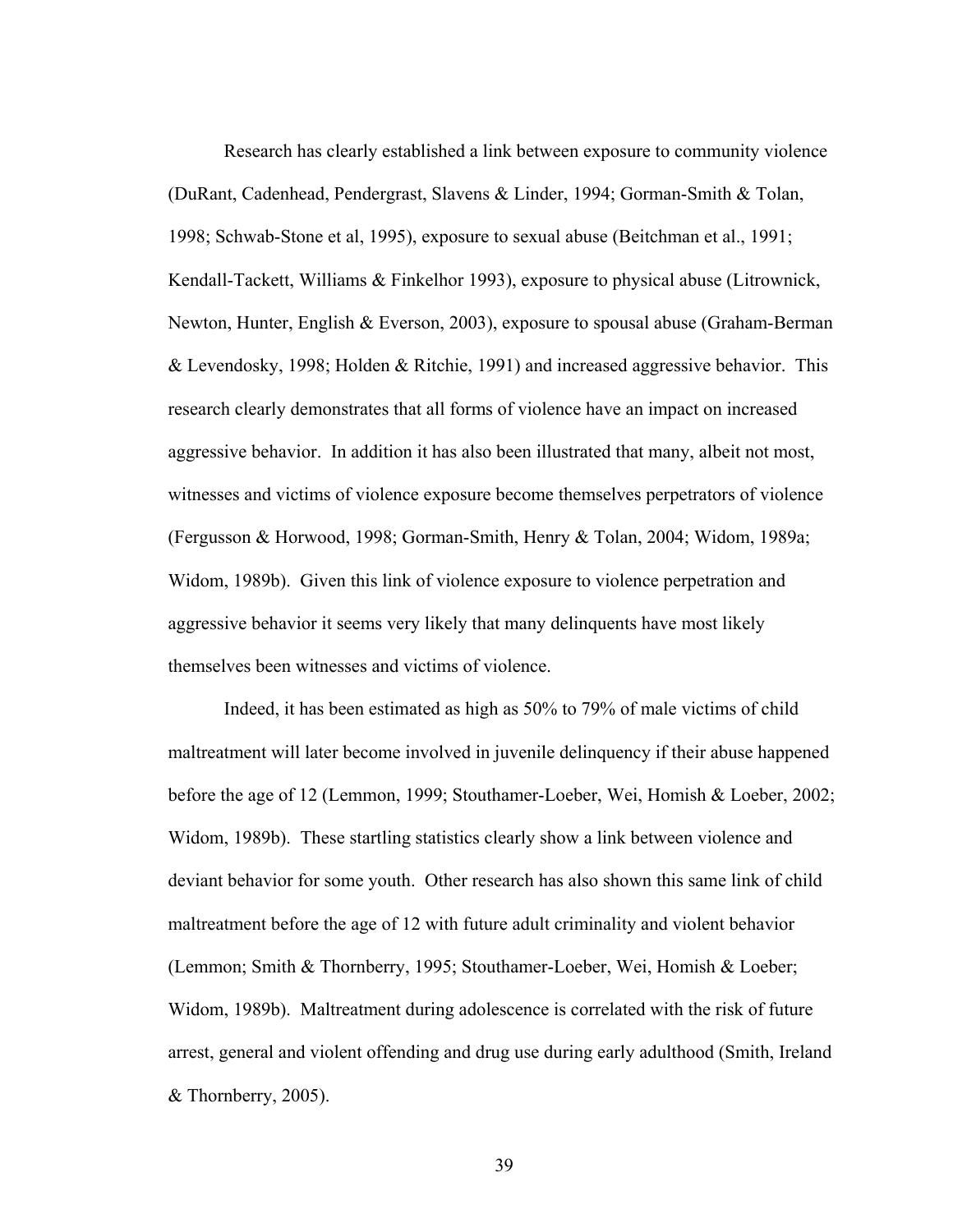The results of these studies must be interpreted with caution. Not all children who are exposed to violence become juvenile delinquents. There are also many methodological problems to these studies (Widom, 1989c; Zingraff et al., 1993) including limited design, samples sizes and measurement concerns.

# *Juvenile Sex Offenders*

 As the above research shows violence is significantly linked to the development of delinquent behavior, could it also be linked to sexual offending? Juvenile sex offenders have many similar characteristics to many children who are exposed to violence. Families of juvenile sex offenders have been characterized by inadequate, neglectful or abusive parental care, marital violence, substance use, mental illness, and parental criminality (Manocha & Mezey, 1999), which are characteristics that children exposed to violence also often share. It has also been documented that juvenile and adult sex offenders often have a history of child sexual abuse (Burton, 2000; Manocha & Mezey, 1999; Romano & De Luca, 1997; Worling, 1995). Many juvenile sex offenders also come from families that have violence in the home. In their very large study  $(N =$ 1600) Ryan et al. (1996) found that neglect (25.9%), physical abuse (41.8%), sexual abuse (39.1%), and recent loss of a parent figure (57%) were common occurrences in the histories of the juvenile sex offenders studied. Witnessing violence in the home was the highest reported event (63.4 %) by the juvenile sex offenders. Ford & Linney (1995) and Spaccarelli, Bowden, Coatsworth & Kim (1997) found that juvenile sex offenders also had higher exposure to intrafamilial violence than non-sex offending delinquents. The similarities that many juvenile sex offenders have with children who have been exposed to violence, and the violence exposure that has already been reported in the literature on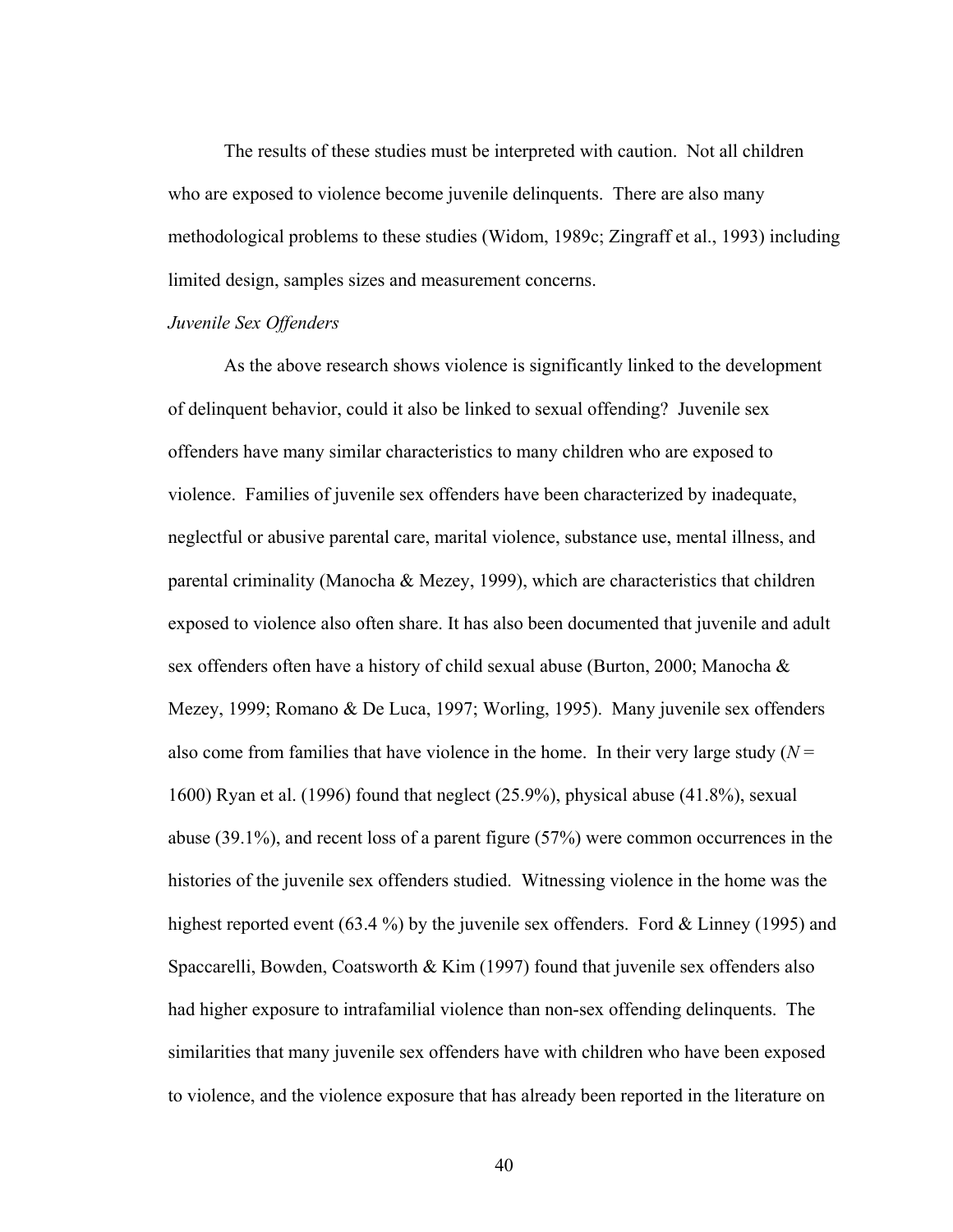juvenile sex offenders, make it very likely that juvenile sex offenders may have higher rates of exposure to multiple forms of violence than non-sex offending delinquents. One is left to wonder if exposure to violence is a contributor to later sex offending.

## *Violence, Sex Offending and Childhood Development*

The impact of violence on a child's development may perhaps suggest that these children may be at greater risk of sexually offending than children who have never been exposed to violence. Children who are exposed to violence often have their trust in others shattered. They learn early that their caregivers cannot protect them from the dangers of the world. The home that a child depends on to be a safe haven becomes no longer protective or comforting after violence surrounds the home from the inside and outside (Margolin & Gordis, 1998). Their sense of safety, a significant factor in normal development, is destroyed. As they are unable to trust those around them their social relationships also become disorganized, as they are unable to form secure attachments (Janoff-Bulman, 1992). Being exposed to a violent environment may also affect moral development (Kuther, 1999). The younger the child is when exposed to violence, the greater the impact it can have on their moral development. This may have an impact on a youth sexually offending especially when the youth does not fully understand the consequences for their behavior and why it is wrong when they have been surrounded by others disregarding human rights and community laws.

# *Present Study*

There is only a small amount of literature that explores overall violence exposure among the juvenile sex offending population and none of it explores it in depth. Some research has been conducted on distinguishing sex offenders from non-sex offending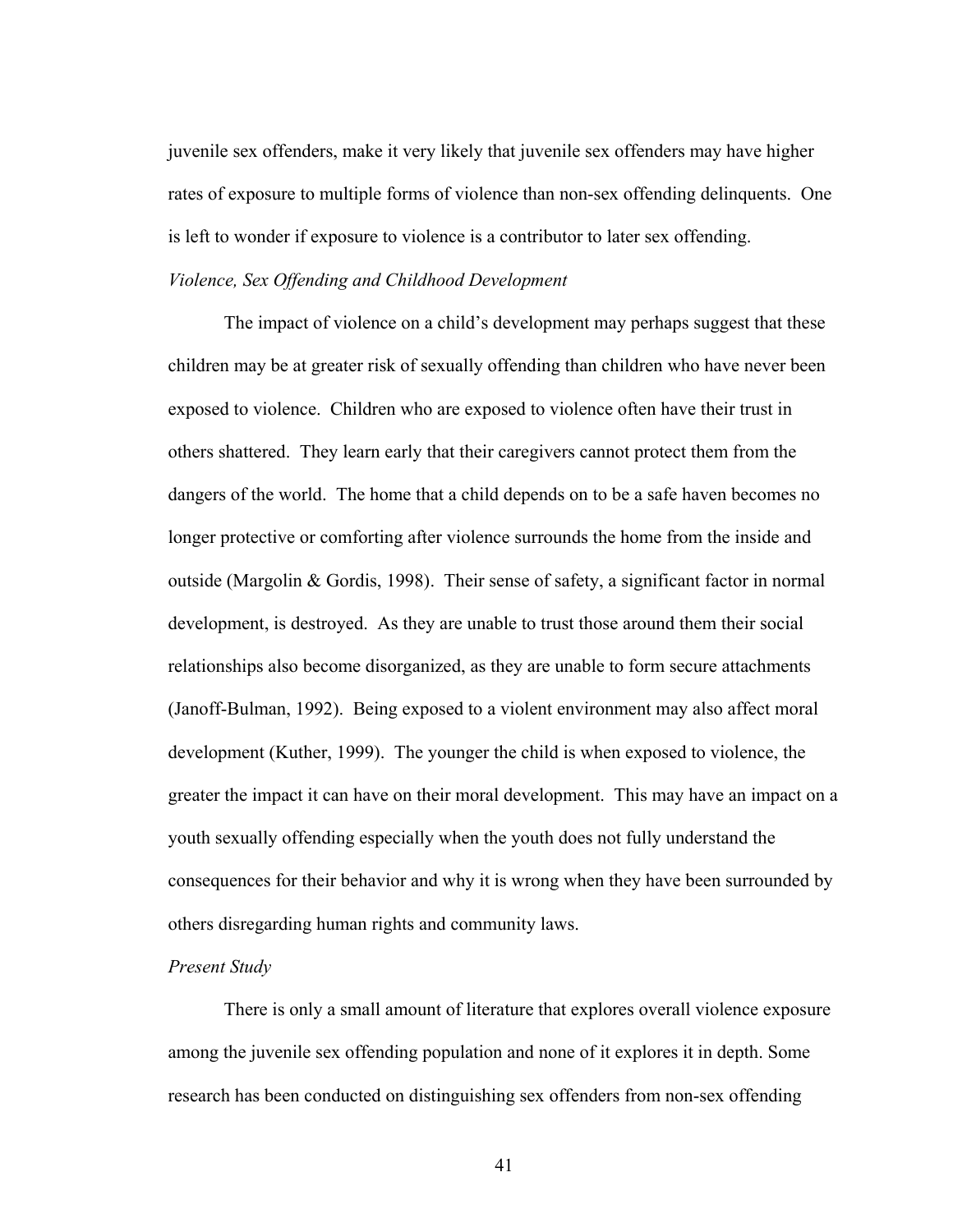delinquents (Bullens, Van Wijk, & Mali, 2006; Ford & Linney, 1995; Van Wijk et al., 2005; Van Wijk et al., 2006). Although many characteristics in these two populations differ, the research has yet to fully explore the differences in violence exposure. Ford and Linney (1995) were the first researchers to find any difference among the two populations. The authors found that juvenile sex offenders were exposed to more parental violence and to be victims of physical and sexual abuse than violent non-sexual offenders and status (non-violent) offenders. This research has yet to be fully replicated and the degree of overall violence, which could include family and community violence has yet to be established. The purpose of this study is to explore whether juvenile sex offenders have a history of exposure to violence and to describe what type of history they have compared to non-sex offending delinquents. Specifically, this study seeks to address the following research questions:

- 1) How often have juvenile sex offenders and non-sex offending delinquents been exposed to community and family violence?
- 2) Are juvenile sex offenders more often exposed to community and family violence?
- 3) Does exposure to community and family violence predict whether a youth will sexually offend?

# Methods

# *Participants*

A total of 325 adjudicated juvenile sex offenders and 179 non-sex offending delinquents in six residential facilities in a Midwestern state participated in an anonymous cross-sectional study. The average age of the sample was 16.63 years (*SD* =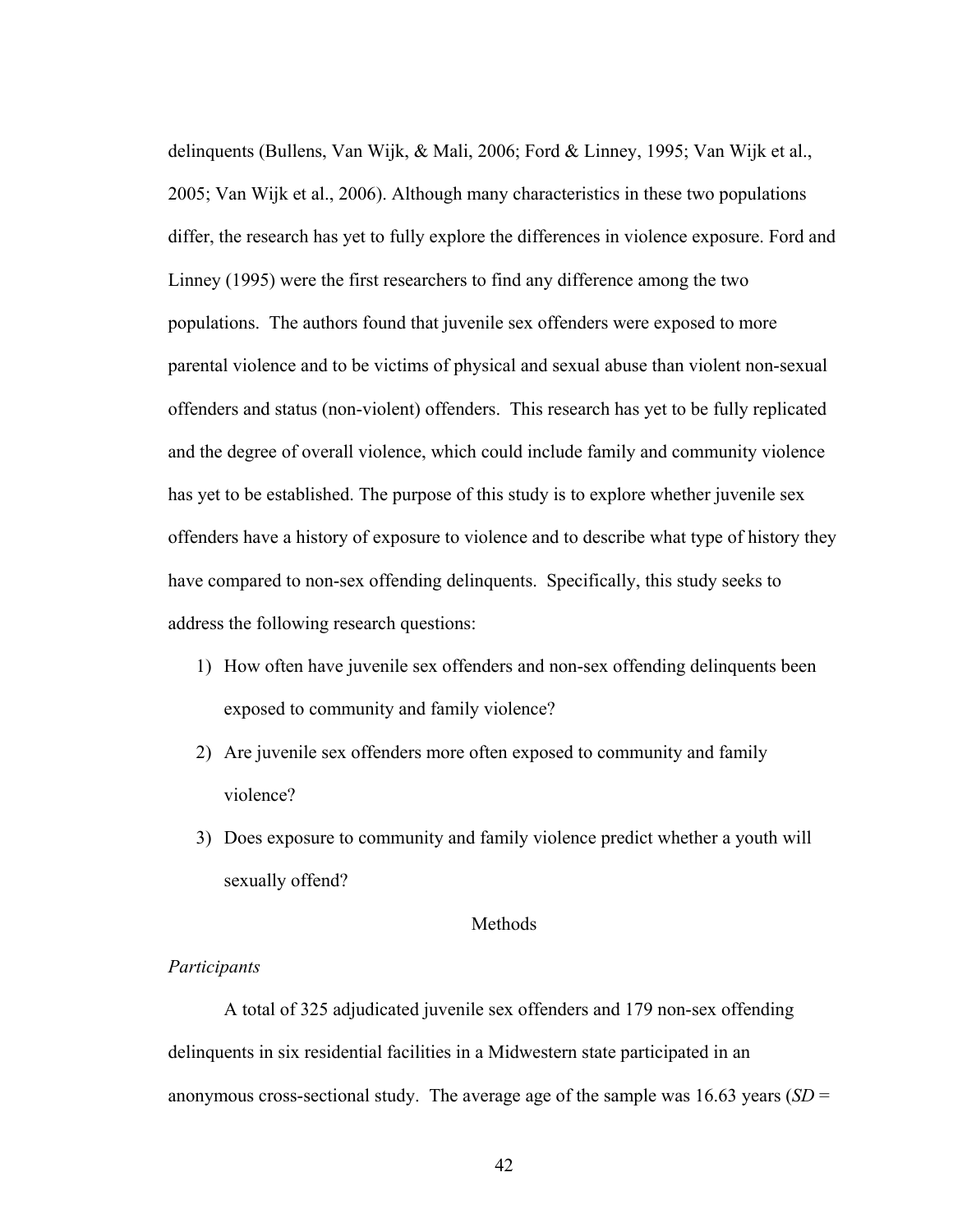1.53 years). There was no difference between the groups on age (*t* (402) = -1.58, twotailed,  $p = .114$ ). Similarly, there was no difference between the groups on current grade level (*t* (393) = -1.05, two-tailed,  $p = .296$ ), with an average of 9<sup>th</sup> grade (*SD* = 1.54 years) for both groups. Racial composition did vary between the groups  $(\chi^2(1, 473) = 6.50, p =$ .011) with 49.8% of juvenile sex offenders selecting Caucasian and 50.2% selecting person of color (i.e. Black, Hispanic, Native American, Asian and Arab American), and 37.5% of non-sex offending delinquents selecting Caucasian and 62.5% selecting person of color.

## *Materials*

Participants were asked to complete the Childhood Trauma Questionnaire (CTQ) (Bernstein & Fink, 1998) which is a 37-item scale that provides a brief and relatively noninvasive screening of traumatic experiences in childhood. The CTQ has 5 subscales. The sexual abuse subscale is comprised of 6 questions, the physical abuse subscale 5 questions, the emotional abuse subscale 5 questions, the physical neglect subscale 8 questions, and the emotional neglect subscale 9 questions. For each question, participants were asked to rate on a scale of 1 (never true) to 5 (very often true) how often they felt they were exposed to each experience (e.g. "Someone in my family hit me or beat me"). All of the subscales have acceptable inter-item reliability in this project: Sexual Abuse ( $\alpha$  = .83), Physical Abuse ( $\alpha$  = .91), Emotional Abuse ( $\alpha$  = .90) and Physical ( $\alpha$  = .76) and Emotional Neglect ( $\alpha$  = .92). The CTQ was used to assess family violence<sup>[2](#page-52-0)</sup>.

<span id="page-52-0"></span><sup>&</sup>lt;sup>2</sup> Variables were separated into two categories – family and community violence. The decisions to classify variables into the two different categories of community and family violence were based on the discretion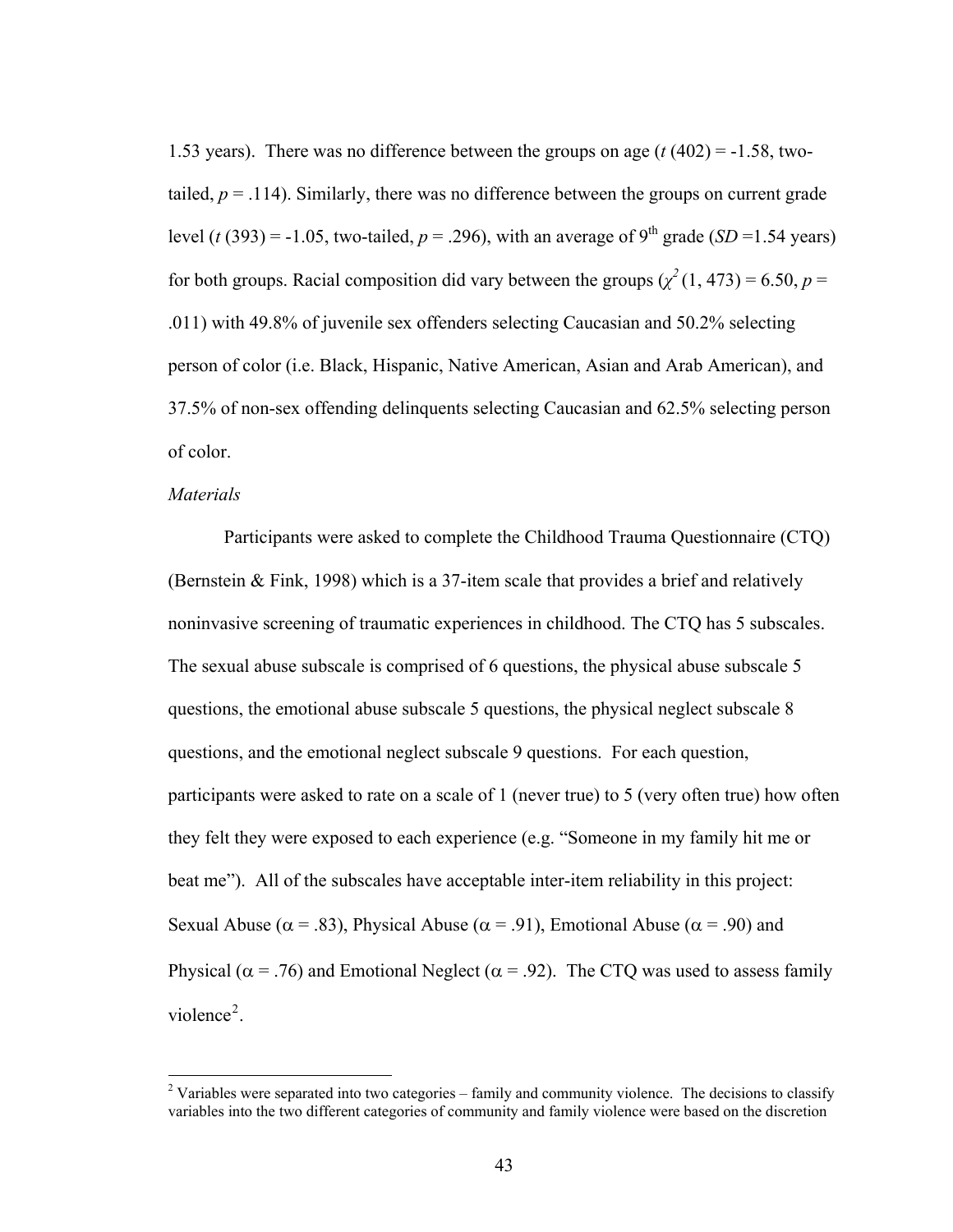The Community Violence Exposure Scale was comprised of 9 non-standardized questions about their exposure to possible community violence experiences. For each question participants were asked to rate on a scale of 1 (never) to 4 (many times) how often they were exposed to each experience (e.g. "How many times have you had someone threaten to stab you?"). Community variables included exposure to threats of being stabbed, shot, and killed, being beat up, seeing a stranger shot, stabbed, beat up and killed, and hearing guns. The scale has a strong inter-item reliability ( $\alpha$  = .85).

# *Procedure*

 Data collectors went to each of the facilities in the Midwestern state. The data collectors consisted of trained graduate students, faculty and clinical social workers. Each data collector completed an 8 hour training that consisted of a thorough explanation of the study, of the method of administration and collection, and went over safety procedures. Consent was obtained by each of the youth's clinician prior to their participation in the study. The participants were gathered into small groups in a room at each of the treatment facilities. The data collectors explained the study and passed out consent forms. If the youth chose not to take part in the study they were sent back to their regular programming at the facility. If the participants chose to take part, they signed the consent forms and they were administered the paper-pencil surveys. Eight of the participants did not have the reading skills to complete the paper-pencil based surveys so they were each read aloud the surveys by the data collectors. There was no incentive

of the researchers as to where we thought participants would be more likely to be exposed to each of the variables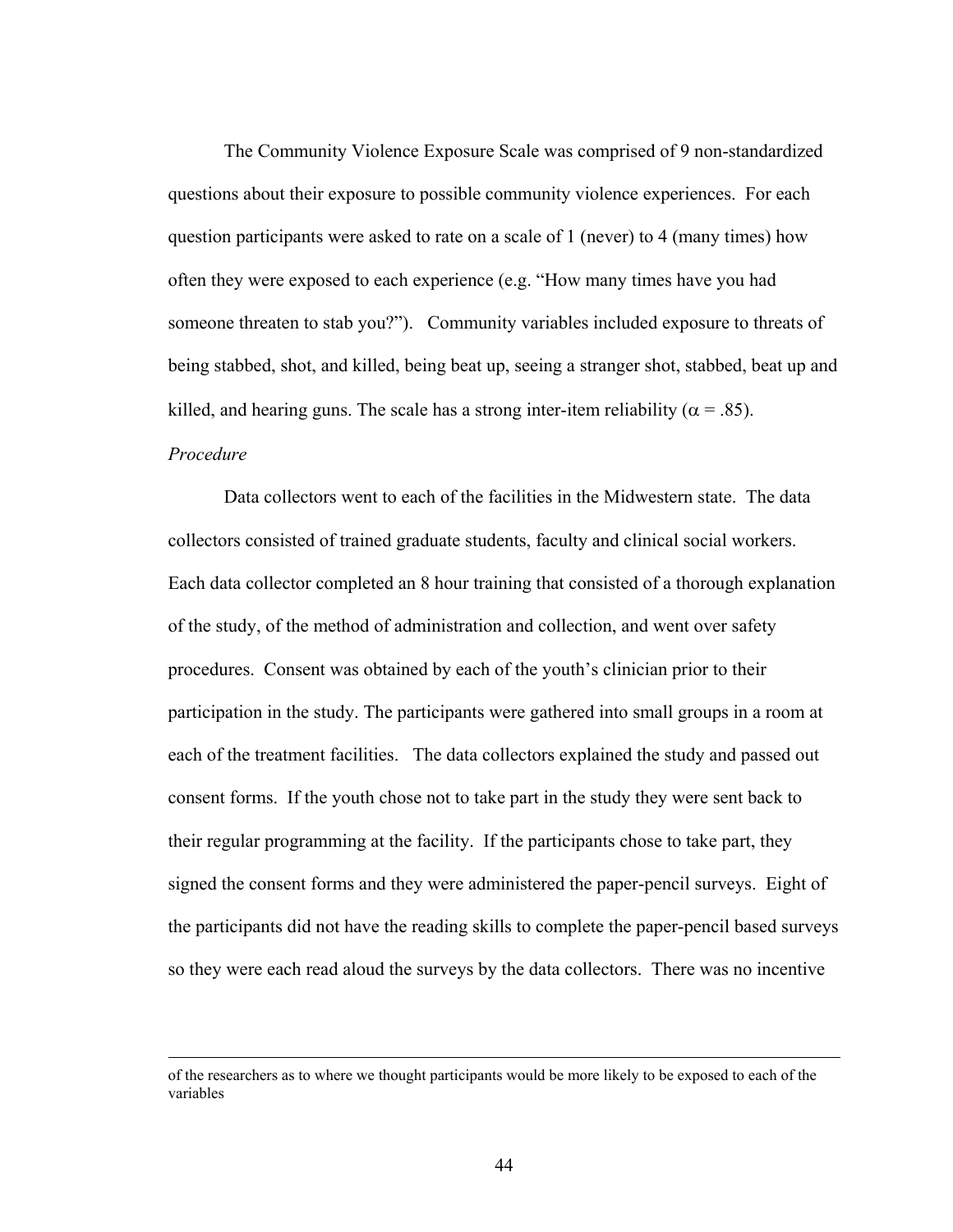to participation. All material was written at a  $4<sup>th</sup>$  grade level, with the exception of the standardized measures.

### *Results*

A total of 98% ( $N = 324$ ) of juvenile sex offenders and 91% ( $N = 166$ ) of non-sex offending delinquents were exposed to one or more of the community violence variables studied, and  $100\%$  ( $N = 325$ ) of juvenile sex offenders and  $100\%$  ( $N = 156$ ) of non-sex offending delinquents who responded to all of the required questions were exposed to one or more of the family violence variables. Figure 1 compares the percentages of the sex offenders and non-sex offending delinquents on each of the exposure to violence variables in the study.

To determine whether differences existed between each of the community violence variables measured independent samples t-tests were utilized. The t-tests revealed that sex offenders were more likely to have been threatened to be stabbed, threatened to be killed and been beat up than non-sex offending delinquents (see Table 1 for complete results and Figure 2 for graph of differences in means).

To determine whether an overall difference existed on exposure to community violence among non-sex offending delinquents and juvenile sex offenders, a t-test was used to compare the means of each group. A significant difference was found between non-sex offending delinquents ( $M = 18.14$ ,  $SD = 6.58$ ) and juvenile sex offenders ( $M =$ 19.64,  $SD = 7.18$ ) in the amount of community violence they were exposed to  $(t (361) =$ 2.138, one-tailed  $p = .041$ ).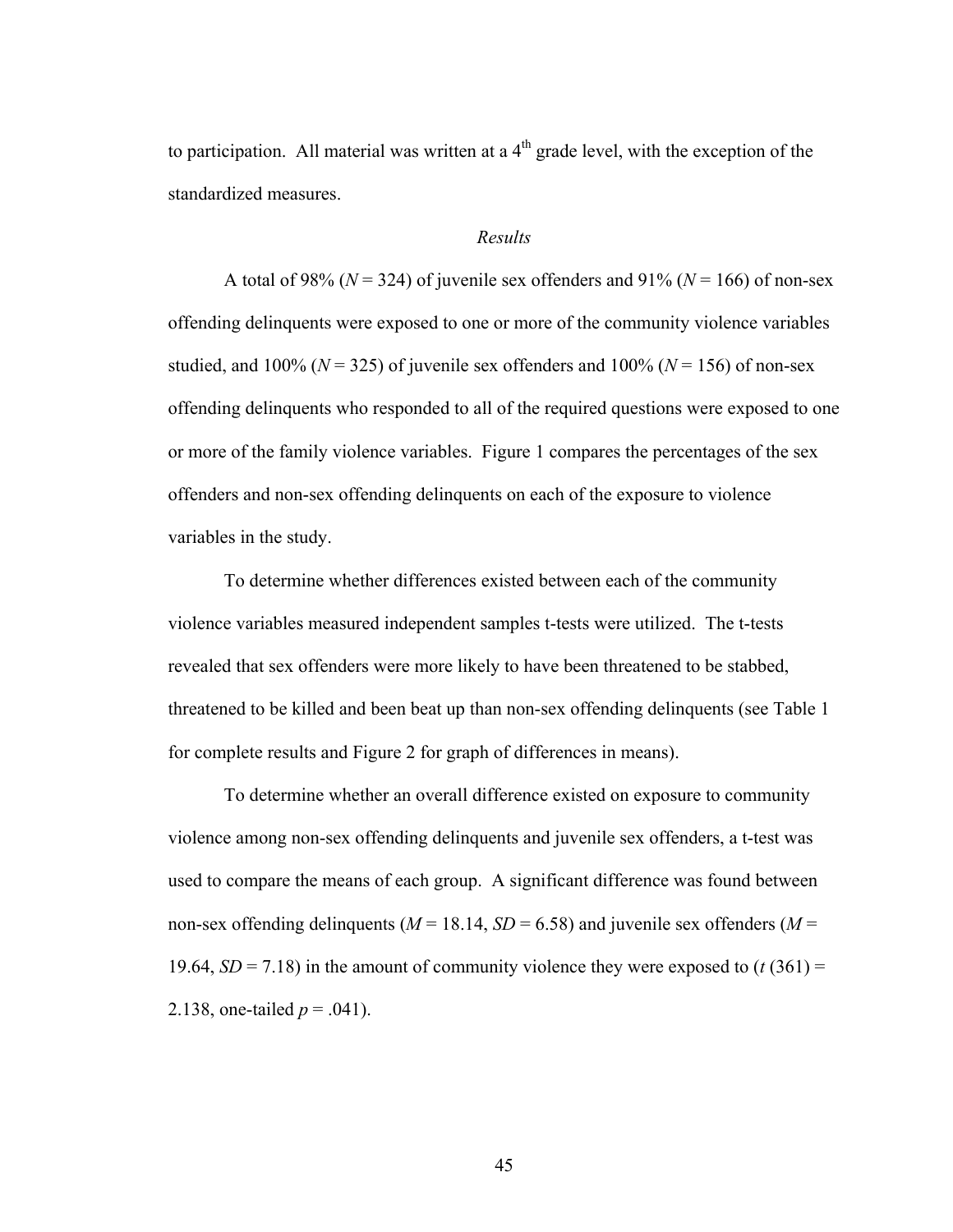*Figure 1.* Comparison of Juvenile Sex Offenders and Non-Sex Offending Delinquents



Exposure to Community and Family Violence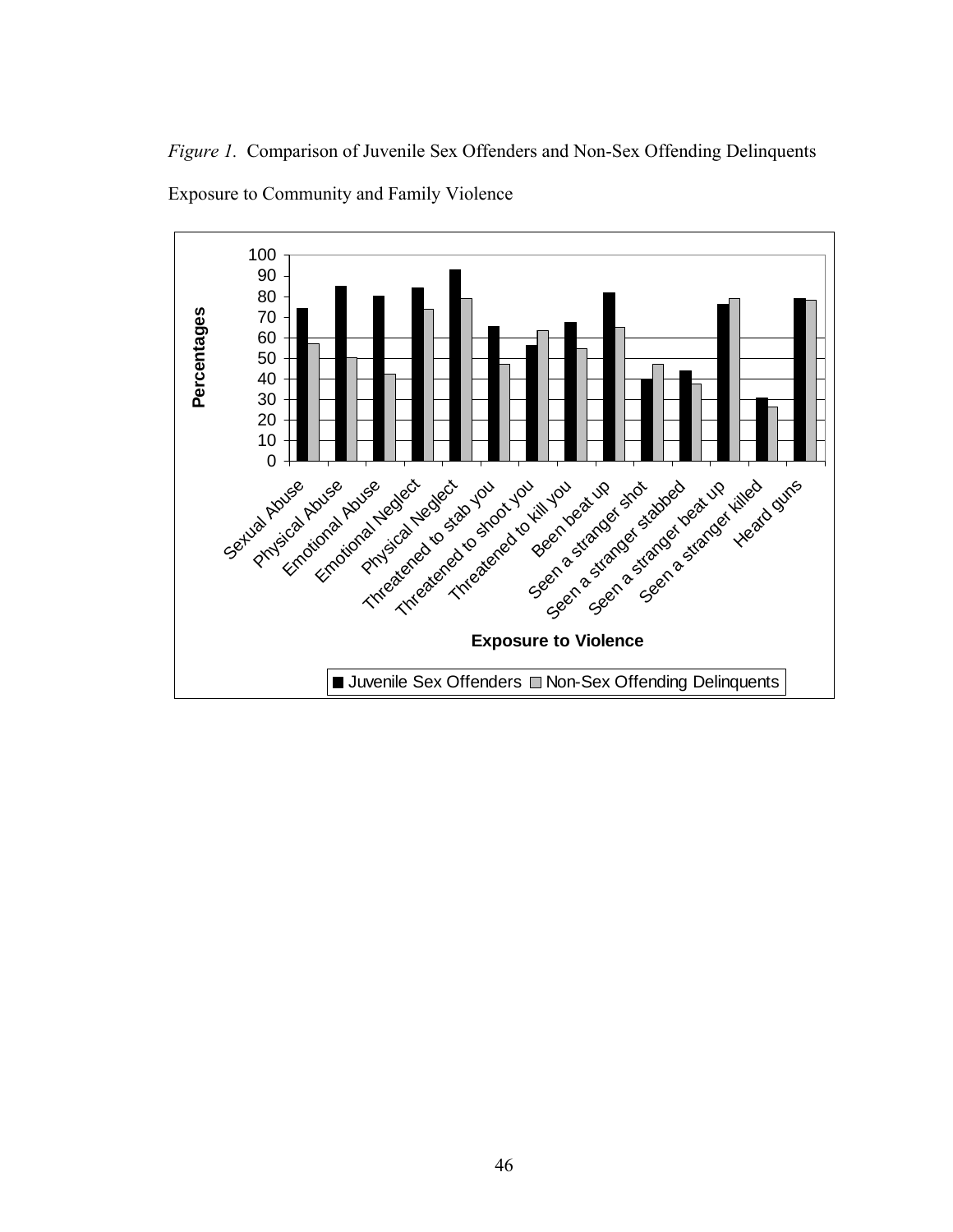# Table 1

*Comparisons of Juvenile Sex Offenders and Non-Sex Offending Delinquents Exposure to Violence* 

 $\mathcal{L}_\text{max}$  , and the contribution of the contribution of the contribution of the contribution of the contribution of the contribution of the contribution of the contribution of the contribution of the contribution of t

|                          | Juvenile Sex<br>Offenders | Non-Sex Offending<br>Delinquents |     |                  |
|--------------------------|---------------------------|----------------------------------|-----|------------------|
|                          | Mean                      | Mean                             | df  | $\boldsymbol{t}$ |
| Threatened to be Stabbed | 2.28                      | 1.77                             | 378 | $5.17*$          |
| Threatened to be Shot    | 2.08                      | 2.10                             | 358 | .19              |
| Threatened to be Killed  | 2.32                      | 1.98                             | 340 | $3.17*$          |
| Been Beat Up             | 2.60                      | 2.03                             | 351 | $5.91*$          |
| Seen a Stranger Shot     | 1.71                      | 1.81                             | 330 | .95              |
| Seen a Stranger Stabbed  | 1.79                      | 1.61                             | 371 | 1.96             |
| Seen a Stranger Beat Up  | 2.66                      | 2.80                             | 337 | 1.25             |
| Seen a Stranger Killed   | 1.51                      | 1.43                             | 352 | 1.01             |
| <b>Heard Guns</b>        | 2.87                      | 2.95                             | 319 | .64              |

 $\bar{x} = p < .05$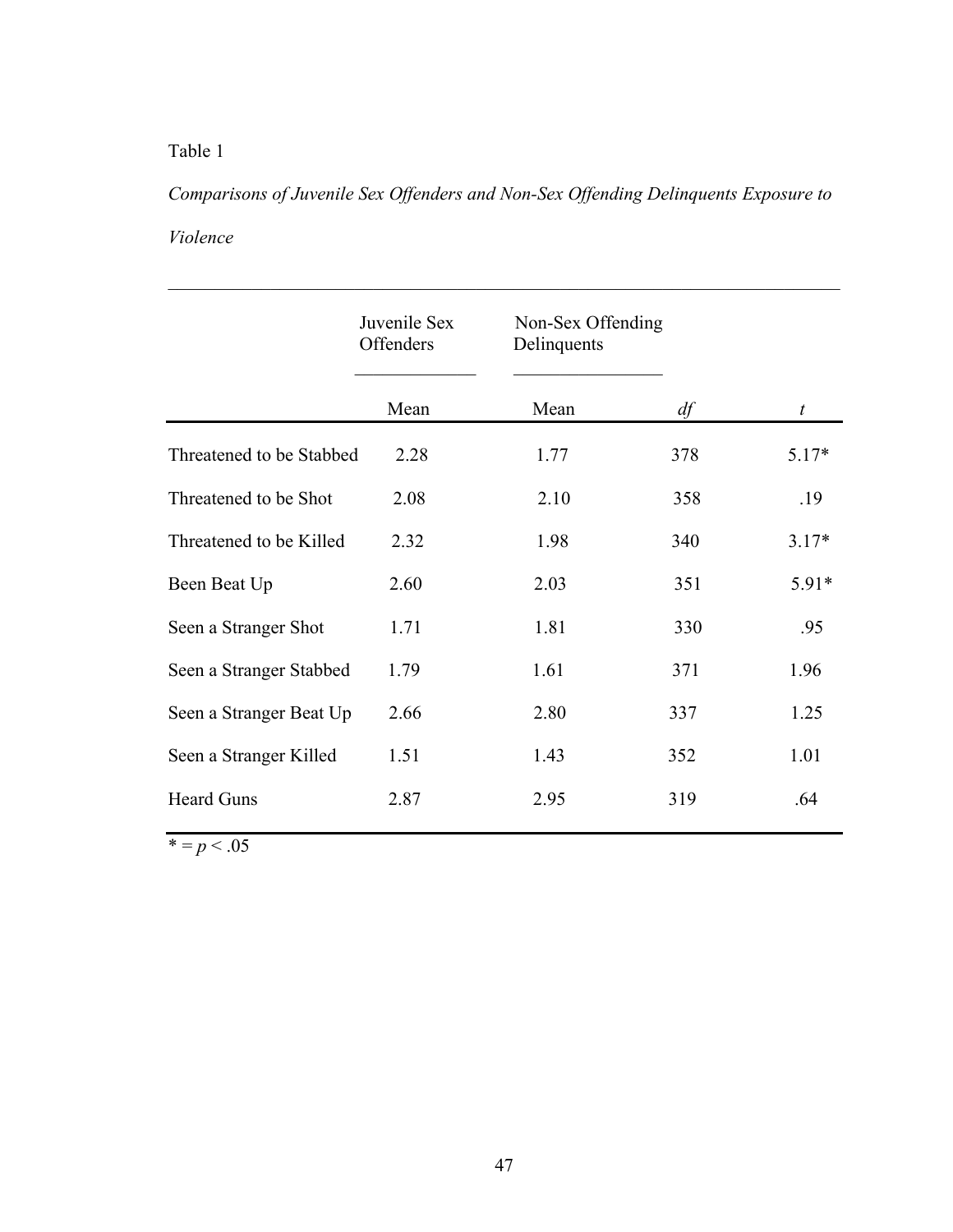*Figure 2*. Exposure to Community Violence Group Means



Independent samples t-tests were utilized on each of the trauma experiences variables measured to determine whether any difference existed between the groups. The t-tests revealed that sex offenders were more often exposed to sexual abuse, physical abuse, and emotional abuse than non-sex offending delinquents (see Table 2 for complete results).

To determine whether there was an overall difference in family violence exposure among non-sex offending delinquents and juvenile sex offenders, a t-test was utilized to compare the exposure means of each group. A significant difference was found between non-sex offending delinquents ( $M = 50.76$ ,  $SD = 16.59$ ) and juvenile sex offenders ( $M =$ 69.85,  $SD = 25.95$ ) in the amount of family violence they were exposed to  $(t (441) = -$ 9.75, one-tailed  $p = .000$ ).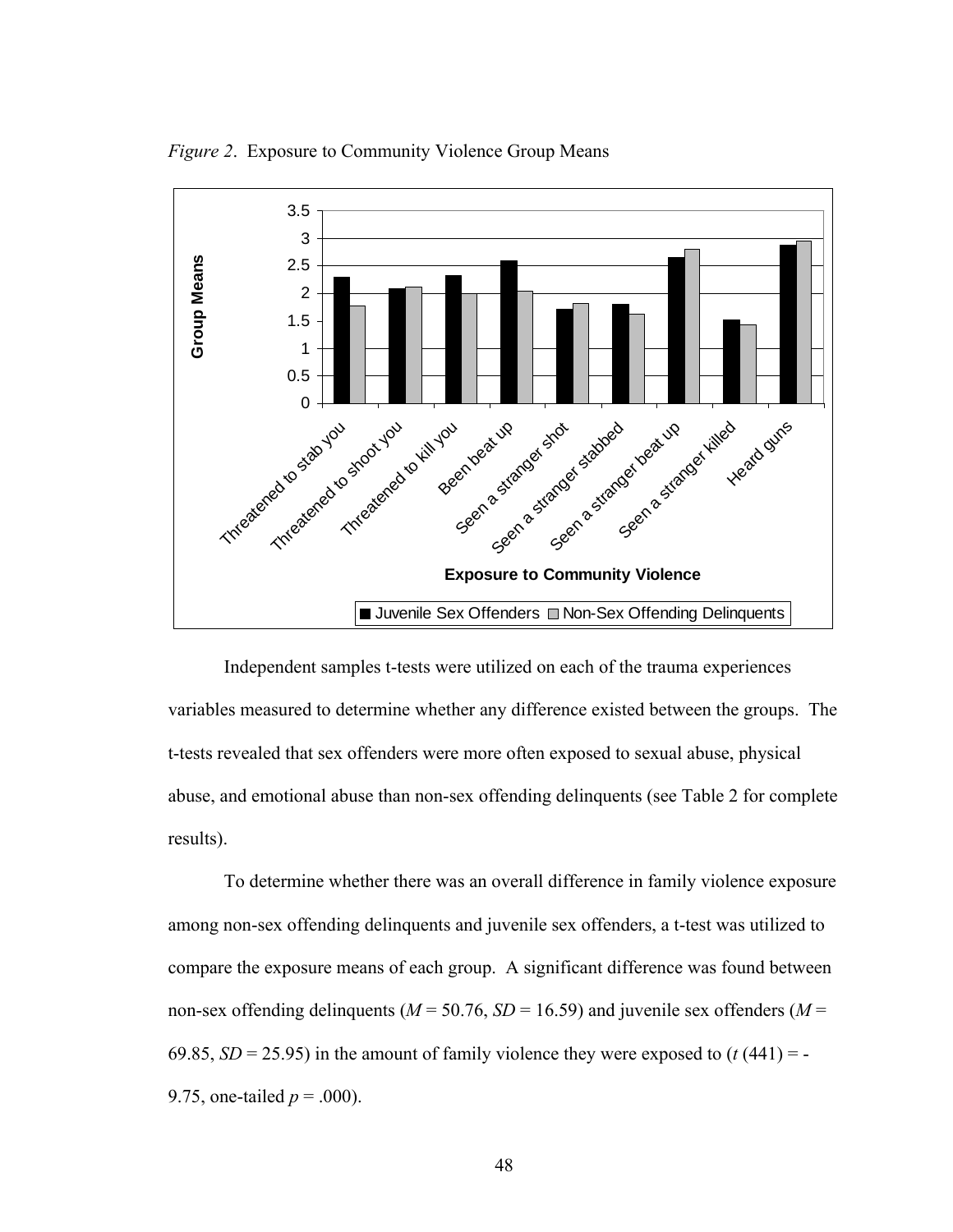# Table 2

*Comparisons of Juvenile Sex Offenders and Non-Sex Offending Delinquents Exposure to Trauma Experiences* 

 $\mathcal{L}_\text{max}$  , and the contribution of the contribution of the contribution of the contribution of the contribution of the contribution of the contribution of the contribution of the contribution of the contribution of t

|                          | Juvenile Sex<br>Offenders | Non-Sex Offending<br>Delinquents |     |                  |
|--------------------------|---------------------------|----------------------------------|-----|------------------|
|                          | Mean                      | Mean                             | df  | $\boldsymbol{t}$ |
| <b>Sexual Abuse</b>      | 12.03                     | 7.98                             | 470 | $9.53*$          |
| Physical Abuse           | 11.86                     | 7.17                             | 440 | 9.92*            |
| <b>Emotional Abuse</b>   | 11.60                     | 6.66                             | 471 | 11.44*           |
| <b>Emotional Neglect</b> | 18.89                     | 16.33                            | 332 | 3.02             |
| Physical Neglect         | 15.55                     | 12.85                            | 343 | 5.05             |
|                          |                           |                                  |     |                  |

 $* = p < .05$ 

In order to determine the relative strength of both family violence and community violence in predicting whether a youth would be a sexual offender, a logistic regression was conducted. As Table 3 illustrates, exposure to community violence was not significant in predicting whether a youth would be a sex offender, but exposure to family violence was. The model correctly predicted 70.9% of the juvenile sexual offender group. The model correctly classified many juvenile sexual offenders (85.4%), and did a mediocre job in classifying many non-sex offending delinquents (40.6%).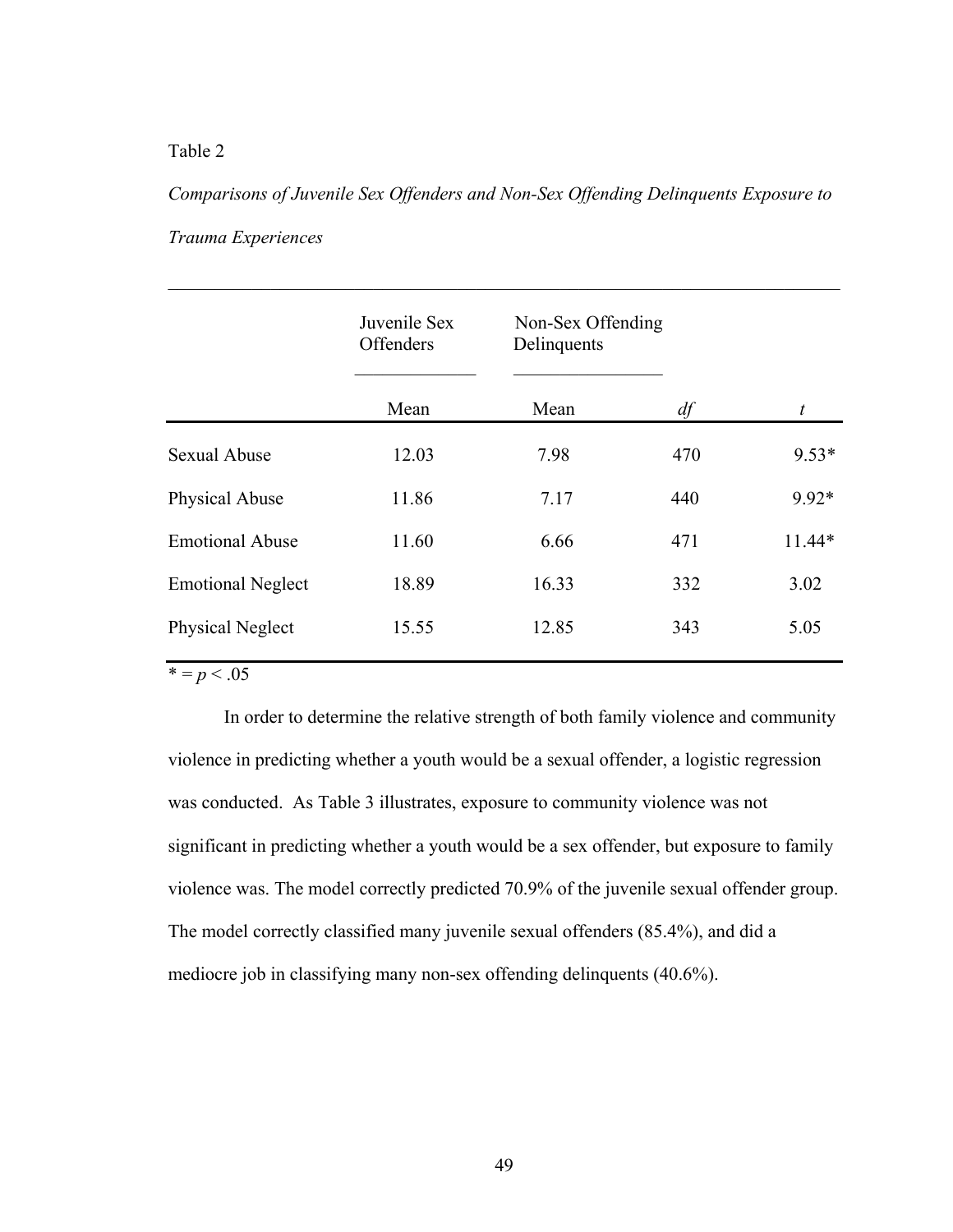## Table 3

*Summary of Logistic Regressionª Analysis for Variables Predicting Sex Offending Status*   $(N = 477)$ 

| Independent variables | Regression  | Standard | Wald       |
|-----------------------|-------------|----------|------------|
|                       | coefficient | error    | statistics |
| Constant              | $-1.596$    | .395     | 16.345     |
| Community violence    | $-.022$     | .017     | 1.791      |
| Family violence       | .047        | .006     | 52.448*    |

 $\mathcal{L}_\text{max} = \mathcal{L}_\text{max} = \mathcal{L}_\text{max} = \mathcal{L}_\text{max} = \mathcal{L}_\text{max} = \mathcal{L}_\text{max} = \mathcal{L}_\text{max} = \mathcal{L}_\text{max} = \mathcal{L}_\text{max} = \mathcal{L}_\text{max} = \mathcal{L}_\text{max} = \mathcal{L}_\text{max} = \mathcal{L}_\text{max} = \mathcal{L}_\text{max} = \mathcal{L}_\text{max} = \mathcal{L}_\text{max} = \mathcal{L}_\text{max} = \mathcal{L}_\text{max} = \mathcal{$ 

<sup>a</sup>  $\chi^2$  = 77.29, *df* = 2, *p* = .000

 $* p < .05$ 

# **Discussion**

This study has replicated the results of Burton (2000), and Ryan et al. (1996), Romano and De Luca (1997) and Worling (1995) where sex offenders have significant histories of being sexually abused in childhood, and Ryan et al. (1996) for physical abuse, but not neglect. The findings also replicate Ford and Linney's (1995) study where the researchers found that juvenile sex offenders were more likely to be physically and sexually abused than non-sex offending delinquents. This is the first study to report significant differences among juvenile sex offenders and non-sex offending delinquents on their exposure to emotional abuse. It is also the first study to look specifically at community and family violence among the two populations.

The analyses revealed that both sexual offenders and juvenile delinquents have high rates of exposure to both community and family violence. Juvenile sex offenders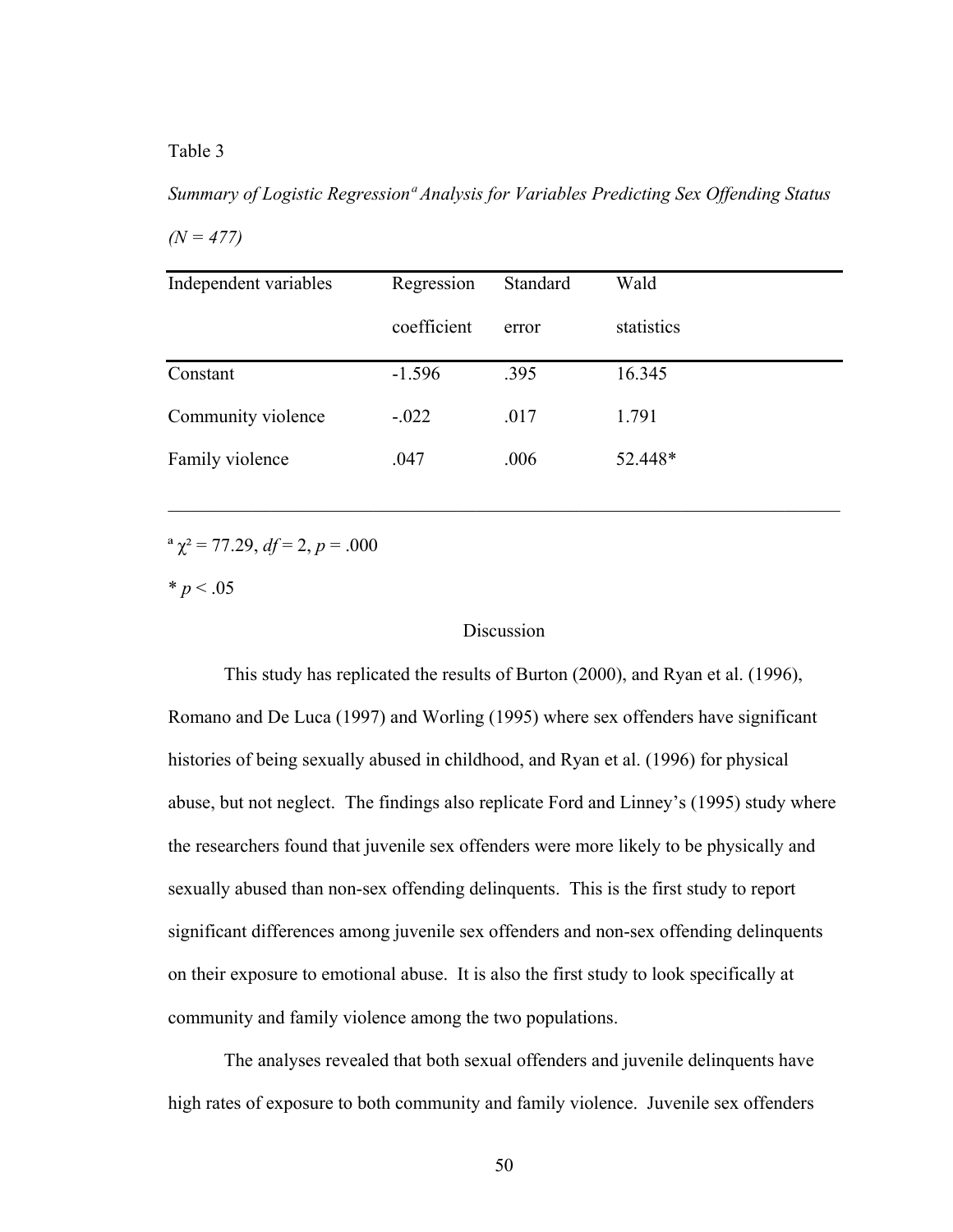and juvenile delinquents did not differ on their overall exposure to community violence, but did so on some of the community violence variables independently. Juvenile sex offenders did, however, have more exposure to being beat up and being threatened to be stabbed and killed. It is unknown why the groups differed on these community violence experiences and not on the others. As some researchers have found that juvenile sex offenders have difficulty in many social situations (Becker, 1990; Smith, Wampler, Jones & Reifman, 2005), it may partially explain why they have been threatened or beat up more often. The trauma research also supports that traumatic experiences can severely interrupt a child's development and may affect their ability to form secure attachments with others (Janoff-Bulman, 1992). The sexual offenders' inability to form attachments with others may put them at risk for being threatened and beat up. Children who have difficulty interacting with others may be more likely to be picked on and teased by their peers. If they are socially inept they may encourage or attract others to act aggressively towards them. They may also have been threatened and beat up more often because others may have discovered their sex offending.

Juvenile sex offenders overall were significantly more likely to witness family violence. They were found to have more exposure to sexual abuse, physical abuse and emotional abuse than non-sex offending delinquents. These results suggest that juvenile sex offenders may have significant trauma histories and that they may be exposed to multiple traumas. Family violence also was found to predict the group membership of juvenile sex offenders. The results of this study confirm that exposure to violence is a significant problem among the juvenile sex offending population and perhaps may have influenced their sex offending behavior.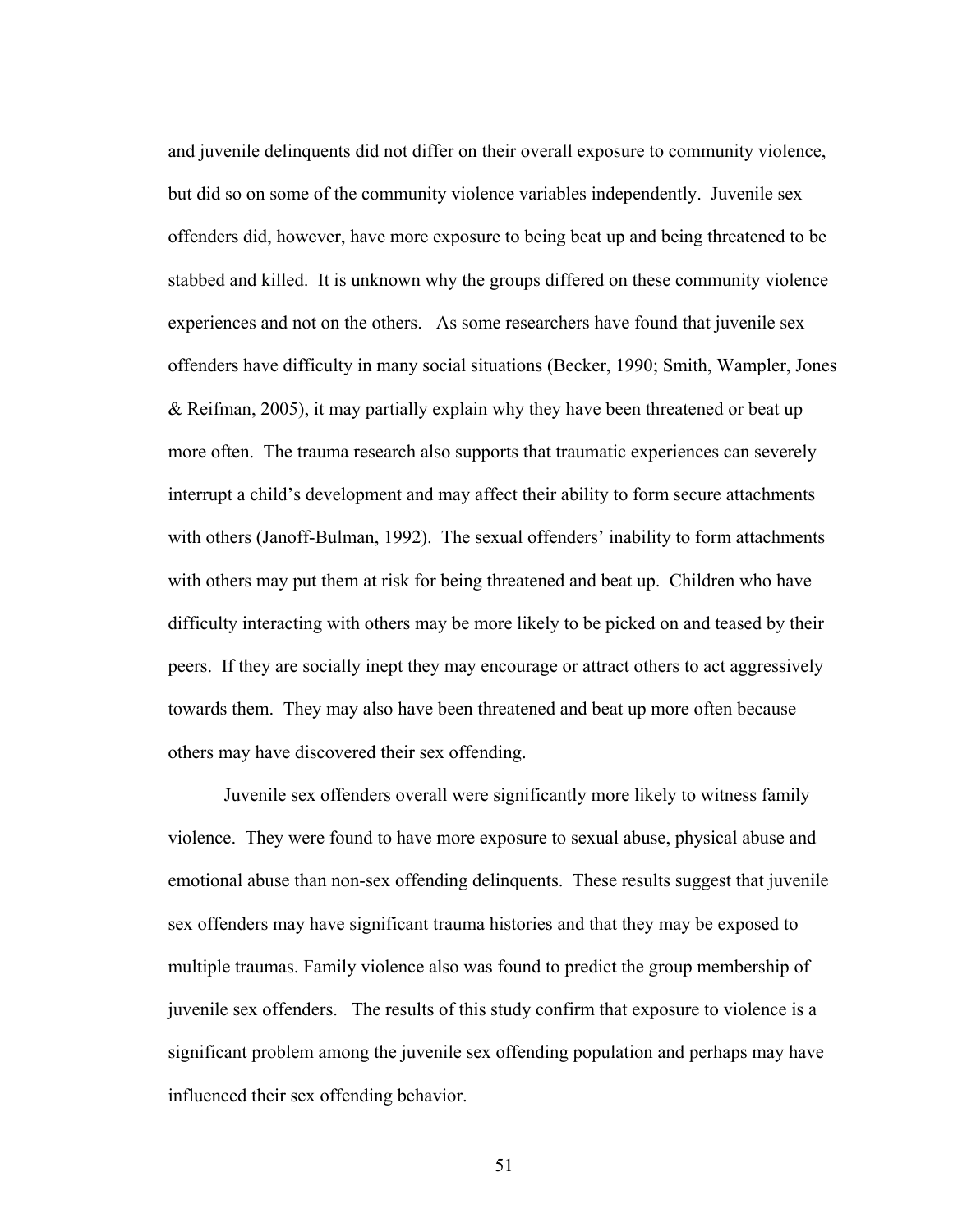This research is a beginning step in uncovering juvenile sex offenders' community and family violence exposure. The implications that this research may have towards practice are that such results could be used to help design and implement new policies, practices and procedures in the treatment of sexually offending youth. This study clearly shows that both juvenile delinquents and juvenile sex offenders have significant exposure to violence. The results suggest that juvenile sex offenders in particular may have a strong trauma history. These results should be used to help gear the juvenile sex offending treatment towards addressing their trauma history to ameliorate their offensive behaviors, which is often not a part of current treatments for sex offending (Burton, Smith-Darden, 2001). As the findings of this study suggest that exposure to violence rates are high among juvenile sex offenders this may also be a beneficial component to the typical offender profile. Finally and in a limited fashion; this research should help promote the early treatment of trauma for some children as it possibly may prevent the development of possible sexual offenders.

#### *Strengths and Limitations*

This research was a state wide study that had a large sample size, which makes it good as a preliminary investigation into this new area of research. There are several limitations to this study. The data collected relies on self-reporting, which brings into question the accuracy of each report. Some participants may have falsified the answers to the questions purposefully, or may have difficulty remembering and accounting for their past behavior due to the nature of their own abuse or the fear surrounding having committed abuse. The possible difficulty accurately reporting on past behavior highlights another limitation of the study in which it relies on retrospective reporting. The sample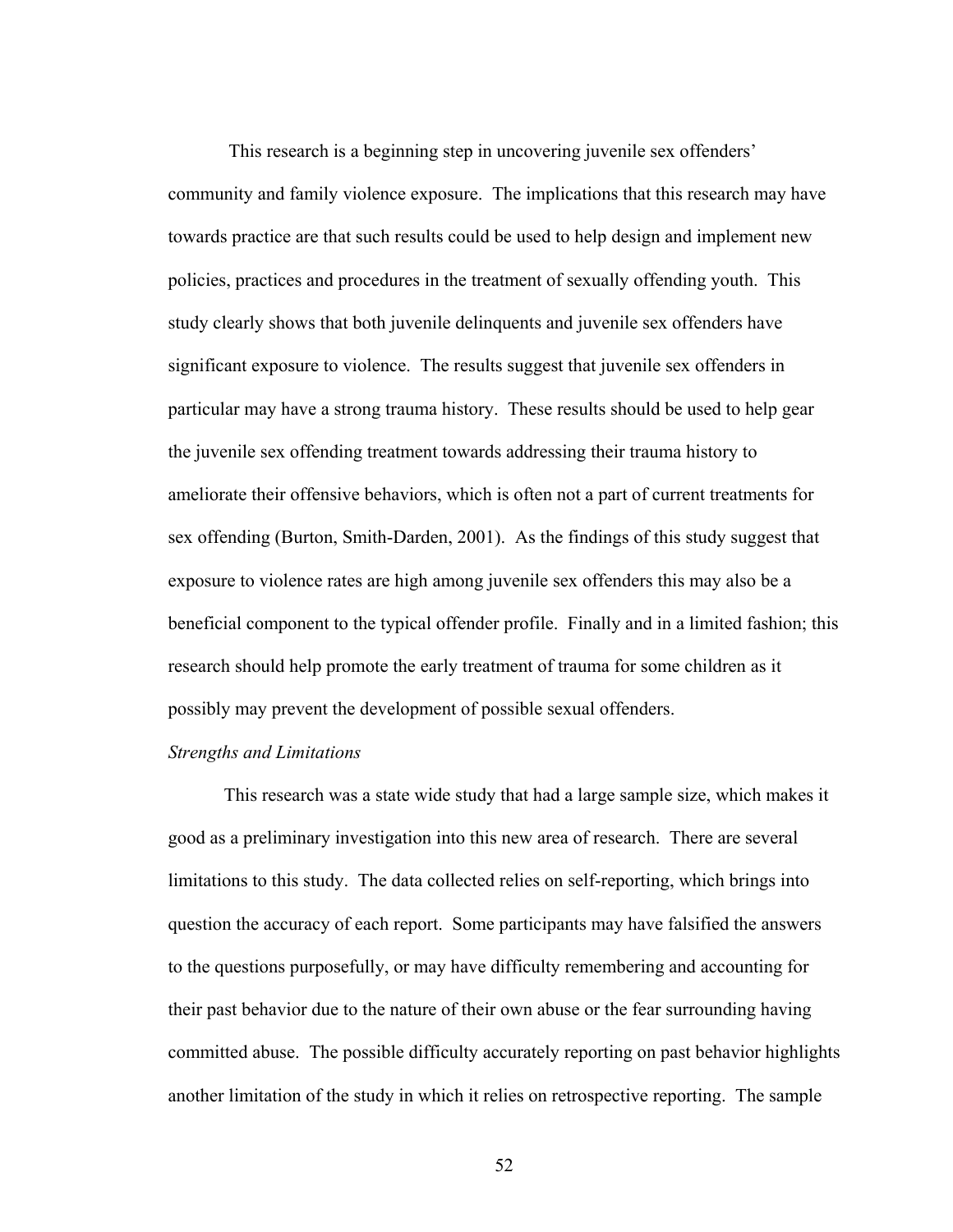was also not randomly selected. In addition, this study also did not collect other comparison groups, specifically non-delinquent youth, which limits the applicability of the findings. A normal control group would have been particularly beneficial in understanding the magnitude of the effects of violence on sex offending youth and nonsex offending delinquents. As the original study was not designed to gather information that specifically addressed exposure to community and family violence a great deal more information could have been gathered that may have produced higher significance than what has been derived. The results of this study must be interpreted with caution, especially when separating community from family violence since the categories were also created by the researchers' discretion and do not completely represent each violence category. The questions in each of the categories should have been more specific as to whether their exposure came from the community or the family.

# *Future Directions*

More research needs to be conducted that explores juvenile sex offenders and juvenile delinquents exposure to trauma and violence. Research has yet to fully explore the impact that community, family and school violence has on these two populations. This study was a beginning attempt to explore possible community and family violence exposures among these youth. The results are encouraging for some researchers and practioners, as they directly link violence exposure to delinquent behavior and also show differences among sex offending and non sex offending youth. More detail is needed on juvenile sex offenders' exposure to violence. The future research should additionally collect data on youth's exposure to school violence, as violence is a pervasive problem in schools (Eisenbraun, 2007), and may be a considerable source of their exposure.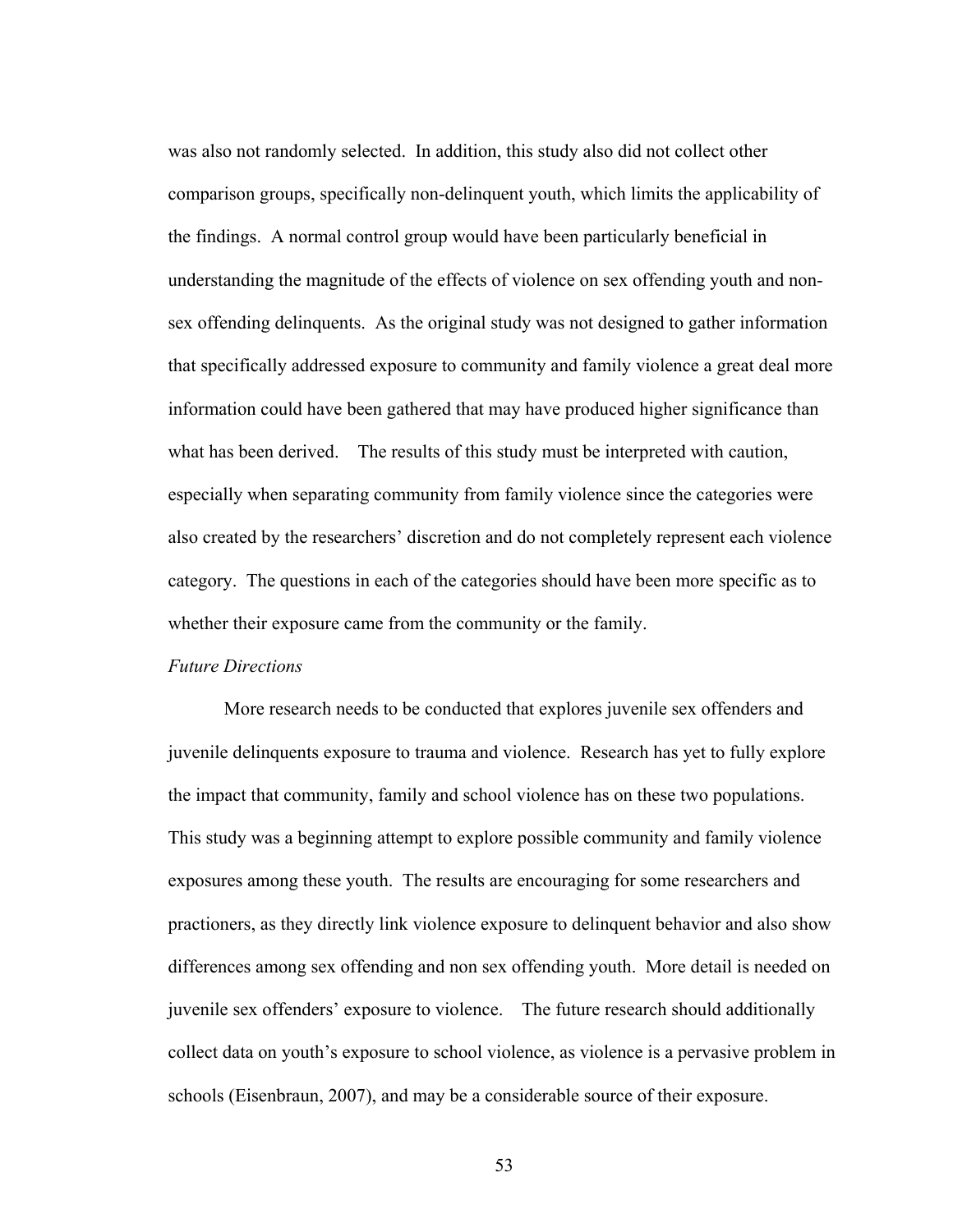#### References

- Bandura, A. (1978). Social learning theory of aggression. *The Journal of Communication, 28*(3), 12-29.
- Bandura, A. (1986). *Social foundations of thoughts and actions: A social cognitive theory.* Englewood Cliffs, NJ: Prentice Hall.
- Becker, J. (1990). Treating adolescent sex offenders. *Professional Psychology: Research and Practice, 21*(5), 362-365.
- Beitchman, J. H., Zucker, K. J., Hood, J. E., daCosta, G. A., Akman, D., & Cassavia, E. (1992). A review of the long-term effects of child sexual abuse. *Child Abuse & Neglect, 16*(1), 101-118.
- Bullens, R., van Wijk, A., & Mali, B. (2006). Similarities and differences between the criminal careers of Dutch juvenile sex offenders and non-sex offenders. *Journal of Sexual Aggression, 12*(2), 155-164.
- Burton, D. L. (2000). Were adolescent sexual offenders children with sexual behavior problems? *Sexual Abuse: A Journal of Research and Treatment, 12*(1), 37-48.
- Burton, D., & Smith-Darden, J. (2001). *North American survey of sexual abuser treatment and models summary data 2000*. Brandon, VT: Safer Society Press.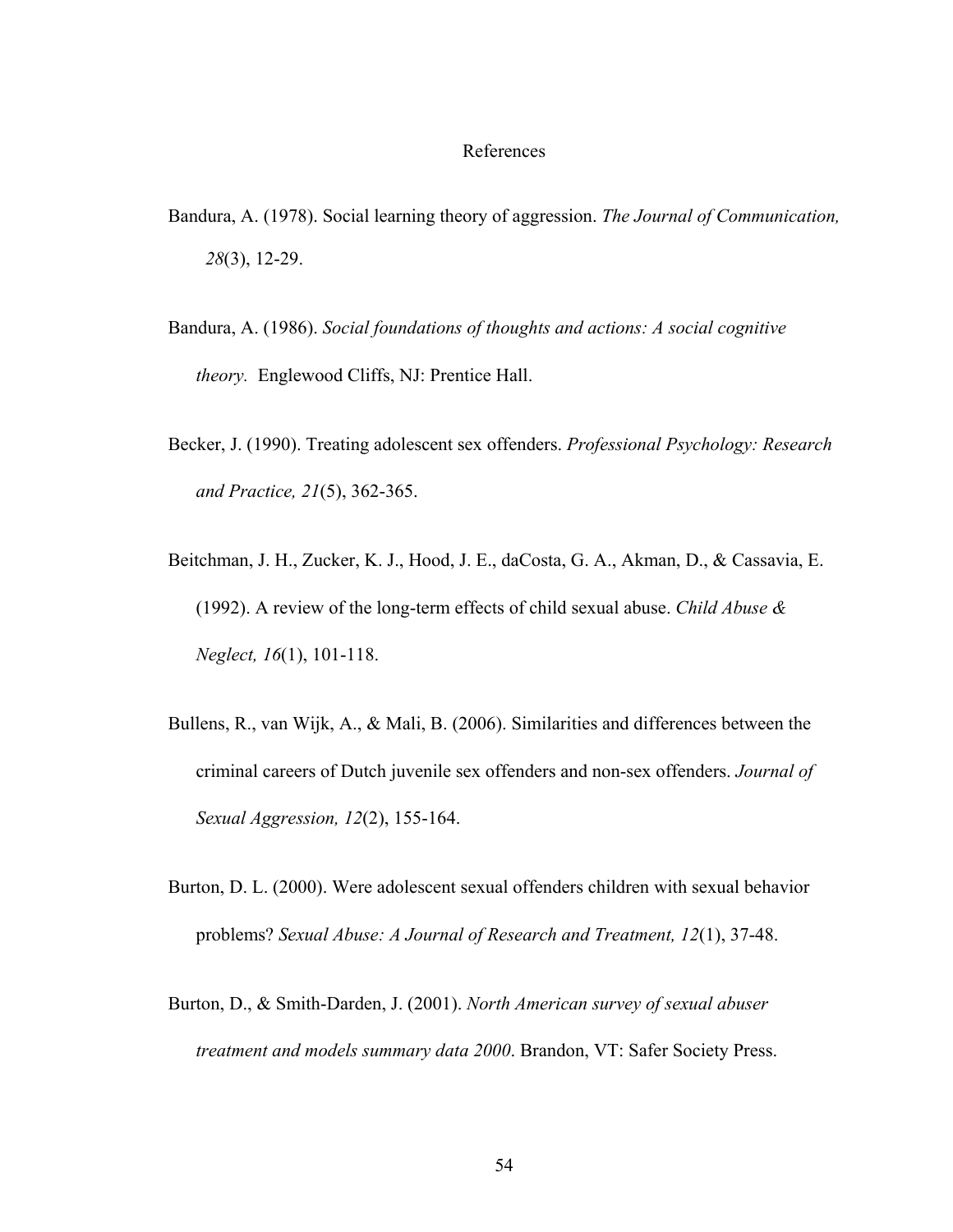- Campbell, C., & Schwarz, D. F. (1996). Prevalence and impact of exposure to interpersonal violence among suburban and urban middle school students. *Pediatrics, 98*(3 Pt 1), 396-402.
- Cooley-Quille, M., Boyd, R. C., Frantz, E., & Walsh, J. (2001). Emotional and behavioral impact of exposure to community violence in inner-city adolescents. *Journal of Clinical Child Psychology, 30*(2), 199-206.
- Doyle, J., & Bauer, s. (1989). Post-traumatic stress disorder in children: Its identification and treatment in a residential setting for emotionally disturbed youth. *Journal of Traumatic Stress, 2*(3), 275-288.
- DuRant, R. H., Cadenhead, C., Pendergrast, R. A., Slavens, G., & Linder, C. W. (1994). Factors associated with the use of violence among urban black adolescents. *American Journal of Public Health, 84*(4), 612-617.
- Fergusson, D. M., & Horwood, L. J. (1998). Exposure to interparental violence in childhood and psychosocial adjustment in young adulthood. *Child Abuse & Neglect, 22*(5), 339-357.
- Ford, M., & Linney, J. (1995). Comparative analysis of juvenile sexual offenders, violent nonsexual offenders, and status offenders. *Journal of Interpersonal Violence, 10*(1), 56-70.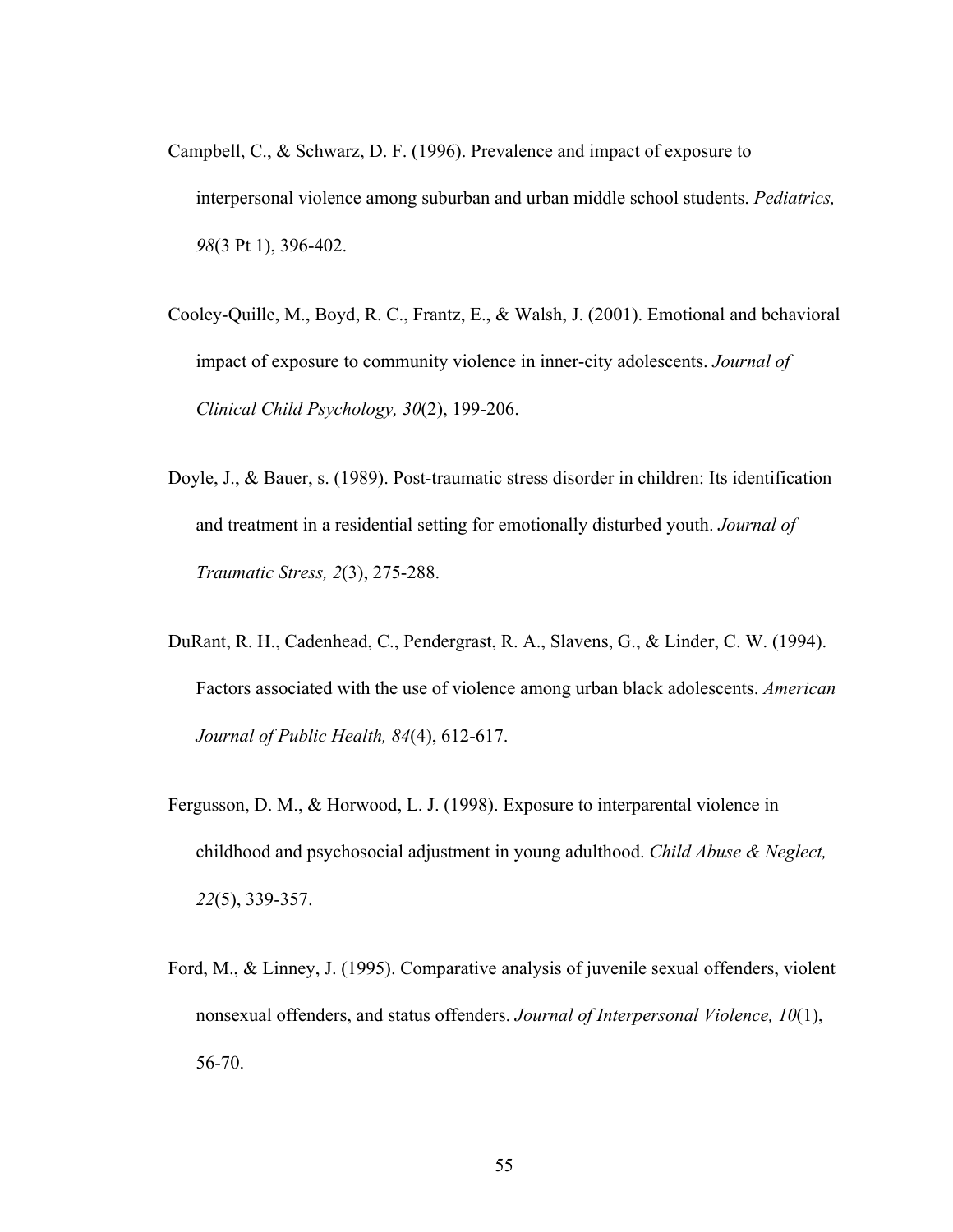- Freeman, L. N., Mokros, H., & Poznanski, E. O. (1993). Violent events reported by normal urban school-aged children: Characteristics and depression correlates. *Journal of the American Academy of Child and Adolescent Psychiatry, 32*(2), 419-423.
- Gorman-Smith, D., & Tolan, P. (1998). The role of exposure to community violence and developmental problems among inner-city youth. *Development and Psychopathology, 10*(1), 101-116.
- Graham-Berman, S., & Levendosky, A. (1998). The social functioning of preschool-age children whose mothers are emotionally and physically abused. *Journal of Emotional Abuse, 1*, 59-84.
- Holden, G., & Ritchie, K. (1991). Linking extreme marital discord, child rearing, and child behavior problems: Evidence from battered women. *Child Development, 62*(2), 311-32.
- Horowitz, K., Weine, S., & Jekel, J. (1995). PTSD symptoms in urban adolescent girls: Compounded community trauma. *Journal of the American Academy of Child and Adolescent Psychiatry, 34*(10), 1353-1361.
- Hummel, P., Thomke, V., Oldenburger, H. A., & Specht, F. (2000). Male adolescent sex offenders against children: Similarities and differences between those offenders with and those without a history of sexual abuse. *Journal of Adolescence, 23*(3), 305-317.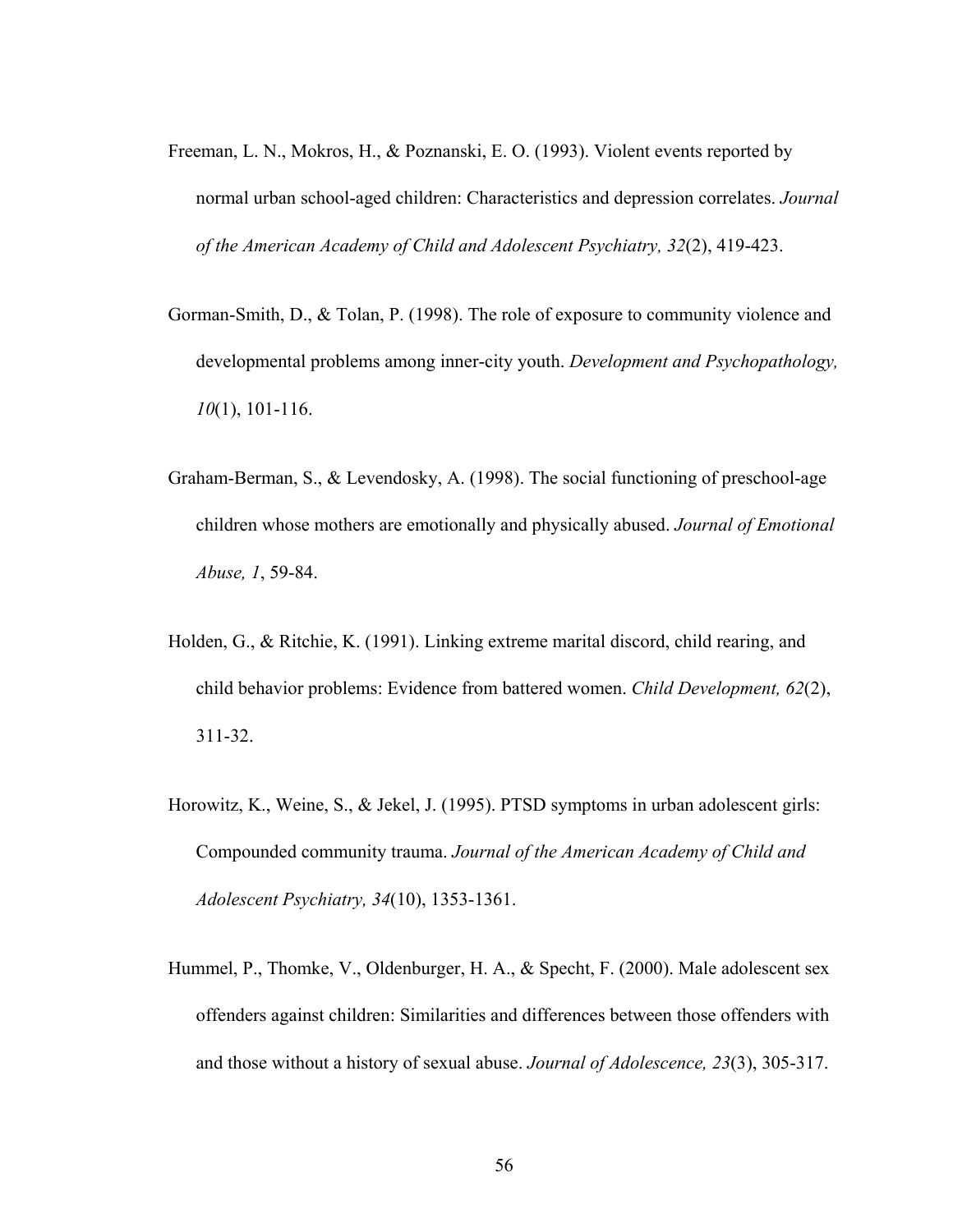- Janoff-Bulman, R. (1992). *Shattered assumptions: Towards a new psychology of trauma*. New York: Free Press.
- Jarvis, K., Gordon, E., & Novaco, R. (2005). Psychological distress of children and mothers in domestic violence emergency shelters. *Journal of Family Violence, 20*(6), 389-402.
- Kendall-Tackett, K. A., Williams, L. M., & Finkelhor, D. (1993). Impact of sexual abuse on children: A review and synthesis of recent empirical studies. *Psychological Bulletin, 113*(1), 164-180.
- Kilpatrick, K. L., & Williams, L. M. (1997). Post-traumatic stress disorder in child witnesses to domestic violence. *The American Journal of Orthopsychiatry, 67*(4), 639-644.
- Kitzmann, K. M., Gaylord, N. K., Holt, A. R., & Kenny, E. D. (2003). Child witnesses to domestic violence: A meta-analytic review. *Journal of Consulting and Clinical Psychology, 71*(2), 339-352.
- Kliewer, W., Lepore, S. J., Oskin, D., & Johnson, P. D. (1998). The role of social and cognitive processes in children's adjustment to community violence. *Journal of Consulting and Clinical Psychology, 66*(1), 199-209.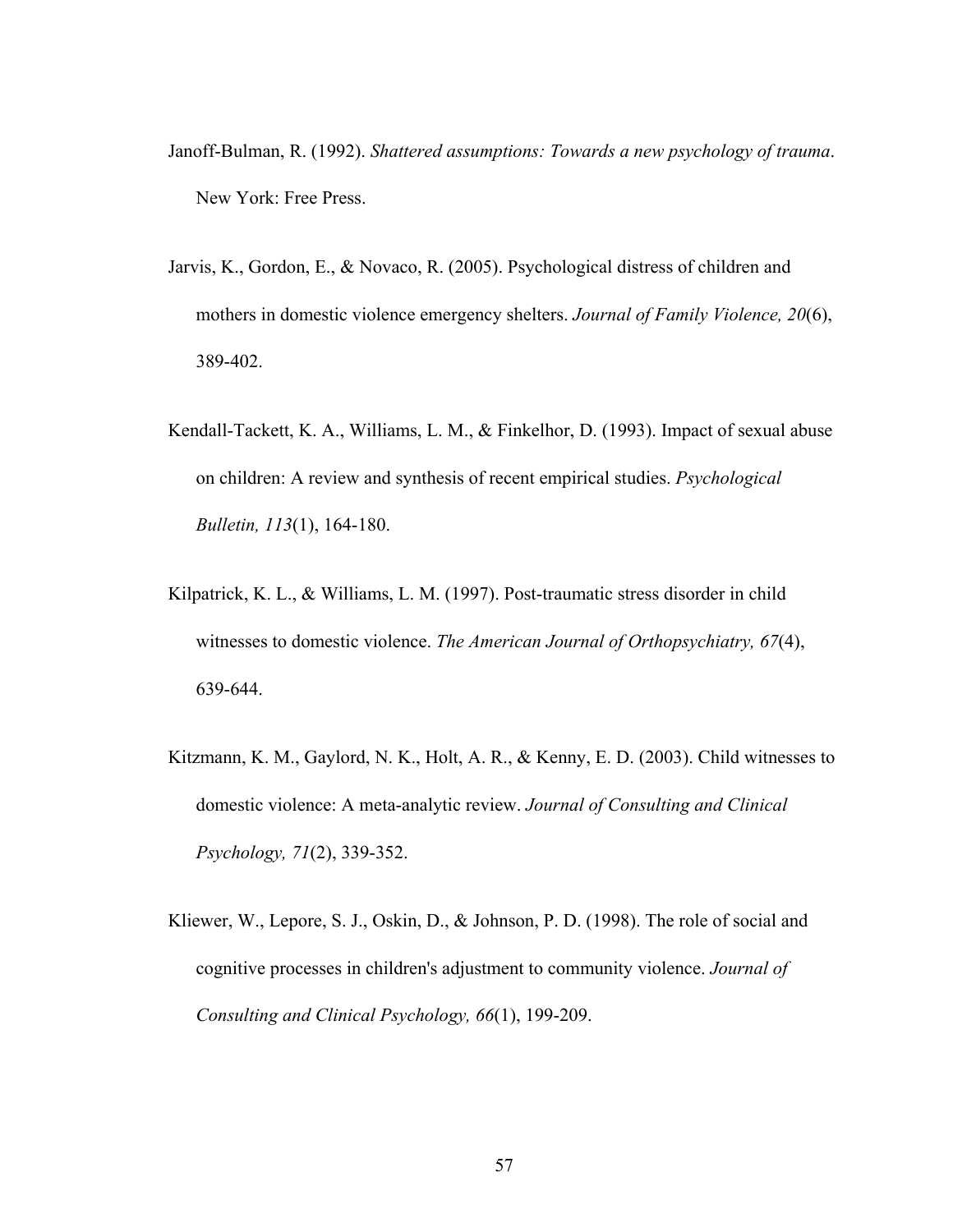- Kuther, T. L. (1999). A developmental-contextual perspective on youth covictimization by community violence. *Adolescence, 34*(136), 699-714.
- Lemmon, J. (1999). How child maltreatment affects dimensions of juvenile delinquency in a cohort of low-income urban youths. *Justice Quarterly, 16*(2), 357-376.
- Levendosky, A. A., Huth-Bocks, A. C., Shapiro, D. L., & Semel, M. A. (2003). The impact of domestic violence on the maternal-child relationship and preschool-age children's functioning. *Journal of Family Psychology, 17*(3), 275-287.
- Litrownik, A., Newton, R., Hunter, W., English, D., & Everson, M. (2003). Exposure to family violence in young at-risk children: A longitudinal look at the effects of victimization and witnessed physical and psychological aggression. *Journal of Family Violence, 18*(1), 59-73.
- Manocha, K., & Mezey, G. (1999). British adolescents who sexually abuse: A descriptive study. *Journal of Forensic Psychiatry, 9*(3), 588-608.
- Margolin, G., & Gordis, E. B. (2000). The effects of family and community violence on children. *Annual Review of Psychology, 51*, 445-479.
- Osofsky, J. D. (1999). The impact of violence on children. *The Future of Children, 9*, 33- 49.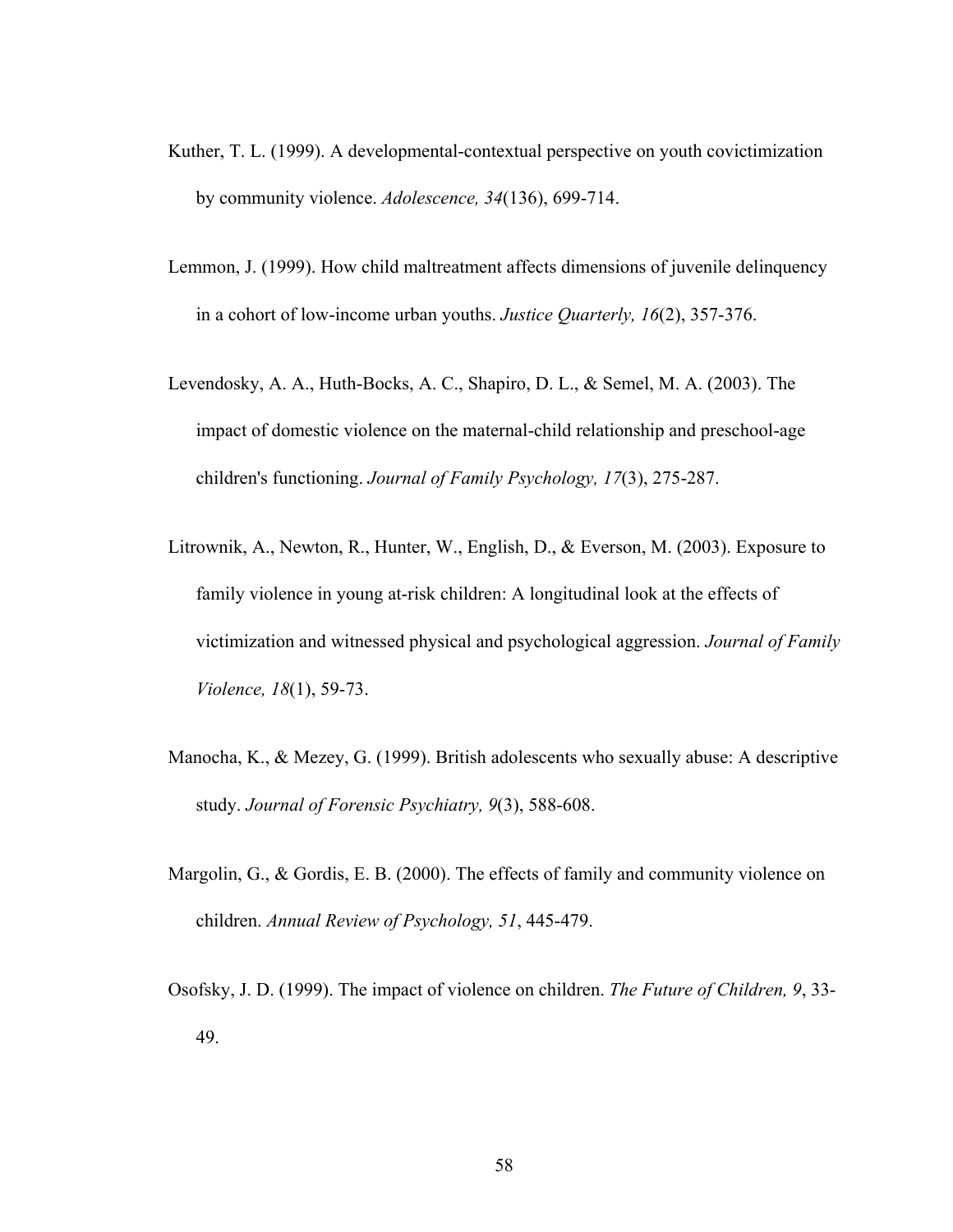- Overstreet, S., & Braun, S. (2000). Exposure to community violence and post-traumatic stress symptoms: Mediating factors. *The American Journal of Orthopsychiatry, 70*(2), 263-271.
- Pynoos, R. S., Steinberg, A. M., Ornitz, E. M., & Goenjian, A. K. (1997). Issues in the developmental neurobiology of traumatic stress. *Annals of the New York Academy of Sciences, 821*, 176-193.
- Ryan, G., Miyoshi, T. J., Metzner, J. L., Krugman, R. D., & Fryer, G. E. (1996). Trends in a national sample of sexually abusive youths. *Journal of the American Academy of Child and Adolescent Psychiatry, 35*(1), 17-25.
- Salzinger, S., Feldman, R., Stockhammer, T., & Hood, J. (2002). An ecological framework for understanding risk for exposure to community violence and the effects of exposure on children and adolescents. *Aggression and Violent Behavior, 7*, 423- 451.
- Schwab-Stone, M. E., Ayers, T. S., Kasprow, W., Voyce, C., Barone, C., Shriver, T., et al. (1995). No safe haven: A study of violence exposure in an urban community. *Journal of the American Academy of Child and Adolescent Psychiatry, 34*(10), 1343- 1352.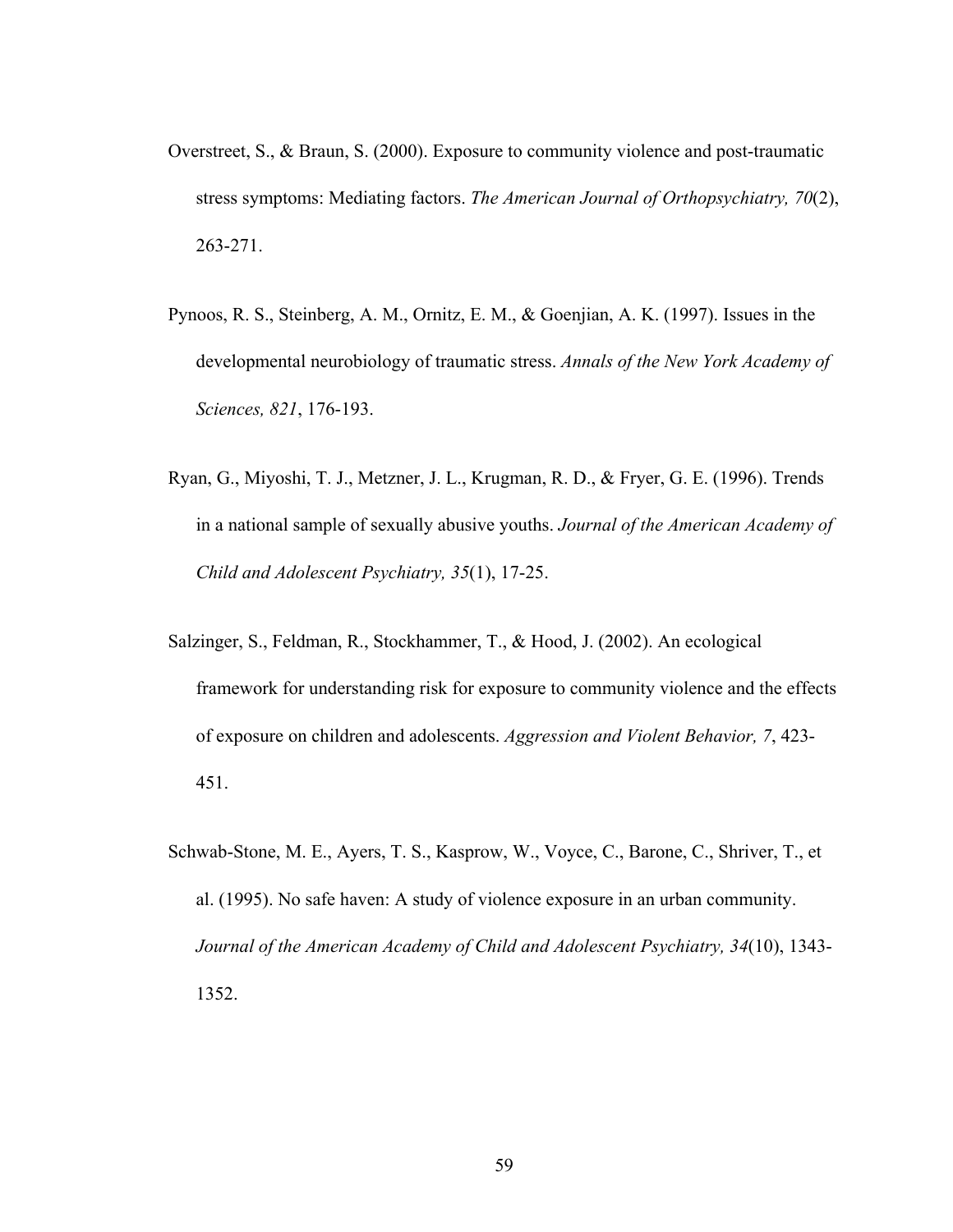- Silva, R. R., Alpert, M., Munoz, D. M., Singh, S., Matzner, F., & Dummit, S. (2000). Stress and vulnerability to posttraumatic stress disorder in children and adolescents. *The American Journal of Psychiatry, 157*(8), 1229-1235.
- Smith, C., & Thornberry, T. P. (1995). The relationship between childhood maltreatment and adolescent involvement in delinquency. *Criminology, 33*(4), 451-481.
- Smith, C. A., Ireland, T. O., & Thornberry, T. P. (2005). Adolescent maltreatment and its impact on young adult antisocial behavior. *Child Abuse & Neglect, 29*(10), 1099- 1119.
- Smith, S., Wampler, R., Jones, J., & Reifman, A. (2005). Differences in self-report measures by adolescent sex offender risk group. *International Journal of Offender Therapy and Comparative Criminology, 49*(1), 82-106.
- Spaccarelli, S., Bowden, B., Coatsworth, J. & Kim, S. (1997). Psychosocial correlates of male sexual aggression in a chronic delinquent sample. *Criminal Justice and Behavior, 24, 71-95.*
- Sternberg, K., Lamb, M., Greenbaum, C., Chiccetti, D., Dawud, S., & Manela Cortes, R. et al. (1993). Effects of children's behavior problems and depression. *Developmental Psychology, 29*(1), 44-52.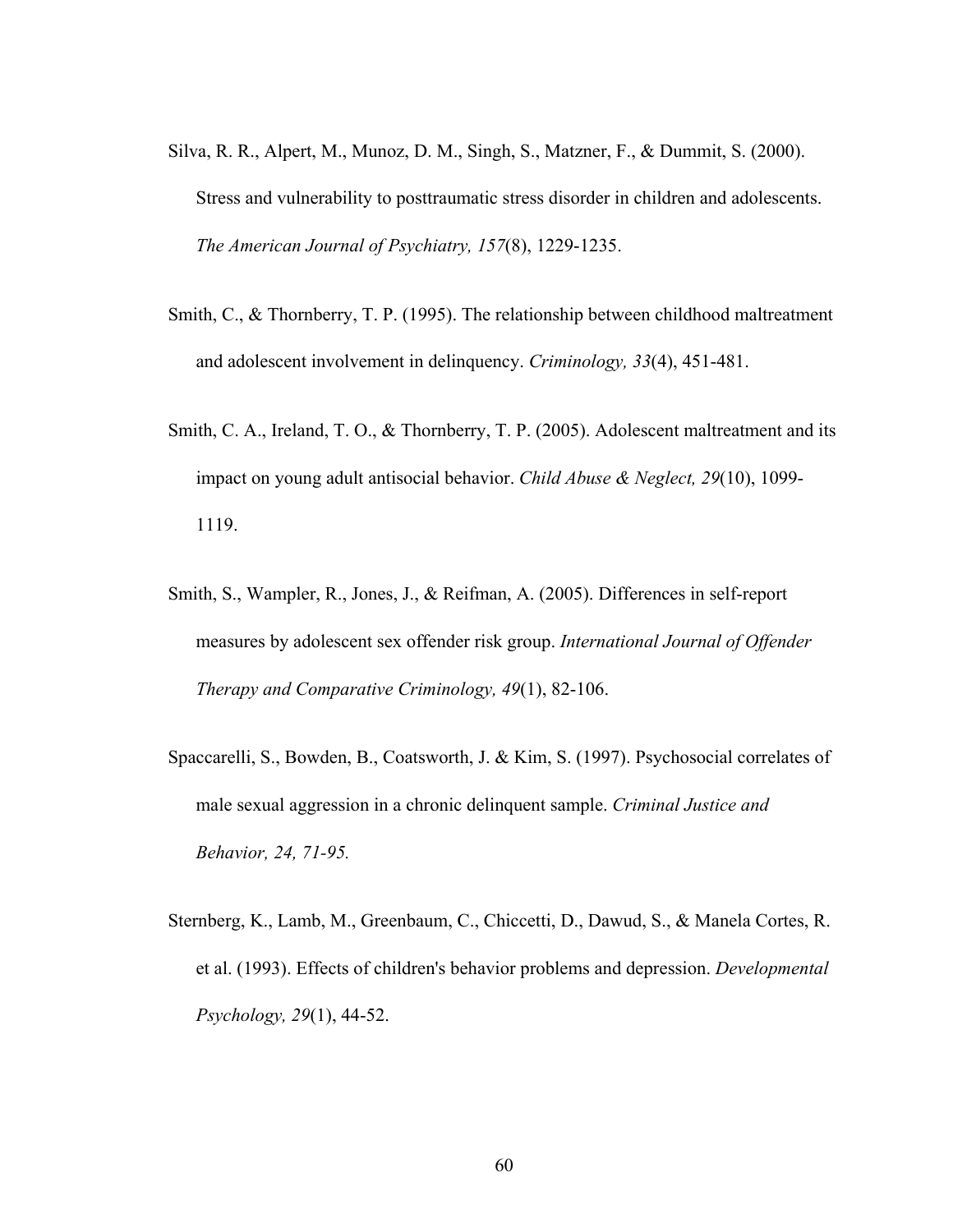- Stewart, E., Simons, R., & Conger, R. (2002). Assessing neighborhood and social psychological influences on childhood violence in an African-American sample. *Criminology, 40*(4), 801-829.
- Stouthamer-Loeber, M., Wei, E., Homish, D. L., & Loeber, R. (2002). Which family and demographic factors are related to both maltreatment and persistent juvenile delinquency? *Children's Services: Social Policy, Research, and Practice, 5*(4), 261- 272.
- van Wijk, A., van Horn, J., Bullens, R., Bijleveld, C., & Doreleijers, T. (2005). Juvenile sex offenders: A group on its own? *International Journal of Offender Therapy and Comparative Criminology, 49*(1), 25-36.
- van Wijk, A., Vermeiren, R., Loeber, R., Hart-Kerkhoffs, L., Doreleijers, T., & Bullens, R. (2006). Juvenile sex offenders compared to non-sex offenders: A review of the literature 1995-2005. *Trauma, Violence & Abuse, 7*(4), 227-243.
- Widom, C. S. (1989a). Child abuse, neglect, and adult behavior: Research design and findings on criminality, violence, and child abuse. *The American Journal of Orthopsychiatry, 59*(3), 355-367.
- Widom, C. S. (1989b). The cycle of violence. *Science, 244*(4901), 160-166.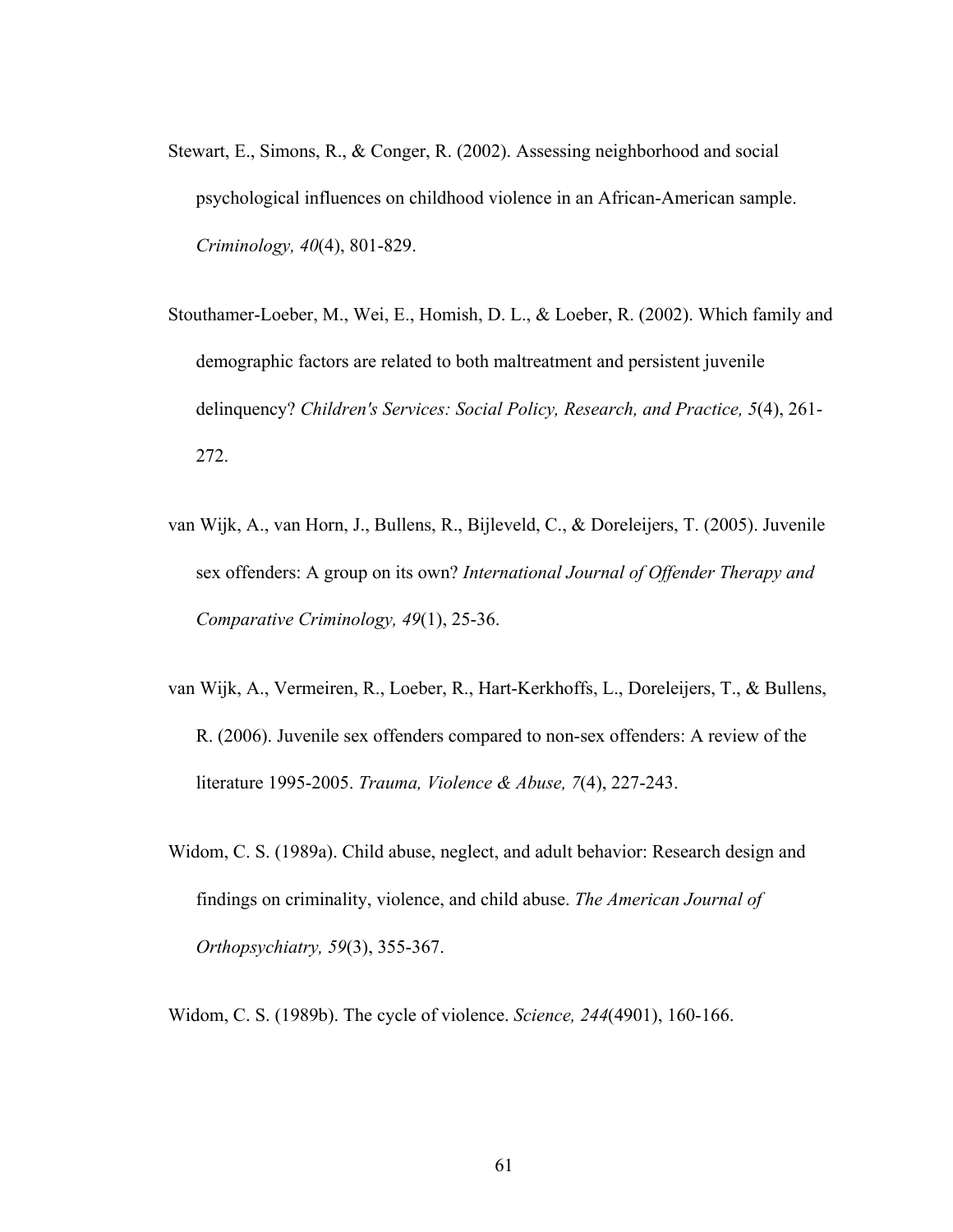- Widom, C. S. (1989c). Does violence beget violence? A critical examination of the literature. *Psychological Bulletin, 106*(1), 3-28.
- Wolfe, D. A., Crooks, C. V., Lee, V., McIntyre-Smith, A., & Jaffe, P. G. (2003). The effects of children's exposure to domestic violence: A meta-analysis and critique. *Clinical Child and Family Psychology Review, 6*(3), 171-187.
- Worling, J. R. (1995). Sexual abuse histories of adolescent male sex offenders: Differences on the basis of the age and gender of their victims. *Journal of Abnormal Psychology, 104*(4), 610-613.
- Zingraff, M., Leiter, J., & Myers, K. & Johnsen, M. (1993). Child maltreatment and youthful problem behavior. *Criminology, 31*(2), 173-202.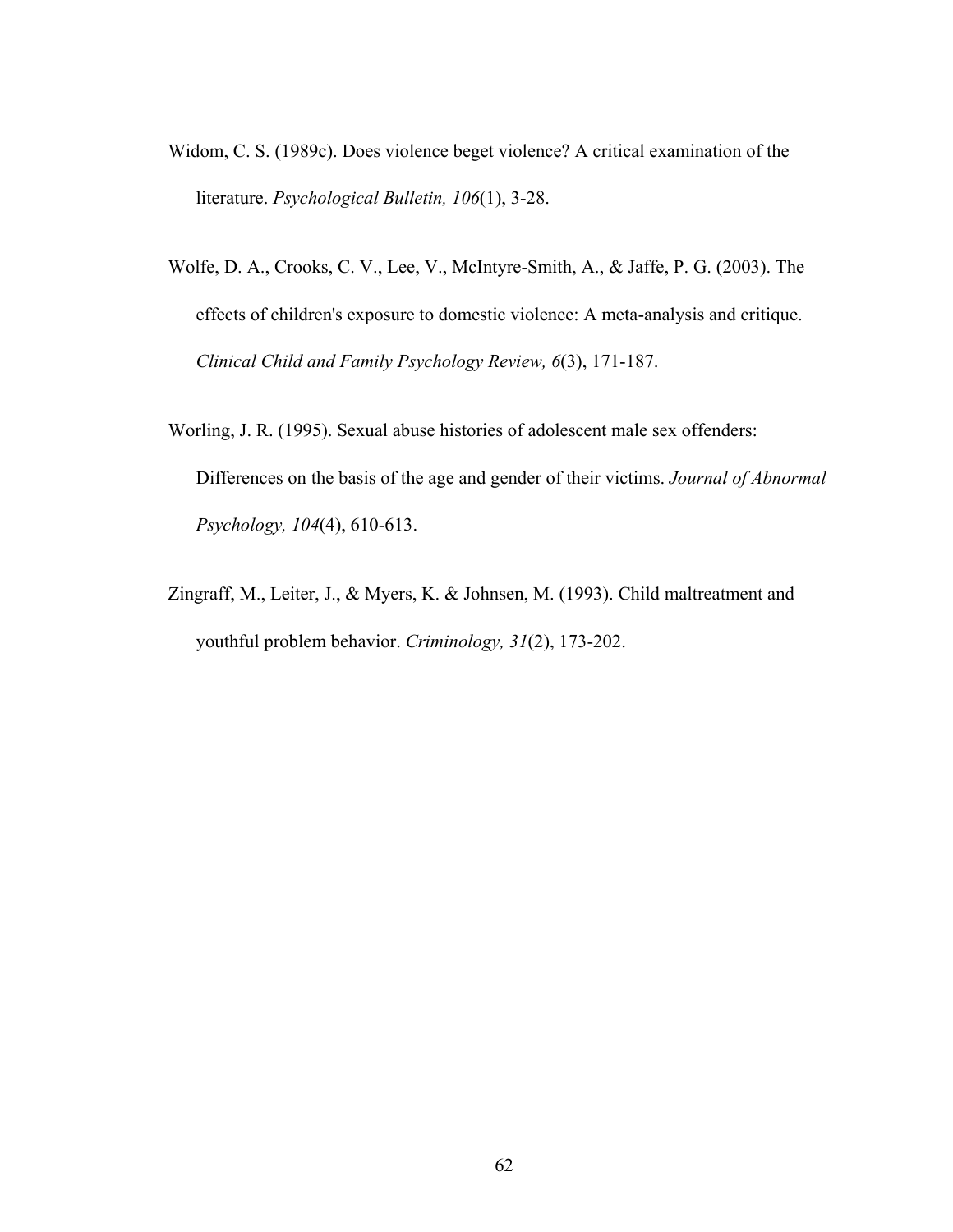# Article III

Traumatic Experiences and Non-Sexual Crime among Juvenile Sex Offenders and Non-

# Sex Offending Delinquents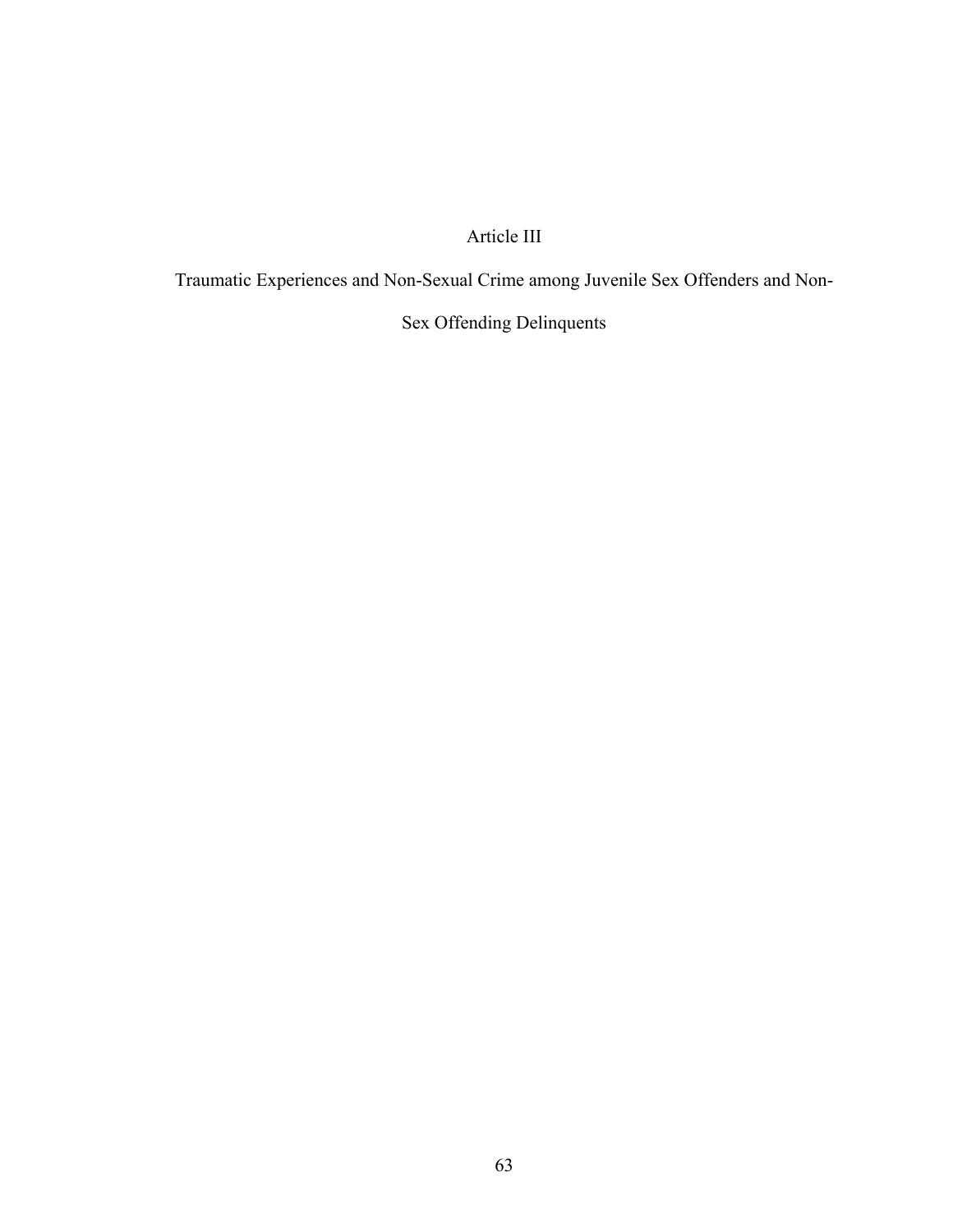Abstract

The purpose of this study was to explore the relationship between trauma (family violence, community violence, physical abuse, sexual abuse, neglect and emotional abuse) and subsequent criminal activity (assault, robbery, theft, drug dealing, property damage, alcohol and drug use) among juvenile sex offenders and non-sex offending delinquents. A total of 332 adjudicated juvenile sex offenders and 179 non-sex offending delinquents in six residential facilities in a Midwestern state participated in an anonymous cross-sectional study. Participants were asked to complete the Childhood Trauma Questionnaire (CTQ) (Bernstein & Fink, 1998) and Elliot, Huizinga and Ageton's (1985) self reported delinquency (SRD) measure. Statistical analyses revealed that juvenile sex offenders were more likely to engage in property damage, felony theft, felony assault, and overall general delinquency than non-sex offending delinquents. Juvenile sex offenders were also found to have more exposure to childhood sexual abuse, physical abuse and emotional abuse than non-sex offending delinquents. Among trauma types, physical neglect was found to be the only predictor of engagement in non-sexual criminal behavior for both juvenile sex offenders and non-sex offending delinquents. Research and practice implications are discussed.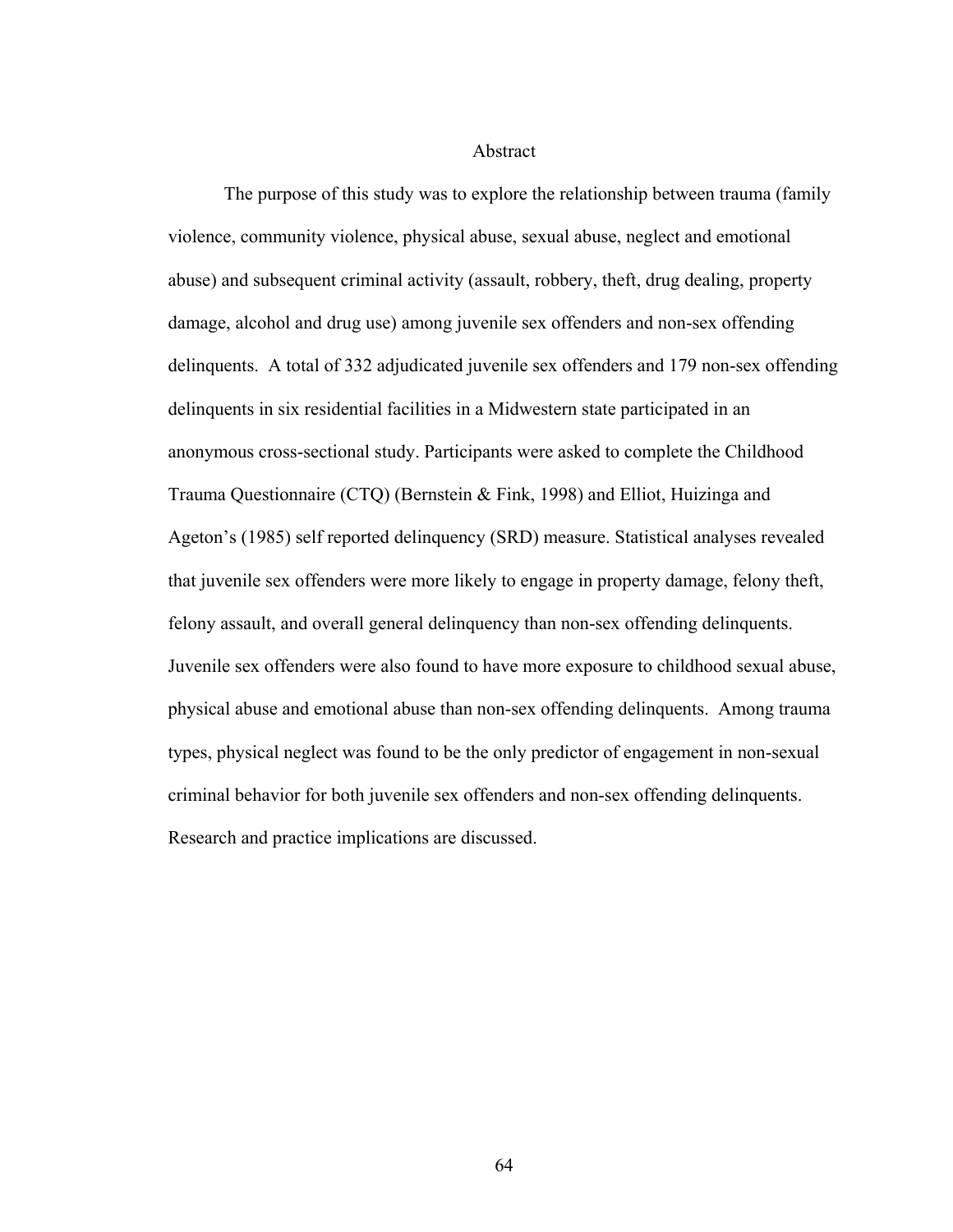# Traumatic Experiences and Non-Sexual Crime among Juvenile Sex Offenders and Non-Sex Offending Delinquents

Juvenile delinquency and sex offending are serious problems that require attention. In 2003, law enforcement agencies made approximately 2.2 million arrests of juveniles under the age of 18 (Snyder, 2005) who were involved in both sex offending and non-sex offending crimes. Efforts need to be aimed towards intervening with youth who are at risk for becoming juvenile sex offenders or delinquents and in need of rehabilitation. In order to provide early intervention, research needs to be conducted to determine what puts a youth at risk for future criminal behavior. More specifically, understanding differences and similarities among juvenile sex offenders and non-sex offending delinquents as a comparison may allow the planning and implementation of more effective treatment strategies for both populations. Research has shown that juvenile sex offenders have been exposed to more potentially traumatic events than nonsex offending delinquents. Yet, not all major types of traumatic experiences have been thoroughly explored in the research. Juvenile sex offenders' engagement in non-sex offending crime is also an area that has yet to be fully explored. Trauma and non-sexual criminal behavior and the relationship between the two may be important areas of investigation in the juvenile sex offending population as both may be prevalent problems that considerably affect the youth and perhaps may help explain their involvement in various types of delinquent behavior.

# *Trauma*

Youth can be exposed to a variety of events that can be potentially traumatic. These events can include sexual abuse, physical abuse, neglect, emotional/verbal abuse,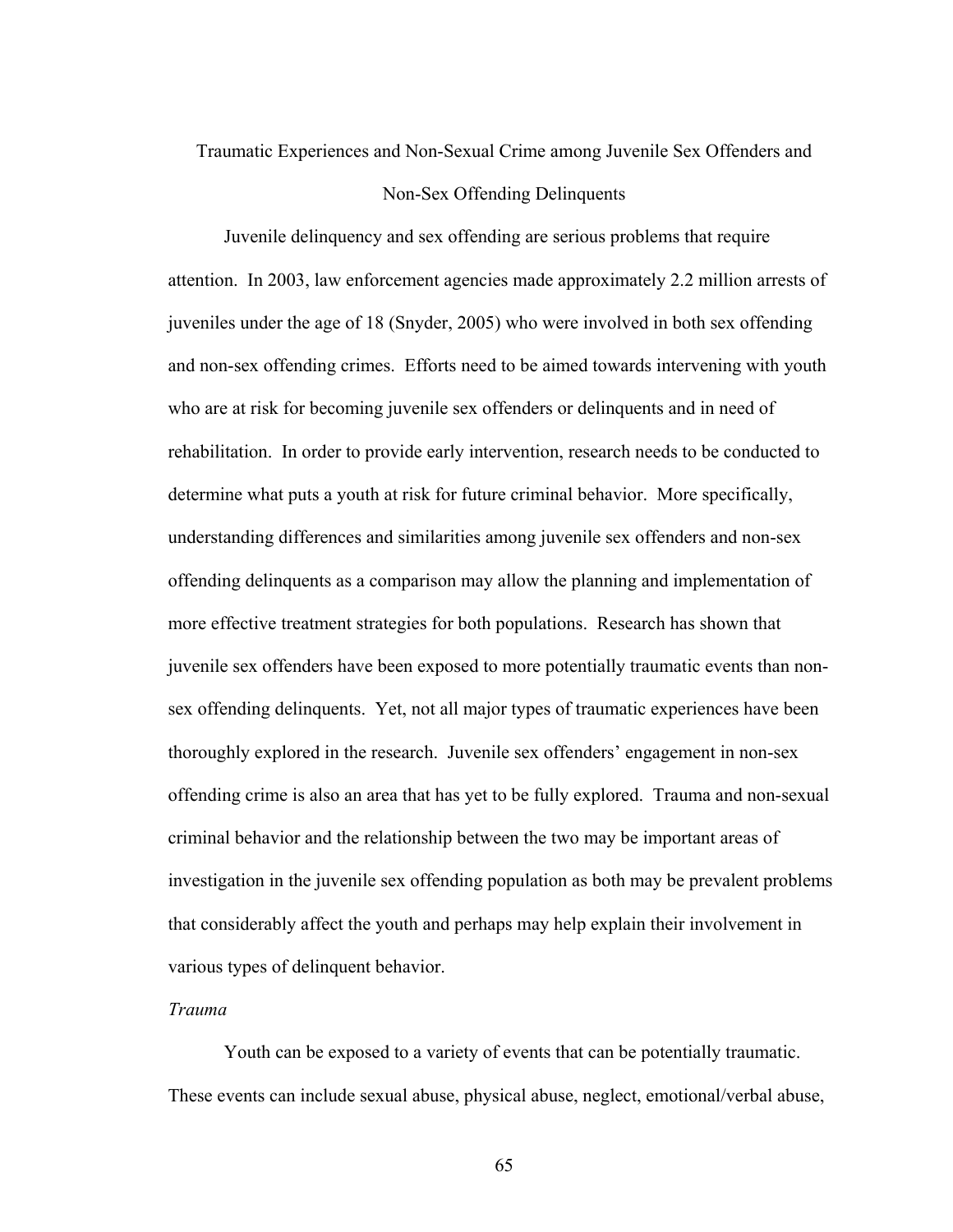witnessing violence etc. Trauma can compromise various parts of a child's development including "identity formation, cognitive processing, experience of body integrity, ability to manage behavior, affect tolerance, spiritual and moral development, and ability to trust self and others" (James, 1994, p. 10). Children who are traumatized are often at risk for many behavioral and emotional problems if left untreated. For example, children who have been exposed to traumatic experiences are at greater risk of becoming aggressive, quiet, withdrawn and depressed (Campbell & Schwartz, 1996; Freeman, Mokros,  $\&$ Poznanski, 1993; Gorman-Smith & Tolan, 1998). Feelings of depression, aggression, and low-self worth are also consistently illustrated in the literature as a consequence of exposure to child maltreatment (Briere & Elliott, 1994; Dinwiddie et al., 2000; Kaplan, Pelicovitz & Labruna, 1999; Kendall-Tackett, Williams & Finkelhor, 1993; Lanktree, Briere, & Zaidi, 1991; Lipovsky, Saunders & Murphy, 1989; Litrownick, Newton, Hunter, English & Everson, 2003; Mennen & Meadow, 1994; Osofsky, 1999). Alcohol and drug use, persistent mental health problems, and involvement in violent activities (Crimmins, Cleary, Brownstein, Spunt & Warley, 2000) are also often problems associated to trauma that can also last into adulthood. Not all children will develop these problems after they are exposed to a traumatic event, however. The degree that one is traumatized depends on the person's reaction to the event and not simply the event alone (James, 1994, p.10). The more exposure that one also has to potentially traumatizing events, the more likely they are to affect the individual.

# *Juvenile Sex Offenders' Trauma Exposure*

Juvenile sex offenders have been exposed to a range of traumatic events that may greatly influence their current behavior and mental health. Childhood sexual abuse has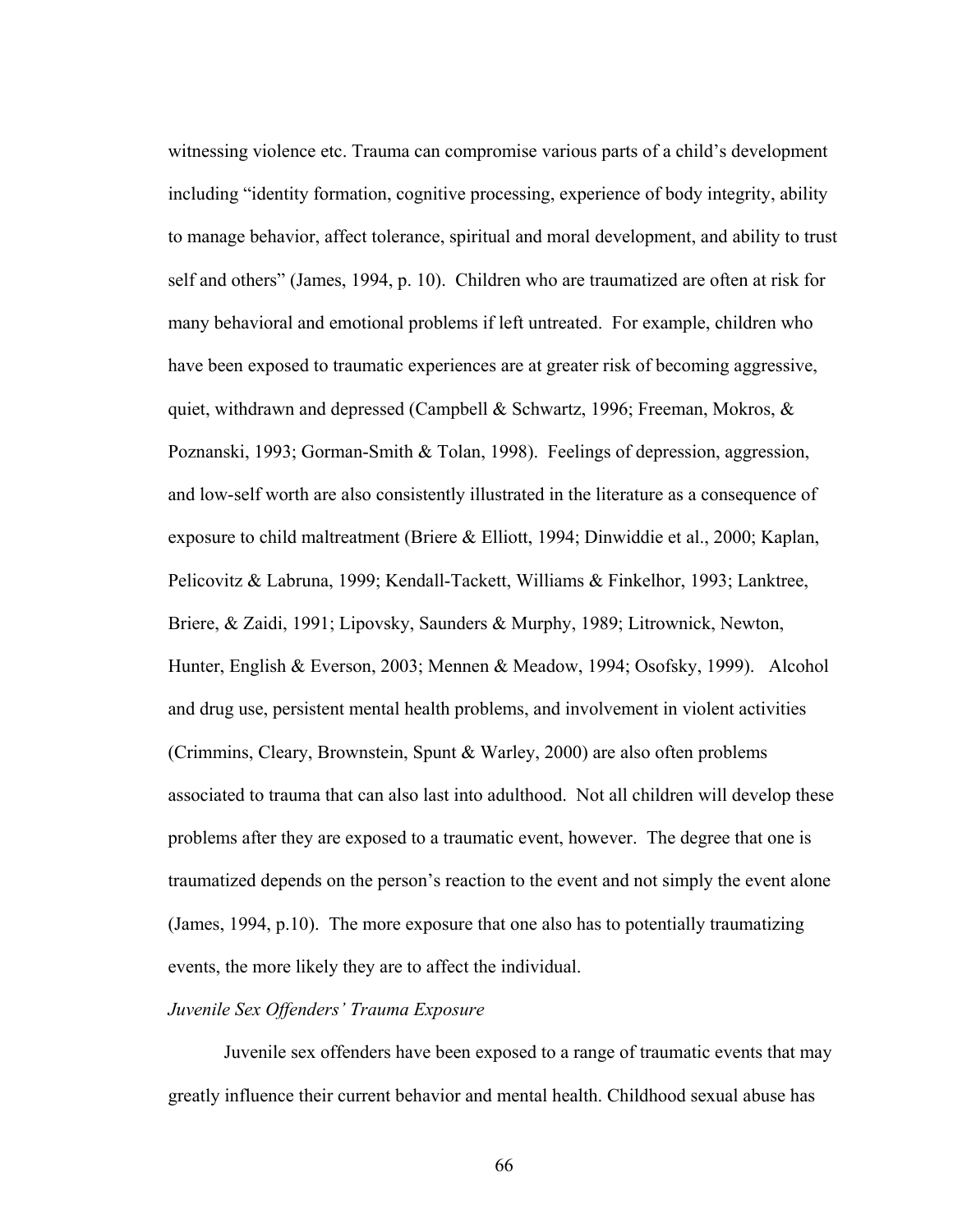been the most frequently reported traumatic event experienced by juvenile sex offenders (Burton, 2000; Manocha & Mezey, 1998; Romano & De Luca, 1997; Ryan et al, 1996; Worling, 1995). Physical abuse, emotional abuse, neglect and indirect exposure, such as witnessing violence in the home have also been reported (Ryan et al., 1996; Widom  $\&$ Ames, 1994). Juvenile sex offenders may also be more likely to suffer from loss of a parent whether through divorce, incarceration, death, separation etc. than non-sex offending children (Hummel, Thomke, Oldenburger & Spect, 2000; Manocha & Mezey, 1999) which may put them at greater risk of being traumatized. Juvenile sex offenders' families have also been reported as troublesome and could also be a vehicle of trauma exposure. Families of juvenile sex offenders have been labeled as inadequate and prone to neglectful or abusive parental care, marital violence, substance use, and parental criminality (Manocha & Mezey, 1998). Parents of juvenile sex offenders may also have their own trauma history (Duane, Carr, Cherry, McGrath and O'Shea, 2002) which may affect their ability to support their child through their trauma.

The rates of exposure to traumatizing events in juvenile sex offenders are high. This is clearly demonstrated by McMackin, Leisen, Cusack, Lafratta & Litwin (2002) who found that 95% of juvenile sex offenders (N=40) had some form of exposure to trauma and 77.5% had three or more trauma exposures. Almost half of the sample was exposed to both sexual and physical abuse while 65% had met the criteria for Post Traumatic Stress Disorder (PTSD). Sixty-eight percent of those physically abused developed PTSD, 84% of those with histories of both physical abuse and sexual abuse developed PTSD, and 100% of those with abuse histories who also had other violence exposure developed PTSD. It has also been reported that as high as 75% of the juvenile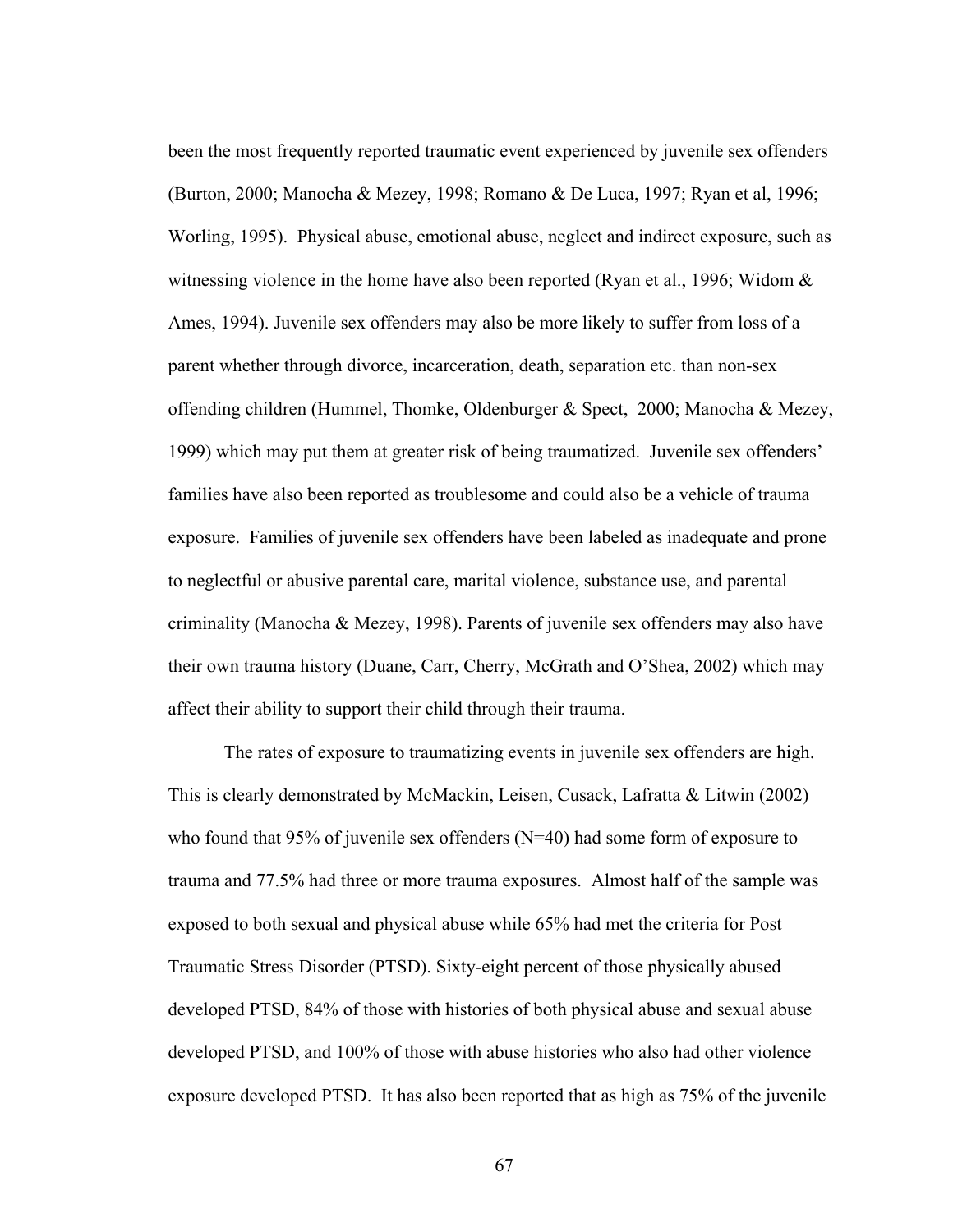sex offending population have been sexually abused (Romano & De Luca, 1997). These high rates of potential multiple trauma exposures make it difficult to ignore that trauma may play a significant role in the development of a juvenile sex offender and their subsequent criminal behavior.

Research has also clearly established a link between exposure to community violence (DuRant, Cadenhead, Pendergrast, Slavens & Linder, 1994; Gorman-Smith & Tolan, 1998; Schwab-Stone et al, 1995), exposure to sexual abuse (Beitchman et al., 1991; Kendall-Tackett, Williams & Finkelhor 1993), exposure to physical abuse (Litrownick, Newton, Hunter, English & Everson, 2003), exposure to spousal abuse (Graham-Berman & Levendosky, 1998; Holden & Ritchie, 1991) and increased aggressive behavior. This aggressive behavior may have an impact on later participation in criminal activities. It has been clearly demonstrated that many, albeit not most, witnesses and victims of violence exposure become themselves perpetrators of violence (Fergusson & Horwood, 1998; Gorman-Smith, Henry & Tolan, 2004; Widom, 1989). *Delinquent Behavior and Trauma Exposure* 

The research literature has established a link between child maltreatment and future delinquent behavior (Smith & Thornberry, 1995; Widom, 1989). It is estimated as high as 50% to 79% of male victims of child maltreatment will later become involved in juvenile delinquency if their abuse happened before the age of 12 (Lemmon, 1999; Stouthamer-Loeber, Wei, Homish & Loeber, 2002; Widom, 1989). These statistics are startling and clearly show a link between abuse and subsequent deviant behavior. In longitudinal research, Widom (1989) found that adults who were the victims of childhood maltreatment had significantly more arrests as juveniles and adults for crimes as those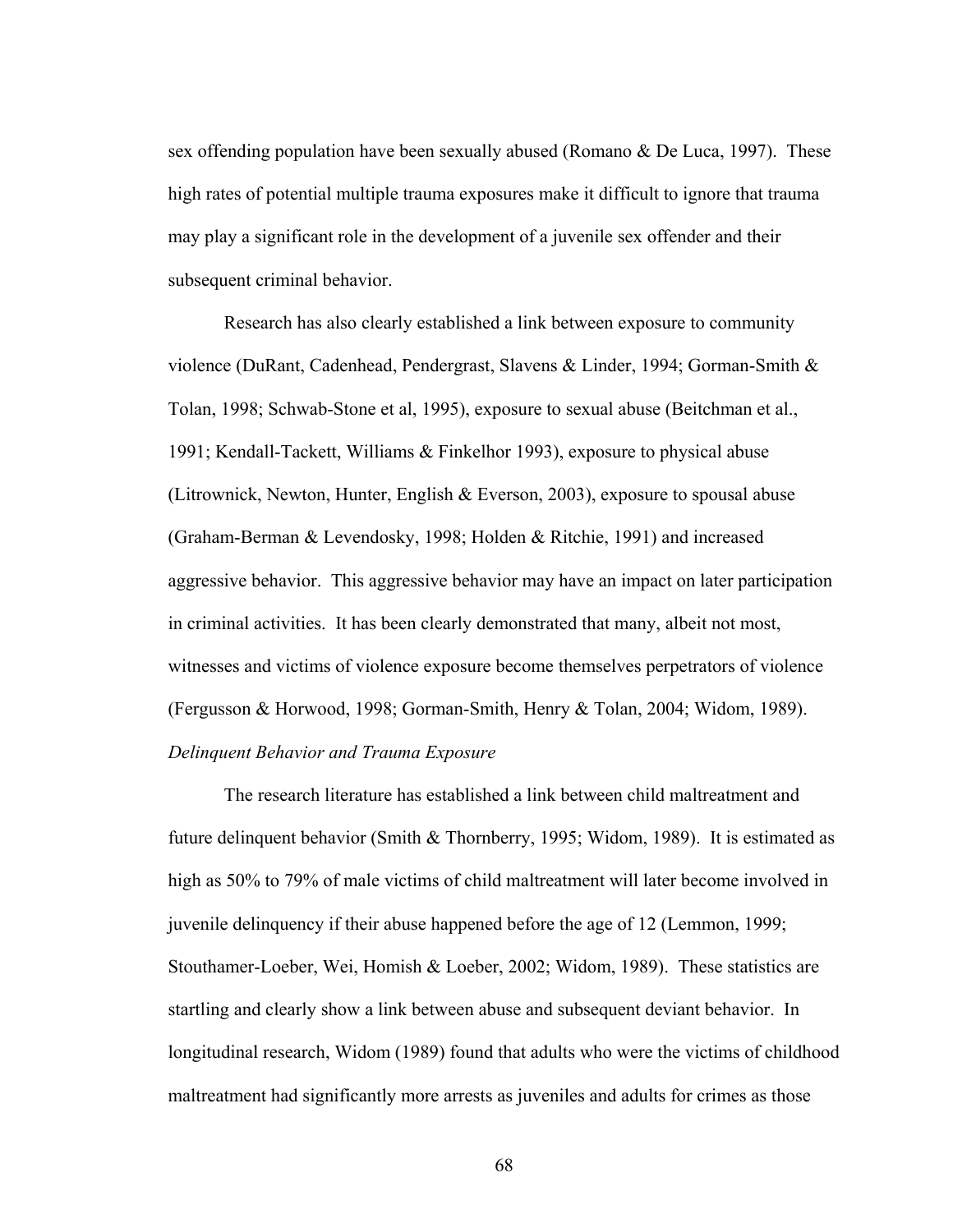who had no history of childhood maltreatment. Those who committed offenses as juveniles were just as likely to continue with criminal activities as adults. These results clearly show that without intervention childhood maltreatment can cause problems that can continue though adolescence into adulthood.

Prior history of victimization or witness to violence and stressful life events such as divorce, death of loved one etc. have also been shown to put a youth at greater risk for delinquency (Maschi, 2006). Victimization may encourage youth to repeat the same violence. For example, Hill and Madhere (1996) found in a sample of 150 African American youth that mothers reported an increased need for retaliation after victimization, higher ratings of confrontational behavior, behavior characteristics of conduct disorder, and socialized aggression in their children who had been victimized.

Parental criminality may also be a predictor of delinquency and could potentially lead to more exposure to potentially traumatic events. Across three generations of families involved with the law, Farrington, Jollife, Loeber, Stouthhammer-Loeber and Kalb (2001) found a high concentration of delinquents. This suggests that there exists a cycle of violence and crime among families. Preski and Shelton (2001) also found that there was a significant relationship between parent and sibling criminality and delinquency. It has also been reported that youth with a family member with a criminal history were more likely to engage early in delinquency (adjudicated before age 14) than those with no family history (Alltucker, Bullis, Close & Yovanoff, 2006). Youth who live in families that practice crime may be more at risk for exposure to potentially traumatic events that may come from witnessing the criminal behavior or being separated from caregivers who are caught and sentenced to prison.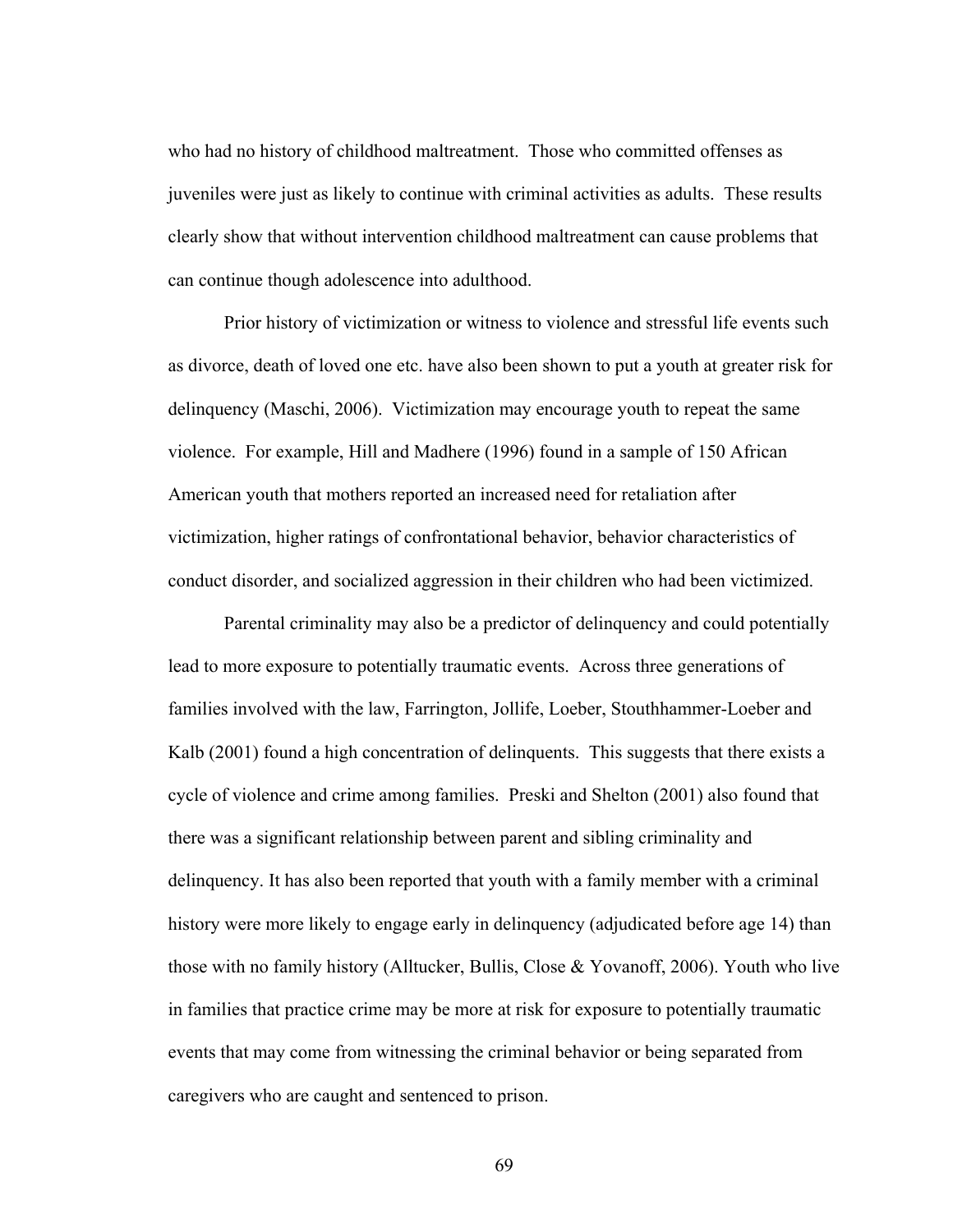Other research has found fewer significant results on the degree of impact that trauma can have on delinquency. The research on trauma and delinquency is particularly unclear for specific types of criminal offenses and traumas (Widom & Ames, 1994; Zingraff, Leiter, Myers & Johnsen, 1993). Although childhood sexual abuse and physical abuse among delinquents has been more recently explored by researchers, emotional abuse, emotional neglect, and physical neglect has received very little attention.

Oddly, there is also little research that explores sex offenders' non-sexual crimes – an often found sequalae of childhood trauma. Although research has reported that many juvenile sex offenders also commit many non-sexual crimes (Taylor, 2003), there is little research that explores the differences between juvenile sex offenders and non-sex offending delinquents. Exposure to traumatic experiences may influence engagement in sex offending and non-sex offending criminal behavior.

The purpose of this study is to explore the relationship between trauma (family violence, community violence, physical abuse, sexual abuse, neglect and emotional abuse) and subsequent criminal activity (assault, robbery, theft, drug dealing, property damage, alcohol and drug use) among sex offenders and delinquents. Do juvenile sex offenders commit fewer non-sexual crimes than non-sex offending delinquents? Are there differences between the non-sexual crimes they commit? Are there differences between the traumas they have been exposed to? Do different types of traumatic experiences predict whether a youth will engage in criminal activity?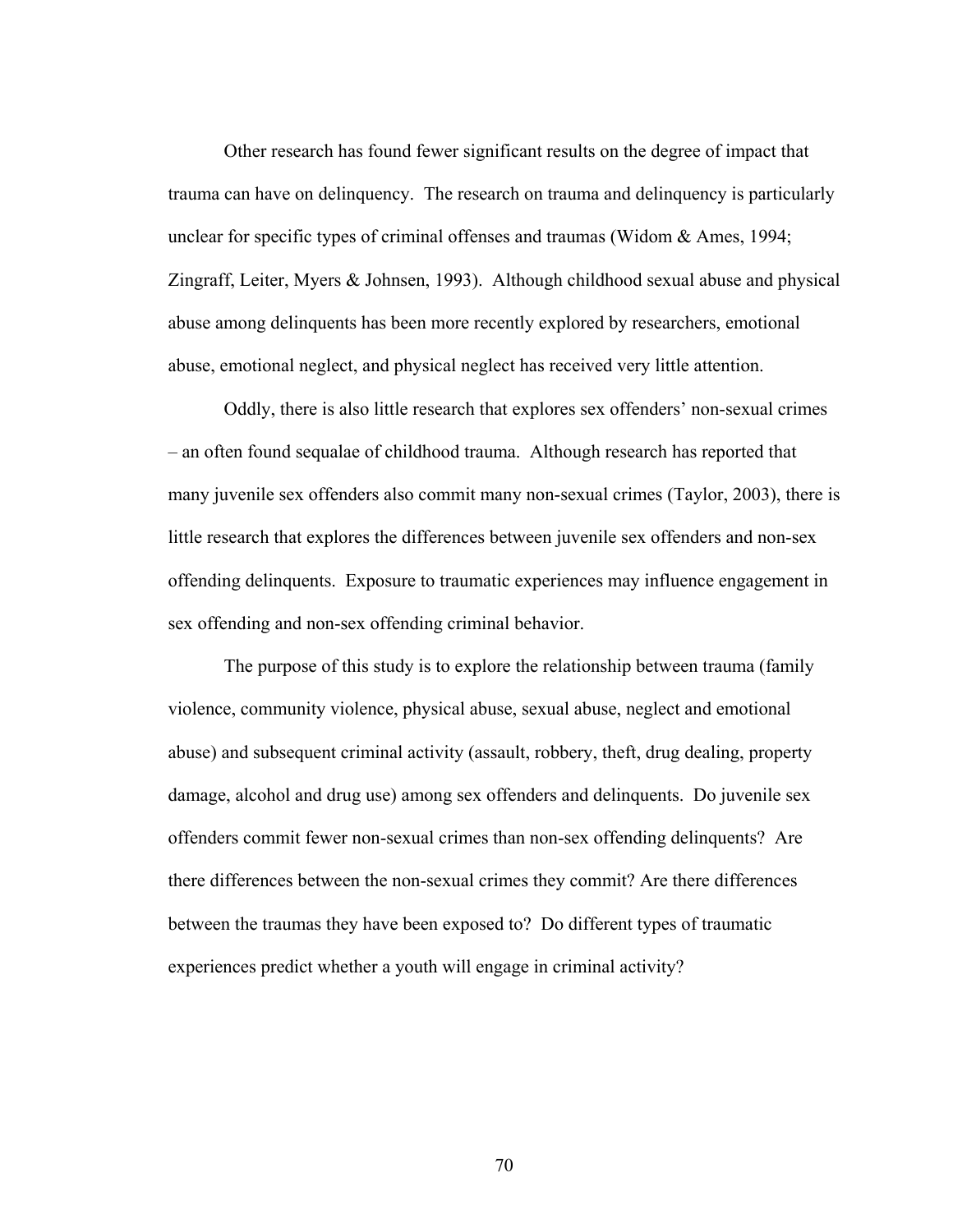#### Methods

#### *Participants*

A total of 332 adjudicated juvenile sex offenders and 179 non-sex offending delinquents in 6 residential facilities in a Midwestern state participated in an anonymous cross-sectional study. The average age of the sample was 16.63 years (*SD* = 1.53 years). There was no difference between the groups on age  $(t (402) = -1.58$ , two-tailed,  $p = .114$ ). Similarly, there was no difference between the groups on current grade level  $(t(393) = -$ 1.05, two-tailed,  $p = 0.296$ ), with an average of 9<sup>th</sup> grade (*SD* = 1.54 years) for both groups. Racial composition was associated with group  $(\chi^2(1, 473) = 6.50, p = .011)$  with 49.8% of juvenile sex offenders selecting Caucasian and 50.2% selecting person of color, and 37.5% of non-sex offending delinquents selecting Caucasian and 62.5% selecting person of color.

## *Materials*

Participants were asked to complete the Childhood Trauma Questionnaire (CTQ) (Bernstein & Fink, 1998) which is a 37-item scale that provides a brief and relatively noninvasive screening of traumatic experiences in childhood. The CTQ has 5 subscales. The sexual abuse subscale is comprised of 6 questions, the physical abuse subscale 5 questions, the emotional abuse subscale 5 questions, the physical neglect subscale 8 questions, and the emotional neglect subscale 9 questions. For each question, participants were asked to rate on a scale of 1 (never true) to 5 (very often true) how often they felt they were exposed to each experience (e.g. "Someone in my family hit me or beat me"). All of the subscales have acceptable inter-item reliability in this project: Sexual Abuse ( $\alpha$  = .83), Physical Abuse ( $\alpha$  = .91), Emotional Abuse ( $\alpha$  = .90) and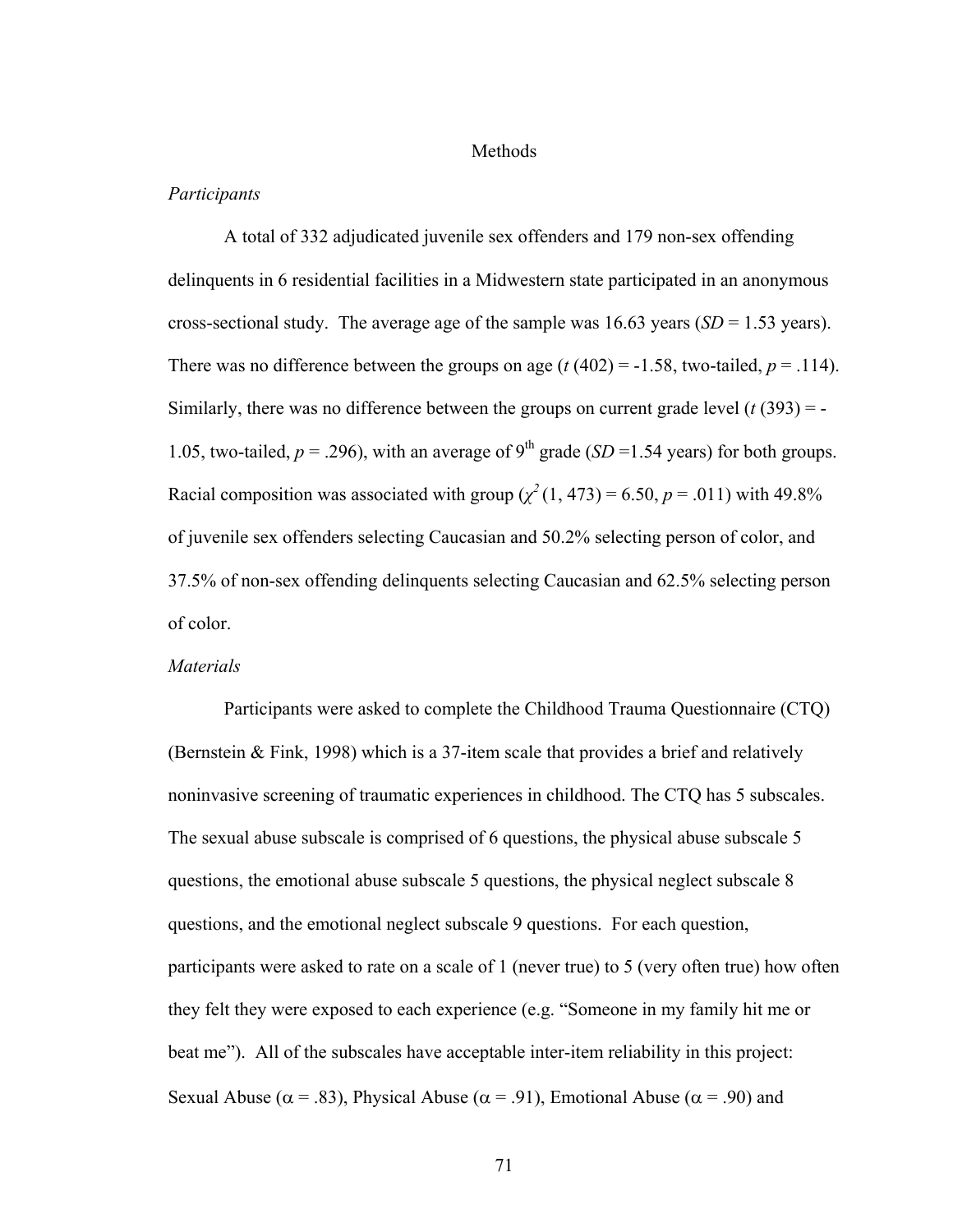Physical ( $\alpha$  = .76) and Emotional Neglect ( $\alpha$  = .92). The CTQ was used to assess youth's trauma experiences.

Elliot, Huizinga and Ageton's (1985) self reported delinquency measure was used to assess youth's non-sex offending criminal activity. The scale has 32 questions using a 7-point frequency scale from 0 (never) to 7 (2-3 times per day) on questions ranging from drug use to aggression. The instrument has several subscales including Alcohol Use, Drug Use, Felony Assault, Felony Theft, General Delinquency, Property Damage, Public Disorderly, Robbery and Selling Drug. These subscales had acceptable inter-item reliability (see Table 1) with the exception of Drug Use ( $\alpha$  = .46) and Public Disorderly  $(\alpha = .52)$  which were removed from further analyses.

 Finally, Social Desirability was assessed using a measure designed for adult sexual offenders, the Balanced Inventory of Desirable Responding (BIDR) (Kroner & Weekes, 1996). This instrument uses 42 questions with a 7-point Likert scale with responses from "not true" (1) to "very true" (7). This measure has two subscales. The Impression Management subscale reflects the extent to which a person responds in a way designed to create a favorable impression upon others. The Self-deception subscale reflects a defensive response style. The version of the instrument used for this study does not have norms or procedures for assessing valid or invalid responding. Rather scores can be assessed for differences in socially desirable responding between the subject groups. A Chronbach's alpha of .92 was calculated for this sample.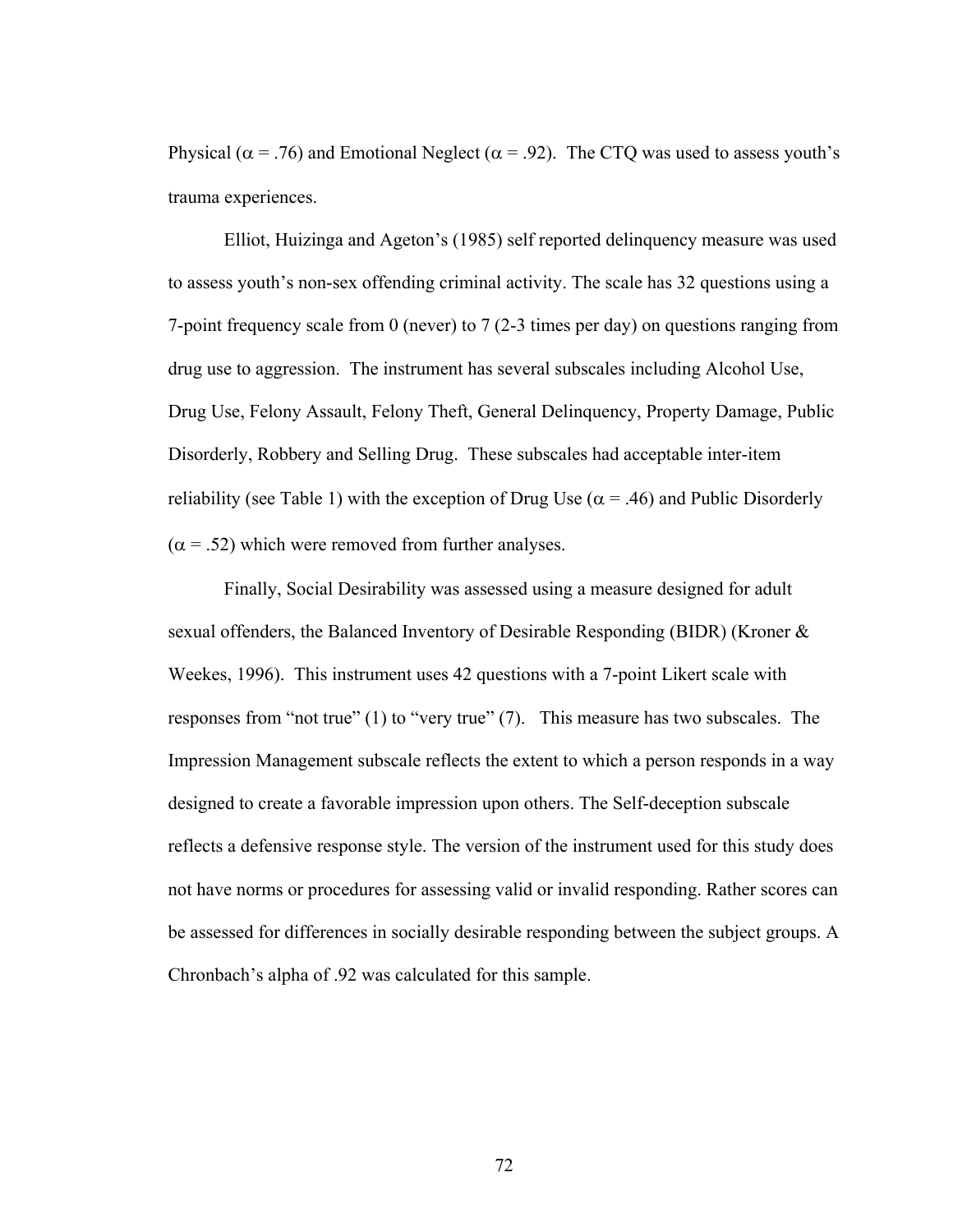| Scale                        | Cronbach's Alpha $\alpha$ |  |  |
|------------------------------|---------------------------|--|--|
| Elliot's Delinquency Scales† |                           |  |  |
| Alcohol Use                  | .81                       |  |  |
| Drug Use *                   | .46                       |  |  |
| <b>Felony Assault</b>        | .65                       |  |  |
| Felony theft                 | .88                       |  |  |
| General                      | .68                       |  |  |
| Delinquency                  |                           |  |  |
| Total Scale (all             | .94                       |  |  |
| items)                       |                           |  |  |
| <b>Property Damage</b>       | .74                       |  |  |
| Public                       | .52                       |  |  |
| Disorderly*                  |                           |  |  |
| Robbery                      | Not calculated - 1 item   |  |  |
| <b>Selling Drugs</b>         | .84                       |  |  |

Table 1: Cronbach's Alpha on Elliot's Delinquency Sub Scales

† Scales presented alphabetically

\* Not used in further analyses due to low alpha

## *Procedure*

 To gather the research, data collectors went to each state operated residential facilities that held sexual abusers in a Midwestern state. The data collectors consisted of trained graduate students, faculty and clinical social workers. Each data collector went through an eight hour training that consisted of a thorough explanation of the study, the method of administration and collection, and safety procedures. Consent was obtained by each of the youth's clinician prior to their participation in the study. The participants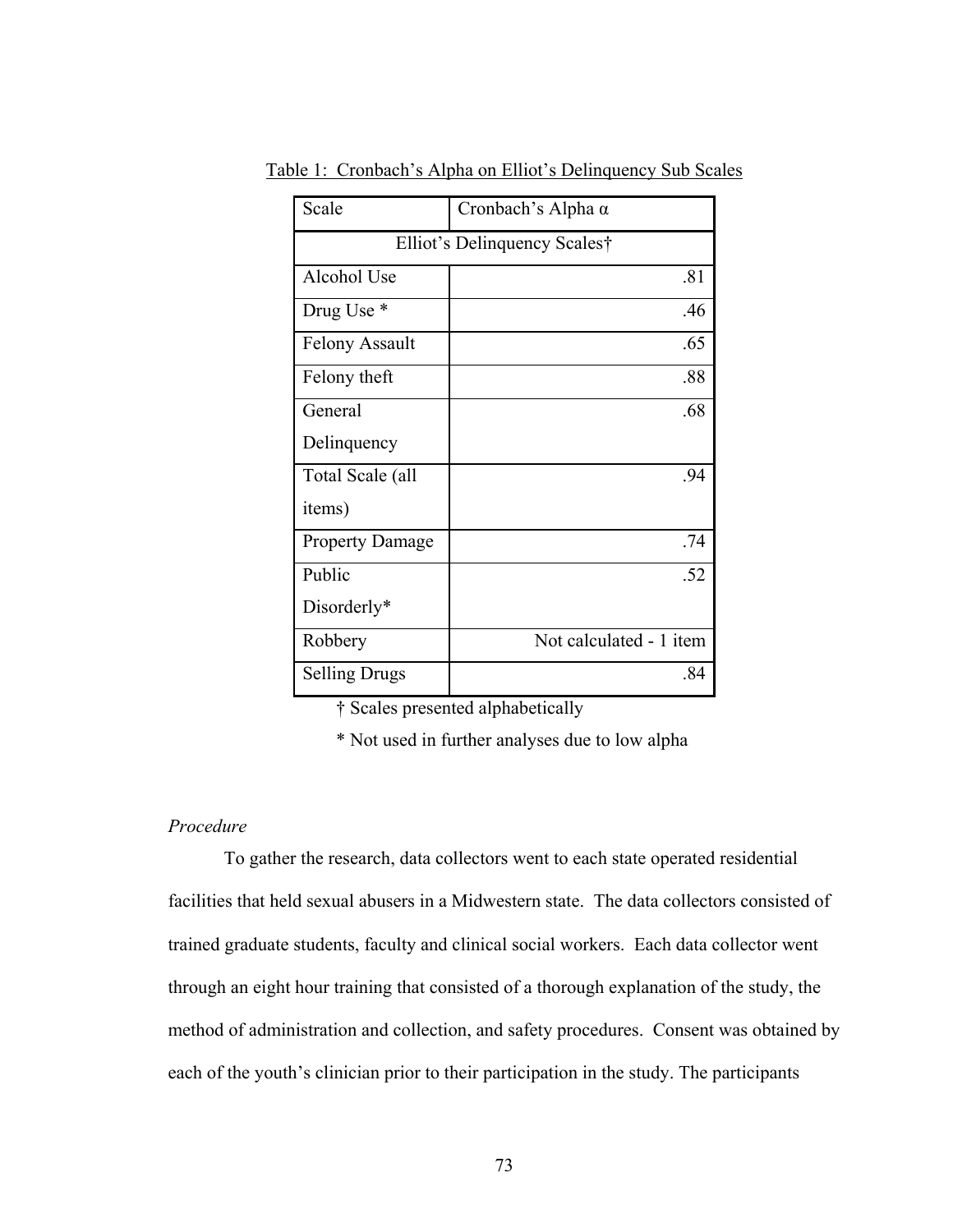were gathered into small groups in a large room at each of the treatment facilities. The data collectors explained the study and passed out consent forms. If the youth chose not to take part in the study they were sent back to their regular programming at the facility. If the participants chose to take part, they signed the consent forms and they were administered the paper-pencil surveys. Eight (2%) of the participants did not have the reading skills to complete the paper-pencil based surveys so they were each read aloud the surveys by the data collectors. There was no incentive to participation. All material was written at a  $4<sup>th</sup>$  grade level, with the exception of the standardized measures.

### *Results*

To determine whether there were any differences between juvenile sex offenders and non-sex offending delinquents in their engagement in non-sex offending criminal activity a t-test was performed on an overall scale of non-sexual crimes. A significant difference was found for overall self-reported frequency of engagement in non-sexual crime indicating that juvenile sex offenders on the SRD total scale  $(N = 308)$   $(M = 31.80)$ ,  $SD = 31.61$ ) participated more in non-sexual criminal activity than non-sex offending delinquents ( $N = 142$ ) ( $M = 22.68$ ,  $SD = 23.36$ ) (t (361) = -3.42, one-tailed  $p = .001$ ).

Independent samples t-tests were conducted on each of the crime variables (alcohol use, drug use, felony assault, felony theft, general delinquency, property damage, and selling drugs) to determine whether there were any differences between the two groups. Significant differences were found for self-reported frequency of property damage, felony theft, felony assault, and overall general delinquency. Juvenile sex offenders reported greater frequency of each of the criminal activity categories than non-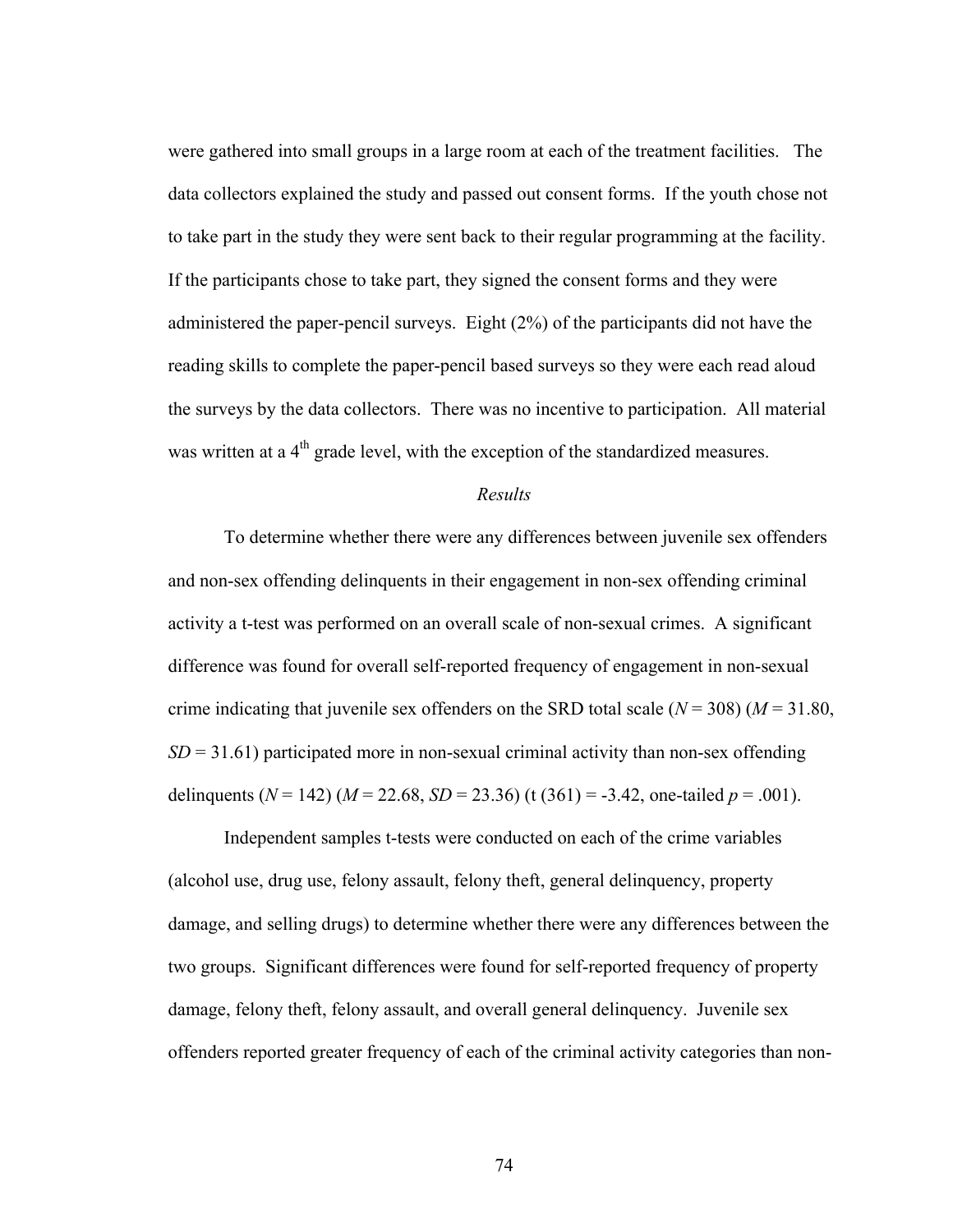sex offending delinquents. See Table 2 for complete results and Figure 1 for group means and standard deviations.

Table 2

*Juvenile Sex Offenders and Non-Sex Offending Delinquents Group Means of Self-Reported Non-Sexual Criminal Activity* 

 $\mathcal{L}_\text{max}$  , and the contribution of the contribution of the contribution of the contribution of the contribution of the contribution of the contribution of the contribution of the contribution of the contribution of t

|                        | Juvenile Sex<br>Offenders |      | Non-Sex Offending<br>Delinquents |      |     |                  |
|------------------------|---------------------------|------|----------------------------------|------|-----|------------------|
|                        | Mean                      | SD   | Mean                             | SD   | df  | $\boldsymbol{T}$ |
| <b>Property Damage</b> | 3.00                      | 4.11 | .96                              | 2.13 | 433 | $6.84*$          |
| Felony Theft           | 5.04                      | 6.55 | 3.47                             | 5.05 | 337 | $2.73*$          |
| <b>Felony Assault</b>  | 1.98                      | 3.11 | 1.18                             | 2.17 | 368 | $3.09*$          |
| General Delinquency    | 7.00                      | 4.11 | 3.00                             | 3.75 | 412 | $7.57*$          |
| Alcohol Use            | 3.36                      | 3.86 | 2.75                             | 3.68 | 286 | 1.60             |
| <b>Selling Drugs</b>   | 2.71                      | 4.19 | 3.12                             | 4.48 | 250 | .89              |
| Robbery                | .83                       | 1.66 | .70                              | 1.56 | 291 | .82              |

 $* = p < .05$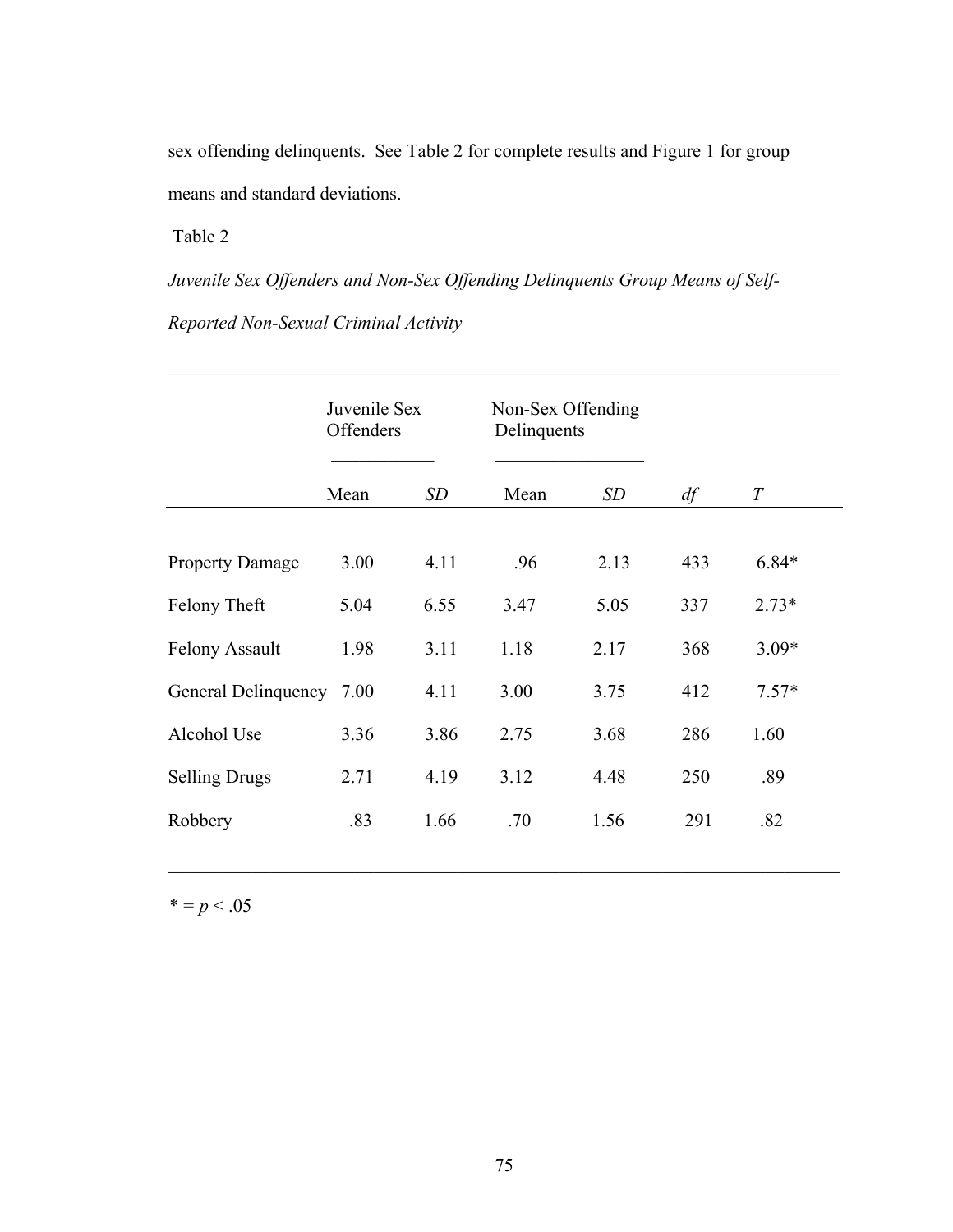Figure 1

*Non-Standardized Group Means among Juvenile Sex Offenders and Non-Sexual Delinquents Self-Reported Engagement in Non-Sexual Criminal Activity* 



 Independent samples t-tests were conducted on each of the childhood trauma experiences (childhood sexual abuse, physical abuse, emotional abuse, emotional neglect, and physical neglect) to determine whether there were any significant differences among the two groups. Significant differences were found for self-reported frequency of childhood sexual abuse, physical abuse, and emotional abuse. Juvenile sex offenders reported more frequent trauma for three of the five types assessed than non-sex offending delinquents. See Table 3 for complete results and Figure 2 for group means.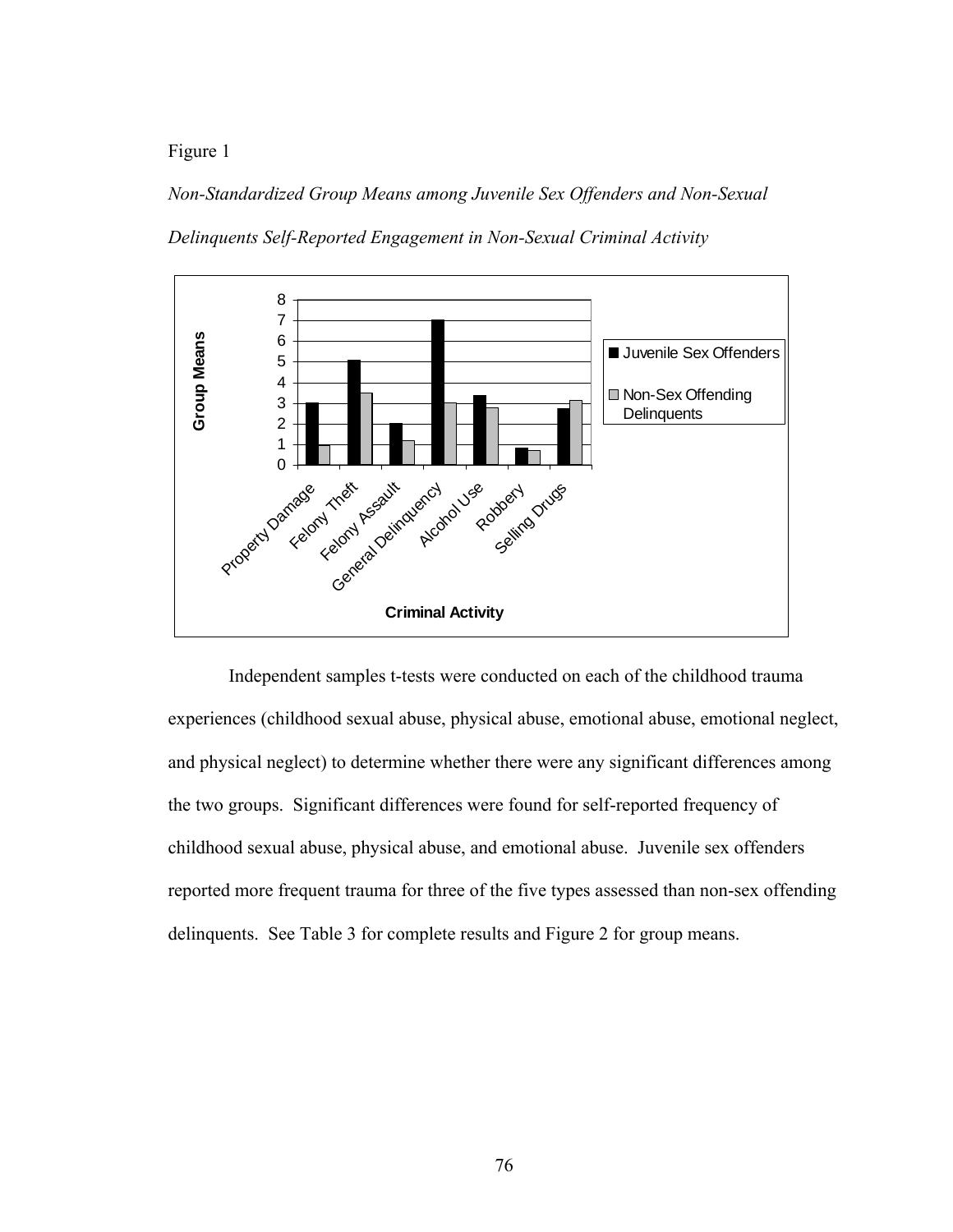# Table 3

*Differences on Juvenile Sex Offenders and Non-Sex Offending Delinquents Self-Reported Trauma Experiences on CTQ Scales* 

 $\mathcal{L}_\mathcal{L} = \mathcal{L}_\mathcal{L} = \mathcal{L}_\mathcal{L} = \mathcal{L}_\mathcal{L} = \mathcal{L}_\mathcal{L} = \mathcal{L}_\mathcal{L} = \mathcal{L}_\mathcal{L} = \mathcal{L}_\mathcal{L} = \mathcal{L}_\mathcal{L} = \mathcal{L}_\mathcal{L} = \mathcal{L}_\mathcal{L} = \mathcal{L}_\mathcal{L} = \mathcal{L}_\mathcal{L} = \mathcal{L}_\mathcal{L} = \mathcal{L}_\mathcal{L} = \mathcal{L}_\mathcal{L} = \mathcal{L}_\mathcal{L}$ 

|                          | Juvenile Sex<br>Offenders |      | Non-Sex Offending<br>Delinquents |      |     |                  |
|--------------------------|---------------------------|------|----------------------------------|------|-----|------------------|
|                          | Mean                      | SD   | Mean                             | SD   | df  | $\boldsymbol{t}$ |
| <b>Sexual Abuse</b>      | 12.03                     | 6.56 | 7.95                             | 2.70 | 471 | $7.29**$         |
| Physical Abuse           | 11.86                     | 6.25 | 7.11                             | 3.98 | 474 | $8.57**$         |
| <b>Emotional Abuse</b>   | 11.60                     | 6.18 | 6.62                             | 3.26 | 471 | $9.26**$         |
| <b>Emotional Neglect</b> | 18.89                     | 9.19 | 16.01                            | 8.14 | 473 | $3.29*$          |
| Physical Neglect         | 15.55                     | 5.97 | 12.93                            | 5.32 | 474 | $4.62**$         |

 $* = p = .01$  $*** = p < .05$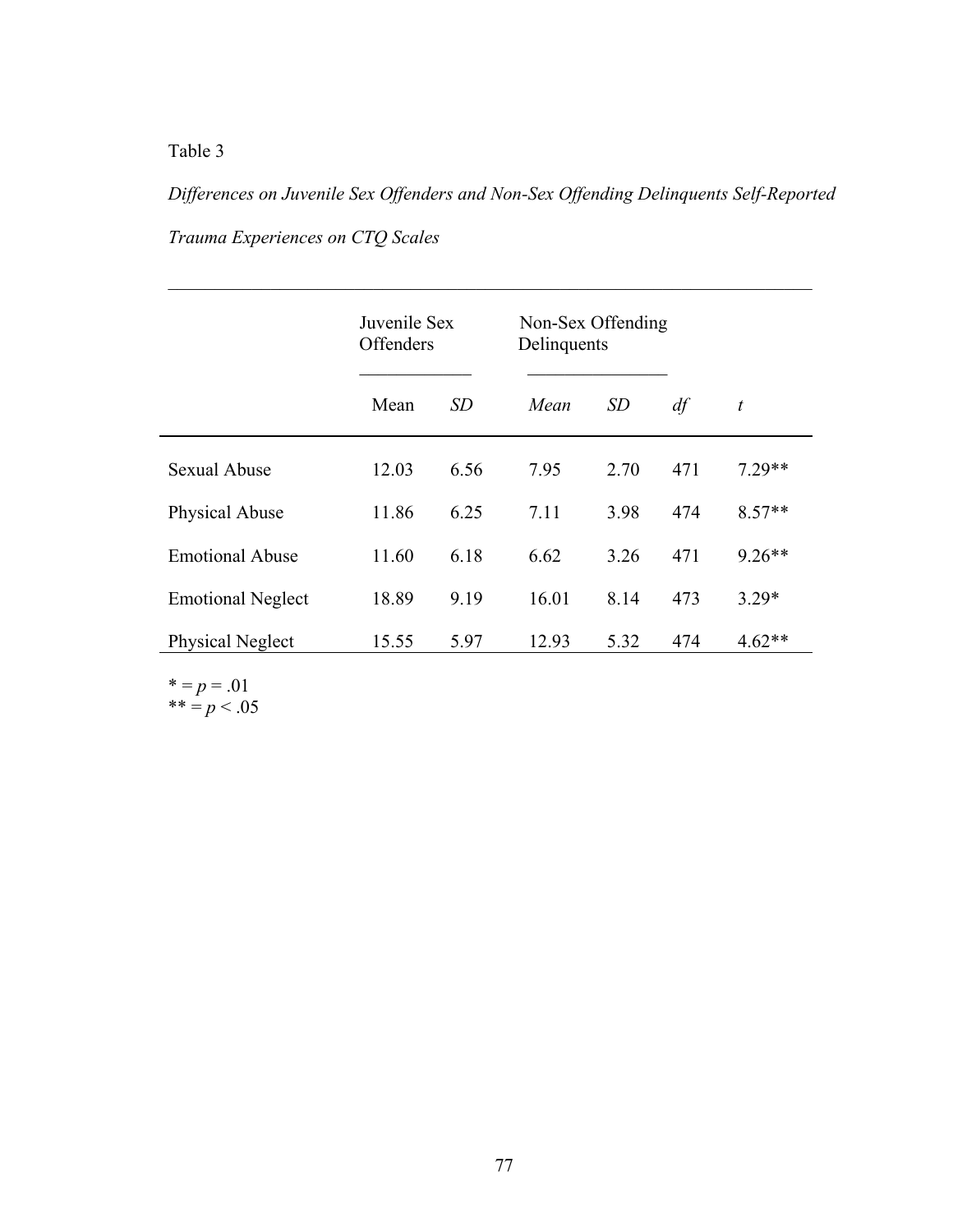Figure 2

*Group Means on CTQ Scales among Juvenile Sex Offenders and Non-Sex Offending Delinquents Self-Reported Trauma Experiences* 



To determine whether traumatic experiences predict non-sex offending criminal activity three hierarchical multiple regressions were conducted. The dependent variable was the total non-sex offending crime variable and the independent variables were the traumatic experiences. Social desirability was controlled for in each regression. The first multiple regression was calculated using all participants (see Table 4 for results). The second multiple regression was calculated using only non-sex offending delinquents (see Table 5 for results), and the third multiple regression was conducted using only sex offenders (see Table 6 for results). Social desirability was the first block entered in each of the regressions. The F tests in all three regressions were significant and the results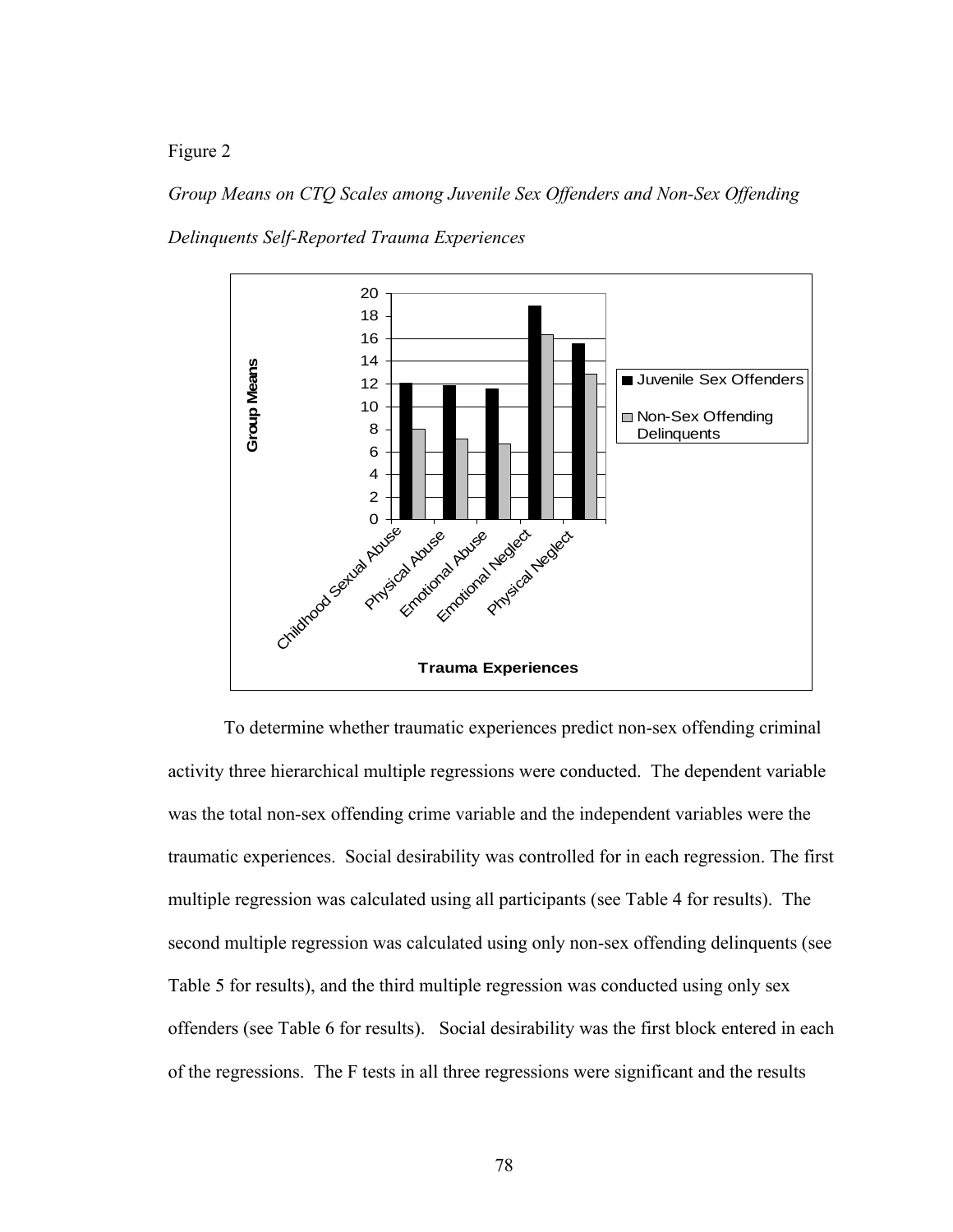very similar across all three sample configurations indicating a robust finding across the groups: in each regression physical neglect was the only trauma experience that predicted non-sexual criminality in both juvenile sex offenders and non-sex offending delinquents. Physical neglect accounted for 25% to 44% of variability in non-sexual crime across the analyses.

Table 4

*Summary of Multiple Regression Analysis for Trauma Experiences Predicting Non-Sexual Crime: Juvenile Sex Offenders and Non-Sex Offending Delinquents (N = 253)* 

 $\mathcal{L}_\text{max}$  , and the contract of the contract of the contract of the contract of the contract of the contract of

| Variable                     | B       | <b>SEB</b> | β       |
|------------------------------|---------|------------|---------|
| (Constant)                   | 79.90   | 20.83      |         |
| <b>Impression Management</b> | $-.84$  | .18        | $-.25*$ |
| Self-deception               | $-1.96$ | .14        | $-.08$  |
| <b>Emotional Neglect</b>     | $-1.93$ | .21        | $-0.06$ |
| <b>Physical Neglect</b>      | 2.24    | .33        | $.48*$  |
| <b>Emotional Abuse</b>       | .73     | .48        | .16     |
| <b>Sexual Abuse</b>          | .02     | .28        | .00.    |
| Physical Abuse               | $-.54$  | .47        | $-12$   |

 $\mathcal{L}_\text{max}$  and the contract of the contract of the contract of the contract of the contract of the contract of

 $R^2$  = .295

 $* p < .05$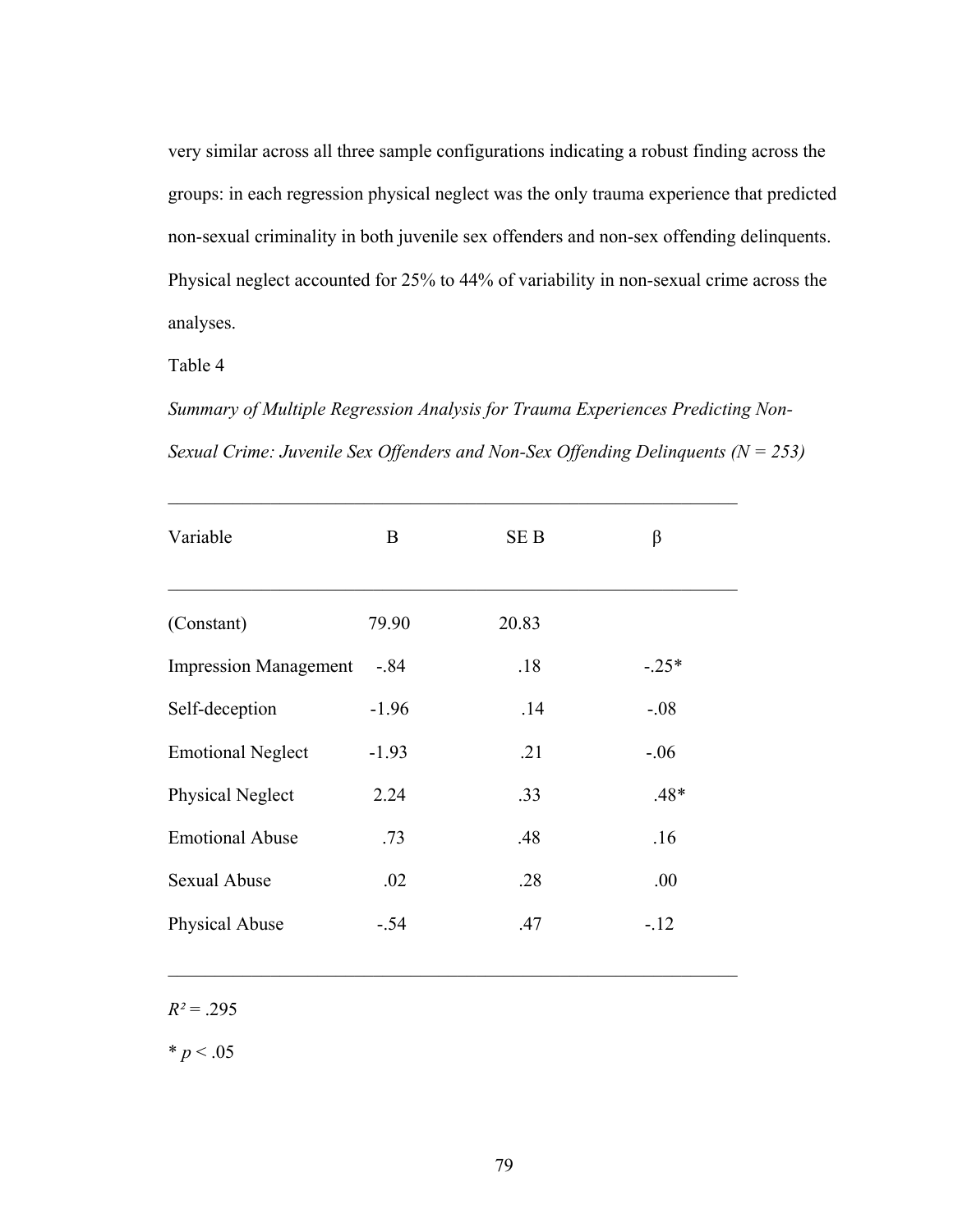Table 5

*Summary of Multiple Regression Analysis for Trauma Experiences Predicting Non-Sexual Crime: Non-Sex Offending Delinquents (N =70)* 

| Variable                     | B       | <b>SEB</b> | β       |
|------------------------------|---------|------------|---------|
| (Constant)                   | 74.17   | 34.69      |         |
| <b>Impression Management</b> | $-0.86$ | .32        | $-.27*$ |
| Self-deception               | $-26$   | .23        | $-.11$  |
| <b>Emotional Neglect</b>     | $-.38$  | .51        | $-.11$  |
| Physical Neglect             | 2.27    | .58        | $.46*$  |
| <b>Emotional Abuse</b>       | 1.20    | 1.25       | .16     |
| <b>Sexual Abuse</b>          | 1.42    | 1.28       | .13     |
| Physical Abuse               | $-.45$  | .78        | $-.07$  |
|                              |         |            |         |

 $\mathcal{L}_\text{max}$  and the contract of the contract of the contract of the contract of the contract of the contract of

 $R^2$  = .445

 $* p < .05$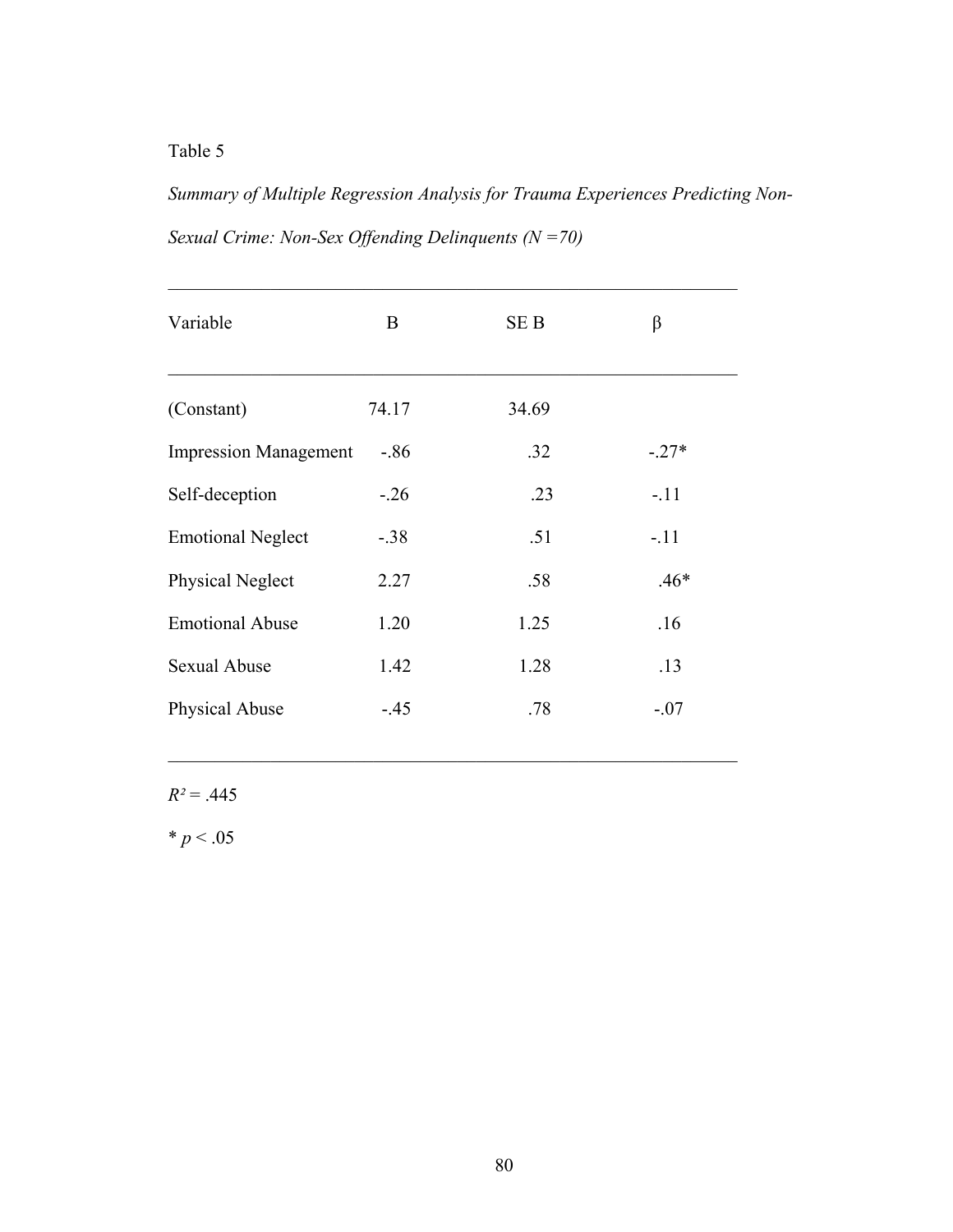Table 6

*Summary of Multiple Regression Analysis for Trauma Experiences Predicting Non-Sexual Crime Total Score: Juvenile Sex Offenders (N = 182)* 

 $\mathcal{L}_\text{max}$  , and the contract of the contract of the contract of the contract of the contract of the contract of

| Variable                     | B      | <b>SEB</b> | β       |
|------------------------------|--------|------------|---------|
| (Constant)                   | 75.57  | 27.21      |         |
| <b>Impression Management</b> | $-.80$ | .24        | $-.24*$ |
| Self-deception               | $-16$  | .19        | $-.06$  |
| <b>Emotional Neglect</b>     | $-16$  | .25        | $-.05$  |
| Physical Neglect             | 2.12   | .42        | $.45*$  |
| <b>Emotional Abuse</b>       | .81    | .58        | .18     |
| <b>Sexual Abuse</b>          | .02    | .32        | $-.00$  |
| Physical Abuse               | $-.62$ | .60        | $-.13$  |

 $\mathcal{L}_\text{max}$  and the contract of the contract of the contract of the contract of the contract of the contract of

 $R^2$  = .250

 $* p < .05$ 

## Discussion

 This study is the first research to explore a wide variety of criminal activities and trauma experiences in the juvenile sex offender and non-sex offending delinquent populations. It is also the first study to find many differences between the groups on nonsexual criminal activity, and highlights the seriousness of juvenile sex offenders overall criminal activity. The study does replicate Taylor (2003) finding that many juvenile sex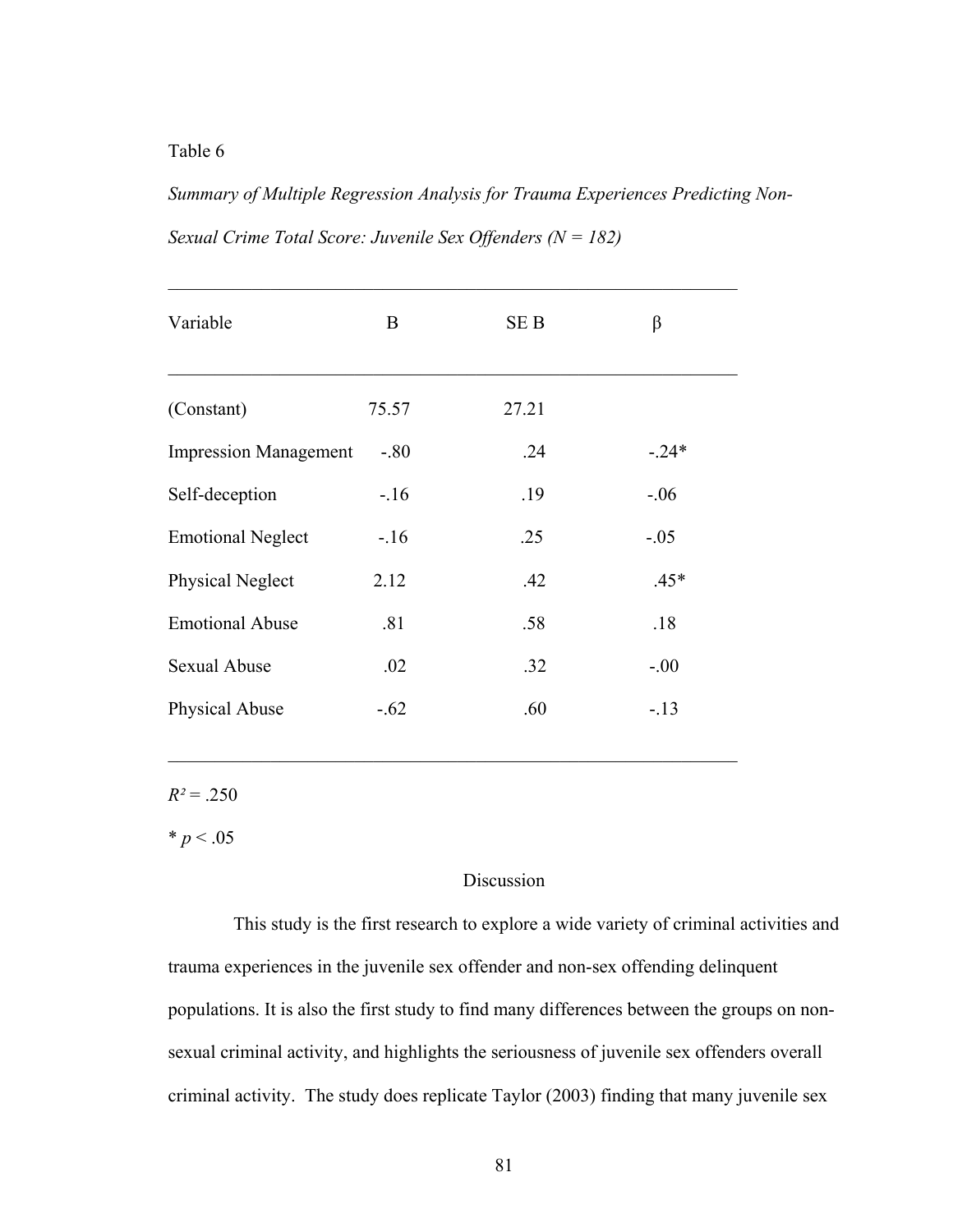offenders also commit many non-sexual crimes. This study also has replicated the results of Burton (2000), Ryan et al. (1996), Romano and De Luca (1997) and Worling (1995) where juvenile sex offenders have significant histories of being sexually abused in childhood and Ryan et al. (1996) for physical abuse. Ford and Linney (1995) are the only researchers that found differences in juvenile sex offenders and non-sex offending delinquents' exposure to traumatic experiences, where the researchers found that juvenile sex offenders were more likely to be physically and sexually abused. This study replicated Ford and Linney's findings and is the first to find differences among the groups in emotional abuse. It is also the first study to find physical neglect as a predictor in engaging in non-sexual crime among both groups.

Juvenile sex offenders were also found to have more exposure to childhood sexual abuse, physical abuse and emotional abuse than non-sex offending delinquents. Exposure to physical and emotional neglect did not differ among the juvenile sex offenders and non-sex offending delinquents. It is unknown why juvenile sex offenders did not differ on exposure to physical and emotional neglect, but did so on many other presumably related traumatic experiences (sexual abuse, physical abuse, and emotional abuse). Some types of traumatic experiences may attack a person's psychological functioning more than others. Physical, emotional and sexual abuse may perhaps be more likely to rob a person's self-esteem and create more feelings of rage and anger because of the intense degree of personal violation that can be associated to them. Feelings of depression, aggression, and low-self worth have been consistently illustrated in the literature on physical, sexual, and emotional abuse (Briere & Elliott, 1994; Dinwiddie et al., 2000; Kaplan, Pelicovitz & Labruna, 1999; Kendall-Tackett, Williams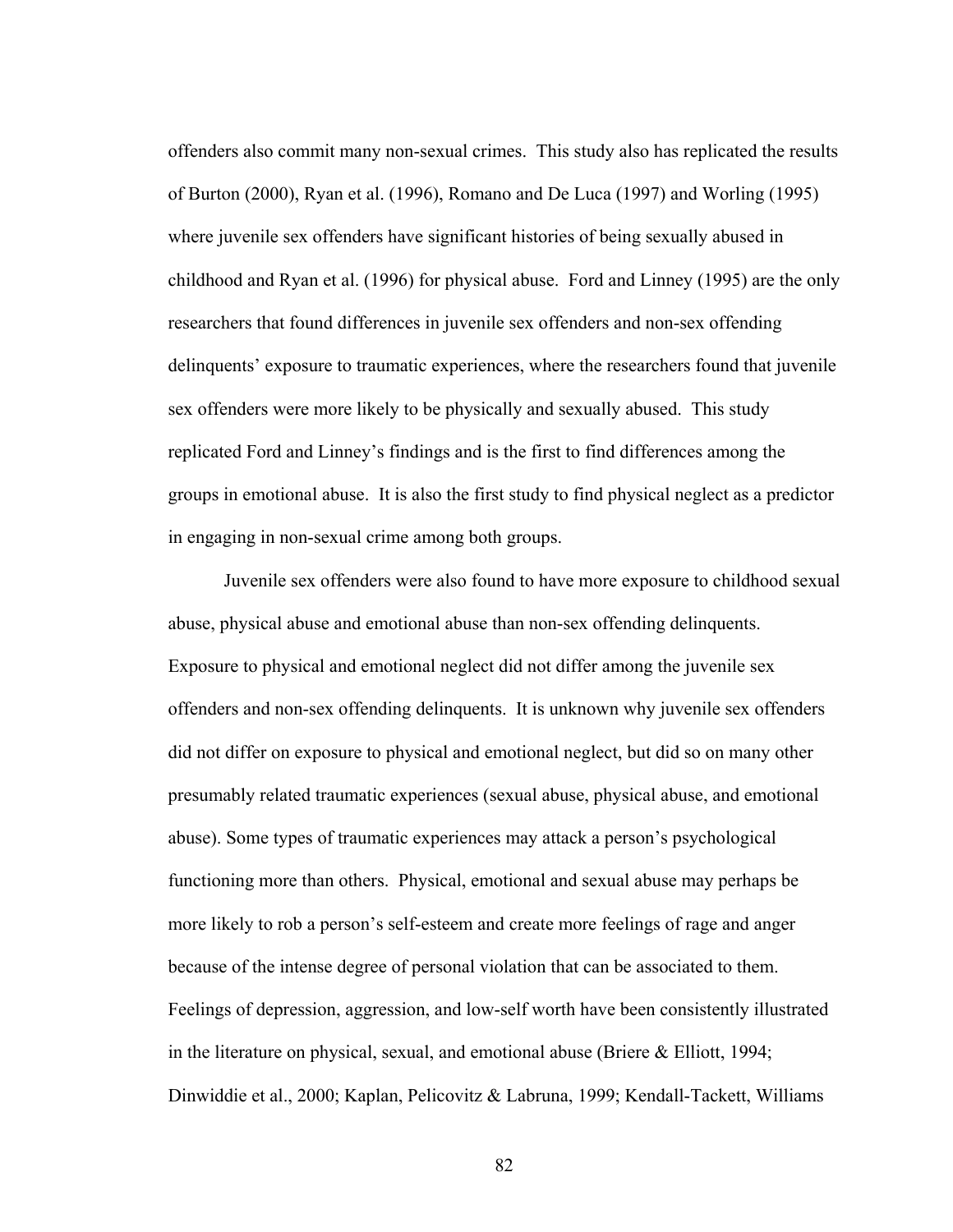& Finkelhor, 1993; Lanktree, Briere, & Zaidi, 1991; Lipovsky, Saunders & Murphy, 1989; Litrownick, Newton, Hunter, English & Everson, 2003; Mennen & Meadow, 1994; Osofsky, 1999). These feelings may encourage the abused youth to act out towards other objects more often. As the victim of abuse is not treated with respect by their perpetrators, victims may also have difficulty treating others with respect which may perhaps also account for some of their sexually acting out behavior. Juvenile sex offenders for this reason may commit more personal types of violations because of their own abuse history. All these explanations are hypotheses and need to be researched to be confirmed.

The results in this state-wide sample indicate that juvenile sex offenders are much more serious delinquents than non-sex offending because they are shown to engage in more non-sexual criminal behavior than non-sex offending delinquents who also have high rates of engagement in criminal activity. Juvenile sex offenders also seem to participate in a wide range of crimes, such as sex offending, assault, theft and property damage, which are all very different types of crime. The fact that juvenile sex offenders participate in a large amount of non-sexual crime (often more than non-sexual delinquents) illustrates the importance of not just treating the sex offending behavior but also all their delinquent behavior. It is unclear why robbery was not found significant, especially when felony theft was. The fact that robbery was not measured very well (only based on one item) may account for the lack of difference.

Physical neglect was found to be the only predictor of engagement in non-sexual criminal behavior, and it was found for both juvenile sex offenders and non-sex offending delinquents. Neglect seems to be the greatest contributor of the trauma types to overall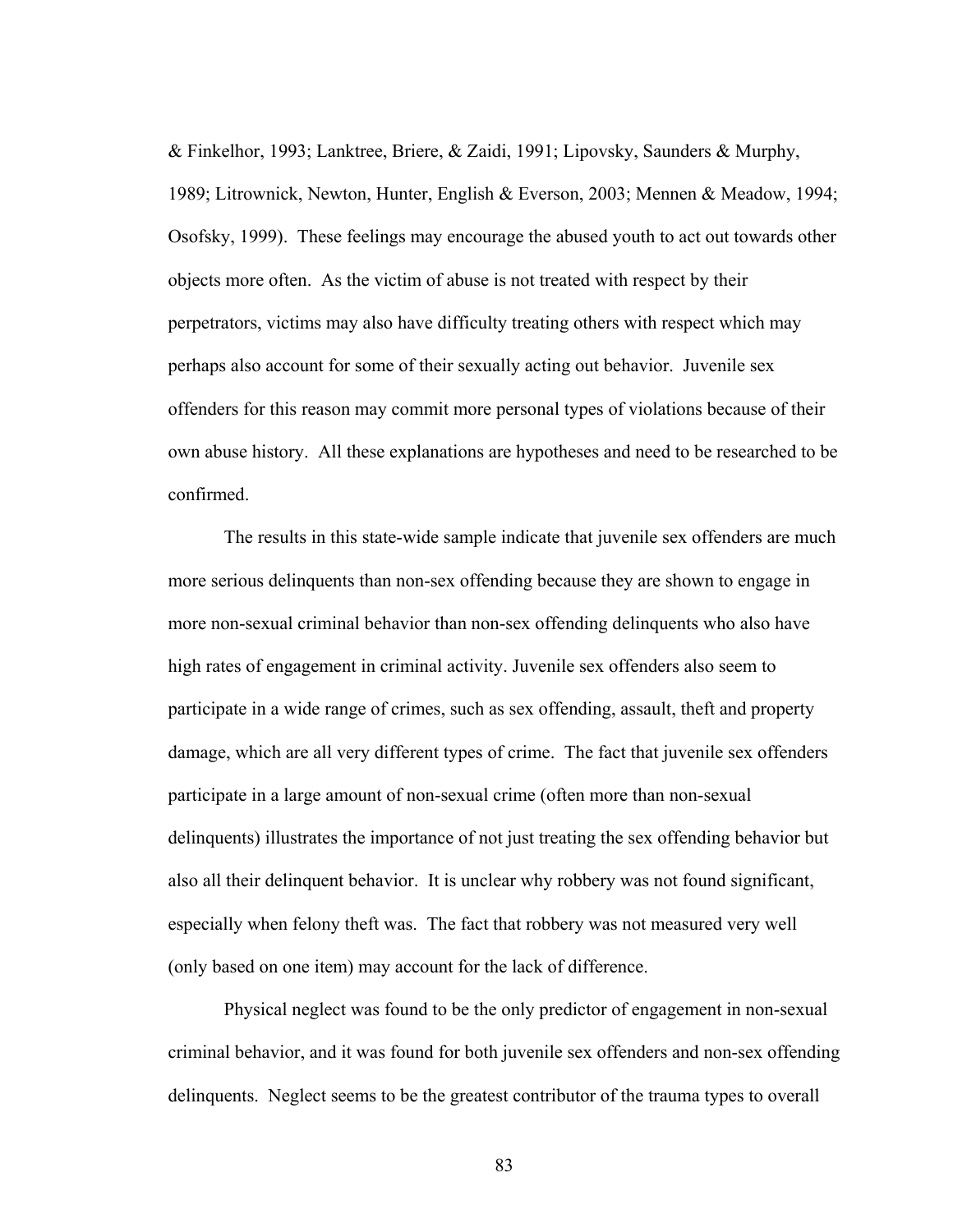delinquency. This is a very important finding as neglect is often overlooked in the literature. Sexual abuse and physical abuse are more often researched in the trauma literature and increasingly in the juvenile sex offending literature and both were not found to be a significant predictor in engagement in non-sexual criminal activity in this study.

#### *Strengths and Limitations*

This research was a state wide study that had a large sample size, which makes it good as a preliminary investigation into this new area of research. There are several limitations to this study. The data collected relies on self-reporting, which brings into question the accuracy of each report. Some participants may have falsified the answers to the questions purposefully, or may have difficulty remembering and accounting for their past behavior due to the nature of their own abuse or the fear surrounding having committed abuse. The study did, however, control for social desirability and impression management to help counter those falsifying their answers. Other limitations of the study are that it relies on retrospective reporting and the sample was not randomly selected. The robbery scale used in this study also needs to be improved because it was only based on one item.

### *Future Directions*

More research that explores juvenile sex offenders' engagement in non-sexual crime is supported by this study. This study was a beginning attempt to explore nonsexual crime and its relationship to trauma exposure. The results highlight that physical neglect is perhaps the greatest type of trauma that impacts these youth and is in great need of further research, both to expand upon it and to replicate it. Research needs to be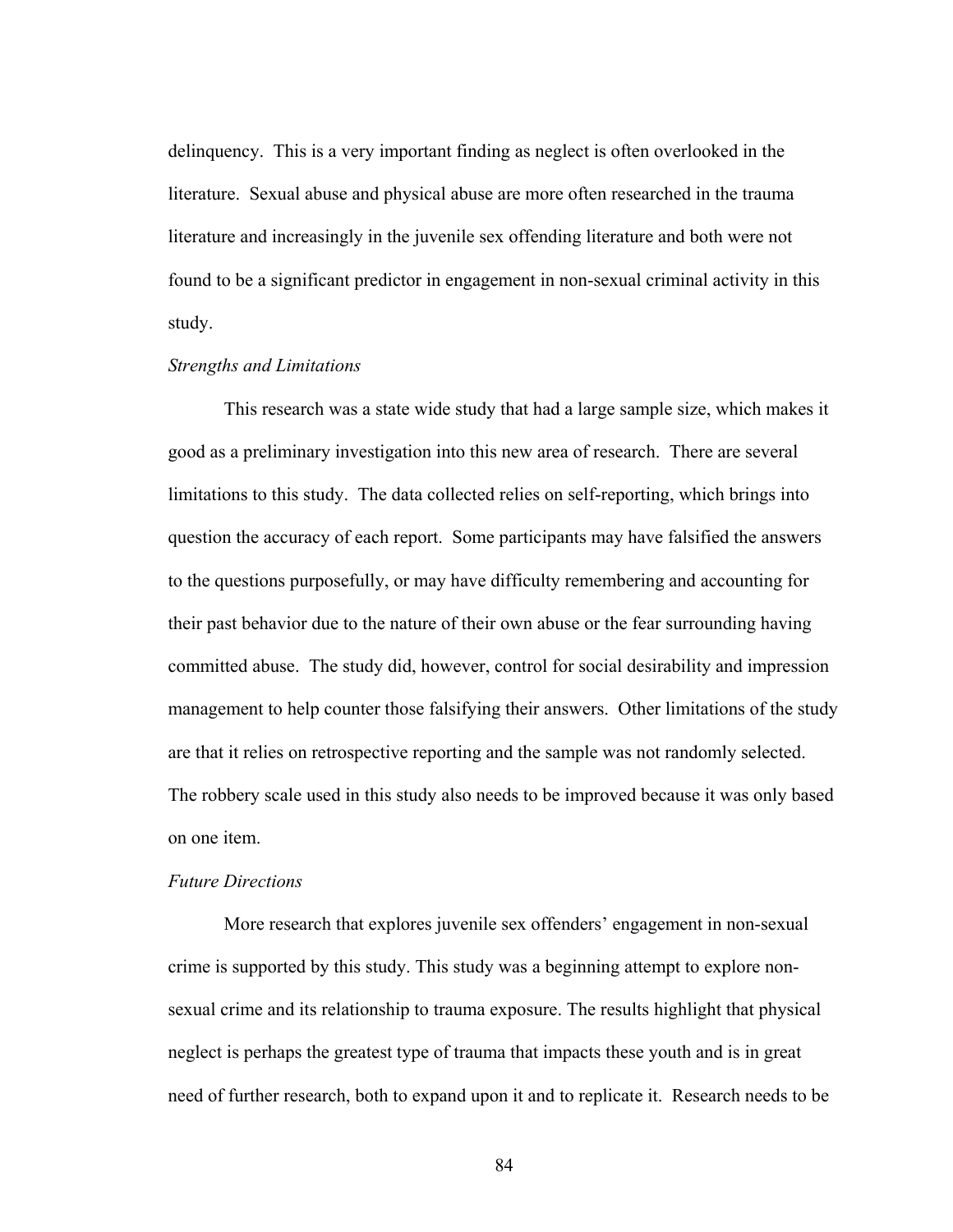directed towards understanding the full impact that physical neglect has on delinquents. It would also be beneficial for further research on different types of trauma on all delinquent populations. Although this research only found physical neglect as a predictor of engagement in non-sex offending criminal behavior, other studies may find significant results for other types of trauma experiences upon further investigation. Authors are increasingly reporting that delinquents have a significant trauma history. The importance of this research on trauma and crime can no longer be neglected in the clinical work and in future research with these populations.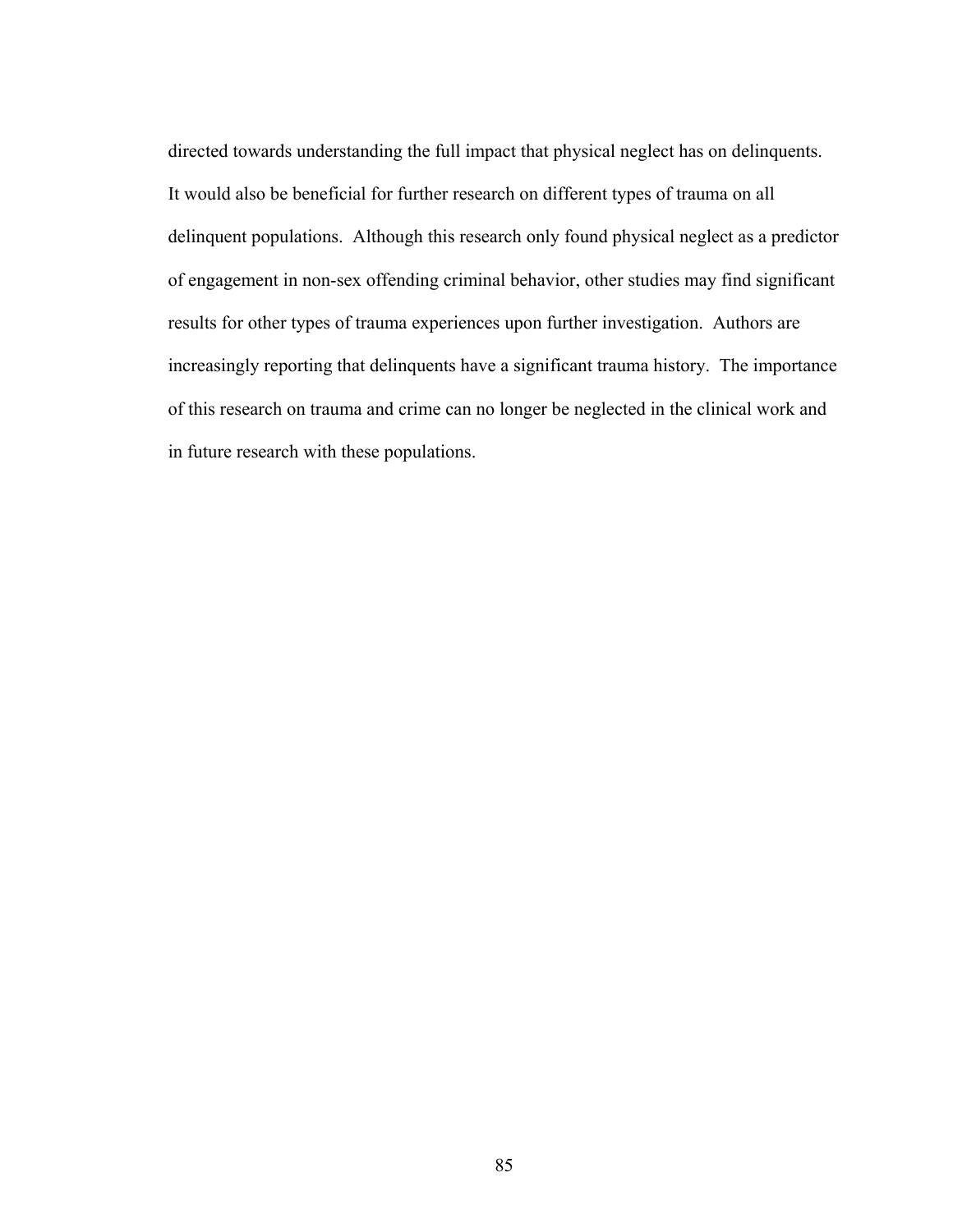### References

- Alltucker, K., Bullis, M., Close, D., & Yovanoff, P. (2006). Different pathways to juvenile delinquency: Characteristics of early and late starters in a sample of previously incarcerated youth. *Journal of Child and Family Studies, 15*(4), 479-492.
- Baker, A. J., Tabacoff, R., Tornusciolo, G., & Eisenstadt, M. (2003). Family secrecy: A comparative study of juvenile sex offenders and youth with conduct disorders. *Family Process, 42*(1), 105-116.
- Beitchman, J. H., Zucker, K. J., Hood, J. E., daCosta, G. A., Akman, D., & Cassavia, E. (1992). A review of the long-term effects of child sexual abuse. *Child Abuse & Neglect, 16*(1), 101-118.
- Bernstein, D., & Fink, L. (1998). *Childhood trauma questionnaire: A retrospective selfreport, manual.* San Antonio, TX: The Psychological Corporation.
- Bischof, G., Stith, S., & Whitney, M. (1995). Family environments of adolescent sex offenders and other juvenile delinquents. *Adolescence, 30*(117), 157-170.
- Bowlby, J. (1951). Maternal care and mental health. *Bulletin of the World Health Organization, 3*(3), 355-533.
- Briere, J., & Elliott, D. (1994). Immediate and long-term impacts of child sexual abuse. *The Future of Children, 4*, 54-69.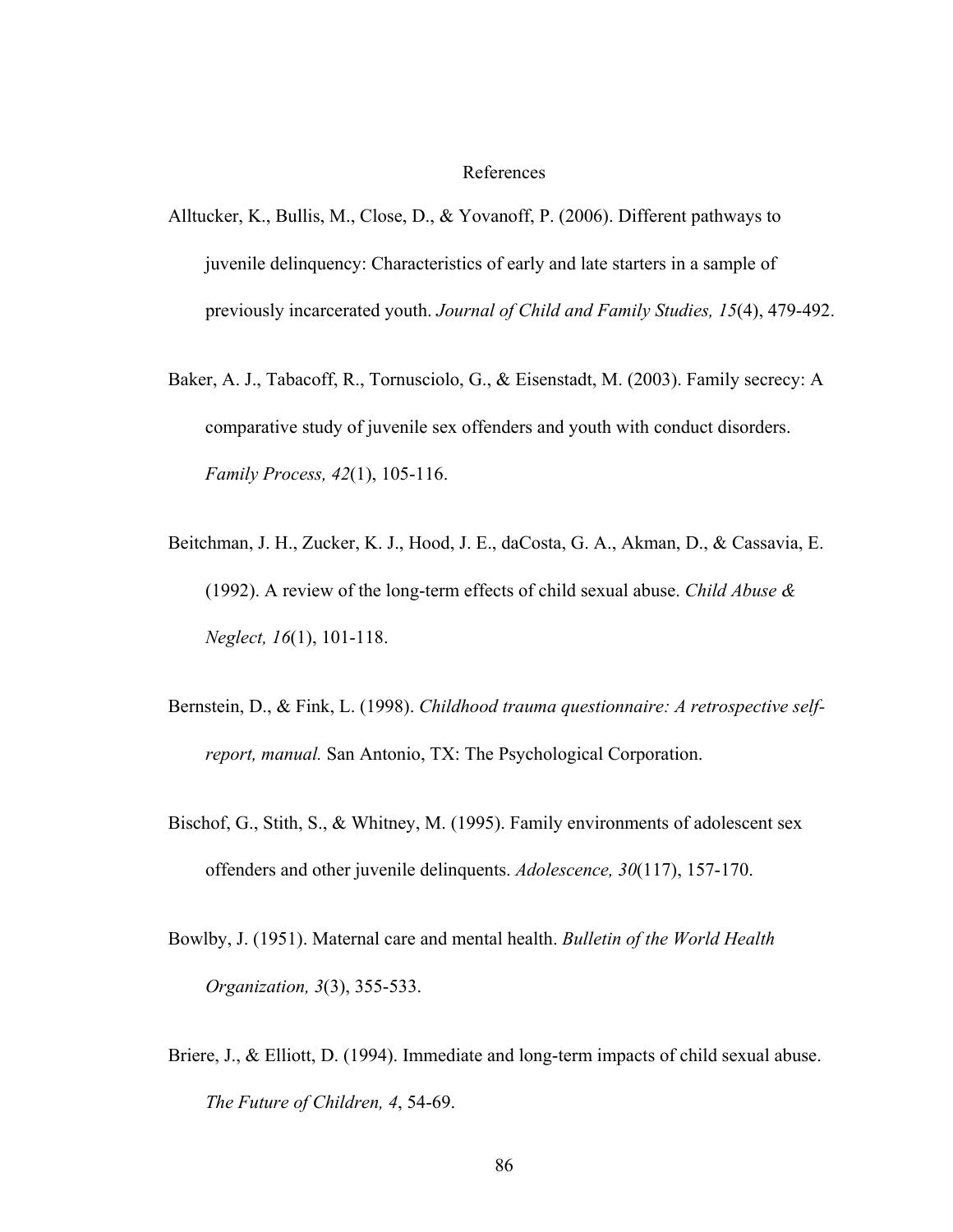- Burton, D. (2000). Were adolescent sexual offenders children with sexual behavior problems? *Sexual Abuse: A Journal of Research and Treatment, 12*(1), 37-48.
- Campbell, C., & Schwarz, D. (1996). Prevalence and impact of exposure to interpersonal violence among suburban and urban middle school students. *Pediatrics, 98*(3 Pt 1), 396-402.
- Duane, Y., & Carr, A. (2003). Profiles of the parents of adolescent CSA perpetrators attending a voluntary outpatient treatment program in Ireland. *Child Abuse Review, 12*, 5-24.
- DuRant, R., Cadenhead, C., Pendergrast, R., Slavens, G., & Linder, C. (1994). Factors associated with the use of violence among urban black adolescents. *American Journal of Public Health, 84*(4), 612-617.
- Dinwiddie, S., Heath, A., Dunne, M., Bucholz, K., Madden, P., Slutske, W., et al. (2000). Early sexual abuse and lifetime psychopathology: A co-twin-control study. *Psychological Medicine, 30*(1), 41-52.
- Elliott, D., Huizinga, D., & Ageton, S. (1985). *Explaining delinquency and drug use.* Beverly Hills, CA: Sage.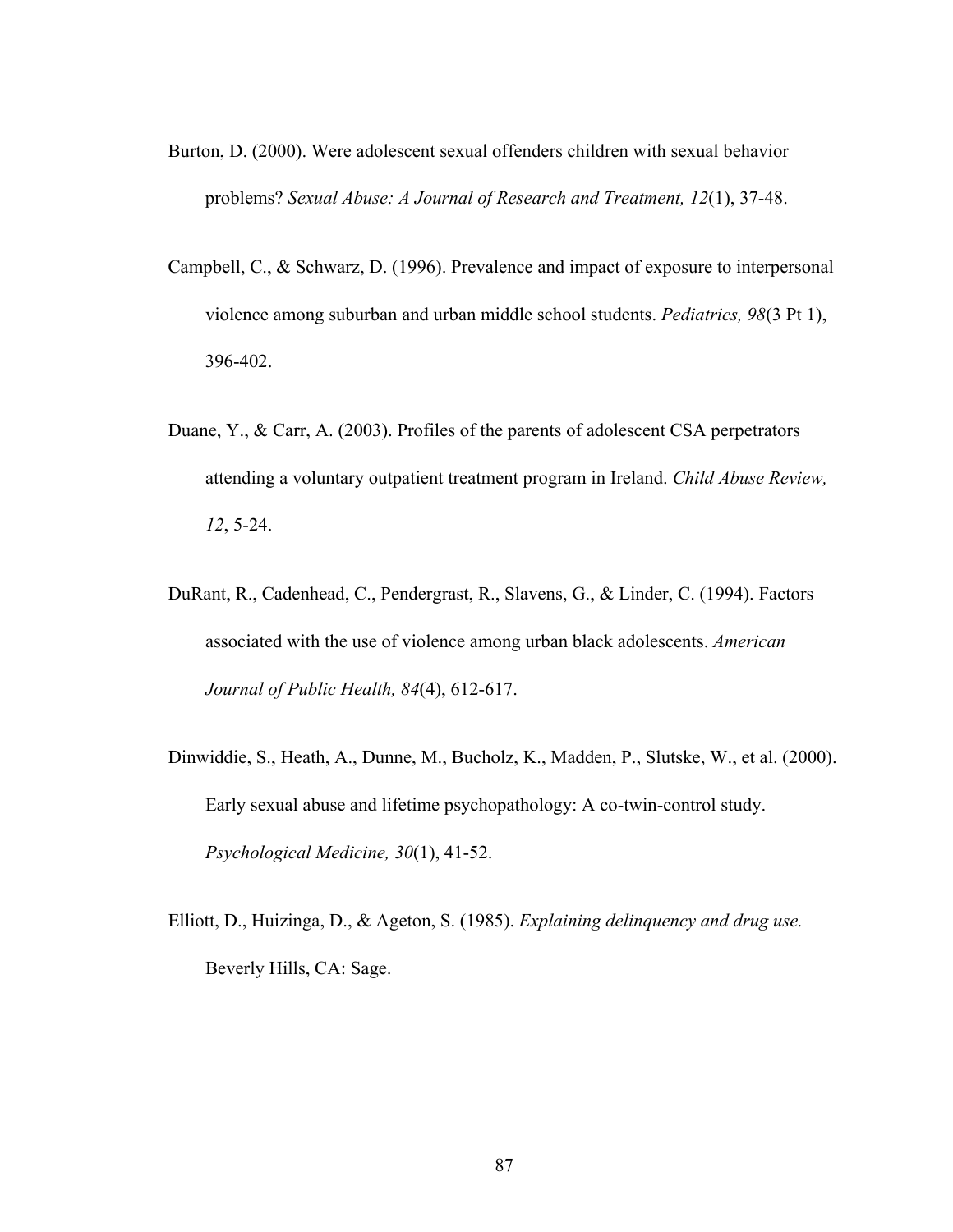- Farrington, D., Jolliffe, D., Loeber, R., Stouthamer-Loeber, M., & Kalb, L. (2001). The concentration of offenders in families, and family criminality in the prediction of boys' delinquency. *Journal of Adolescence, 24*(5), 579-596.
- Fergusson, D., & Horwood, L. (1998). Exposure to interparental violence in childhood and psychosocial adjustment in young adulthood. *Child Abuse & Neglect, 22*(5), 339-357.
- Freeman, L., Mokros, H., & Poznanski, E. (1993). Violent events reported by normal urban school-aged children: Characteristics and depression correlates. *Journal of the American Academy of Child and Adolescent Psychiatry, 32*(2), 419-423.
- Gorman-Smith, D., Henry, D., & Tolan, P. (2004). Exposure to community violence and violence perpetration: The protective effects of family functioning. *Journal of Clinical Child and Adolescent Psychology, 33*(3), 439-449.
- Gorman-Smith, D., & Tolan, P. (1998). The role of exposure to community violence and developmental problems among inner-city youth. *Development and Psychopathology, 10*(1), 101-116.
- Graham-Berman, S., & Levendosky, A. (1998). The social functioning of preschool-age children whose mothers are emotionally and physically abused. *Journal of Emotional Abuse, 1*, 59-84.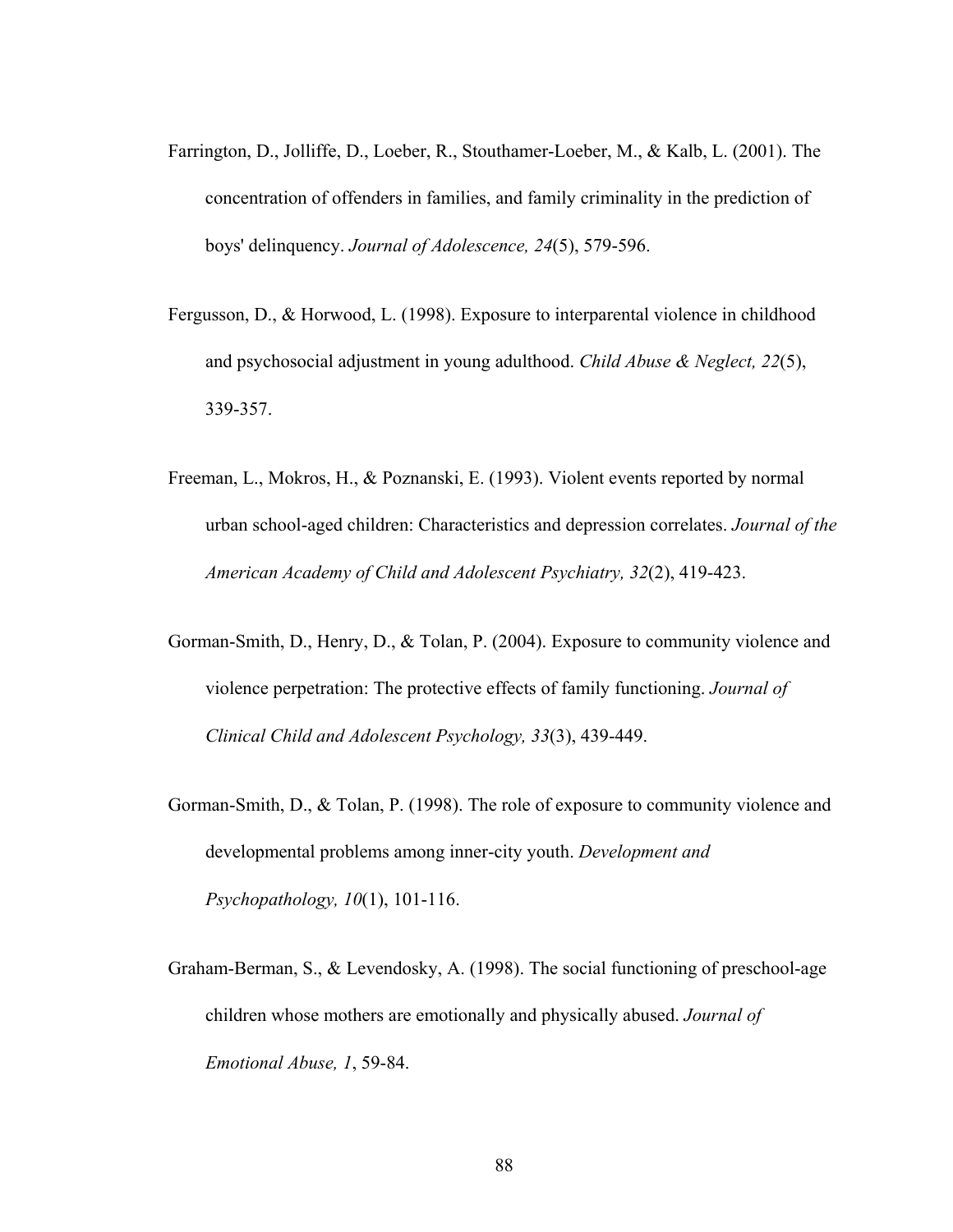- Hill, H., & Madhere, S. (1996). Exposure to community violence and African American children: A multidimensional model of risks and resources. *Journal of Community Psychology, 24*, 26-43.
- Holden, G., & Ritchie, K. (1991). Linking extreme marital discord, child rearing, and child behavior problems: Evidence from battered women. *Child Development, 62*(2), 311-32.
- Hummel, P., Thomke, V., Oldenburger, H., & Specht, F. (2000). Male adolescent sex offenders against children: Similarities and differences between those offenders with and those without a history of sexual abuse. *Journal of Adolescence, 23*(3), 305-317.
- James, B. (1994). *Handbook for treatment of attachment-trauma problems in children*. New York, NY.: Lexington Books.
- Jang, S., & Smith, C. (1997). A test of reciprocal causal relationships among parental supervision, affective ties, and delinquency. *Journal of Research in Crime and Delinquency, 34*(3), 307-336.
- Kaplan, S., Pelcovitz, D., & Labruna, V. (1999). Child and adolescent abuse and neglect research: A review of the past 10 years. Part I: Physical and emotional abuse and neglect. *Journal of the American Academy of Child and Adolescent Psychiatry, 38*(10), 1214-1222.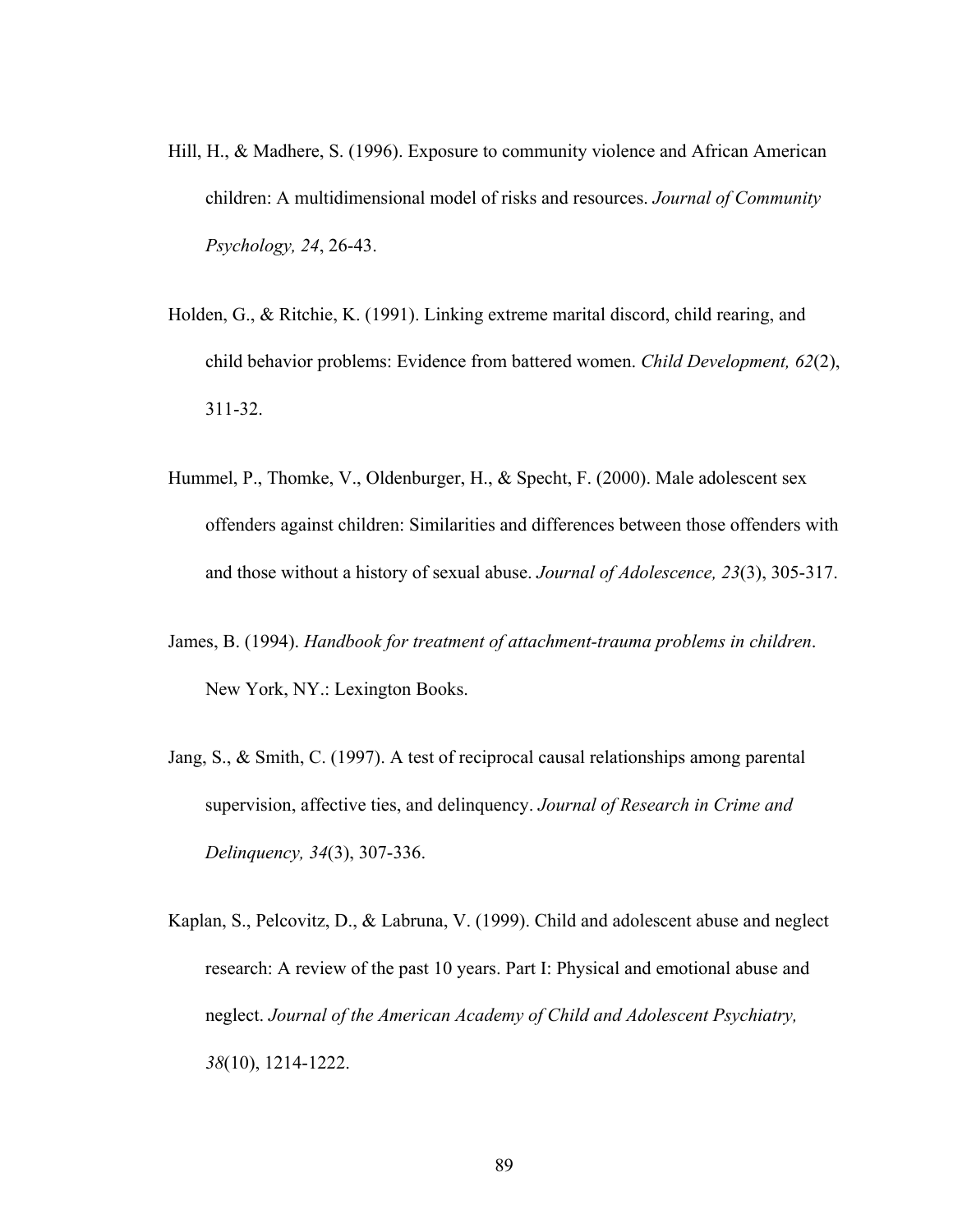- Kendall-Tackett, K., Williams, L., & Finkelhor, D. (1993). Impact of sexual abuse on children: A review and synthesis of recent empirical studies. *Psychological Bulletin, 113*(1), 164-180.
- Kroner, D., & Weekes, J. (1996). Balanced inventory of desirable responding: Factor structure, reliability, and validity with an offender sample. Personality & Individual Differences, 21, 323-333.
- Lanktree, C., Briere, J., & Zaidi, L. (1991). Incidence and impact of sexual abuse in a child outpatient sample: The role of direct inquiry. *Child Abuse & Neglect, 15*(4), 447-453.
- Lemmon, J. (1999). How child maltreatment affects dimensions of juvenile delinquency in a cohort of low-income urban youths. *Justice Quarterly, 16*(2), 357-376.
- Lipovsky, J., Saunders, B., & Murphy, S. (1989). Depression, anxiety, and behavior problems among victims of father-child sexual assault and nonabused siblings. *Journal of Interpersonal Violence, 4*, 452-468.
- Litrownik, A., Newton, R., Hunter, W., English, D., & Everson, M. (2003). Exposure to family violence in young at-risk children: A longitudinal look at the effects of victimization and witnessed physical and psychological aggression. *Journal of Family Violence, 18*(1), 59-73.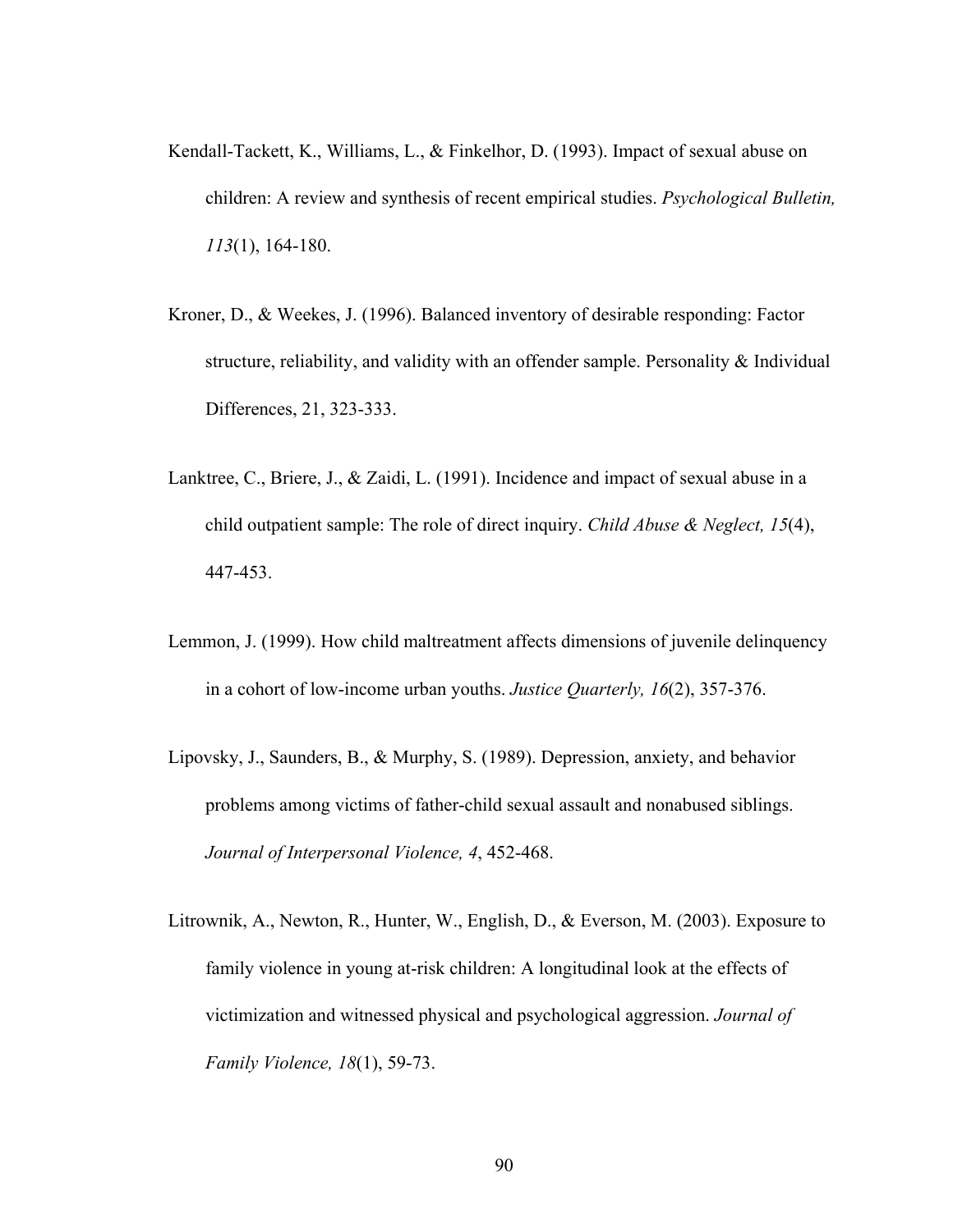- Manocha, K., & Mezey, G. (1999). British adolescents who sexually abuse: A descriptive study. *Journal of Forensic Psychiatry, 9*(3), 588-608.
- Martens, P. (1997). Parental monitoring and deviant behavior among juveniles. *Studies on Crime and Crime Prevention, 6*, 224-244.
- Maschi, T. (2006). Unraveling the link between trauma and male delinquency: The cumulative versus differential risk perspectives. *Social Work, 51*(1), 59-70.
- McMackin, R., Leisen, M., Cusack, J., LaFratta, J., & Litwin, P. (2002). The relationship of trauma exposure to sex offending behavior among male juvenile offenders. *Journal of Child Sexual Abuse, 11*(2), 25-40.
- Mennen, F., & Meadow, D. (1994). A preliminary study of the factors related to trauma in childhood sexual abuse. *Journal of Family Violence, 9*(2), 125-142.
- Miller, B., Fox, B., & Garcia-Beckwith, L. (1999). Intervening in severe physical child abuse cases: Mental health, legal, and social services. *Child Abuse & Neglect, 23*(9), 905-914.
- Miller, L., Wasserman, G., Neugebauer, R., Gorman-Smith, D., & Kamboukos, D. (1999). Witnessed community violence and antisocial behavior in high-risk, urban boys. *Journal of Clinical Child Psychology, 28*(1), 2-11.

Osofsky, J. (1999). The impact of violence on children. *The Future of Children, 9*, 33-49.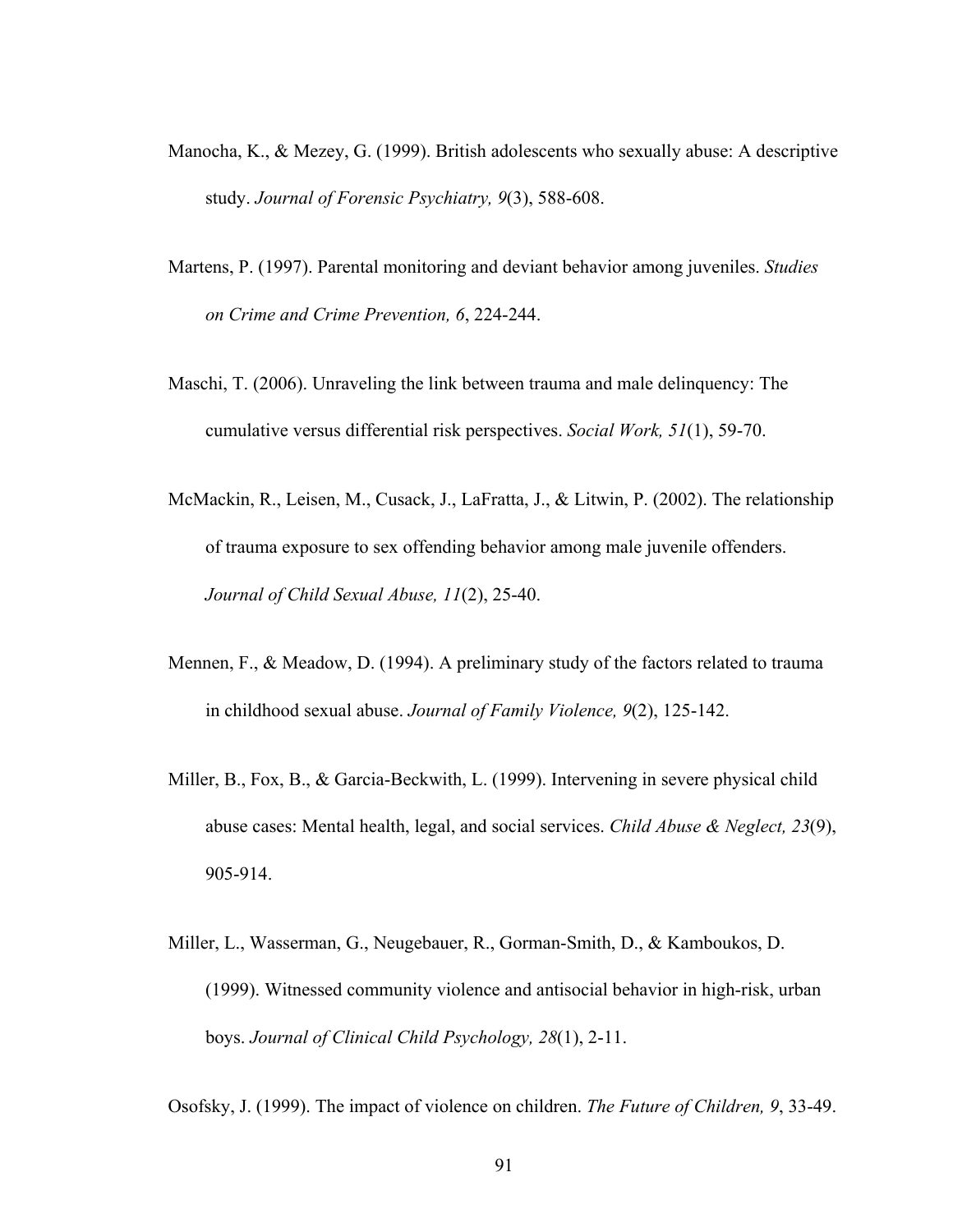- Palmer, E., & Hollin, C. (1996). Sociomoral reasoning, perceptions of own parenting, and self-reported delinquency. *Personality and Individual Differences, 21*, 175-182.
- Patterson, G. (1986). Performance models for antisocial boys. *The American Psychologist, 41*(4), 432-444.
- Preski, S., & Shelton, D. (2001). The role of contextual, child and parent factors in predicting criminal outcomes in adolescence. *Issues in Mental Health Nursing, 22*(2), 197-205.
- Rankin, J., & Wells, L. (1990). The effect of parental attachments and direct controls on delinquency. *The Journal of Research in Crime and Delinquency, 27*(2), 140-165.
- Romano, E., & De Luca, R. (1997). Exploring the relationship between childhood sexual abuse and adult sexual perpetration. *Journal of Family Violence, 12*(1), 85-98.
- Ryan, G., Miyoshi, T., Metzner, J., Krugman, R., & Fryer, G. (1996). Trends in a national sample of sexually abusive youths. *Journal of the American Academy of Child and Adolescent Psychiatry, 35*(1), 17-25.
- Schwab-Stone, M., Ayers, T., Kasprow, W., Voyce, C., Barone, C., Shriver, T., et al. (1995). No safe haven: A study of violence exposure in an urban community. *Journal of the American Academy of Child and Adolescent Psychiatry, 34*(10), 1343-1352.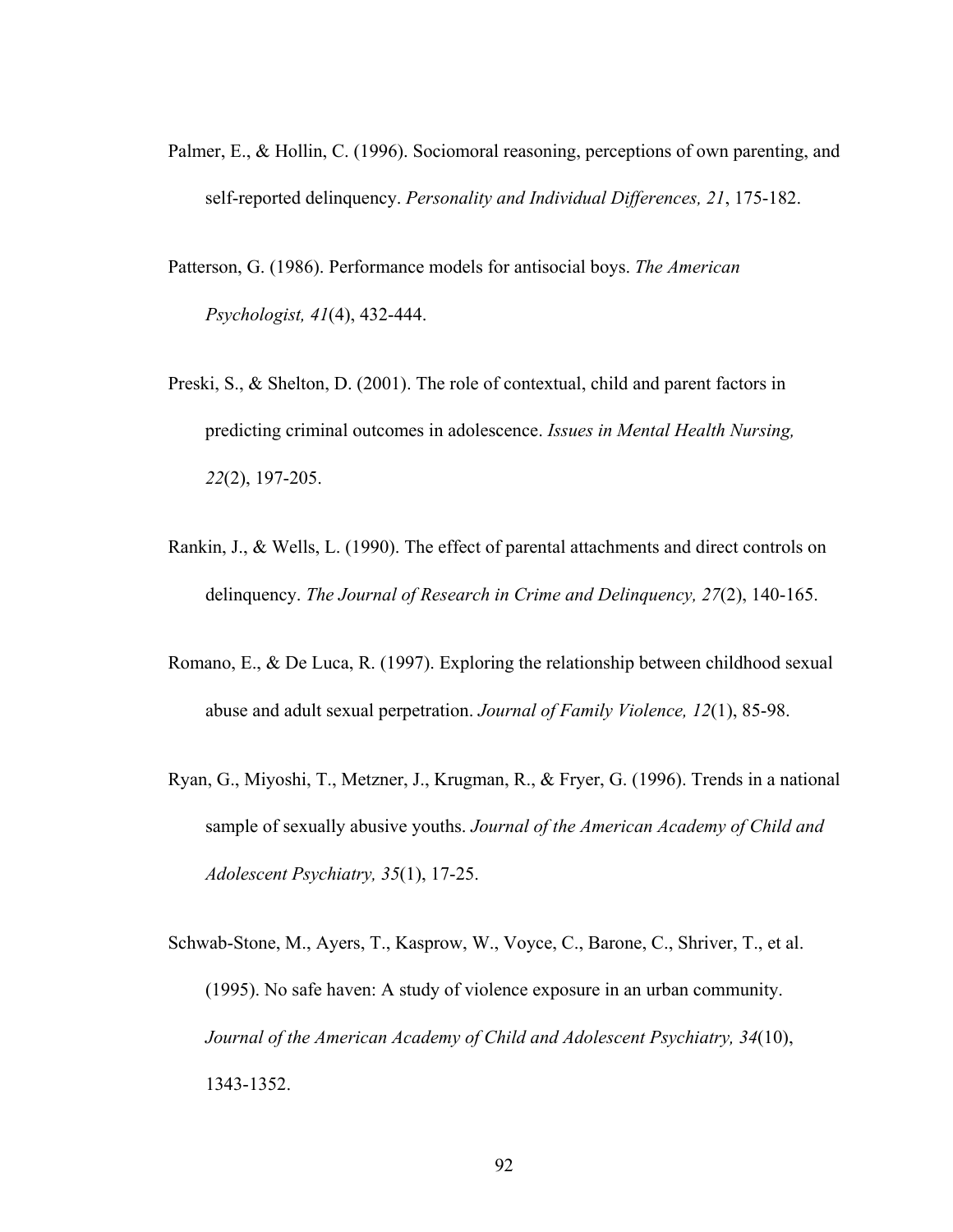Smith, C., & Thornberry, T. (1995). The relationship between childhood maltreatment and adolescent involvement in delinquency. *Criminology, 33*(4), 451-481.

Snyder, H. (2005). Juvenile arrests 2003. *Juvenile Justice Bulletin, August,1-12.*

- Stouthamer-Loeber, M., Loeber, R., Homish, D., & Wei, E. (2001). Maltreatment of boys and the development of disruptive and delinquent behavior. *Development and Psychopathology, 13*(4), 941-955.
- Swanston, H., Parkinson, P., O'Toole, B., Plunkett, A., Shrimpton, S., & Oates, R. (2003). Juvenile crime, aggression, delinquency after sexual abuse. *British Journal of Criminology, 43*, 729-749.
- Taylor, J. (2003). Children and young people accused of child sexual abuse: A study within a community. *Journal of Sexual Aggression, 9*, 57-70.
- Whipple, E., & Webster-Stratton, C. (1991). The role of parental stress in physically abusive families. *Child Abuse & Neglect, 15*(3), 279-291.
- Widom, C., & Ames, M. (1994). Criminal consequences of childhood sexual victimization. *Child Abuse & Neglect, 18*(4), 303-318.

Widom, C. (1989). The cycle of violence. *Science, 244*(4901), 160-166.